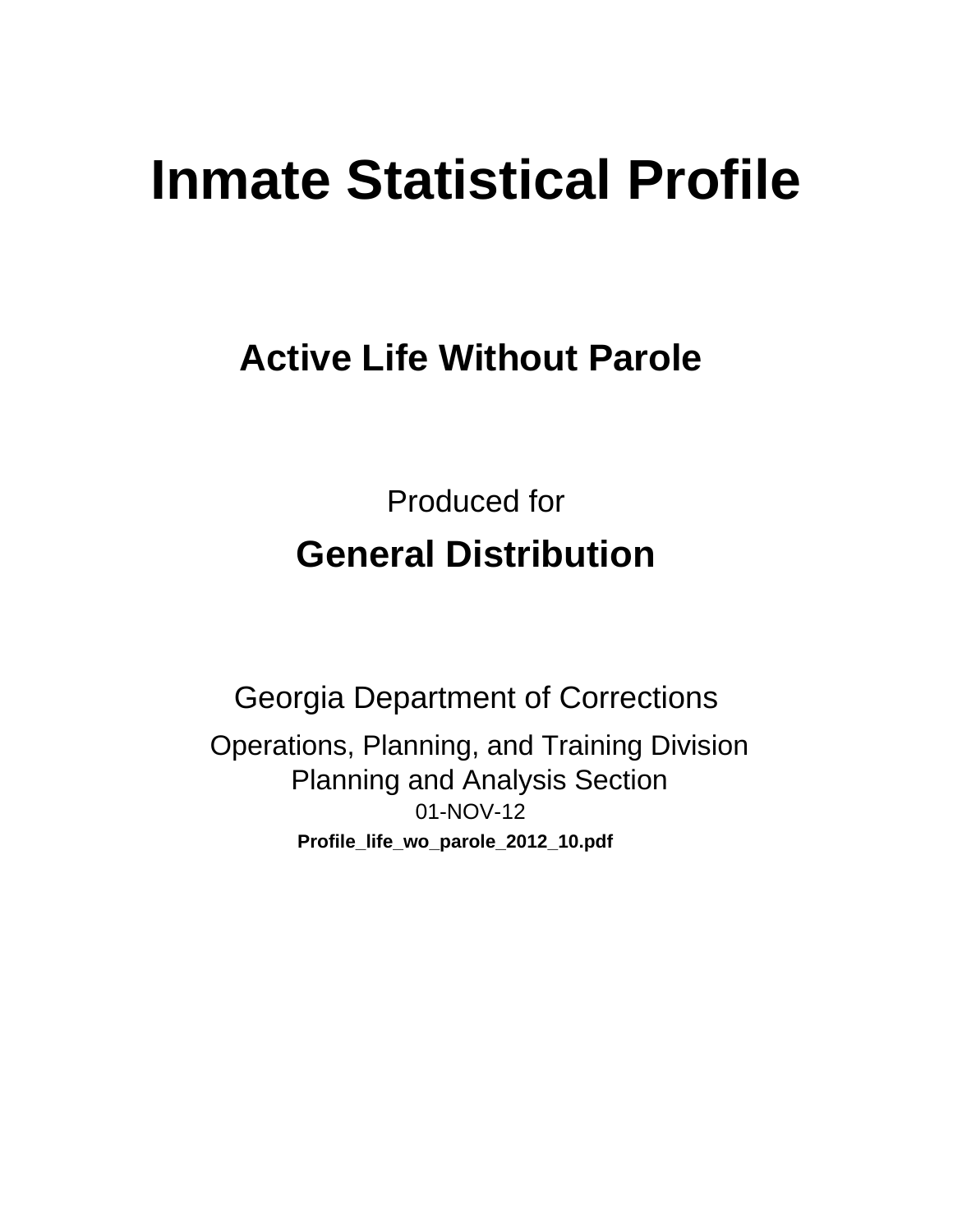#### Inmate Statistical Profile 01-NOV-12 Contents

**Active Life Without Parole** 

Produced for General Distribution

# **Table of Contents**

| <b>Demographic information</b>                                       |
|----------------------------------------------------------------------|
| 5 Current age, broken out in ten year age groups                     |
| 6 Race group                                                         |
| 7 Marital status, self-reported at entry to prison                   |
| 8 Number of children, self-reported at entry to prison               |
| 9 Religious affiliation, self-reported at entry to prison            |
| 10 Home county - self-reported at entry to prison                    |
| 14 Socioeconomic class, self-reported at entry to prison             |
| 15 Environment to age 16, self-reported at entry to prison           |
| 16 Guardian status to age 16, self-reported at entry to prison       |
| 17 Employment status before prison, self-reported at entry to prison |
| 18 Age at admission                                                  |
| 20 Height, measured at entry to prison                               |
| 21 Weight, measured at entry to prison                               |
| 22 Military service                                                  |
| <b>Correctional information</b>                                      |
| 23 Type of admission to prison                                       |
| 24 Current / last security status                                    |
| 25 Current / last institution type                                   |
| 26 Institution type - transitional centers                           |
| 27 Institution type - county prisons                                 |
| 28 Institution type - state prisons                                  |
| 29 Institution type - private prisons                                |
| 30 Institution type - pre-release centers                            |
| 31 Institution type - inmate boot camp                               |
| 32 Number of disciplinary reports                                    |
| 33 Number of transfers                                               |
| 34 Number of escapes                                                 |
| 35 Time served in current (or last) institution                      |
| <b>Educational, psychological and physical information</b>           |
| 36 Highest grade level attained                                      |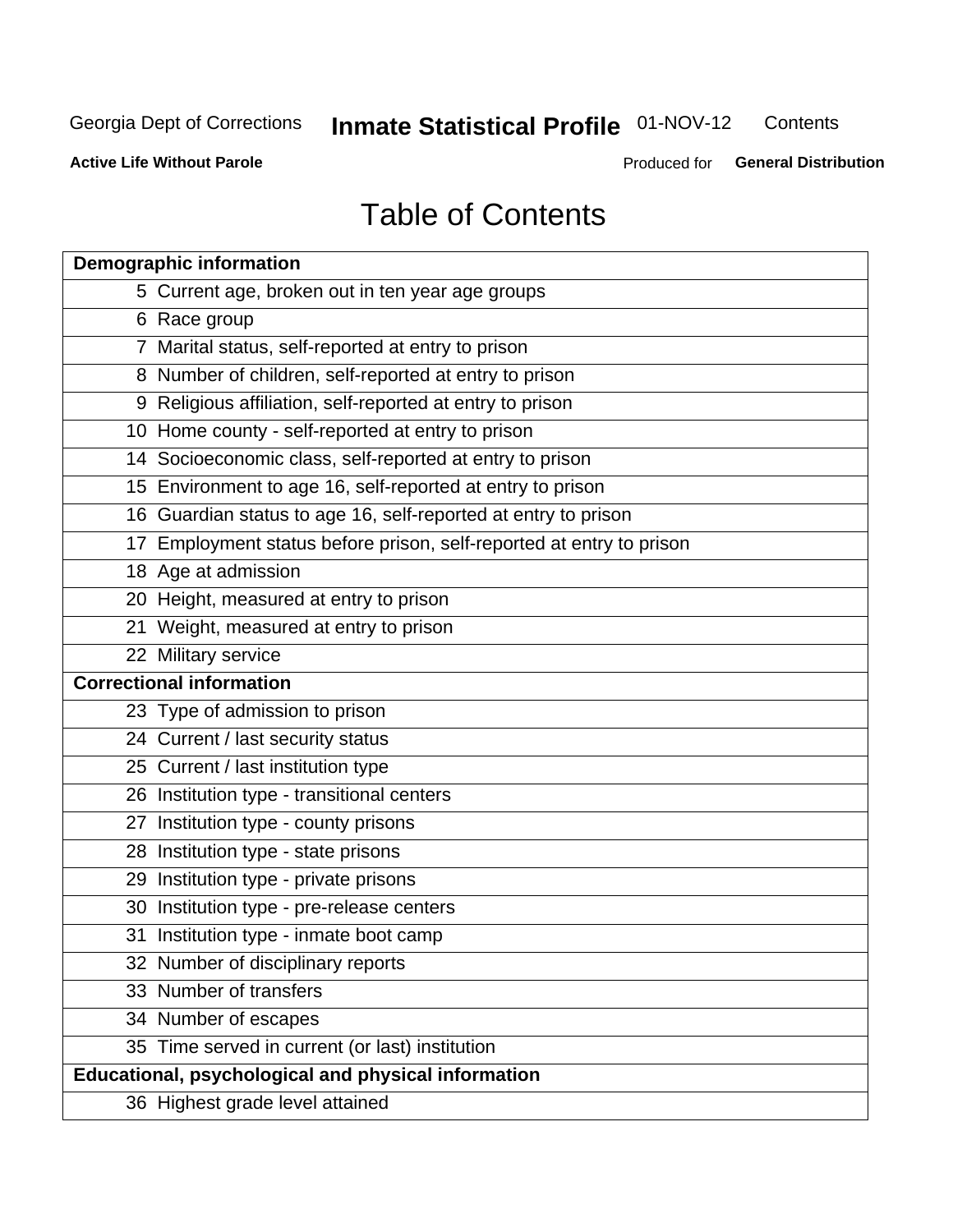#### **Inmate Statistical Profile 01-NOV-12** Contents

**Active Life Without Parole** 

Produced for General Distribution

# **Table of Contents**

| <b>Educational, psychological and physical information</b>       |
|------------------------------------------------------------------|
| 37 Culture fair IQ scores                                        |
| 38 Wide Range Achievement Test (WRAT) reading score              |
| 39 Wide Range Achievement Test (WRAT) math score                 |
| 40 Wide Range Achievement Test (WRAT) spelling score             |
| 41 Scope of substance abuse - summary                            |
| 42 Scope of substance abuse - detail                             |
| 43 Current / last mental health treatment level                  |
| 44 PULHESDWIT medical scale - 'P' overall condition ('P'hysical) |
| 45 PULHESDWIT medical scale - 'U' upper body                     |
| 46 PULHESDWIT medical scale - 'L' lower body                     |
| 47 PULHESDWIT medical scale - 'H' hearing                        |
| 48 PULHESDWIT medical scale - 'E' vision                         |
| 49 PULHESDWIT medical scale -'S' psychiatric                     |
| 50 PULHESDWIT medical scale - 'D' dental                         |
| 51 PULHESDWIT medical scale - 'W' work ability                   |
| 52 PULHESDWIT medical scale - 'I' impairment                     |
| 53 PULHESDWIT medical scale - 'T' transportability               |
| 54 Criminality in family, self-reported                          |
| 55 Alcoholism in family, self-reported                           |
| 56 Drug abuse in family, self-reported                           |
| 57 Subjected to frequent beatings, self-reported                 |
| 58 Father absent during inmate's childhood                       |
| 59 Mother absent during inmate's childhood                       |
| 60 Inmate diagnosed as manipulative                              |
| 61 Inmate diagnosed as assaultive                                |
| <b>Crimes and criminal history information</b>                   |
| 62 Number of prior Georgia incarcerations                        |
| 63 Prison sentence in years                                      |
| 64 Primary offense, broken out into felonies vs misdemeanors     |
| 65 Primary offense, broken out into six broad crime categories   |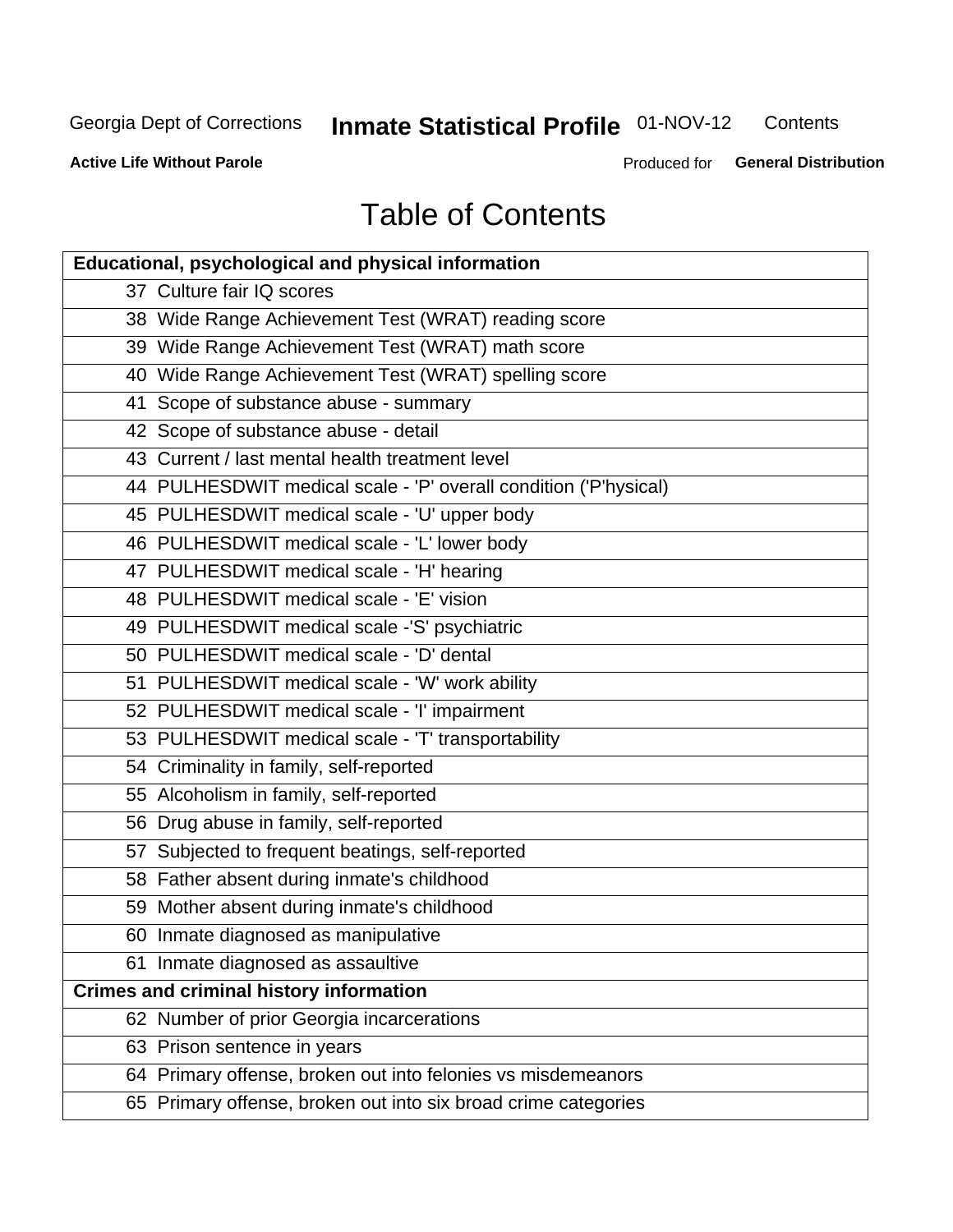#### Inmate Statistical Profile 01-NOV-12 Contents

**Active Life Without Parole** 

Produced for General Distribution

# **Table of Contents**

| <b>Crimes and criminal history information</b>        |
|-------------------------------------------------------|
| 66 Primary offense, detailed offense code             |
| 67 County of conviction of primary offense            |
| 71 Circuit of conviction of primary offense           |
| 73 Years served (jail + prison) in this incarceration |
| <b>Medical information</b>                            |
| 74 Results of most recent HIV test                    |
| 75 Results of most recent tuberculosis test           |
| 76 Results of most recent syphilis test               |
| 77 Results of most recent Hepatitis-C test            |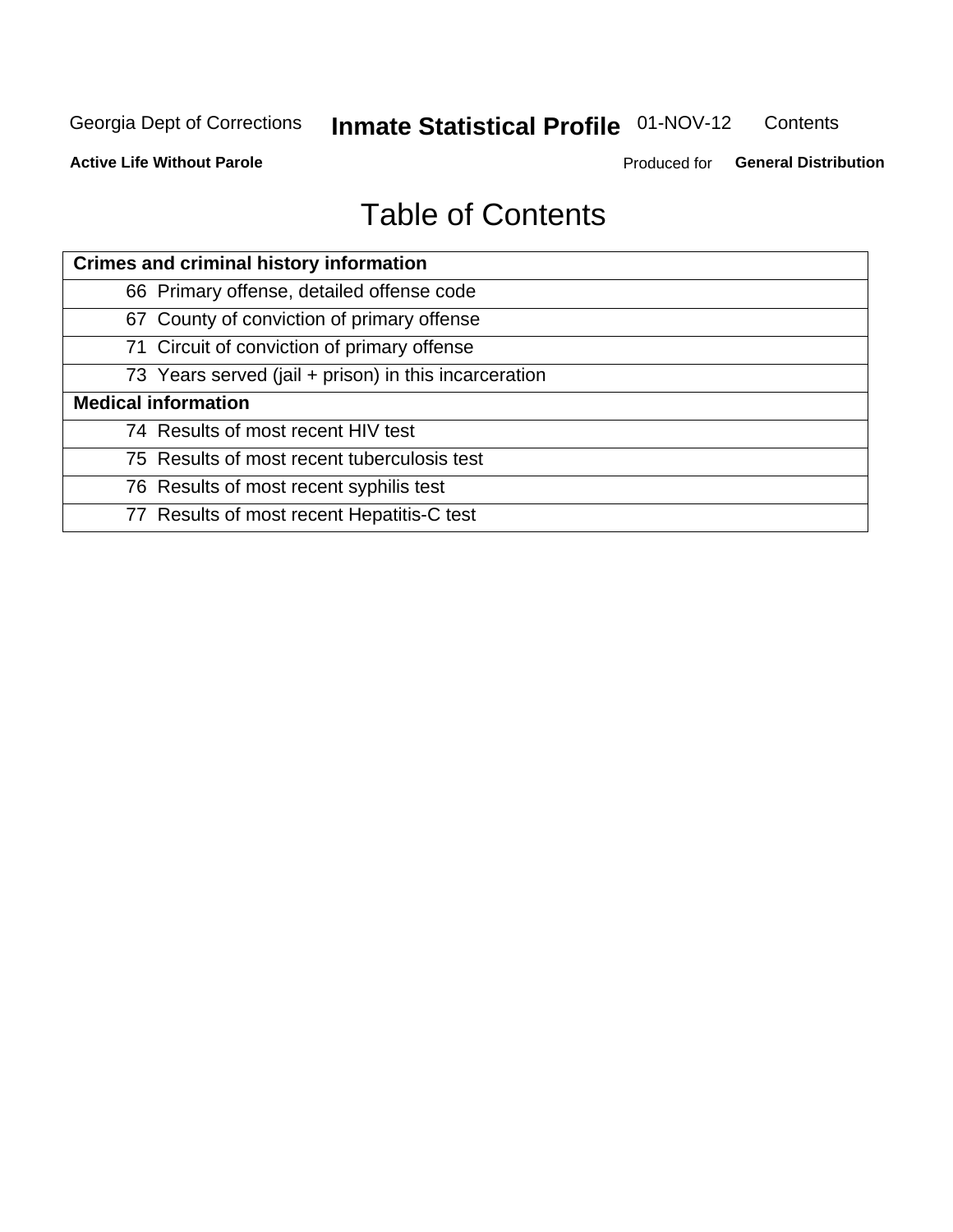# Inmate Statistical Profile 01-NOV-12 Page 5

#### **Active Life Without Parole**

#### Produced for General Distribution

### Current age, broken out in ten-year age groups

COL % - percent each COUNT is of its particular column

|                          |                 | <b>Male</b> |         |                | <b>Female</b> |          |              | <b>Total</b> |
|--------------------------|-----------------|-------------|---------|----------------|---------------|----------|--------------|--------------|
| <b>Current Age</b>       | <b>Count</b>    | Col %       | Row %   | <b>Count</b>   | Col %         | Row %    | <b>Total</b> | Col %        |
| <b>Teens (1-19)</b>      | 4               | 0.54%       | 100.00% |                |               |          | 4            | 0.53%        |
| <b>Twenties (20-29)</b>  | 76              | 10.24%      | 96.20%  | 3 <sup>1</sup> | 18.75%        | $3.80\%$ |              | 79 10.42%    |
| <b>Thirties (30-39)</b>  | 217             | 29.25%      | 97.75%  | 5              | 31.25%        | 2.25%    |              | 222 29.29%   |
| <b>Forties (40-49)</b>   | 231             | 31.13%      | 98.72%  | 3 <sup>1</sup> | 18.75%        | 1.28%    |              | 234 30.87%   |
| <b>Fifties (50-59)</b>   | 157             | 21.16%      | 96.91%  | 5              | 31.25%        | 3.09%    |              | 162 21.37%   |
| <b>Sixties (60-69)</b>   | 44              | 5.93%       | 100.00% |                |               |          | 44           | 5.80%        |
| Seventy + (70 and above) | 13 <sub>1</sub> | 1.75%       | 100.00% |                |               |          | 13           | 1.72%        |
| <b>Total Reported</b>    | 742             | 100%        | 97.89%  | 16             | 100%          | 2.11%    | 758          | 100%         |

| ______ | 710<br>$\mathbf{r}$ | $\sim$ | ---<br>эо<br>. |
|--------|---------------------|--------|----------------|

| <b>Mean</b><br>(average) | 43.05 | 40.38 | 42.99 |
|--------------------------|-------|-------|-------|
| Median (middle)          |       | 39.5  |       |
| Mode<br>(most frequent)  | 4∡    | 50    |       |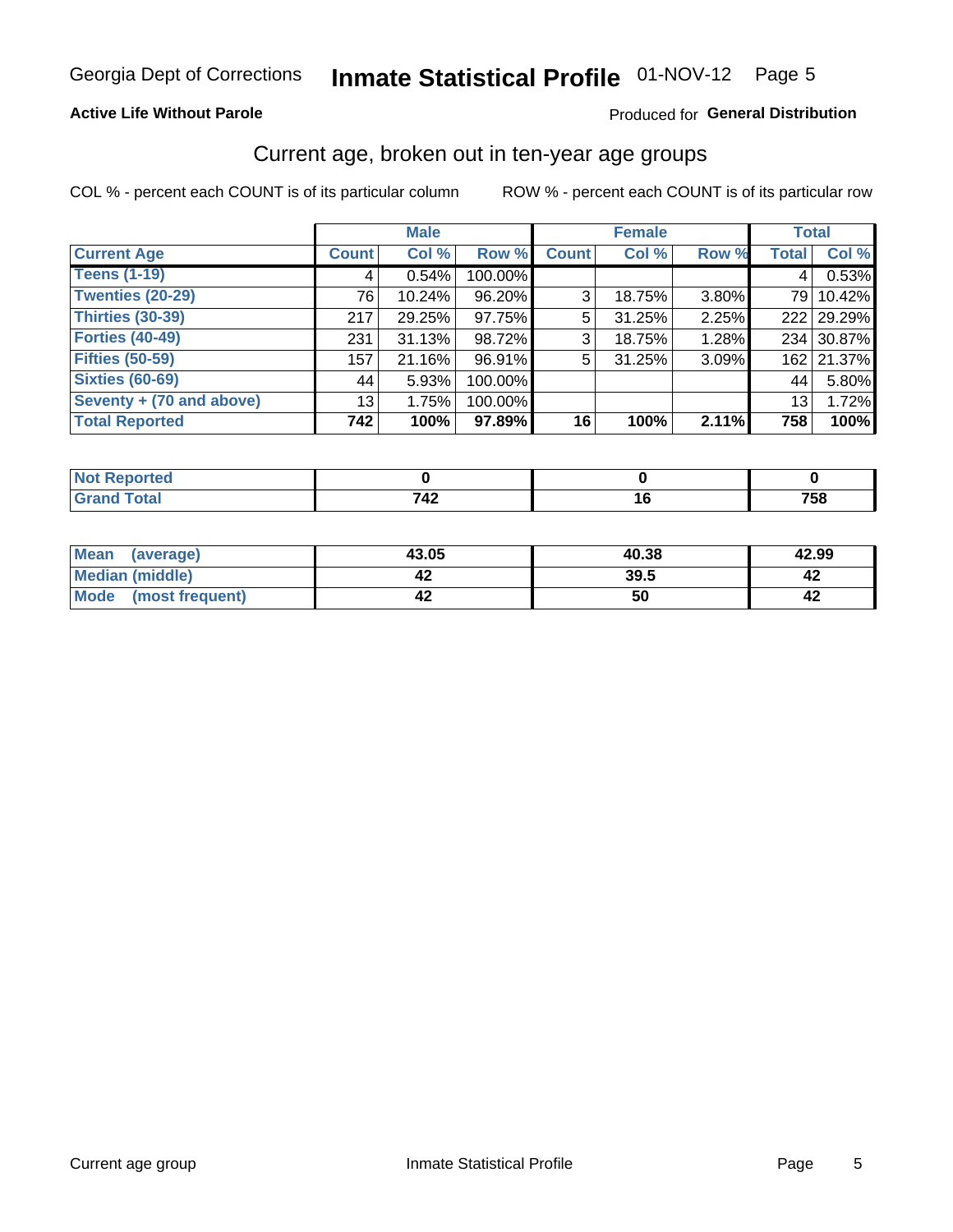#### Inmate Statistical Profile 01-NOV-12 Page 6

#### **Active Life Without Parole**

Produced for General Distribution

### Race group

COL % - percent each COUNT is of its particular column

|                              |              | <b>Male</b> |                    |    | <b>Female</b> |       |       | <b>Total</b> |
|------------------------------|--------------|-------------|--------------------|----|---------------|-------|-------|--------------|
| <b>Race Group</b>            | <b>Count</b> | Col %       | <b>Row % Count</b> |    | Col %         | Row % | Total | Col %        |
| <b>White</b>                 | 177          | 23.85%      | 96.72%             | 6  | 37.50%        | 3.28% | 183   | 24.14%       |
| <b>Black</b><br>$\mathbf{2}$ | 549          | 73.99%      | 98.39%             | 9  | 56.25%        | 1.61% | 558   | 73.61%       |
| <b>Other</b><br>5.           |              | $.13\%$     | 100.00%            |    |               |       |       | .13%         |
| <b>Asian</b><br>6            |              | $.27\%$     | 100.00%            |    |               |       | 2     | .26%         |
| <b>Hispanic</b><br>10        | 13           | 1.75%       | 92.86%             |    | 6.25%         | 7.14% | 14    | 1.85%        |
| <b>Total Reported</b>        | 742          | 100%        | 97.89%             | 16 | 100%          | 2.11% | 758   | 100%         |

| المفمئ<br>$\sim$ $\sim$ $\sim$ $\sim$ $\sim$ | 749<br><u> 174 </u> | $\overline{\phantom{a}}$ | 758 |
|----------------------------------------------|---------------------|--------------------------|-----|

| M | --- | $-1$ |
|---|-----|------|
|   |     |      |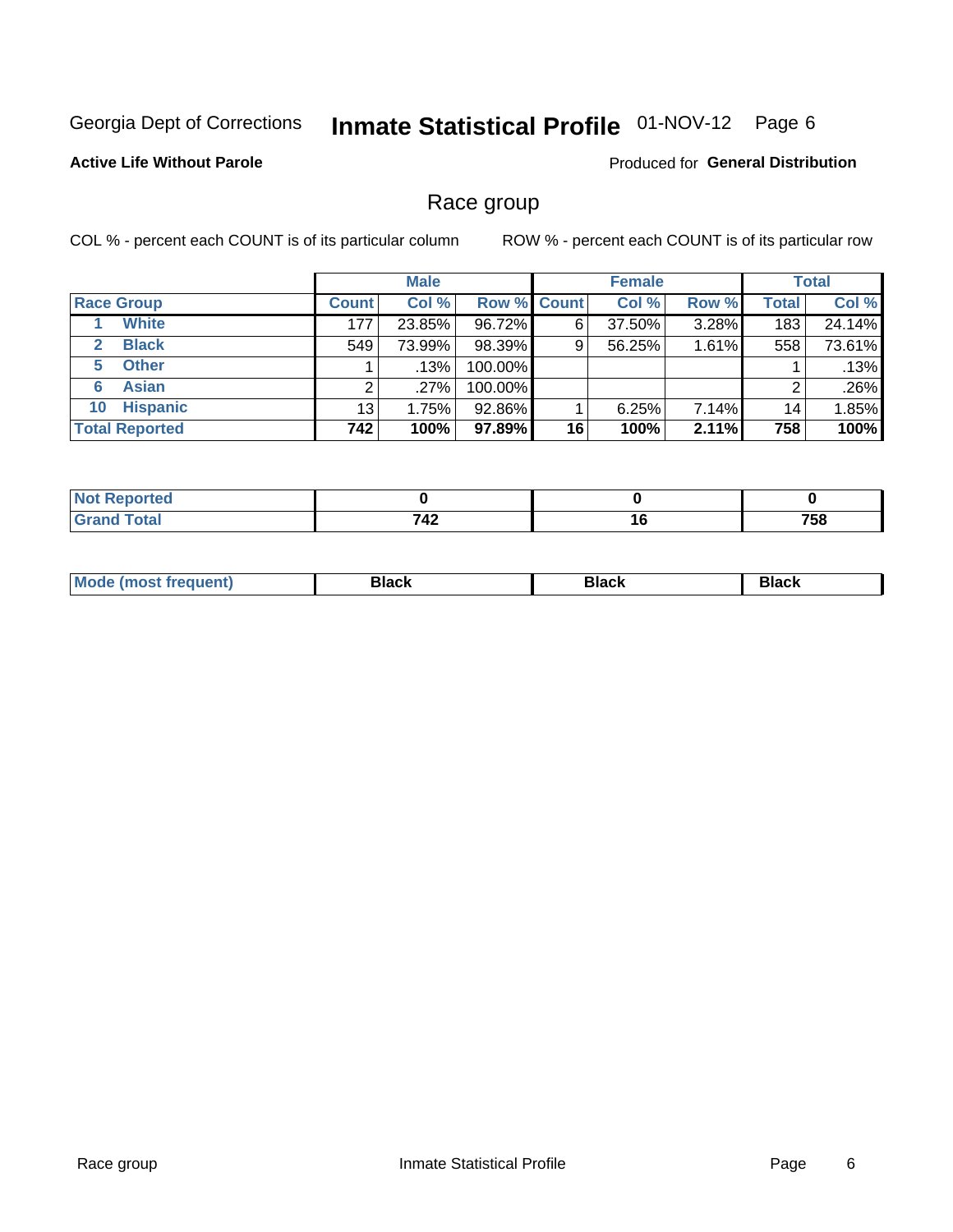# Inmate Statistical Profile 01-NOV-12 Page 7

#### **Active Life Without Parole**

#### Produced for General Distribution

### Marital status, self-reported at entry to prison

COL % - percent each COUNT is of its particular column

|                            |                 | <b>Male</b> |         |                 | <b>Female</b> |        |                 | <b>Total</b> |
|----------------------------|-----------------|-------------|---------|-----------------|---------------|--------|-----------------|--------------|
| <b>Marital Status</b>      | <b>Count</b>    | Col %       | Row %   | <b>Count</b>    | Col %         | Row %  | <b>Total</b>    | Col %        |
| <b>Unknown</b><br>$\bf{0}$ | 3               | .40%        | 75.00%  |                 | 6.25%         | 25.00% | 4               | .53%         |
| <b>Divorced</b><br>D       | 61              | 8.22%       | 98.39%  |                 | 6.25%         | 1.61%  | 62              | 8.18%        |
| <b>Married</b><br>М        | 114             | 15.36%      | 96.61%  | 4               | 25.00%        | 3.39%  | 118             | 15.57%       |
| <b>Separated</b><br>S.     | 19              | $2.56\%$    | 100.00% |                 |               |        | 19              | 2.51%        |
| <b>Unmarried</b><br>U      | 531             | 71.56%      | 98.52%  | 8               | 50.00%        | 1.48%  | 539             | 71.11%       |
| <b>Widow</b><br>W          | 14 <sub>1</sub> | 1.89%       | 87.50%  | 2               | 12.50%        | 12.50% | 16 <sub>1</sub> | 2.11%        |
| <b>Total Reported</b>      | 742             | 100%        | 97.89%  | 16 <sup>1</sup> | 100%          | 2.11%  | 758             | 100%         |

| m.<br><b>Tea</b> |            |    |          |
|------------------|------------|----|----------|
|                  | 740<br>- 4 | 10 | 750<br>ю |

|--|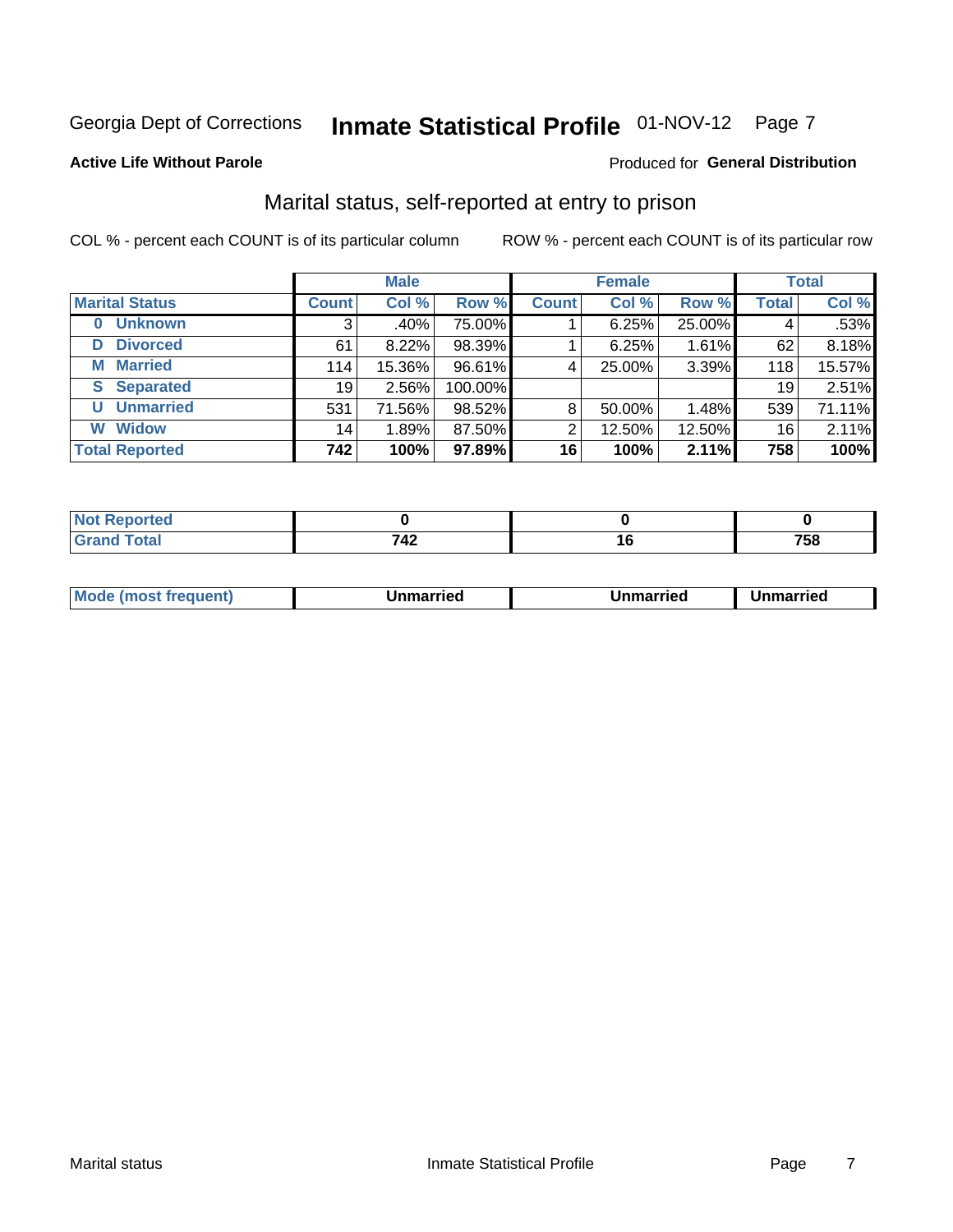# Inmate Statistical Profile 01-NOV-12 Page 8

#### **Active Life Without Parole**

#### Produced for General Distribution

### Number of children, self reported at entry to prison

COL % - percent each COUNT is of its particular column

|                           |              | <b>Male</b> |         |              | <b>Female</b> |       |                | <b>Total</b> |
|---------------------------|--------------|-------------|---------|--------------|---------------|-------|----------------|--------------|
| <b>Number of Children</b> | <b>Count</b> | Col %       | Row %   | <b>Count</b> | Col %         | Row % | <b>Total</b>   | Col %        |
| $\bf{0}$                  | 278          | 37.62%      | 98.23%  | 5            | 31.25%        | 1.77% | 283            | 37.48%       |
|                           | 175          | 23.68%      | 97.22%  | 5            | 31.25%        | 2.78% |                | 180 23.84%   |
| $\overline{2}$            | 130          | 17.59%      | 97.74%  | 3            | 18.75%        | 2.26% | 133            | 17.62%       |
| 3                         | 74           | 10.01%      | 98.67%  |              | 6.25%         | 1.33% | 75             | 9.93%        |
| 4                         | 51           | 6.90%       | 98.08%  |              | 6.25%         | 1.92% | 52             | 6.89%        |
| 5                         | 17           | 2.30%       | 94.44%  |              | 6.25%         | 5.56% | 18             | 2.38%        |
| 6                         | 5            | 0.68%       | 100.00% |              |               |       | 5              | 0.66%        |
|                           | 2            | 0.27%       | 100.00% |              |               |       | 2              | 0.26%        |
| 8                         |              | 0.14%       | 100.00% |              |               |       |                | 0.13%        |
| $\boldsymbol{9}$          | 2            | 0.27%       | 100.00% |              |               |       | $\overline{2}$ | 0.26%        |
| 10                        |              | 0.14%       | 100.00% |              |               |       |                | 0.13%        |
| Over 10                   | 3            | 0.41%       | 100.00% |              |               |       | 3              | 0.40%        |
| <b>Total Reported</b>     | 739          | 100%        | 97.88%  | 16           | 100%          | 2.12% | 755            | 100%         |

| rrea<br>.<br>$\sim$ |       |         |
|---------------------|-------|---------|
| νιαι                | - - - | $- - -$ |
| $\sim$ .            | 742   | סט ו    |

| Mean<br>(average)       | 1.44 | 1.44 | 1.44 |
|-------------------------|------|------|------|
| Median (middle)         |      |      |      |
| Mode<br>(most frequent) |      |      |      |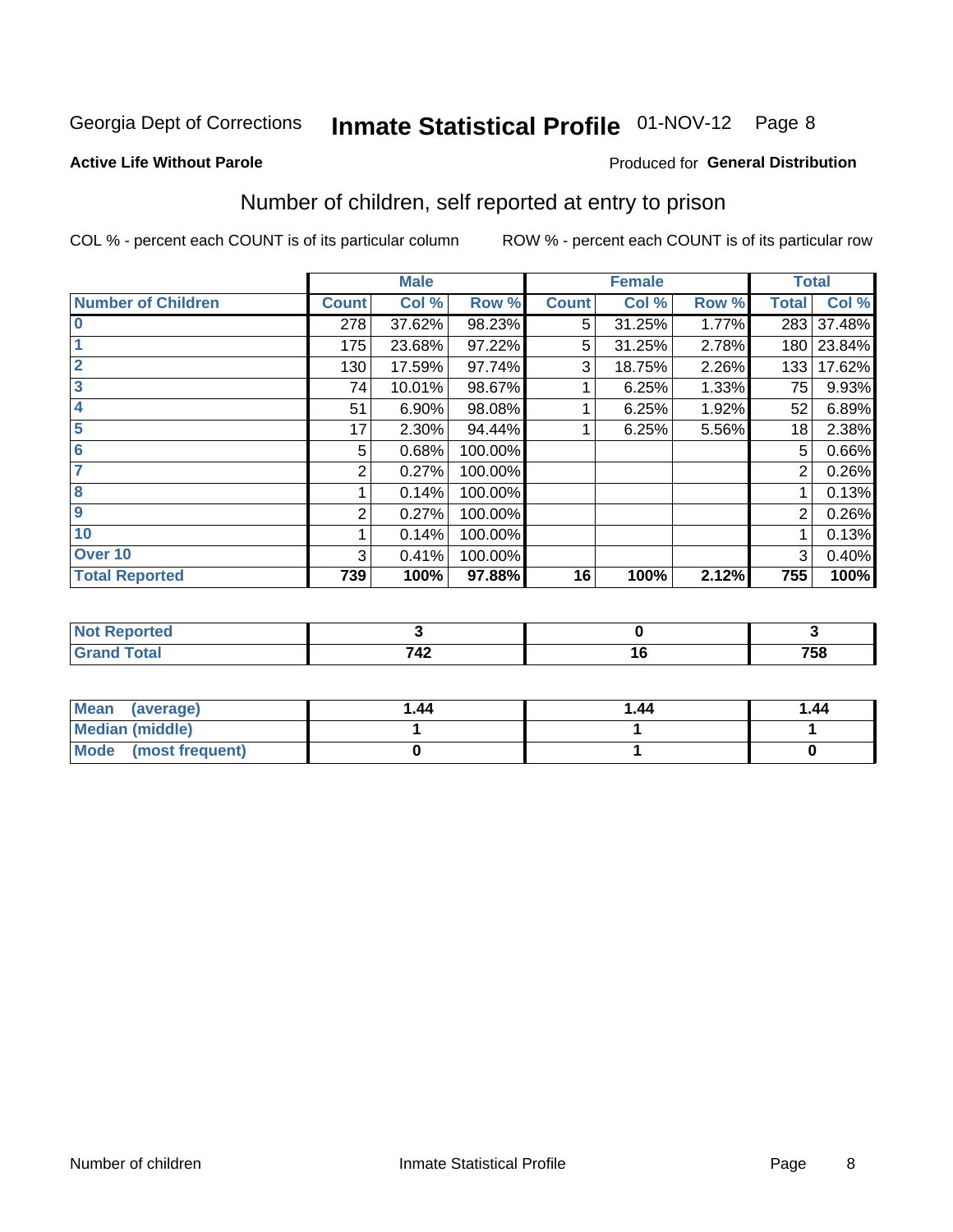# Inmate Statistical Profile 01-NOV-12 Page 9

#### **Active Life Without Parole**

#### Produced for General Distribution

### Religious affiliation, self-reported at entry to prison

COL % - percent each COUNT is of its particular column

|              |                              |              | <b>Male</b> |         |              | <b>Female</b> |       | <b>Total</b>   |        |
|--------------|------------------------------|--------------|-------------|---------|--------------|---------------|-------|----------------|--------|
|              | <b>Religious Affiliation</b> | <b>Count</b> | Col %       | Row %   | <b>Count</b> | Col %         | Row % | <b>Total</b>   | Col %  |
|              | <b>Islam</b>                 | 44           | 8.38%       | 97.78%  |              | 9.09%         | 2.22% | 45             | 8.40%  |
| $\mathbf{2}$ | <b>Catholic</b>              | 18           | 3.43%       | 94.74%  |              | 9.09%         | 5.26% | 19             | 3.54%  |
| 3            | <b>Baptist</b>               | 228          | 43.43%      | 97.02%  |              | 63.64%        | 2.98% | 235            | 43.84% |
| 4            | <b>Methodist</b>             | 10           | 1.90%       | 100.00% |              |               |       | 10             | 1.87%  |
| 7            | <b>Chc Of God</b>            |              | .19%        | 100.00% |              |               |       |                | .19%   |
| 8            | <b>Holiness</b>              | 20           | 3.81%       | 100.00% |              |               |       | 20             | 3.73%  |
| 9            | <b>Jewish</b>                |              | .19%        | 100.00% |              |               |       |                | .19%   |
| 10           | <b>Anglican</b>              |              | .19%        | 100.00% |              |               |       |                | .19%   |
| 12           | <b>Hindu</b>                 | 2            | .38%        | 100.00% |              |               |       | $\overline{2}$ | .37%   |
| 16           | <b>Seven D Ad</b>            | 4            | .76%        | 100.00% |              |               |       | 4              | .75%   |
| 17           | <b>Jehovah Wt</b>            | 8            | 1.52%       | 100.00% |              |               |       | 8              | 1.49%  |
| 18           | <b>Latr Day S</b>            |              | .19%        | 100.00% |              |               |       |                | .19%   |
| 20           | <b>Other Prot</b>            | 79           | 15.05%      | 97.53%  | 2            | 18.18%        | 2.47% | 81             | 15.11% |
| 96           | <b>None</b>                  | 108          | 20.57%      | 100.00% |              |               |       | 108            | 20.15% |
|              | <b>Total Reported</b>        | 525          | 100%        | 97.95%  | 11           | 100%          | 2.05% | 536            | 100%   |

| rtea<br> | 247          |               | ົດດດ<br>LLL |
|----------|--------------|---------------|-------------|
| ______   | 710<br>1 T 4 | י י<br>$\sim$ | 758         |

| <b>Mode (most frequent)</b> | եaptist | 3aptisเ | aptist |
|-----------------------------|---------|---------|--------|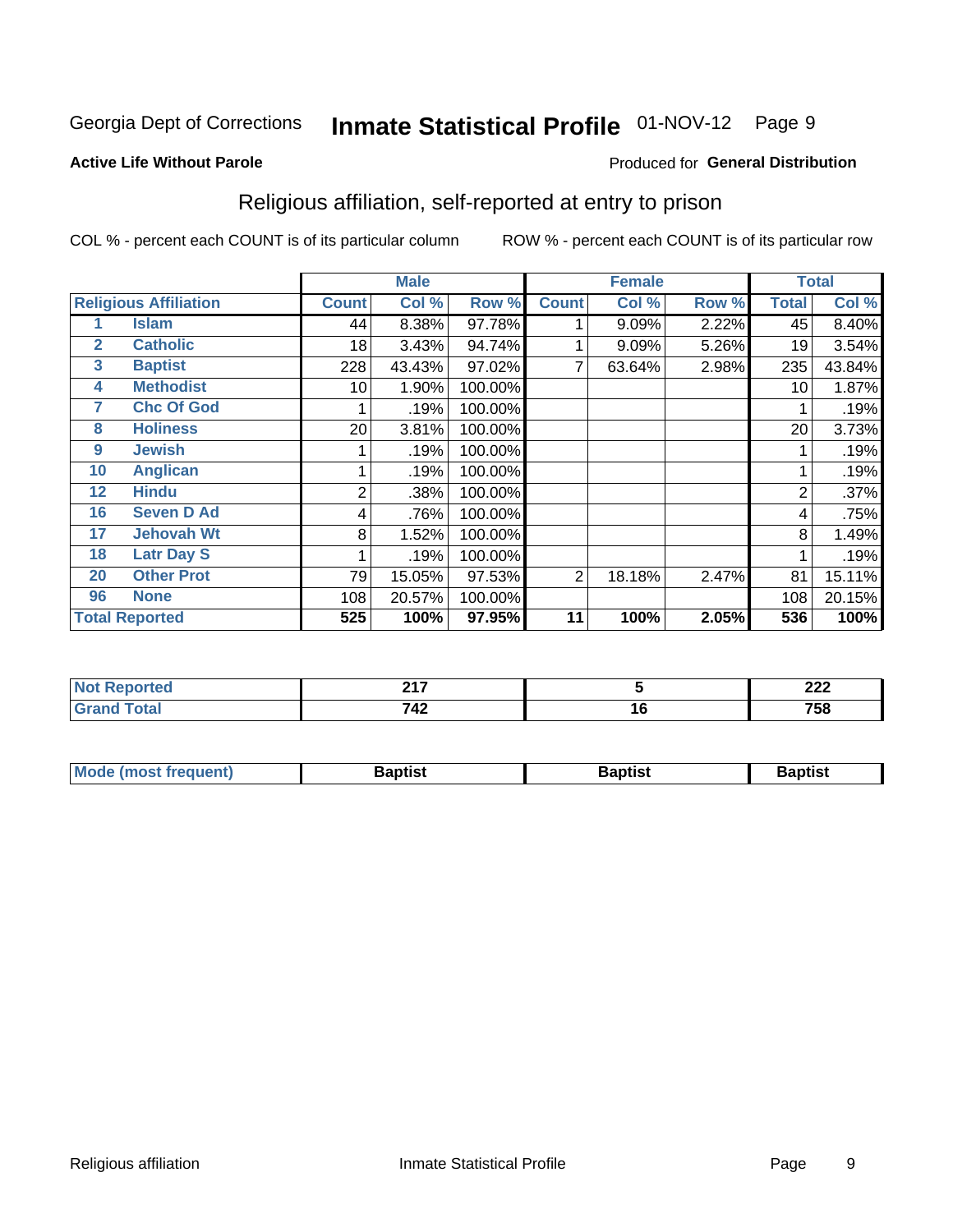# Inmate Statistical Profile 01-NOV-12 Page 10

#### **Active Life Without Parole**

#### Produced for General Distribution

### Home county, self-reported at entry to prison

COL % - percent each COUNT is of its particular column

|     |                             |                | <b>Male</b> |         |              | <b>Female</b> |        | <b>Total</b>            |        |
|-----|-----------------------------|----------------|-------------|---------|--------------|---------------|--------|-------------------------|--------|
|     | <b>Home County</b>          | <b>Count</b>   | Col %       | Row %   | <b>Count</b> | Col %         | Row %  | <b>Total</b>            | Col %  |
| 000 | <b>Unknown</b>              | 106            | 14.29%      | 99.07%  | 1            | 6.25%         | .93%   | 107                     | 14.12% |
| 001 | <b>Appling County</b>       | 3              | .40%        | 100.00% |              |               |        | 3                       | .40%   |
| 002 | <b>Atkinson County</b>      | $\mathbf 1$    | .13%        | 100.00% |              |               |        | 1                       | .13%   |
| 003 | <b>Bacon County</b>         | $\mathbf 1$    | .13%        | 100.00% |              |               |        | 1                       | .13%   |
| 005 | <b>Baldwin County</b>       | 3              | .40%        | 100.00% |              |               |        | 3                       | .40%   |
| 007 | <b>Barrow County</b>        | 4              | .54%        | 100.00% |              |               |        | $\overline{\mathbf{4}}$ | .53%   |
| 008 | <b>Bartow County</b>        | $\overline{7}$ | .94%        | 100.00% |              |               |        | 7                       | .92%   |
| 009 | <b>Ben Hill County</b>      | 4              | .54%        | 100.00% |              |               |        | 4                       | .53%   |
| 010 | <b>Berrien County</b>       | $\overline{2}$ | .27%        | 100.00% |              |               |        | $\overline{2}$          | .26%   |
| 011 | <b>Bibb County</b>          | 16             | 2.16%       | 100.00% |              |               |        | 16                      | 2.11%  |
| 012 | <b>Bleckley County</b>      | 3              | .40%        | 100.00% |              |               |        | 3                       | .40%   |
| 014 | <b>Brooks County</b>        | $\mathbf 1$    | .13%        | 100.00% |              |               |        | 1                       | .13%   |
| 016 | <b>Bulloch County</b>       | 4              | .54%        | 100.00% |              |               |        | 4                       | .53%   |
| 017 | <b>Burke County</b>         | $\overline{7}$ | .94%        | 100.00% |              |               |        | 7                       | .92%   |
| 018 | <b>Butts County</b>         | 3              | .40%        | 100.00% |              |               |        | 3                       | .40%   |
| 020 | <b>Camden County</b>        | 4              | .54%        | 100.00% |              |               |        | 4                       | .53%   |
| 021 | <b>Candler County</b>       | $\overline{2}$ | .27%        | 100.00% |              |               |        | $\overline{2}$          | .26%   |
| 022 | <b>Carroll County</b>       | $\overline{c}$ | .27%        | 100.00% |              |               |        | $\overline{2}$          | .26%   |
| 023 | <b>Catoosa County</b>       | $\overline{2}$ | .27%        | 100.00% |              |               |        | $\overline{2}$          | .26%   |
| 025 | <b>Chatham County</b>       | 36             | 4.85%       | 100.00% |              |               |        | 36                      | 4.75%  |
| 026 | <b>Chattahoochee County</b> | $\mathbf 1$    | .13%        | 100.00% |              |               |        | $\mathbf 1$             | .13%   |
| 028 | <b>Cherokee County</b>      | $\overline{2}$ | .27%        | 100.00% |              |               |        | $\overline{2}$          | .26%   |
| 029 | <b>Clarke County</b>        | 15             | 2.02%       | 100.00% |              |               |        | 15                      | 1.98%  |
| 031 | <b>Clayton County</b>       | 19             | 2.56%       | 100.00% |              |               |        | 19                      | 2.51%  |
| 033 | <b>Cobb County</b>          | 21             | 2.83%       | 100.00% |              |               |        | 21                      | 2.77%  |
| 034 | <b>Coffee County</b>        | $\overline{c}$ | .27%        | 100.00% |              |               |        | $\overline{2}$          | .26%   |
| 035 | <b>Colquitt County</b>      | 3              | .40%        | 100.00% |              |               |        | 3                       | .40%   |
| 036 | <b>Columbia County</b>      | 4              | .54%        | 80.00%  | 1            | 6.25%         | 20.00% | 5                       | .66%   |
| 037 | <b>Cook County</b>          | 4              | .54%        | 100.00% |              |               |        | 4                       | .53%   |
| 038 | <b>Coweta County</b>        | 4              | .54%        | 100.00% |              |               |        | $\overline{\mathbf{4}}$ | .53%   |
| 040 | <b>Crisp County</b>         | 4              | .54%        | 100.00% |              |               |        | 4                       | .53%   |
| 043 | <b>Decatur County</b>       | 2              | .27%        | 100.00% |              |               |        | $\overline{c}$          | .26%   |
| 044 | <b>Dekalb County</b>        | 56             | 7.55%       | 100.00% |              |               |        | 56                      | 7.39%  |
| 046 | <b>Dooly County</b>         | 1              | .13%        | 50.00%  | 1            | 6.25%         | 50.00% | $\overline{2}$          | .26%   |
| 047 | <b>Dougherty County</b>     | 21             | 2.83%       | 100.00% |              |               |        | 21                      | 2.77%  |
| 048 | <b>Douglas County</b>       | 10             | 1.35%       | 90.91%  | 1            | 6.25%         | 9.09%  | 11                      | 1.45%  |
| 049 | <b>Early County</b>         | $\mathbf{1}$   | .13%        | 100.00% |              |               |        | $\mathbf{1}$            | .13%   |
| 051 | <b>Effingham County</b>     | $\overline{2}$ | .27%        | 100.00% |              |               |        | $\overline{2}$          | .26%   |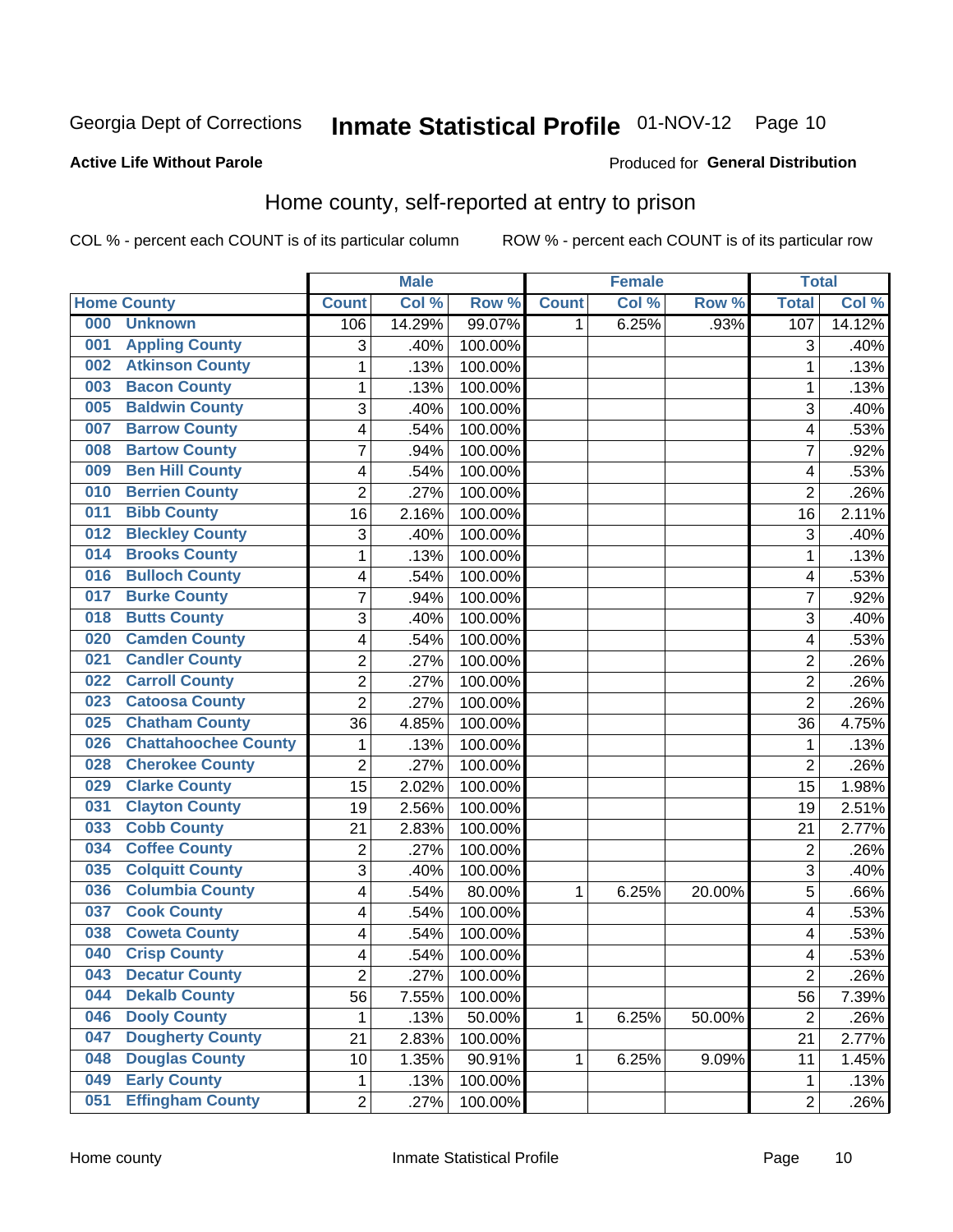#### Inmate Statistical Profile 01-NOV-12 Page 11

#### **Active Life Without Parole**

#### Produced for General Distribution

### Home county, self-reported at entry to prison

COL % - percent each COUNT is of its particular column

|     |                          |                         | <b>Male</b> |         |                | <b>Female</b> |        | <b>Total</b>   |        |
|-----|--------------------------|-------------------------|-------------|---------|----------------|---------------|--------|----------------|--------|
|     | <b>Home County</b>       | <b>Count</b>            | Col %       | Row %   | <b>Count</b>   | Col%          | Row %  | <b>Total</b>   | Col %  |
| 052 | <b>Elbert County</b>     | 4                       | .54%        | 100.00% |                |               |        | 4              | .53%   |
| 053 | <b>Emanuel County</b>    | $\overline{2}$          | .27%        | 100.00% |                |               |        | $\overline{2}$ | .26%   |
| 056 | <b>Fayette County</b>    | 3                       | .40%        | 100.00% |                |               |        | 3              | .40%   |
| 057 | <b>Floyd County</b>      | 8                       | 1.08%       | 100.00% |                |               |        | 8              | 1.06%  |
| 058 | <b>Forsyth County</b>    | $\mathbf{1}$            | .13%        | 100.00% |                |               |        | 1              | .13%   |
| 059 | <b>Franklin County</b>   | $\overline{2}$          | .27%        | 100.00% |                |               |        | $\overline{2}$ | .26%   |
| 060 | <b>Fulton County</b>     | 95                      | 12.80%      | 97.94%  | 2              | 12.50%        | 2.06%  | 97             | 12.80% |
| 061 | <b>Gilmer County</b>     | $\overline{2}$          | .27%        | 100.00% |                |               |        | $\overline{2}$ | .26%   |
| 063 | <b>Glynn County</b>      | 11                      | 1.48%       | 100.00% |                |               |        | 11             | 1.45%  |
| 066 | <b>Greene County</b>     | $\mathbf{1}$            | .13%        | 100.00% |                |               |        | 1              | .13%   |
| 067 | <b>Gwinnett County</b>   | 14                      | 1.89%       | 93.33%  | 1              | 6.25%         | 6.67%  | 15             | 1.98%  |
| 068 | <b>Habersham County</b>  | $\mathbf{1}$            | .13%        | 100.00% |                |               |        | 1              | .13%   |
| 069 | <b>Hall County</b>       | 11                      | 1.48%       | 100.00% |                |               |        | 11             | 1.45%  |
| 070 | <b>Hancock County</b>    | $\overline{2}$          | .27%        | 100.00% |                |               |        | $\overline{2}$ | .26%   |
| 071 | <b>Haralson County</b>   | $\overline{2}$          | .27%        | 100.00% |                |               |        | $\overline{2}$ | .26%   |
| 072 | <b>Harris County</b>     | $\mathbf{1}$            | .13%        | 100.00% |                |               |        | 1              | .13%   |
| 073 | <b>Hart County</b>       | $\overline{2}$          | .27%        | 100.00% |                |               |        | 2              | .26%   |
| 075 | <b>Henry County</b>      | 5                       | .67%        | 100.00% |                |               |        | 5              | .66%   |
| 076 | <b>Houston County</b>    | 10                      | 1.35%       | 100.00% |                |               |        | 10             | 1.32%  |
| 078 | <b>Jackson County</b>    | $\mathbf 5$             | .67%        | 100.00% |                |               |        | 5              | .66%   |
| 080 | <b>Jeff Davis County</b> | $\mathbf{1}$            | .13%        | 100.00% |                |               |        | 1              | .13%   |
| 081 | <b>Jefferson County</b>  | $\overline{2}$          | .27%        | 100.00% |                |               |        | $\overline{2}$ | .26%   |
| 082 | <b>Jenkins County</b>    | $\overline{2}$          | .27%        | 100.00% |                |               |        | $\overline{2}$ | .26%   |
| 087 | <b>Laurens County</b>    | $\overline{\mathbf{4}}$ | .54%        | 100.00% |                |               |        | 4              | .53%   |
| 088 | <b>Lee County</b>        | $\mathbf{1}$            | .13%        | 100.00% |                |               |        | 1              | .13%   |
| 089 | <b>Liberty County</b>    | 6                       | .81%        | 85.71%  | 1              | 6.25%         | 14.29% | 7              | .92%   |
| 090 | <b>Lincoln County</b>    | $\mathbf 1$             | .13%        | 100.00% |                |               |        | 1              | .13%   |
| 091 | <b>Long County</b>       | $\mathbf{1}$            | .13%        | 100.00% |                |               |        | 1              | .13%   |
| 092 | <b>Lowndes County</b>    | 5                       | .67%        | 100.00% |                |               |        | 5              | .66%   |
| 095 | <b>Madison County</b>    | $\mathbf{1}$            | .13%        | 100.00% |                |               |        | 1              | .13%   |
| 096 | <b>Marion County</b>     | $\mathbf{1}$            | .13%        | 100.00% |                |               |        | 1              | .13%   |
| 097 | <b>Mcduffie County</b>   | 2                       | .27%        | 100.00% |                |               |        | 2              | .26%   |
| 098 | <b>Mcintosh County</b>   | $\overline{2}$          | .27%        | 100.00% |                |               |        | $\overline{2}$ | .26%   |
| 100 | <b>Miller County</b>     | $\mathbf 1$             | .13%        | 100.00% |                |               |        | $\mathbf{1}$   | .13%   |
| 102 | <b>Monroe County</b>     | $\overline{\mathbf{4}}$ | .54%        | 100.00% |                |               |        | 4              | .53%   |
| 104 | <b>Morgan County</b>     | $\overline{2}$          | .27%        | 100.00% |                |               |        | $\overline{2}$ | .26%   |
| 106 | <b>Muscogee County</b>   | 23                      | 3.10%       | 100.00% |                |               |        | 23             | 3.03%  |
| 107 | <b>Newton County</b>     | 1                       | .13%        | 33.33%  | $\overline{2}$ | 12.50%        | 66.67% | 3              | .40%   |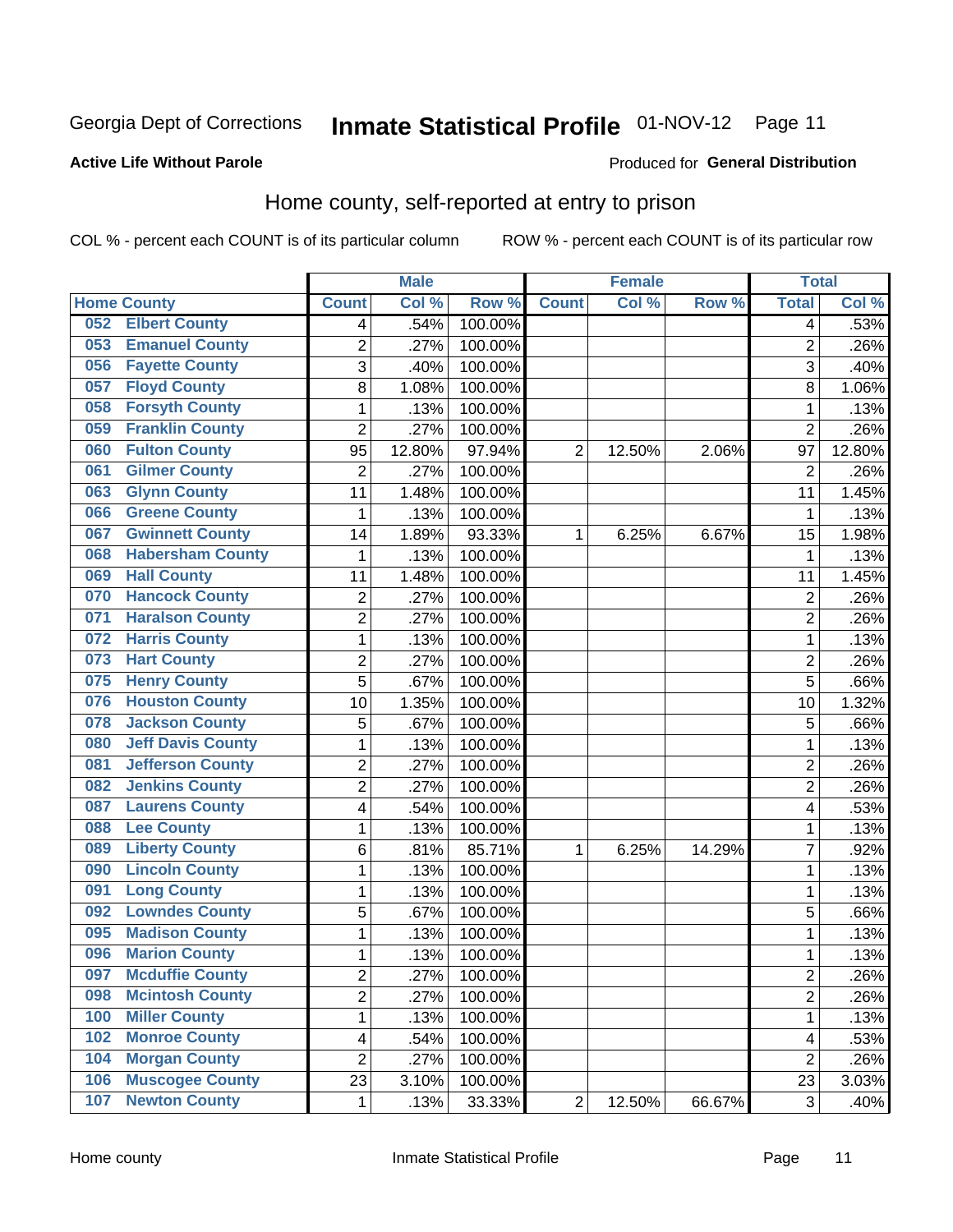# Inmate Statistical Profile 01-NOV-12 Page 12

#### **Active Life Without Parole**

#### Produced for General Distribution

### Home county, self-reported at entry to prison

COL % - percent each COUNT is of its particular column

|                      |                             |                | <b>Male</b> |         |                 | <b>Female</b> |        | <b>Total</b>   |       |
|----------------------|-----------------------------|----------------|-------------|---------|-----------------|---------------|--------|----------------|-------|
| <b>Home County</b>   |                             | <b>Count</b>   | Col %       | Row %   | <b>Count</b>    | Col %         | Row %  | <b>Total</b>   | Col % |
| 109                  | <b>Oglethorpe County</b>    | 3              | .40%        | 100.00% |                 |               |        | $\overline{3}$ | .40%  |
| 110                  | <b>Paulding County</b>      | $\overline{3}$ | .40%        | 100.00% |                 |               |        | 3              | .40%  |
| $\overline{111}$     | <b>Peach County</b>         | $\mathbf 1$    | .13%        | 100.00% |                 |               |        | 1              | .13%  |
| 113                  | <b>Pierce County</b>        | $\overline{2}$ | .27%        | 100.00% |                 |               |        | $\overline{2}$ | .26%  |
| 114                  | <b>Pike County</b>          | 4              | .54%        | 80.00%  | $\mathbf{1}$    | 6.25%         | 20.00% | 5              | .66%  |
| 115                  | <b>Polk County</b>          | 3              | .40%        | 100.00% |                 |               |        | 3              | .40%  |
| 117                  | <b>Putnam County</b>        | 4              | .54%        | 100.00% |                 |               |        | 4              | .53%  |
| 119                  | <b>Rabun County</b>         | 1              | .13%        | 100.00% |                 |               |        | 1              | .13%  |
| 120                  | <b>Randolph County</b>      | $\overline{2}$ | .27%        | 100.00% |                 |               |        | $\overline{2}$ | .26%  |
| 121                  | <b>Richmond County</b>      | 27             | 3.64%       | 93.10%  | $\overline{2}$  | 12.50%        | 6.90%  | 29             | 3.83% |
| 122                  | <b>Rockdale County</b>      | $\overline{2}$ | .27%        | 100.00% |                 |               |        | $\overline{2}$ | .26%  |
| 125                  | <b>Seminole County</b>      | $\overline{2}$ | .27%        | 100.00% |                 |               |        | $\overline{2}$ | .26%  |
| 126                  | <b>Spalding County</b>      | 6              | .81%        | 100.00% |                 |               |        | 6              | .79%  |
| 127                  | <b>Stephens County</b>      | $\mathbf{1}$   | .13%        | 50.00%  | 1               | 6.25%         | 50.00% | $\overline{c}$ | .26%  |
| 128                  | <b>Stewart County</b>       | $\mathbf{1}$   | .13%        | 100.00% |                 |               |        | 1              | .13%  |
| 129                  | <b>Sumter County</b>        | $\mathbf{1}$   | .13%        | 100.00% |                 |               |        | 1              | .13%  |
| 132                  | <b>Tattnall County</b>      | $\mathbf{1}$   | .13%        | 100.00% |                 |               |        | $\mathbf 1$    | .13%  |
| 134                  | <b>Telfair County</b>       | $\mathbf 1$    | .13%        | 100.00% |                 |               |        | 1              | .13%  |
| 136                  | <b>Thomas County</b>        | 4              | .54%        | 100.00% |                 |               |        | 4              | .53%  |
| 137                  | <b>Tift County</b>          | 4              | .54%        | 100.00% |                 |               |        | 4              | .53%  |
| 138                  | <b>Toombs County</b>        | 9              | 1.21%       | 100.00% |                 |               |        | 9              | 1.19% |
| 140                  | <b>Treutlen County</b>      | $\mathbf{1}$   | .13%        | 100.00% |                 |               |        | 1              | .13%  |
| $\overline{145}$     | <b>Upson County</b>         | $\overline{2}$ | .27%        | 100.00% |                 |               |        | $\overline{2}$ | .26%  |
| 146                  | <b>Walker County</b>        | 4              | .54%        | 80.00%  | $\mathbf{1}$    | 6.25%         | 20.00% | 5              | .66%  |
| 147                  | <b>Walton County</b>        | 4              | .54%        | 100.00% |                 |               |        | 4              | .53%  |
| 148                  | <b>Ware County</b>          | 6              | .81%        | 100.00% |                 |               |        | 6              | .79%  |
| 150                  | <b>Washington County</b>    | 4              | .54%        | 100.00% |                 |               |        | 4              | .53%  |
| 151                  | <b>Wayne County</b>         | 3              | .40%        | 100.00% |                 |               |        | 3              | .40%  |
| 154                  | <b>White County</b>         | $\mathbf{1}$   | .13%        | 100.00% |                 |               |        | $\mathbf 1$    | .13%  |
| 155                  | <b>Whitfield County</b>     | $\overline{3}$ | .40%        | 100.00% |                 |               |        | 3              | .40%  |
| 156                  | <b>Wilcox County</b>        | $\mathbf{1}$   | .13%        | 100.00% |                 |               |        | 1              | .13%  |
| 157                  | <b>Wilkes County</b>        | $\mathbf{1}$   | .13%        | 100.00% |                 |               |        | $\mathbf 1$    | .13%  |
| 158                  | <b>Wilkinson County</b>     | $\overline{2}$ | .27%        | 100.00% |                 |               |        | $\overline{c}$ | .26%  |
| 159                  | <b>Worth County</b>         | $\mathbf{1}$   | .13%        | 100.00% |                 |               |        | 1              | .13%  |
| 999                  | <b>Other Custody/Out Of</b> | $\overline{2}$ | .27%        | 66.67%  | 1               | 6.25%         | 33.33% | 3              | .40%  |
| <b>State</b>         |                             | 742            | 100%        | 97.89%  | $\overline{16}$ | 100%          | 2.11%  | 758            | 100%  |
| <b>Total Rported</b> |                             |                |             |         |                 |               |        |                |       |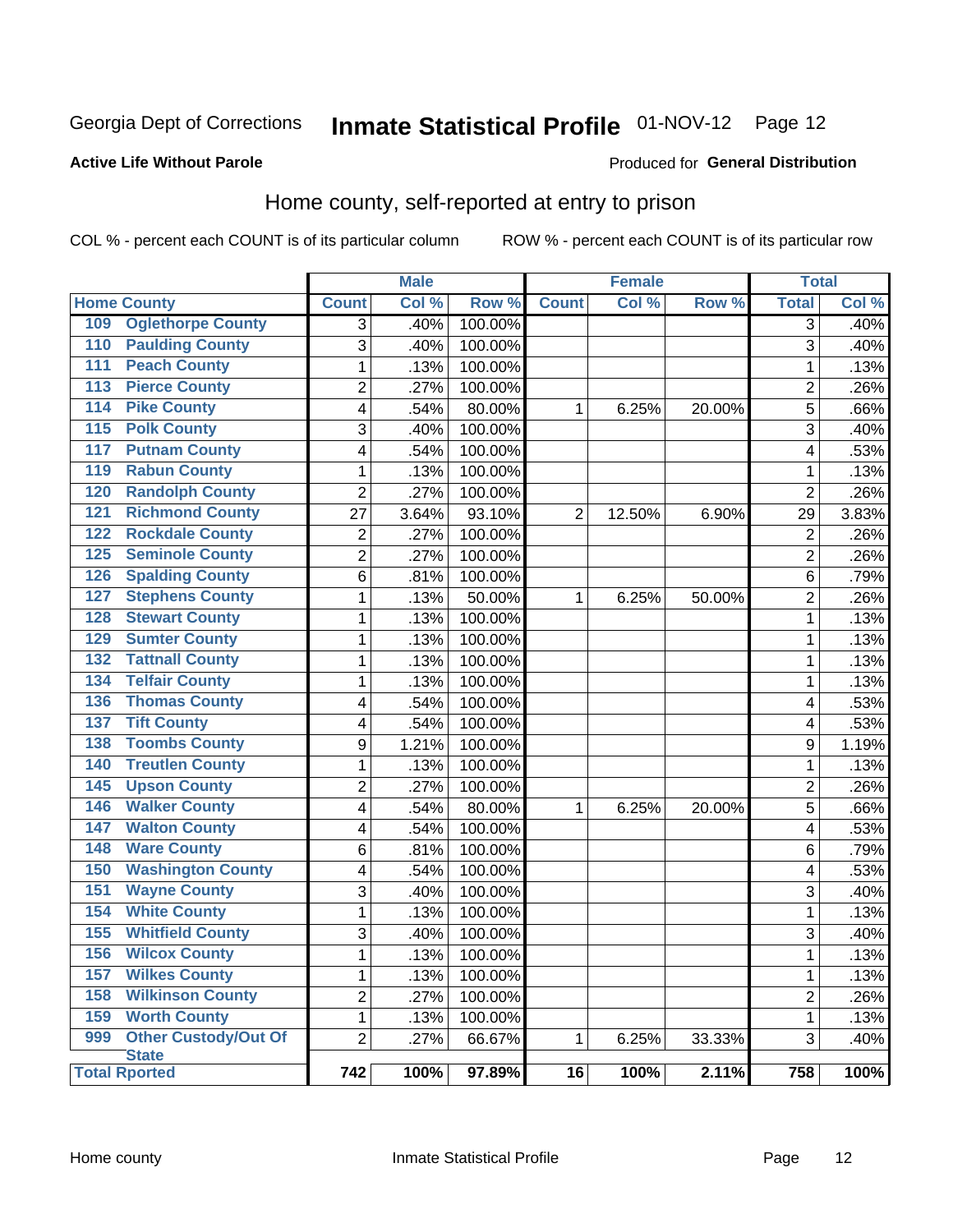# Inmate Statistical Profile 01-NOV-12 Page 13

#### **Active Life Without Parole**

#### Produced for General Distribution

### Home county, self-reported at entry to prison

COL % - percent each COUNT is of its particular column

|                     | <b>Male</b> | Female | Total |
|---------------------|-------------|--------|-------|
| <b>Not Reported</b> |             |        |       |
| <b>Grand Total</b>  | 742         | 16     | 758   |

| Mode<br>(most frequent)<br>າknown | <b>Fulton County</b> | known |
|-----------------------------------|----------------------|-------|
|-----------------------------------|----------------------|-------|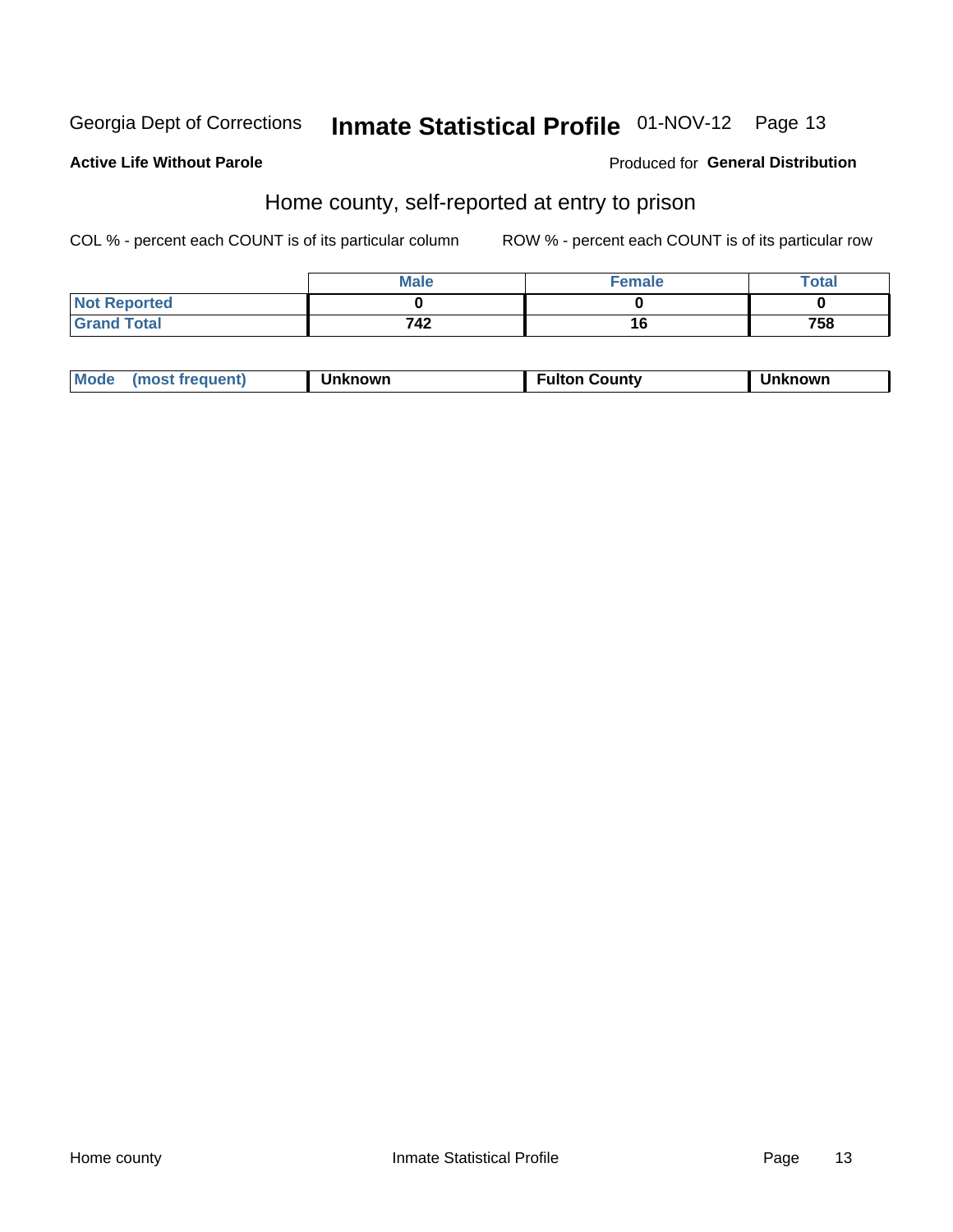### Inmate Statistical Profile 01-NOV-12 Page 14

#### **Active Life Without Parole**

#### Produced for General Distribution

### Socioeconomic class, self-reported at entry to prison

COL % - percent each COUNT is of its particular column

|                         | <b>Male</b><br><b>Female</b> |        |            | <b>Total</b> |        |       |       |        |
|-------------------------|------------------------------|--------|------------|--------------|--------|-------|-------|--------|
| Socioeconomic Class     | <b>Count</b>                 | Col %  | Row %      | <b>Count</b> | Col %  | Row % | Total | Col %  |
| <b>Welfare</b>          | 32                           | 6.02%  | 100.00%    |              |        |       | 32    | 5.91%  |
| <b>Occ Employ</b>       | 23                           | 4.32%  | $100.00\%$ |              |        |       | 23    | 4.25%  |
| <b>Minimum Std</b><br>3 | 274                          | 51.50% | $99.28\%$  |              | 22.22% | .72%  | 276   | 51.02% |
| <b>Middle</b>           | 203                          | 38.16% | 96.67%     |              | 77.78% | 3.33% | 210   | 38.82% |
| <b>Total Reported</b>   | 532                          | 100%   | 98.34%     | 9            | 100%   | 1.66% | 541   | 100%   |

|   | <b>040</b><br>∸ I V<br>$\sim$ |        | 247<br>-    |
|---|-------------------------------|--------|-------------|
| . | 742                           | $\sim$ | 750<br>70 L |

| ____ |
|------|
|------|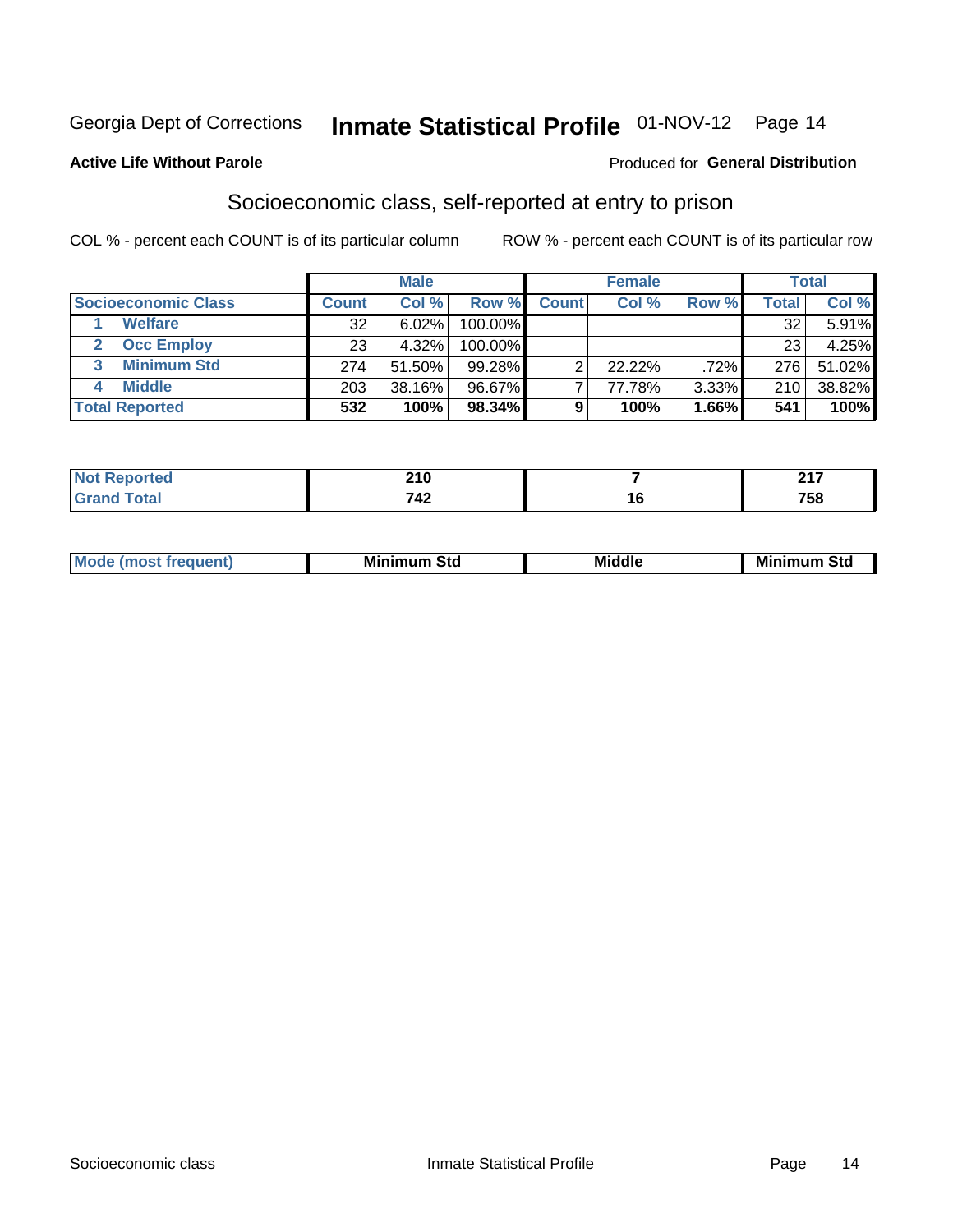# Inmate Statistical Profile 01-NOV-12 Page 15

#### **Active Life Without Parole**

#### Produced for General Distribution

### Environment to age 16, self-reported at entry to prison

COL % - percent each COUNT is of its particular column

|                              |                 | <b>Male</b> |         |              | <b>Female</b> |        |       | <b>Total</b> |
|------------------------------|-----------------|-------------|---------|--------------|---------------|--------|-------|--------------|
| <b>Environment to age 16</b> | <b>Count</b>    | Col %       | Row %   | <b>Count</b> | Col %         | Row %  | Total | Col %        |
| <b>Rural/Farm</b>            | 10              | $.85\%$     | 100.00% |              |               |        | 10    | $1.81\%$     |
| <b>Rural/Nfarm</b><br>2      | 26 <sub>1</sub> | 4.80%       | 89.66%  | 3            | 30.00%        | 10.34% | 29    | 5.25%        |
| S.M.S.A<br>3                 | 224             | 41.33%      | 99.56%  |              | 10.00%        | .44%   | 225   | 40.76%       |
| <b>Urban</b><br>4            | 116             | 21.40%      | 96.67%  |              | 40.00%        | 3.33%  | 120   | 21.74%       |
| 5 Small Town                 | 166             | 30.63%      | 98.81%  | 2            | 20.00%        | 1.19%  | 168   | 30.43%       |
| <b>Total Reported</b>        | 542             | 100%        | 98.19%  | 10           | 100%          | 1.81%  | 552   | 100%         |

| ਾted<br>теро. | 200       |    | 206 |
|---------------|-----------|----|-----|
|               | フィつ<br>⊶∠ | 16 | 758 |

| Mo | M | urhar . | M      |
|----|---|---------|--------|
|    |   | _____   | ______ |
|    |   |         |        |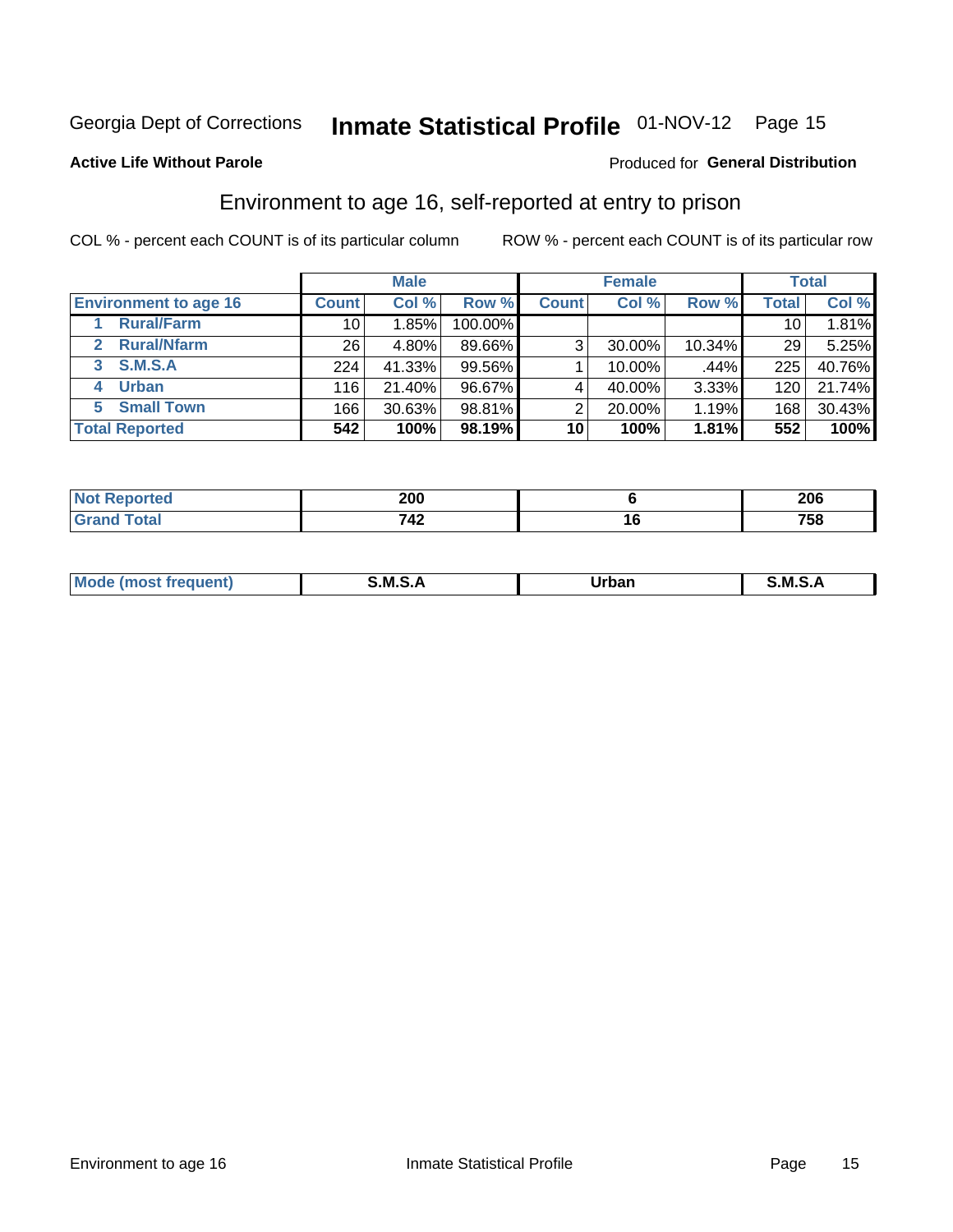## Inmate Statistical Profile 01-NOV-12 Page 16

#### **Active Life Without Parole**

#### Produced for General Distribution

### Guardian status to age 16, self-reported at entry to prison

COL % - percent each COUNT is of its particular column

|                                  |              | <b>Male</b> |         |              | <b>Female</b> |         |                 | <b>Total</b> |
|----------------------------------|--------------|-------------|---------|--------------|---------------|---------|-----------------|--------------|
| <b>Guardian Status To Age 16</b> | <b>Count</b> | Col %       | Row %   | <b>Count</b> | Col %         | Row %   | Total           | Col %        |
| 2 Father Only                    | 10           | 2.20%       | 100.00% |              |               |         | 10              | 2.17%        |
| <b>3 Both Parents</b>            | 190          | 41.76%      | 97.94%  | 4            | 66.67%        | 2.06%   | 194             | 42.08%       |
| <b>4 Mother Only</b>             | 177          | 38.90%      | 99.44%  |              | 16.67%        | $.56\%$ | 178             | 38.61%       |
| <b>6 Oth Female</b>              | 15           | $3.30\%$    | 100.00% |              |               |         | 15 <sub>1</sub> | 3.25%        |
| <b>7 Oth Male</b>                | 4            | .88%        | 100.00% |              |               |         | 4               | .87%         |
| 8 Step-Parents                   | 12           | 2.64%       | 100.00% |              |               |         | 12              | 2.60%        |
| <b>9 Foster Home</b>             | 9            | 1.98%       | 100.00% |              |               |         | 9               | 1.95%        |
| <b>10 Grand Parents</b>          | 38           | $8.35\%$    | 97.44%  |              | 16.67%        | 2.56%   | 39              | 8.46%        |
| <b>Total Reported</b>            | 455          | 100%        | 98.7%   | 6            | 100%          | 1.3%    | 461             | 100%         |

| τeα | 207<br>20 I | יי | 297 |
|-----|-------------|----|-----|
|     | 742         | יי | 758 |

| <b>Mode (most frequent)</b> | <b>Both Parents</b> | <b>Both Parents</b> | <b>Both Parents</b> |
|-----------------------------|---------------------|---------------------|---------------------|
|                             |                     |                     |                     |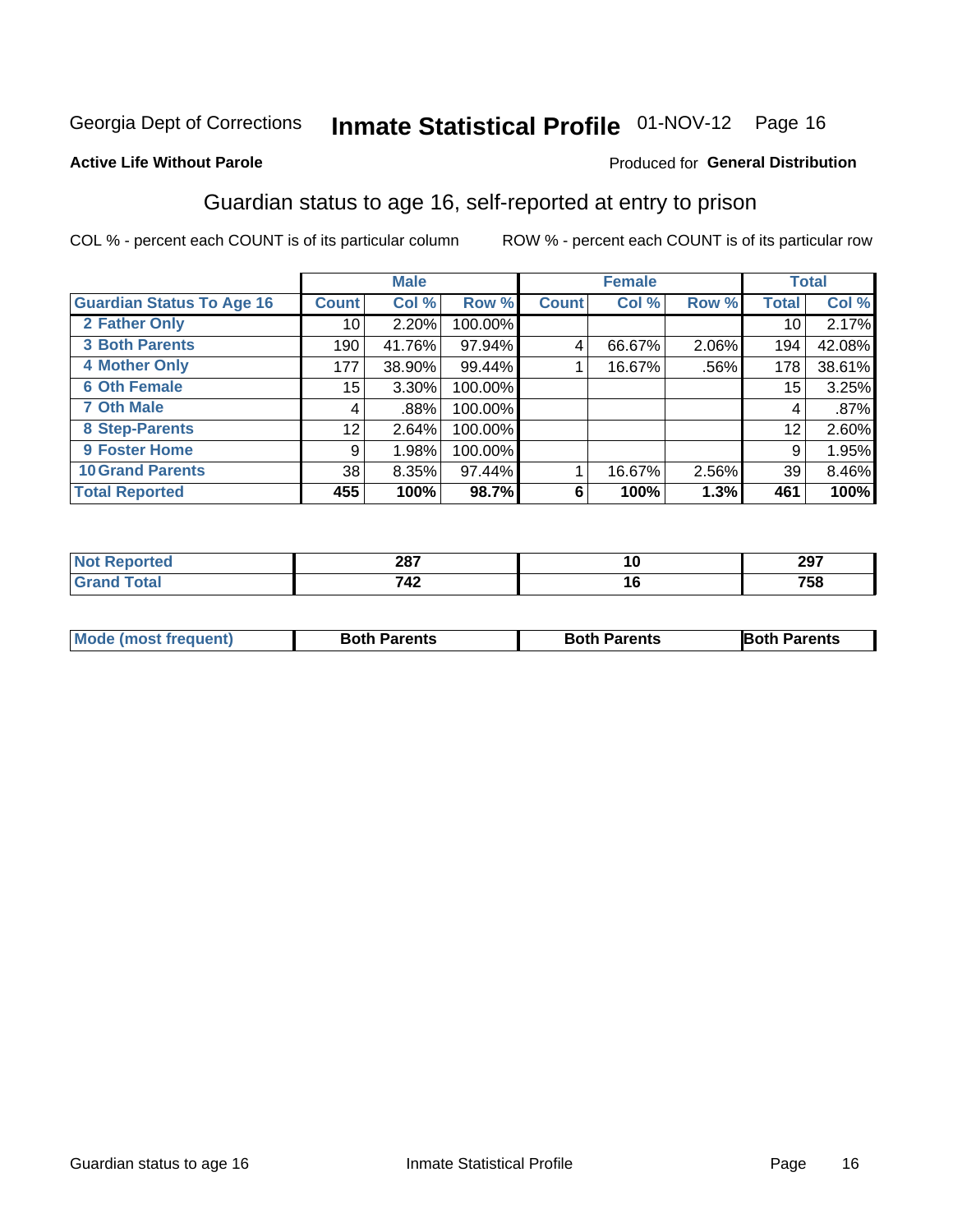# Inmate Statistical Profile 01-NOV-12 Page 17

#### **Active Life Without Parole**

#### Produced for General Distribution

### Employment status before prison, self-reported at entry to prison

COL % - percent each COUNT is of its particular column

|                                  |              | <b>Male</b> |         |                | <b>Female</b> |       |       | <b>Total</b> |
|----------------------------------|--------------|-------------|---------|----------------|---------------|-------|-------|--------------|
| <b>Employment Status</b>         | <b>Count</b> | Col %       | Row %   | <b>Count</b>   | Col %         | Row % | Total | Col %        |
| <b>Full Time</b>                 | 328          | 52.99%      | 97.91%  | ⇁              | 70.00%        | 2.09% | 335   | 53.26%       |
| <b>Part Time</b><br>$\mathbf{2}$ | 47           | 7.59%       | 100.00% |                |               |       | 47    | 7.47%        |
| Unempl $<$ 6m<br>3               | 61           | 9.85%       | 98.39%  |                | 10.00%        | 1.61% | 62    | 9.86%        |
| Unempl > 6m<br>4                 | 97           | 15.67%      | 97.98%  | $\overline{2}$ | 20.00%        | 2.02% | 99    | 15.74%       |
| <b>Never Workd</b><br>5          | 54           | 8.72%       | 100.00% |                |               |       | 54    | 8.59%        |
| <b>Student</b><br>6              | 8            | 1.29%       | 100.00% |                |               |       | 8     | 1.27%        |
| <b>Incapable</b>                 | 24           | 3.88%       | 100.00% |                |               |       | 24    | 3.82%        |
| <b>Total Reported</b>            | 619          | 100%        | 98.41%  | 10             | 100%          | 1.59% | 629   | 100%         |

| ге с | .<br>14J     | חר ו<br>1 Z.J |
|------|--------------|---------------|
|      | 712<br>- - - | 758           |

| Mc | ∙u∥<br>----<br>ıme | ίuΙ<br>Πmε |
|----|--------------------|------------|
|    |                    |            |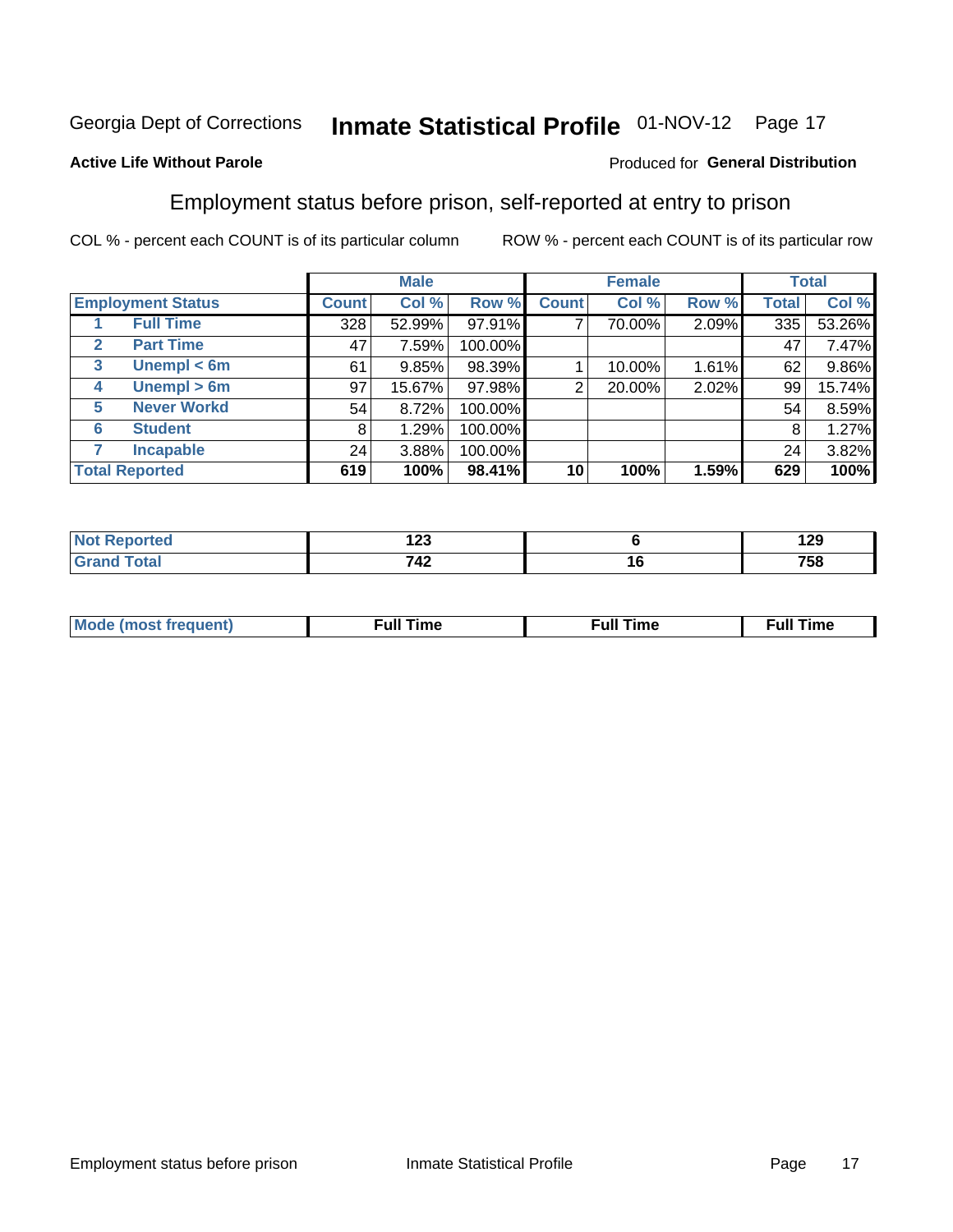# Inmate Statistical Profile 01-NOV-12 Page 18

#### **Active Life Without Parole**

Produced for General Distribution

### Age at admission

COL % - percent each COUNT is of its particular column

|                         |                         | <b>Male</b> |         |                | <b>Female</b> |        |                | <b>Total</b> |
|-------------------------|-------------------------|-------------|---------|----------------|---------------|--------|----------------|--------------|
| <b>Age At Admission</b> | <b>Count</b>            | Col %       | Row %   | <b>Count</b>   | Col %         | Row %  | <b>Total</b>   | Col %        |
| 15                      | $\overline{2}$          | 0.27%       | 100.00% |                |               |        | $\overline{2}$ | 0.26%        |
| 16                      | 1                       | 0.13%       | 100.00% |                |               |        | $\mathbf{1}$   | 0.13%        |
| $\overline{17}$         | $\overline{\mathbf{c}}$ | 0.27%       | 100.00% |                |               |        | $\overline{2}$ | 0.26%        |
| 18                      | 8                       | 1.08%       | 100.00% |                |               |        | 8              | 1.06%        |
| 19                      | 13                      | 1.75%       | 100.00% |                |               |        | 13             | 1.72%        |
| 20                      | 14                      | 1.89%       | 93.33%  | 1              | 6.25%         | 6.67%  | 15             | 1.98%        |
| 21                      | 24                      | 3.23%       | 100.00% |                |               |        | 24             | 3.17%        |
| 22                      | 37                      | 4.99%       | 100.00% |                |               |        | 37             | 4.88%        |
| 23                      | 24                      | 3.23%       | 92.31%  | $\overline{2}$ | 12.50%        | 7.69%  | 26             | 3.43%        |
| 24                      | 27                      | 3.64%       | 100.00% |                |               |        | 27             | 3.56%        |
| $\overline{25}$         | 26                      | 3.50%       | 96.30%  | 1              | 6.25%         | 3.70%  | 27             | 3.56%        |
| 26                      | 35                      | 4.72%       | 100.00% |                |               |        | 35             | 4.62%        |
| $\overline{27}$         | 28                      | 3.77%       | 96.55%  | $\mathbf{1}$   | 6.25%         | 3.45%  | 29             | 3.83%        |
| 28                      | 34                      | 4.58%       | 100.00% |                |               |        | 34             | 4.49%        |
| 29                      | 29                      | 3.91%       | 100.00% |                |               |        | 29             | 3.83%        |
| 30                      | 22                      | 2.96%       | 100.00% |                |               |        | 22             | 2.90%        |
| 31                      | 32                      | 4.31%       | 100.00% |                |               |        | 32             | 4.22%        |
| 32                      | 27                      | 3.64%       | 90.00%  | 3              | 18.75%        | 10.00% | 30             | 3.96%        |
| 33                      | 22                      | 2.96%       | 100.00% |                |               |        | 22             | 2.90%        |
| 34                      | 18                      | 2.43%       | 100.00% |                |               |        | 18             | 2.37%        |
| 35                      | 20                      | 2.70%       | 95.24%  | 1              | 6.25%         | 4.76%  | 21             | 2.77%        |
| 36                      | 32                      | 4.31%       | 100.00% |                |               |        | 32             | 4.22%        |
| $\overline{37}$         | 21                      | 2.83%       | 100.00% |                |               |        | 21             | 2.77%        |
| 38                      | 21                      | 2.83%       | 100.00% |                |               |        | 21             | 2.77%        |
| 39                      | 18                      | 2.43%       | 94.74%  | 1              | 6.25%         | 5.26%  | 19             | 2.51%        |
| 40                      | 15                      | 2.02%       | 100.00% |                |               |        | 15             | 1.98%        |
| 41                      | 25                      | 3.37%       | 100.00% |                |               |        | 25             | 3.30%        |
| 42                      | 25                      | 3.37%       | 96.15%  | 1              | 6.25%         | 3.85%  | 26             | 3.43%        |
| 43                      | 14                      | 1.89%       | 100.00% |                |               |        | 14             | 1.85%        |
| 44                      | 11                      | 1.48%       | 84.62%  | $\overline{2}$ | 12.50%        | 15.38% | 13             | 1.72%        |
| 45                      | 21                      | 2.83%       | 100.00% |                |               |        | 21             | 2.77%        |
| 46                      | 12                      | 1.62%       | 85.71%  | $\overline{2}$ | 12.50%        | 14.29% | 14             | 1.85%        |
| 47                      | 9                       | 1.21%       | 100.00% |                |               |        | 9              | 1.19%        |
| 48                      | 12                      | 1.62%       | 92.31%  | 1              | 6.25%         | 7.69%  | 13             | 1.72%        |
| 49                      | 10                      | 1.35%       | 100.00% |                |               |        | 10             | 1.32%        |
| 50                      | 7                       | 0.94%       | 100.00% |                |               |        | 7              | 0.92%        |
| $\overline{51}$         | $6\phantom{1}6$         | 0.81%       | 100.00% |                |               |        | 6              | 0.79%        |
| 52                      | 6                       | 0.81%       | 100.00% |                |               |        | 6              | 0.79%        |
| 53                      | $\overline{c}$          | 0.27%       | 100.00% |                |               |        | 2              | 0.26%        |
| 54                      | 3                       | 0.40%       | 100.00% |                |               |        | $\overline{3}$ | 0.40%        |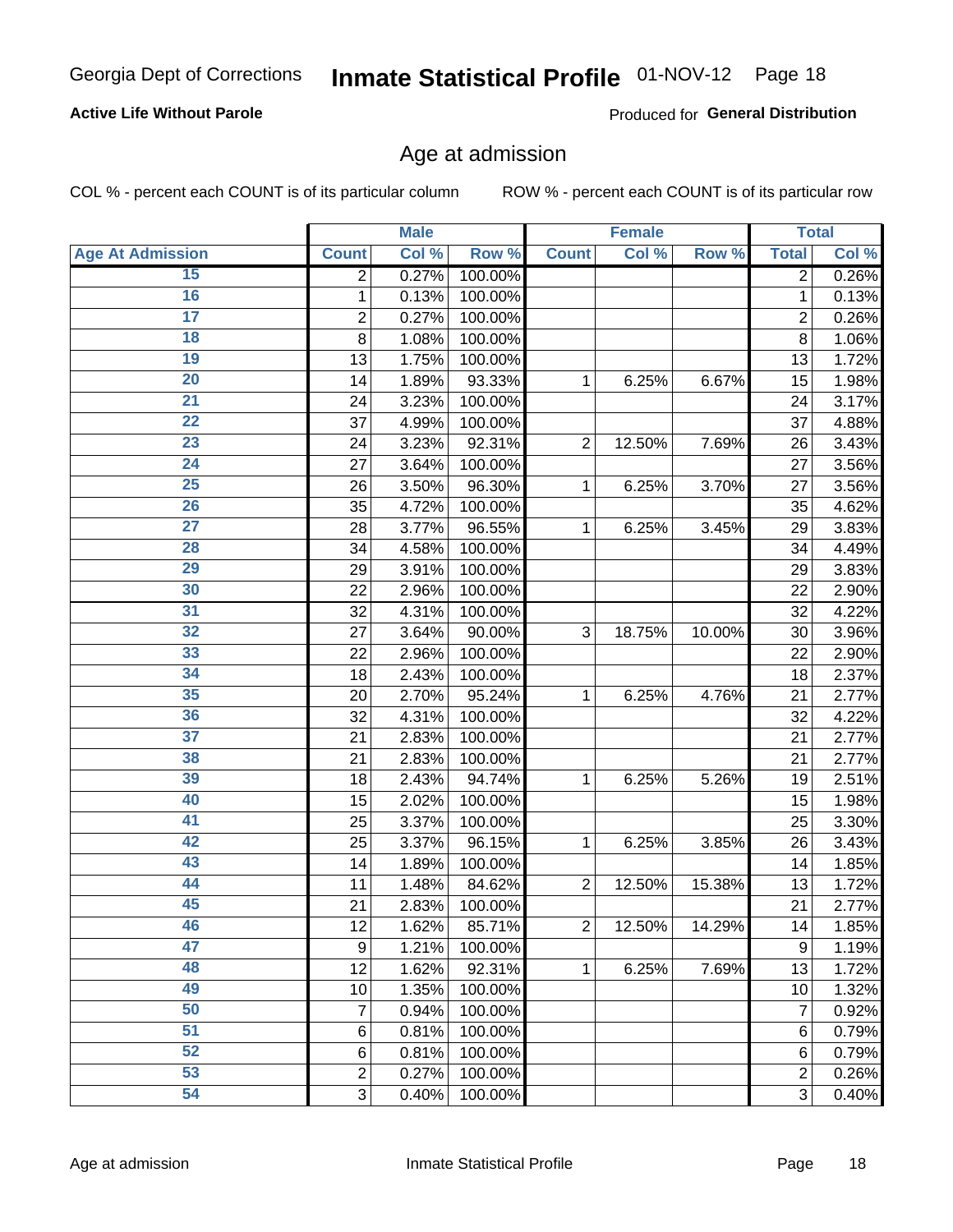# Inmate Statistical Profile 01-NOV-12 Page 19

#### **Active Life Without Parole**

Produced for General Distribution

### Age at admission

COL % - percent each COUNT is of its particular column

|                         |              | <b>Male</b> |         |              | <b>Female</b> |       |              | <b>Total</b> |
|-------------------------|--------------|-------------|---------|--------------|---------------|-------|--------------|--------------|
| <b>Age At Admission</b> | <b>Count</b> | Col %       | Row %   | <b>Count</b> | Col %         | Row % | <b>Total</b> | Col %        |
| 55                      | 4            | 0.54%       | 100.00% |              |               |       | 4            | 0.53%        |
| 56                      | 6            | 0.81%       | 100.00% |              |               |       | 6            | 0.79%        |
| 57                      | 5            | 0.67%       | 100.00% |              |               |       | 5            | 0.66%        |
| 58                      | 2            | 0.27%       | 100.00% |              |               |       | 2            | 0.26%        |
| 60                      |              | 0.13%       | 100.00% |              |               |       |              | 0.13%        |
| 62                      |              | 0.13%       | 100.00% |              |               |       |              | 0.13%        |
| 63                      |              | 0.13%       | 100.00% |              |               |       |              | 0.13%        |
| 64                      | 3            | 0.40%       | 100.00% |              |               |       | 3            | 0.40%        |
| 65                      |              | 0.13%       | 100.00% |              |               |       |              | 0.13%        |
| 66                      |              | 0.13%       | 100.00% |              |               |       |              | 0.13%        |
| 69                      |              | 0.13%       | 100.00% |              |               |       |              | 0.13%        |
| 71                      |              | 0.13%       | 100.00% |              |               |       |              | 0.13%        |
| <b>Total Reported</b>   | 742          | 100%        | 97.89%  | 16           | 100%          | 2.11% | 758          | 100%         |

| rted            |     |        |      |
|-----------------|-----|--------|------|
| $int^{\bullet}$ | 742 | יי     | 750  |
|                 |     | $\sim$ | 7 JO |

| Mean<br>(average)              | 33.62 | 34.88    | 33.65    |
|--------------------------------|-------|----------|----------|
| <b>Median (middle)</b>         | JŁ    | 33.5     | າາ<br>১∠ |
| <b>Mode</b><br>(most frequent) | --    | ^^<br>JZ | n,<br>LL |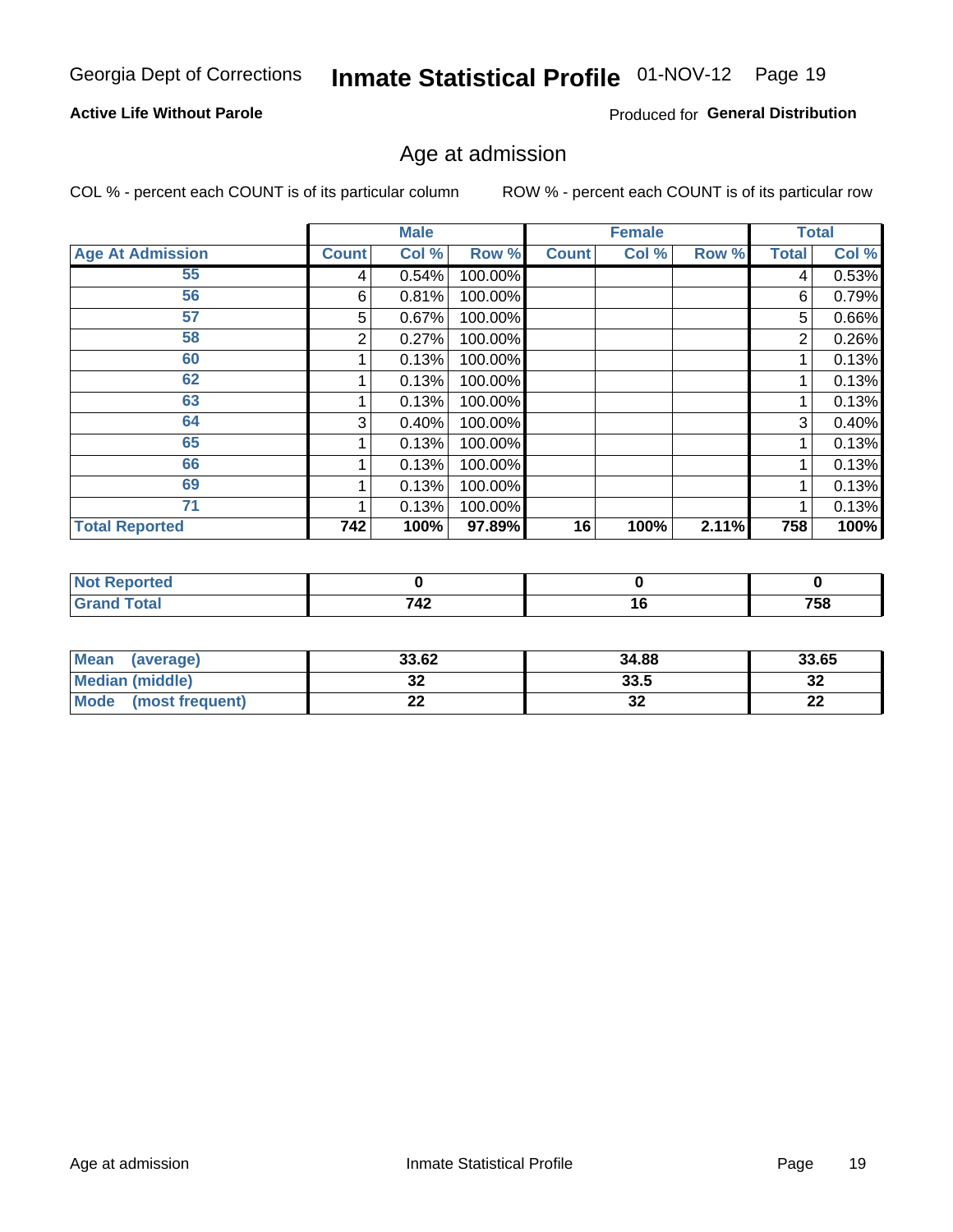# Inmate Statistical Profile 01-NOV-12 Page 20

#### **Active Life Without Parole**

Produced for General Distribution

### Height, measured at entry to prison

COL % - percent each COUNT is of its particular column

|                       |              | <b>Male</b> |          |              | <b>Female</b> |       |                | Total      |
|-----------------------|--------------|-------------|----------|--------------|---------------|-------|----------------|------------|
| <b>Height</b>         | <b>Count</b> | Col%        | Row %    | <b>Count</b> | Col %         | Row % | <b>Total</b> I | Col %      |
| 5'10''                | 100          | $51.02\%$   | 100.00%  |              |               |       |                | 100 51.02% |
| 5'11''                | 96           | 48.98%      | 100.00%  |              |               |       |                | 96 48.98%  |
| <b>Total Reported</b> | 196          | 100%        | 100.00%) |              |               | 0.00% | 196            | 100%       |

| <b>No</b><br>тео             | 516                 | 562        |
|------------------------------|---------------------|------------|
| <b>Total</b><br>Gra<br>----- | 710<br>$\mathbf{r}$ | 750<br>้วด |

| <b>Mean</b><br>(average)       | 5'10'' | ,,,         | 5'10" |
|--------------------------------|--------|-------------|-------|
| Median (middle)                | 5'10"  |             | 5'10" |
| <b>Mode</b><br>(most frequent) | 5'10"  | <b>Null</b> | 5'10" |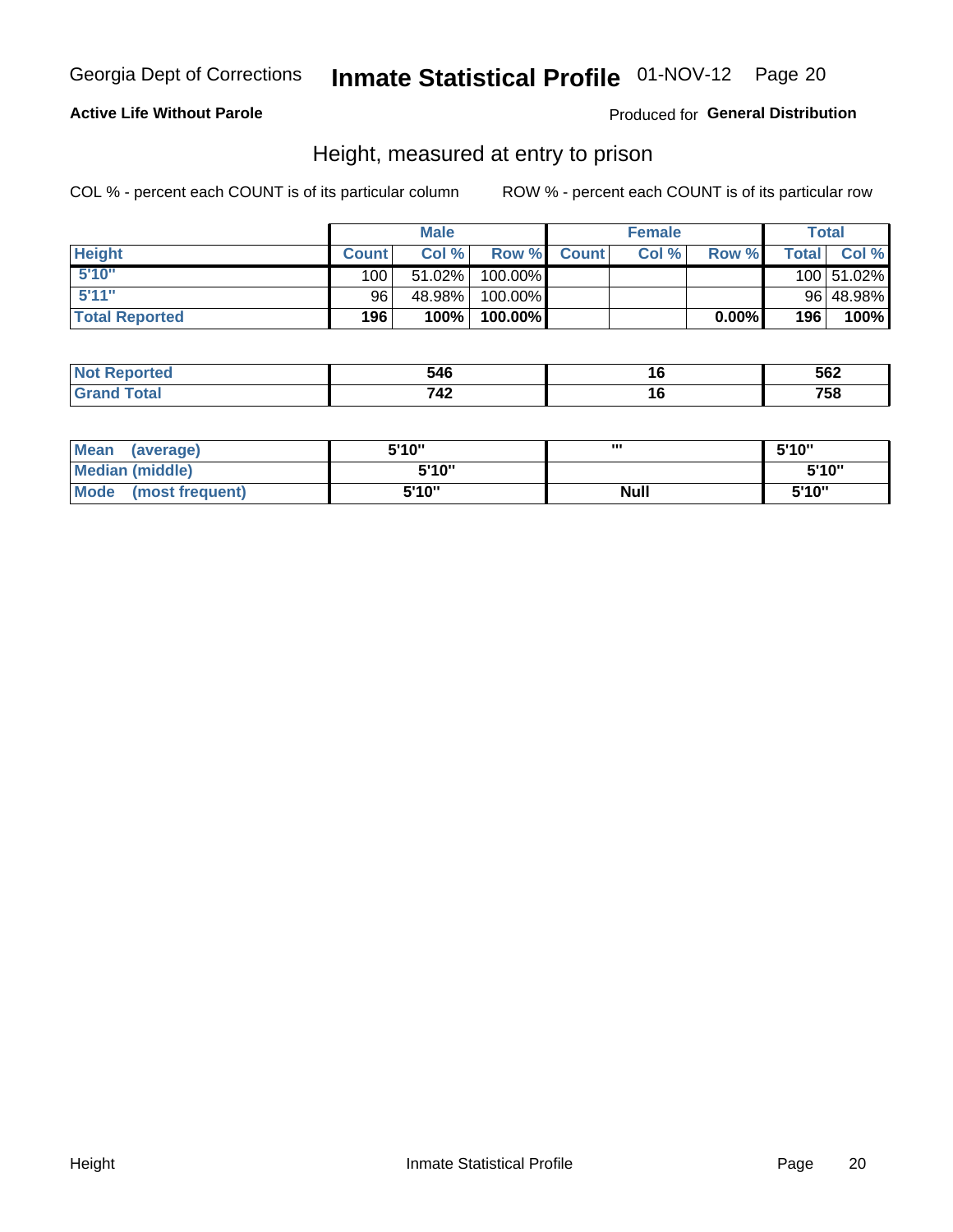# Inmate Statistical Profile 01-NOV-12 Page 21

#### **Active Life Without Parole**

#### Produced for General Distribution

### Weight, measured at entry to prison

COL % - percent each COUNT is of its particular column

|                       |                | <b>Male</b>                |         |                 | <b>Female</b>              |         | <b>Total</b>   |        |
|-----------------------|----------------|----------------------------|---------|-----------------|----------------------------|---------|----------------|--------|
| Weight                | <b>Count</b>   | $\overline{\text{Col }^9}$ | Row %   | <b>Count</b>    | $\overline{\text{Col }^9}$ | Row %   | <b>Total</b>   | Col %  |
| 110 - 119 pounds      |                |                            |         | $\overline{2}$  | 12.50%                     | 100.00% | $\overline{2}$ | 0.26%  |
| 120 - 129 pounds      | 3              | 0.41%                      | 100.00% |                 |                            |         | 3              | 0.40%  |
| 130 - 139 pounds      | 16             | 2.16%                      | 88.89%  | $\overline{2}$  | 12.50%                     | 11.11%  | 18             | 2.38%  |
| 140 - 149 pounds      | 45             | 6.08%                      | 100.00% |                 |                            |         | 45             | 5.95%  |
| 150 - 159 pounds      | 71             | 9.59%                      | 100.00% |                 |                            |         | 71             | 9.39%  |
| 160 - 169 pounds      | 93             | 12.57%                     | 96.88%  | 3               | 18.75%                     | 3.13%   | 96             | 12.70% |
| 170 - 179 pounds      | 110            | 14.86%                     | 100.00% |                 |                            |         | 110            | 14.55% |
| 180 - 189 pounds      | 89             | 12.03%                     | 97.80%  | $\overline{2}$  | 12.50%                     | 2.20%   | 91             | 12.04% |
| 190 - 199 pounds      | 61             | 8.24%                      | 98.39%  | 1               | 6.25%                      | 1.61%   | 62             | 8.20%  |
| 200 - 209 pounds      | 65             | 8.78%                      | 98.48%  | 1               | 6.25%                      | 1.52%   | 66             | 8.73%  |
| 210 - 219 pounds      | 49             | 6.62%                      | 96.08%  | $\overline{2}$  | 12.50%                     | 3.92%   | 51             | 6.75%  |
| 220 - 229 pounds      | 45             | 6.08%                      | 97.83%  | 1               | 6.25%                      | 2.17%   | 46             | 6.08%  |
| 230 - 239 pounds      | 25             | 3.38%                      | 100.00% |                 |                            |         | 25             | 3.31%  |
| 240 - 249 pounds      | 23             | 3.11%                      | 100.00% |                 |                            |         | 23             | 3.04%  |
| 250 - 259 pounds      | 11             | 1.49%                      | 91.67%  | 1               | 6.25%                      | 8.33%   | 12             | 1.59%  |
| 260 - 269 pounds      | 9              | 1.22%                      | 100.00% |                 |                            |         | 9              | 1.19%  |
| 270 - 279 pounds      | 8              | 1.08%                      | 100.00% |                 |                            |         | 8              | 1.06%  |
| 280 - 289 pounds      | 4              | 0.54%                      | 80.00%  | 1               | 6.25%                      | 20.00%  | 5              | 0.66%  |
| 290 - 299 pounds      | 3              | 0.41%                      | 100.00% |                 |                            |         | 3              | 0.40%  |
| 300 - 309 pounds      | $\overline{2}$ | 0.27%                      | 100.00% |                 |                            |         | $\overline{2}$ | 0.26%  |
| 310 - 319 pounds      | 1              | 0.14%                      | 100.00% |                 |                            |         | 1              | 0.13%  |
| 320 - 329 pounds      | 4              | 0.54%                      | 100.00% |                 |                            |         | 4              | 0.53%  |
| 330 - 339 pounds      | $\overline{2}$ | 0.27%                      | 100.00% |                 |                            |         | $\overline{2}$ | 0.26%  |
| 400 pounds and over   | 1              | 0.14%                      | 100.00% |                 |                            |         | 1              | 0.13%  |
| <b>Total Reported</b> | 740            | 100%                       | 97.88%  | $\overline{16}$ | 100%                       | 2.12%   | 756            | 100%   |

| eported<br>NA<br>$\sim$ |                            |     |     |
|-------------------------|----------------------------|-----|-----|
| `otal<br>$\sim$ .       | <b>742</b><br>$\mathbf{r}$ | . . | 758 |

| Mean<br>(average)              | 189 | 182 | 189 |
|--------------------------------|-----|-----|-----|
| <b>Median (middle)</b>         | 180 | 183 | 180 |
| <b>Mode</b><br>(most frequent) | 170 | 110 | 170 |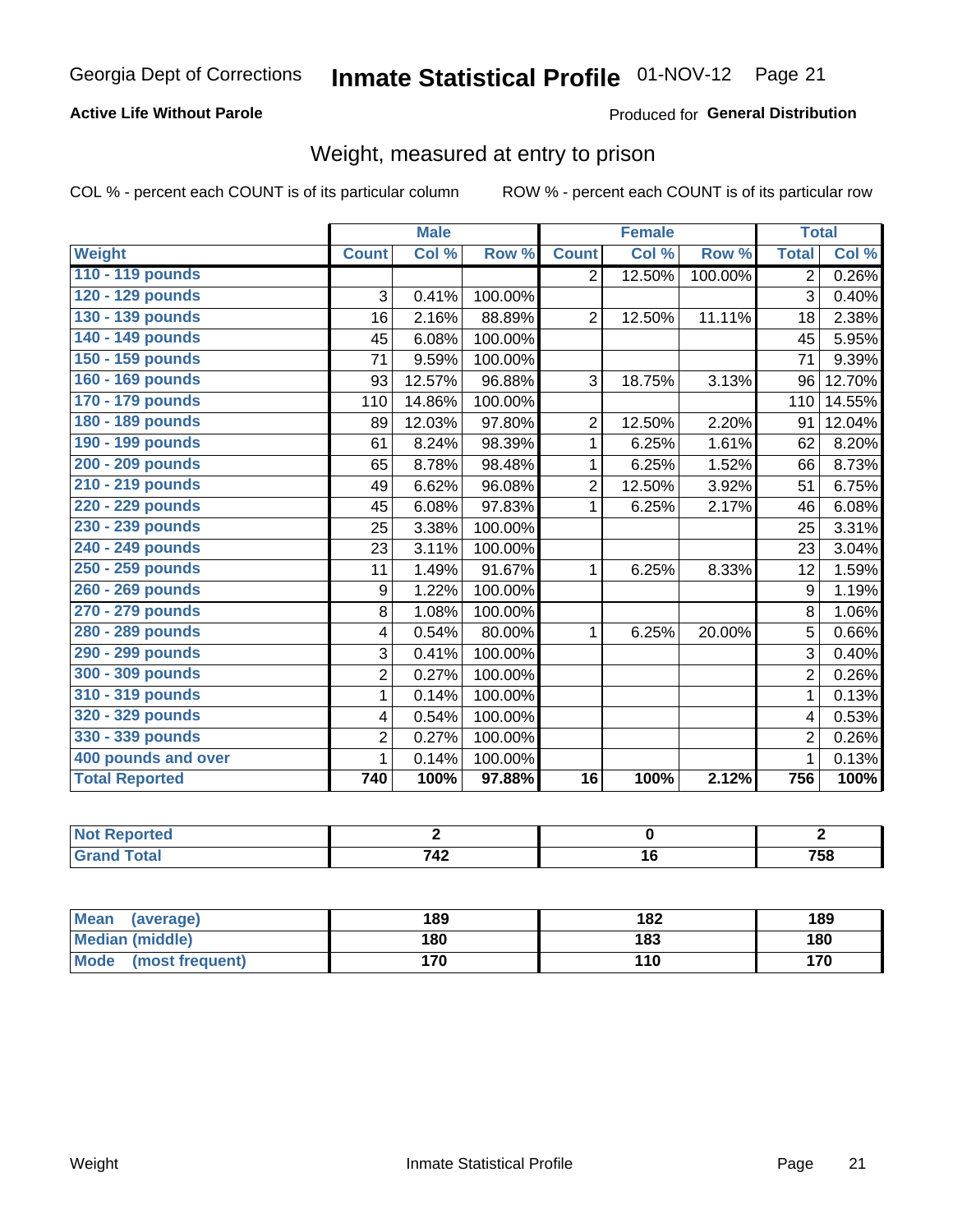# Inmate Statistical Profile 01-NOV-12 Page 22

#### **Active Life Without Parole**

**Produced for General Distribution** 

### Military service

COL % - percent each COUNT is of its particular column

|              |                         |              | <b>Male</b> |         |             | <b>Female</b> |       |              | <b>Total</b> |
|--------------|-------------------------|--------------|-------------|---------|-------------|---------------|-------|--------------|--------------|
|              | <b>Military service</b> | <b>Count</b> | Col %       |         | Row % Count | Col %         | Row % | <b>Total</b> | Col %        |
|              | <b>Air Force</b>        | 40           | $9.37\%$    | 100.00% |             |               |       | 40           | 9.15%        |
| $\mathbf{2}$ | <b>Army</b>             | 6            | 1.41%       | 100.00% |             |               |       | 6            | 1.37%        |
| 3            | <b>Navy</b>             | 3            | .70%        | 100.00% |             |               |       | 3            | .69%         |
| 4            | <b>Marines</b>          |              | .23%        | 100.00% |             |               |       |              | .23%         |
| 5.           | <b>Coast Guard</b>      | 6            | 1.41%       | 100.00% |             |               |       | 6            | 1.37%        |
| 96           | <b>None</b>             | 371          | 86.89%      | 97.38%  | 10          | 100.00%       | 2.62% | 381          | 87.19%       |
|              | <b>Total Reported</b>   | 427          | 100%        | 97.71%  | 10          | 100%          | 2.29% | 437          | 100%         |

| <b>rted</b>                   | <b>24 E</b><br>J I J |    | $\sim$<br>JZ. |
|-------------------------------|----------------------|----|---------------|
| $f \wedge f \wedge f$<br>υιαι | 742                  | 16 | 758           |

|  |  | <b>Mode</b><br>uent)<br>most tren | Force<br>Aır | <b>Null</b> | orce |
|--|--|-----------------------------------|--------------|-------------|------|
|--|--|-----------------------------------|--------------|-------------|------|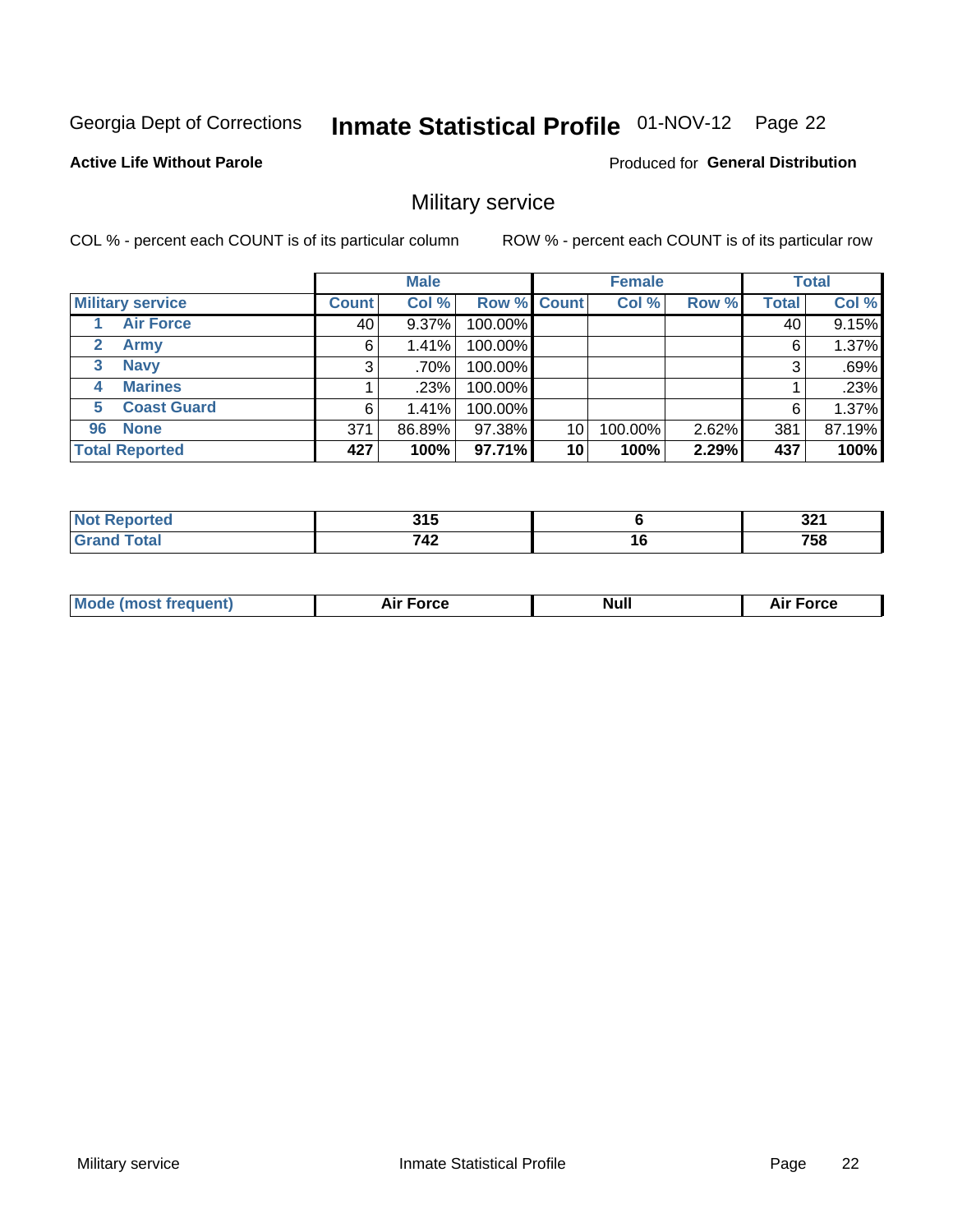# Inmate Statistical Profile 01-NOV-12 Page 23

#### **Active Life Without Parole**

#### Produced for General Distribution

### Type of admission to prison

COL % - percent each COUNT is of its particular column

|   |                             |                | <b>Male</b> |                    |                 | <b>Female</b> |       |              | <b>Total</b> |
|---|-----------------------------|----------------|-------------|--------------------|-----------------|---------------|-------|--------------|--------------|
|   | <b>Type of Admission</b>    | <b>Count</b>   | Col %       | <b>Row % Count</b> |                 | Col %         | Row % | <b>Total</b> | Col %        |
|   | <b>Committed From Court</b> | 390            | 94.66%      | 96.53%             | 14              | 100.00%       | 3.47% | 404          | 94.84%       |
| 3 | <b>Parole Rev/New Sent</b>  |                | .24%        | 100.00%            |                 |               |       |              | .23%         |
| 6 | <b>Prob Viol/Partial</b>    |                | .24%        | 100.00%            |                 |               |       |              | .23%         |
| 9 | <b>Prob Rev/Remainder</b>   | $\overline{2}$ | .49%        | 100.00%            |                 |               |       |              | .47%         |
|   | 11 Life W/O Parole          |                | 1.70%       | 100.00%            |                 |               |       |              | 1.64%        |
|   | 30 Par Rev/Rsn Unknown      | 11             | 2.67%       | 100.00%            |                 |               |       | 11           | 2.58%        |
|   | <b>Total Reported</b>       | 412            | 100%        | 96.71%             | 14 <sub>1</sub> | 100%          | 3.29% | 426          | 100%         |

| тео | 330      |    | 22c<br>১১∠  |
|-----|----------|----|-------------|
|     | .<br>14L | 10 | ---<br>75 I |

|  | <b>Mode (most frequent</b> | Court Cmmt | Court Cmmt | Cmmt<br>∴ourt C |
|--|----------------------------|------------|------------|-----------------|
|--|----------------------------|------------|------------|-----------------|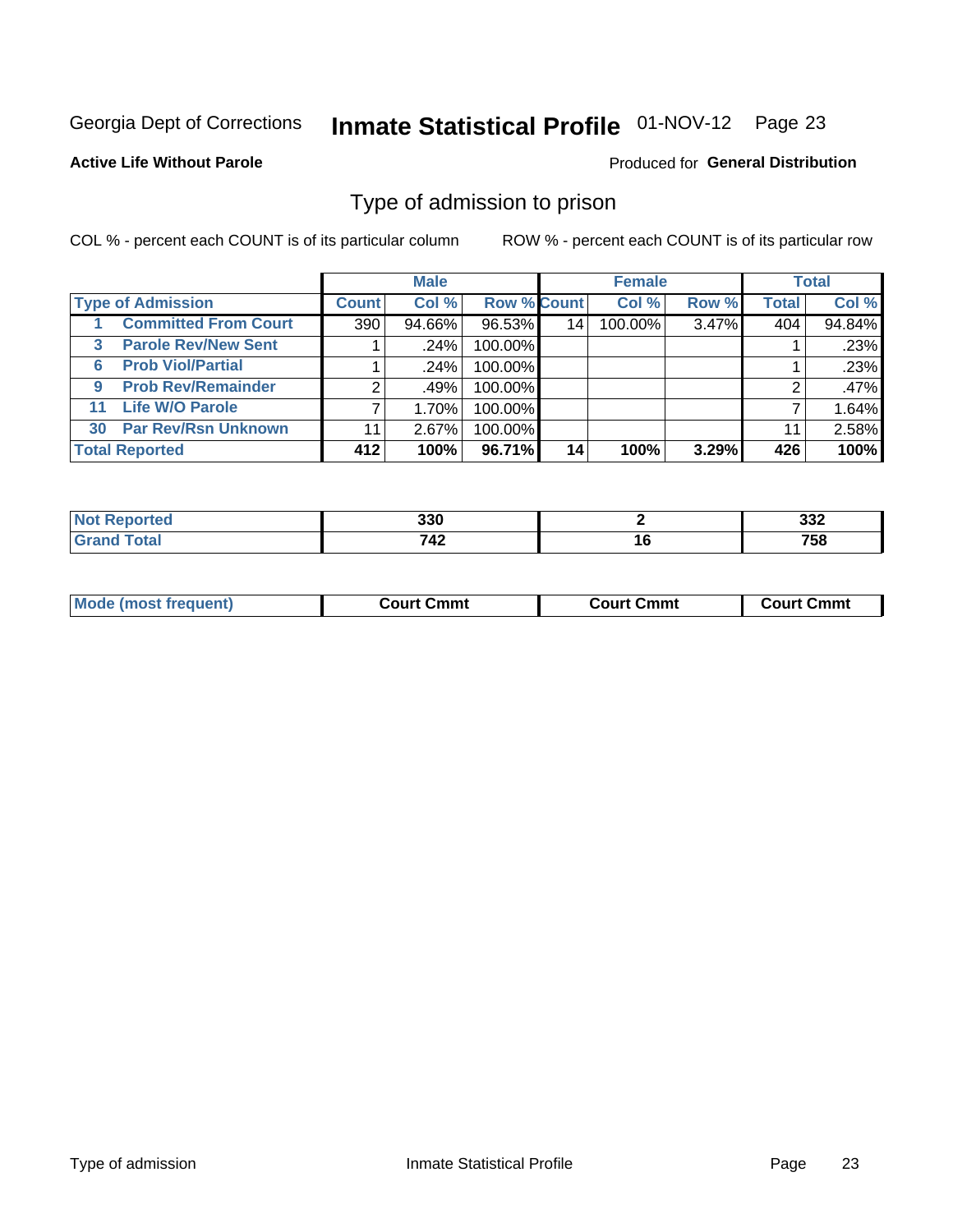# Inmate Statistical Profile 01-NOV-12 Page 24

#### **Active Life Without Parole**

#### Produced for General Distribution

### Current / last security status

COL % - percent each COUNT is of its particular column

|                        |              | <b>Male</b> |                    |    | <b>Female</b> |          |       | <b>Total</b> |
|------------------------|--------------|-------------|--------------------|----|---------------|----------|-------|--------------|
| <b>Security Status</b> | <b>Count</b> | Col %       | <b>Row % Count</b> |    | Col %         | Row %    | Total | Col %        |
| 3 Minimum              |              | $.14\%$     | 100.00%            |    | .00%          |          |       | .13%         |
| 4 Medium               | 27           | $3.68\%$    | 96.43%             |    | 7.14%         | $3.57\%$ | 28    | $3.74\%$     |
| 5 Close                | 704          | $95.91\%$   | 98.19%             | 13 | 92.86%        | $1.81\%$ | 717   | 95.86%       |
| <b>6 Maximum</b>       | ົ            | $.27\%$     | 100.00%            |    | $.00\%$       |          | ◠     | .27%         |
| <b>Total Reported</b>  | 734          | 100%        | 98.13%             | 14 | 100%          | $1.87\%$ | 748   | 100%         |

| <b>Still being diagnosed</b> |     |     |
|------------------------------|-----|-----|
| <b>Not Reported</b>          |     | 10  |
| <b>Grand Total</b>           | 742 | 758 |

|  | Mode<br>: (most frequent) | Close<br>- - - - | Close | Close |
|--|---------------------------|------------------|-------|-------|
|--|---------------------------|------------------|-------|-------|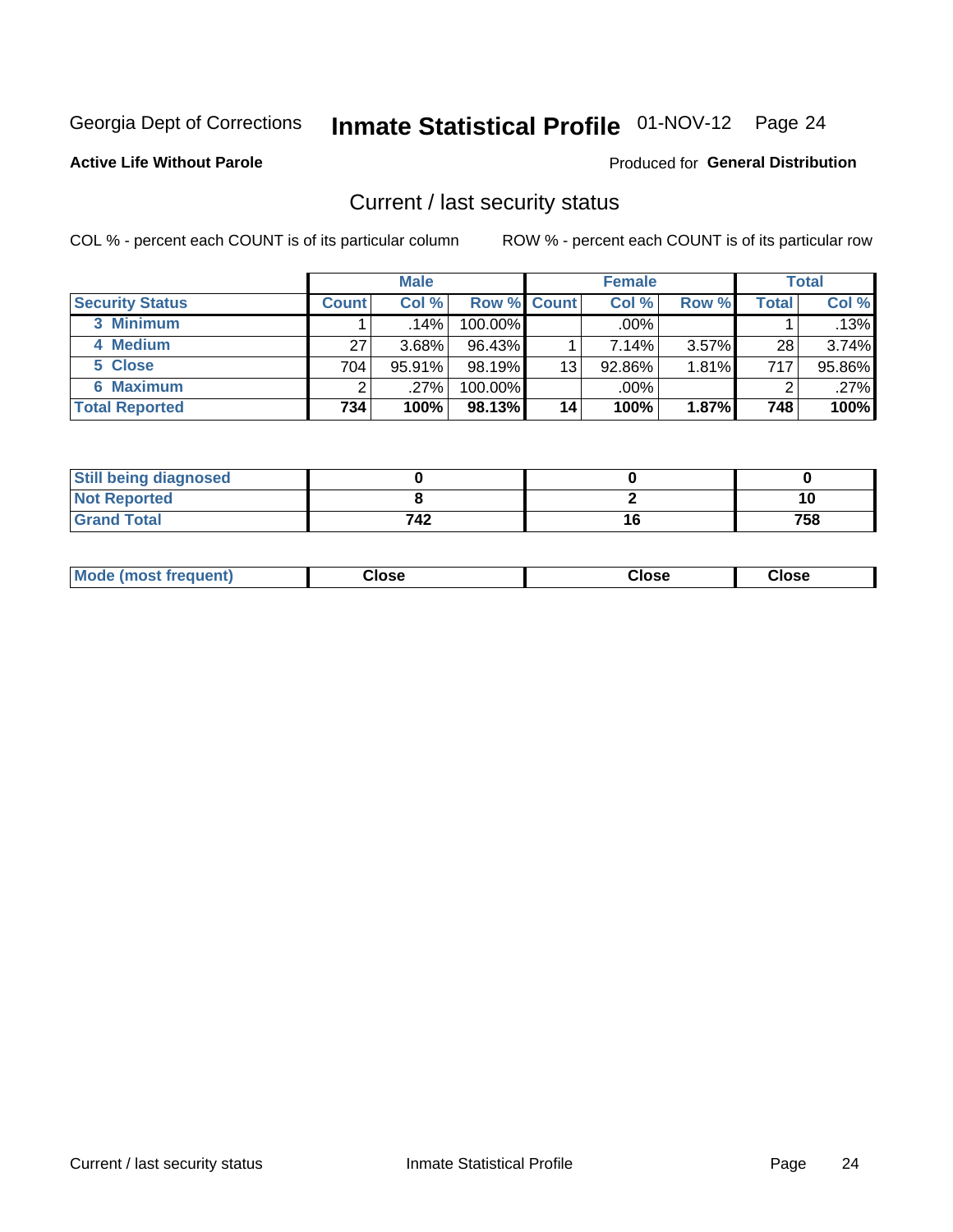# Inmate Statistical Profile 01-NOV-12 Page 25

**Active Life Without Parole** 

#### Produced for General Distribution

### Current / last type of institution

COL % - percent each COUNT is of its particular column

|                            |              | <b>Male</b> |                    |    | <b>Female</b> |          |       | <b>Total</b> |
|----------------------------|--------------|-------------|--------------------|----|---------------|----------|-------|--------------|
| <b>Type of Institution</b> | <b>Count</b> | Col %       | <b>Row % Count</b> |    | Col %         | Row %    | Total | Col %        |
| <b>State Prison</b>        | 733          | 99.59%      | 98.13%             | 14 | 100.00%       | $1.87\%$ | 747   | $99.60\%$    |
| <b>Private Prison</b>      |              | ا 1%،41.    | $100.00\%$         |    |               |          |       | .40%         |
| <b>Total Reported</b>      | 736          | 100%        | 98.13%             | 14 | 100%          | 1.87%    | 750   | 100%         |

| rtea |     |    |            |
|------|-----|----|------------|
|      | 740 | 10 | ---<br>סכי |

| <b>Mode (most frequent)</b> | <b>State Prison</b> | <b>State Prison</b> | <b>State Prison</b> |
|-----------------------------|---------------------|---------------------|---------------------|
|                             |                     |                     |                     |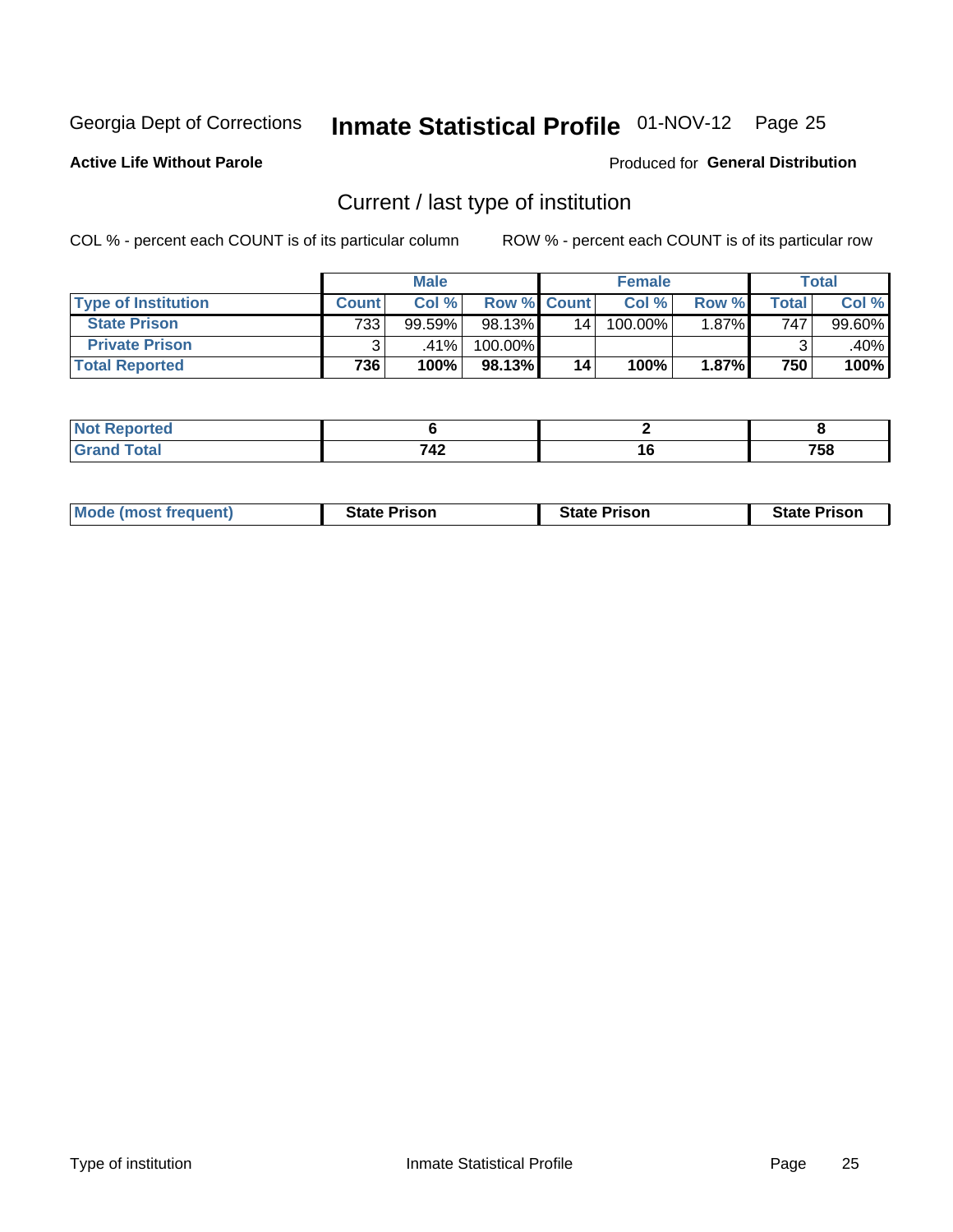# Inmate Statistical Profile 01-NOV-12 Page 26

#### **Active Life Without Parole**

#### Produced for General Distribution

### Institution type - transitional centers

COL % - percent each COUNT is of its particular column

|                                                | <b>Male</b> |                          | <b>Female</b> |             | Total |
|------------------------------------------------|-------------|--------------------------|---------------|-------------|-------|
| <b>Institution Type - Trans. Centers Count</b> |             | <b>Col %</b> Row % Count | CoI%          | Row % Total | Col % |
| <b>Total Reported</b>                          |             |                          |               |             |       |

| <b>Reported</b><br><b>NOT</b><br>$\sim$            |  |  |
|----------------------------------------------------|--|--|
| $f$ $f \circ f \circ f$<br>$C = 1$<br><b>TULAI</b> |  |  |

| Mode (most frequent) | <b>Null</b> | <b>Null</b> | <b>Null</b> |
|----------------------|-------------|-------------|-------------|
|                      |             |             |             |
|                      |             |             |             |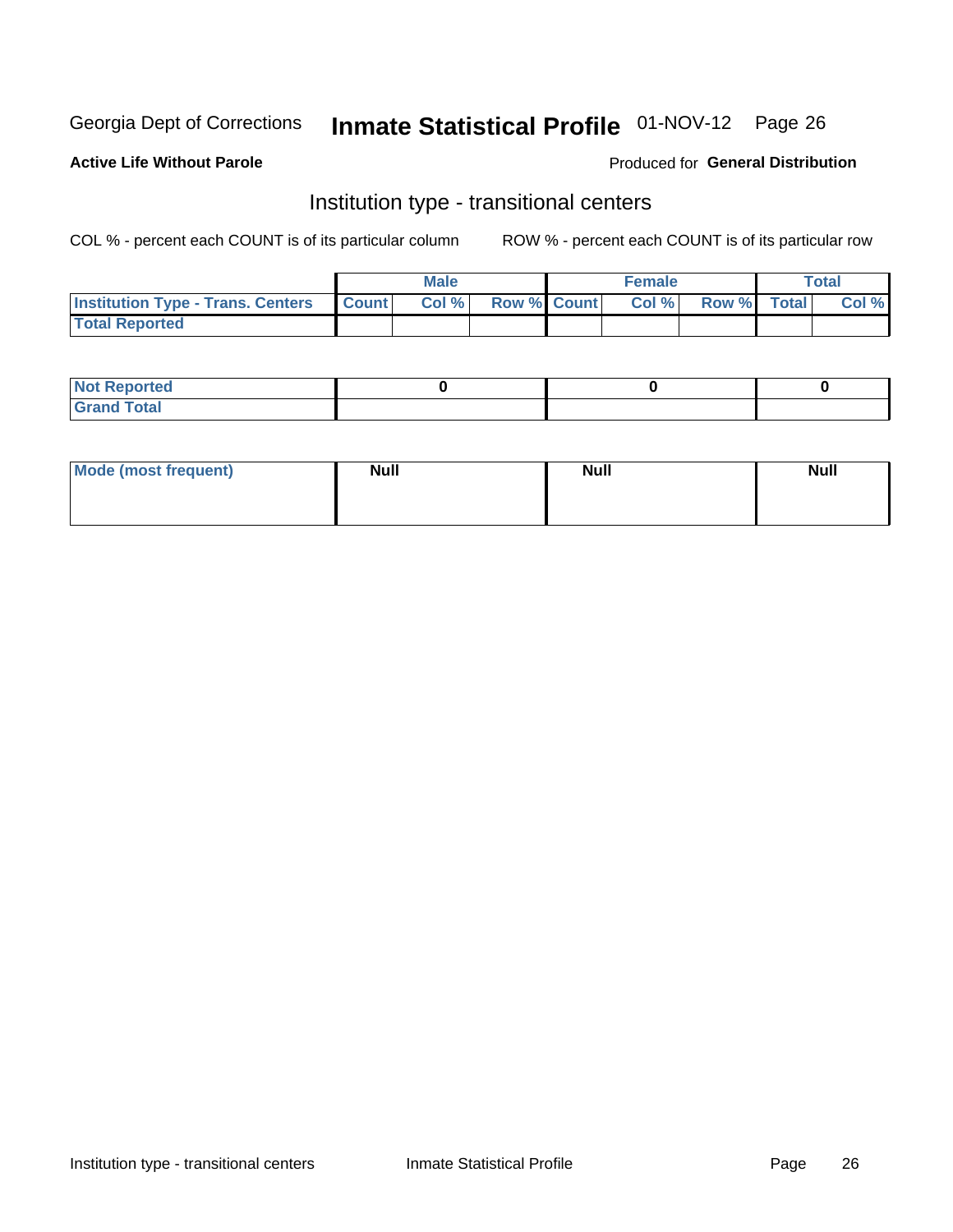# Inmate Statistical Profile 01-NOV-12 Page 27

**Active Life Without Parole** 

Produced for General Distribution

### Institution type - county prisons

COL % - percent each COUNT is of its particular column

|                                                    | <b>Male</b> |                          | <b>Female</b> |             | <b>Total</b> |
|----------------------------------------------------|-------------|--------------------------|---------------|-------------|--------------|
| <b>Institution Type - County Prisons   Count  </b> | Col %       | <b>Row % Count Col %</b> |               | Row % Total | Col %        |
| <b>Total Reported</b>                              |             |                          |               |             |              |

| <b>Not Reported</b>         |  |  |
|-----------------------------|--|--|
| <b>Total</b><br>-<br>______ |  |  |

| <b>Mode</b>      | <b>Null</b> | <b>Null</b> | <b>Null</b> |
|------------------|-------------|-------------|-------------|
| (most freauent). |             |             |             |
|                  |             |             |             |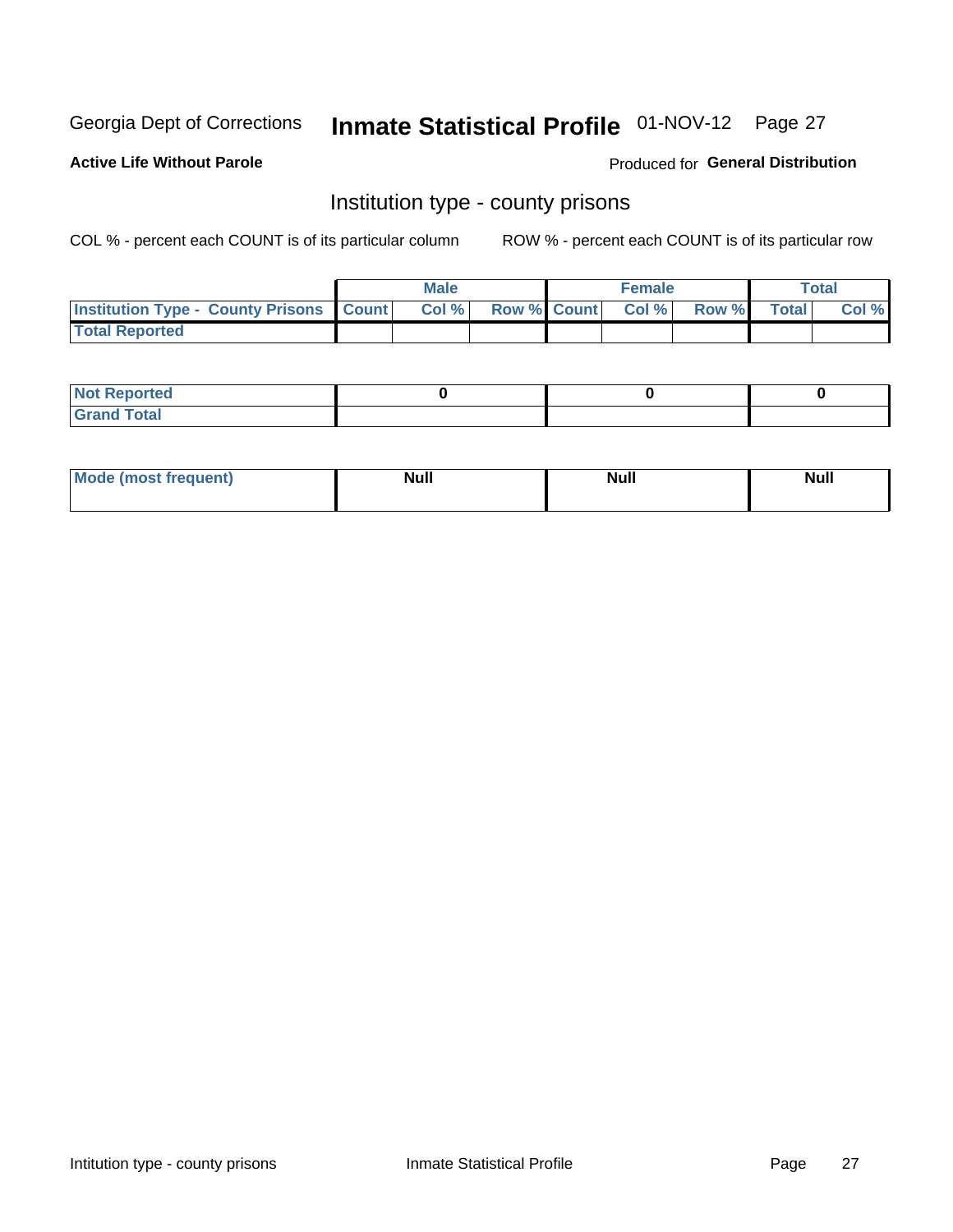# Inmate Statistical Profile 01-NOV-12 Page 28

#### **Active Life Without Parole**

#### Produced for General Distribution

### Institution type - state prisons

COL % - percent each COUNT is of its particular column ROW % - percent each COUNT is of its particular row

|                                         |              | <b>Male</b>               |         |              | <b>Female</b>                 |         | <b>Total</b>                        |                  |
|-----------------------------------------|--------------|---------------------------|---------|--------------|-------------------------------|---------|-------------------------------------|------------------|
| <b>Institution Type - State Prisons</b> | <b>Count</b> | Col %                     | Row %   | <b>Count</b> | $\overline{\text{Col }^9}$    | Row %   | <b>Total</b>                        | Col %            |
| <b>Arrendale State Prison</b>           |              |                           |         | 10           | 71.43%                        | 100.00% | 10 <sup>1</sup>                     | 1.34%            |
| <b>Augusta State Med. Prison</b>        | 53           | 7.23%                     | 100.00% |              |                               |         | 53                                  | 7.10%            |
| <b>Baldwin State Prison</b>             | 28           | 3.82%                     | 100.00% |              |                               |         | 28                                  | 3.75%            |
| <b>Burrus Corr Trn Cntr</b>             | 1            | .14%                      | 100.00% |              |                               |         |                                     | .13%             |
| <b>Central State Prison</b>             | 1            | .14%                      | 100.00% |              |                               |         | $\mathbf{1}$                        | .13%             |
| <b>Coastal State Prison</b>             | 1            | .14%                      | 100.00% |              |                               |         | 1                                   | .13%             |
| <b>Ga Diag Class Prison</b>             | 30           | 4.09%                     | 100.00% |              |                               |         | 30                                  | 4.02%            |
| <b>Ga State Prison</b>                  | 16           | 2.18%                     | 100.00% |              |                               |         | 16                                  | 2.14%            |
| <b>Hancock State Prison</b>             | 72           | 9.82%                     | 100.00% |              |                               |         | 72                                  | 9.64%            |
| <b>Hays State Prison</b>                | 83           | 11.32%                    | 100.00% |              |                               |         | 83                                  | 11.11%           |
| <b>Johnson State Prison</b>             |              | .14%                      | 100.00% |              |                               |         |                                     | .13%             |
| <b>Macon State Prison</b>               | 116          | 15.83%                    | 100.00% |              |                               |         | 116                                 | 15.53%           |
| <b>Phillips State Prison</b>            | 12           | 1.64%                     | 100.00% |              |                               |         | 12                                  | 1.61%            |
| <b>Pulaski State Prison</b>             |              |                           |         | 4            | 28.57%                        | 100.00% | 4                                   | .54%             |
| <b>Rogers State Prison</b>              | 1            | .14%                      | 100.00% |              |                               |         |                                     | .13%             |
| <b>Smith State Prison</b>               | 87           | 11.87%                    | 100.00% |              |                               |         | 87                                  | 11.65%           |
| <b>Telfair State Prison</b>             | 84           | 11.46%                    | 100.00% |              |                               |         | 84                                  | 11.24%           |
| <b>Valdosta Sp</b>                      | 76           | 10.37%                    | 100.00% |              |                               |         | 76                                  | 10.17%           |
| <b>Ware State Prison</b>                | 70           | 9.55%                     | 100.00% |              |                               |         | 70                                  | 9.37%            |
| <b>Washington State Prison</b>          | 1            | .14%                      | 100.00% |              |                               |         | 1                                   | .13%             |
| <b>Total Reported</b>                   | 733          | 100%                      | 98.13%  | 14           | 100%                          | 1.87%   | 747                                 | 100%             |
| <b>Not Reported</b>                     |              | 0                         |         |              | $\mathbf 0$                   |         | $\bf{0}$                            |                  |
| <b>Grand Total</b>                      |              | 733                       |         |              | $\overline{14}$               |         |                                     | $\overline{747}$ |
| <b>Mode (most frequent)</b>             |              | <b>Macon State Prison</b> |         |              | <b>Arrendale State Prison</b> |         | <b>Macon State</b><br><b>Prison</b> |                  |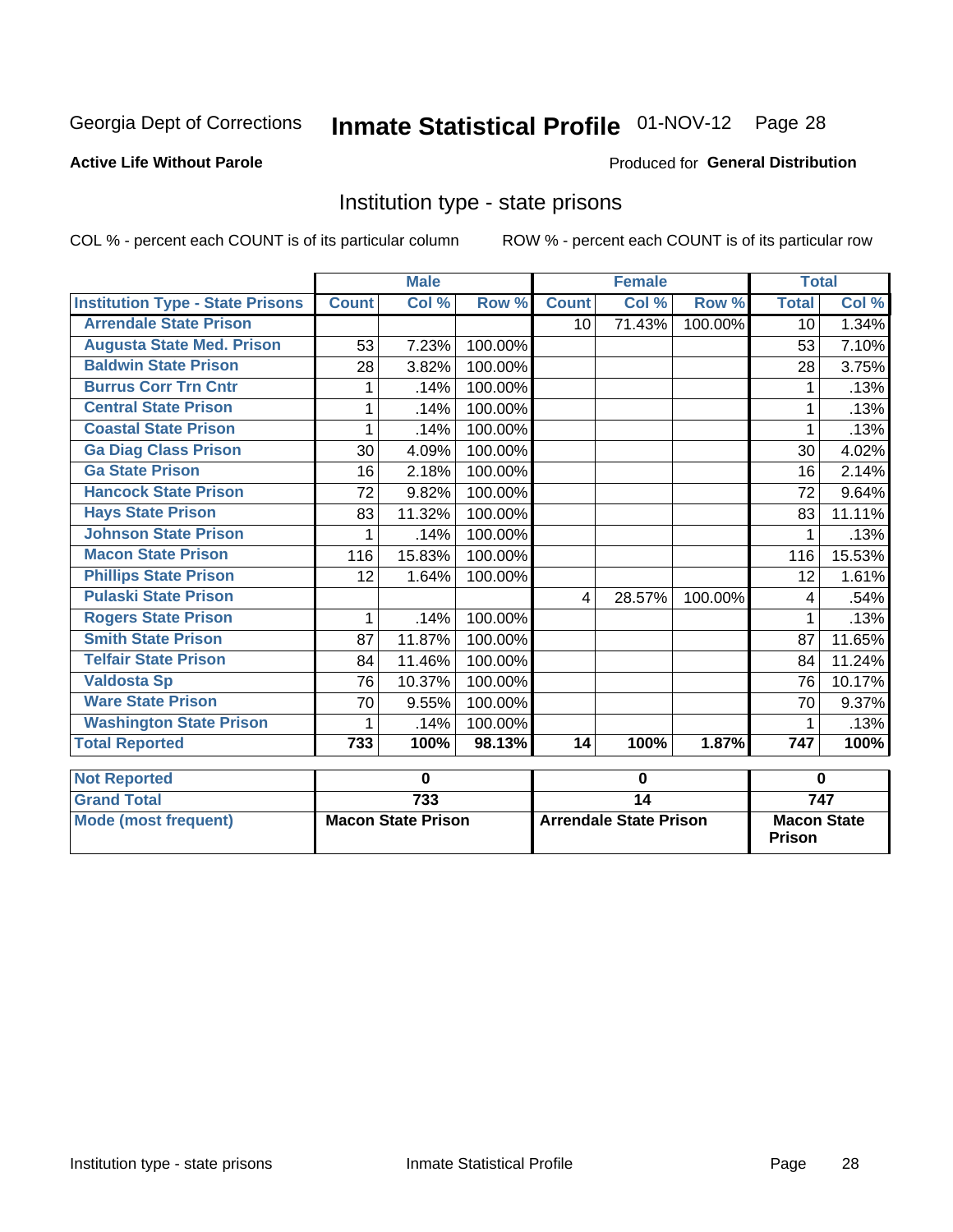# Inmate Statistical Profile 01-NOV-12 Page 29

**Active Life Without Parole** 

#### Produced for General Distribution

### Institution type - private prisons

COL % - percent each COUNT is of its particular column

|                                           |              | <b>Male</b> |                    | <b>Female</b> |       |       | <b>Total</b> |
|-------------------------------------------|--------------|-------------|--------------------|---------------|-------|-------|--------------|
| <b>Institution Type - Private Prisons</b> | <b>Count</b> | Col $%$     | <b>Row % Count</b> | Col%          | Row % | Total | Col %        |
| <b>Coffee Corr Facility</b>               |              | 66.67%      | $100.00\%$         |               |       |       | 66.67%       |
| <b>Wheeler Corr Facility</b>              |              | $33.33\%$   | $100.00\%$         |               |       |       | 33.33%       |
| <b>Total Reported</b>                     |              | 100%        | 100%               |               | %।    |       | 100%         |

| <b>Not Reported</b>     |  |  |
|-------------------------|--|--|
| <u>i Utal</u><br>------ |  |  |

| Mode (most frequent) | <b>Coffee Corr Facility</b> | Null | <b>Coffee Corr</b><br><b>Facility</b> |
|----------------------|-----------------------------|------|---------------------------------------|
|----------------------|-----------------------------|------|---------------------------------------|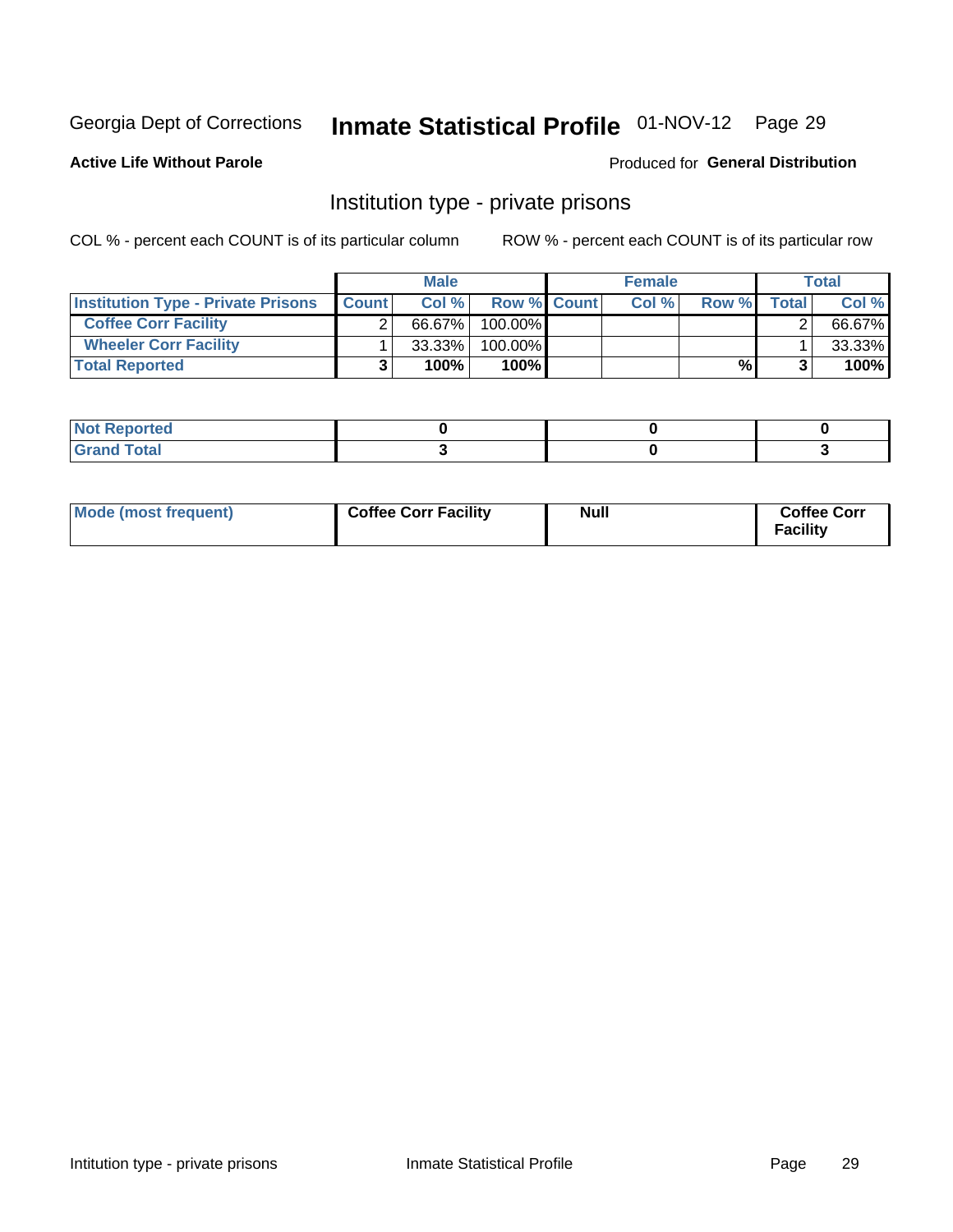# Inmate Statistical Profile 01-NOV-12 Page 30

**Active Life Without Parole** 

**Produced for General Distribution** 

# Institution type - pre-release centers

COL % - percent each COUNT is of its particular column

|                                                   | <b>Male</b> |              |       | <b>Female</b> |                    | <b>Total</b> |
|---------------------------------------------------|-------------|--------------|-------|---------------|--------------------|--------------|
| <b>Institution Type - Prison Annexe   Count  </b> | Col %       | <b>Row %</b> | Count | Col %         | <b>Row %</b> Total | Col %        |
| <b>Total Reported</b>                             |             |              |       |               |                    |              |

| <b>Reported</b><br>I NOT |  |  |
|--------------------------|--|--|
| <b>Total</b><br>$C$ ren  |  |  |

| <b>Mo</b><br>frequent)<br>(most | <b>Null</b> | <b>Null</b> | <b>Null</b> |
|---------------------------------|-------------|-------------|-------------|
|                                 |             |             |             |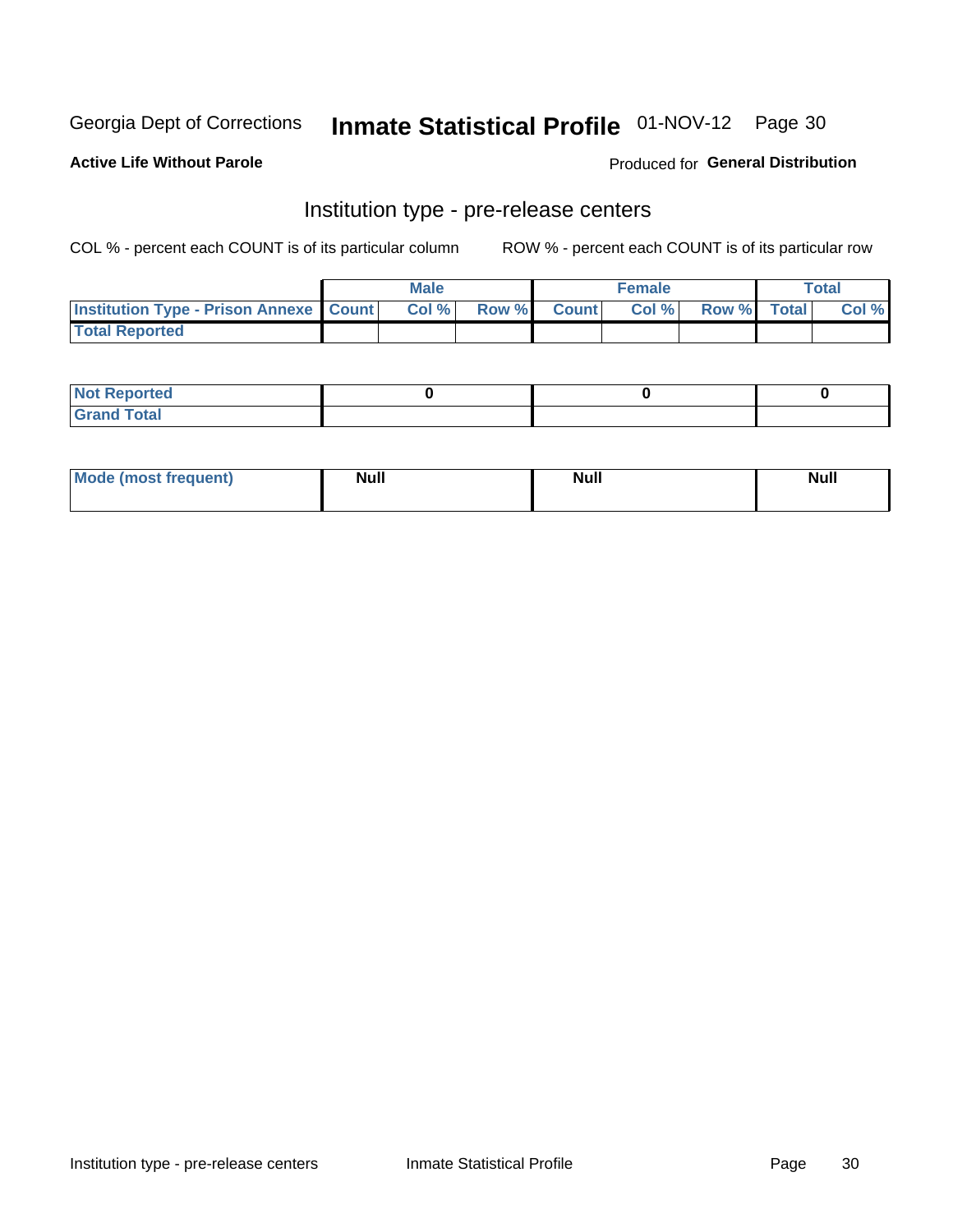# Inmate Statistical Profile 01-NOV-12 Page 31

#### **Active Life Without Parole**

#### Produced for General Distribution

### Institution type - inmate boot camp

COL % - percent each COUNT is of its particular column

|                                      |                  | <b>Male</b> |              |              | <b>Female</b> |             | <b>Total</b> |
|--------------------------------------|------------------|-------------|--------------|--------------|---------------|-------------|--------------|
| <b>Institution Type - Boot Camps</b> | <b>I</b> Count I | Col %       | <b>Row %</b> | <b>Count</b> | Col %         | Row % Total | Col %        |
| <b>Total Rported</b>                 |                  |             |              |              |               |             |              |

| <b>Not Reported</b> |  |  |
|---------------------|--|--|
| <b>Total</b><br>Cro |  |  |

| <b>I Mode (most frequent)</b> | <b>Null</b> | <b>Null</b> | <b>Null</b> |
|-------------------------------|-------------|-------------|-------------|
|                               |             |             |             |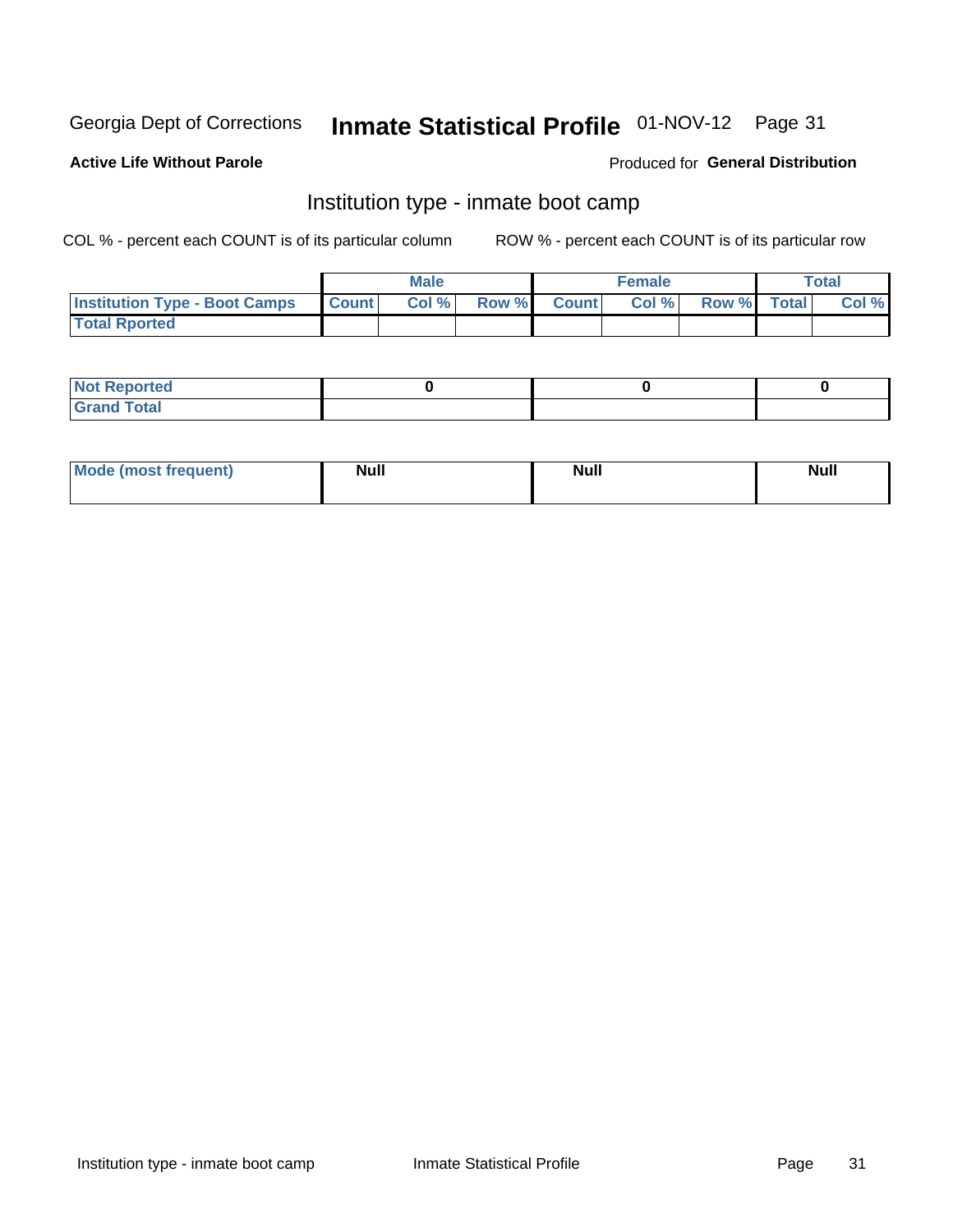# Inmate Statistical Profile 01-NOV-12 Page 32

#### **Active Life Without Parole**

#### Produced for General Distribution

### Number of disciplinary reports

COL % - percent each COUNT is of its particular column

|                                       |              | <b>Male</b> |             |    | <b>Female</b> |       |       | <b>Total</b> |
|---------------------------------------|--------------|-------------|-------------|----|---------------|-------|-------|--------------|
| <b>Number of Disciplinary Reports</b> | <b>Count</b> | Col %       | Row % Count |    | Col %         | Row % | Total | Col %        |
|                                       | 181          | 24.39%      | 97.31%      | 5  | 31.25%        | 2.69% | 186   | 24.54%       |
|                                       | 99           | 13.34%      | 98.02%      | 2  | 12.50%        | 1.98% | 101   | 13.32%       |
| $\mathbf{2}$                          | 66           | 8.89%       | 95.65%      | 3  | 18.75%        | 4.35% | 69    | 9.10%        |
| 3                                     | 42           | $5.66\%$    | 97.67%      |    | 6.25%         | 2.33% | 43    | 5.67%        |
|                                       | 36           | 4.85%       | 94.74%      | 2  | 12.50%        | 5.26% | 38    | 5.01%        |
| 5                                     | 38           | 5.12%       | 100.00%     |    |               |       | 38    | 5.01%        |
| <b>More Than 5</b>                    | 280          | 37.74%      | 98.94%      | 3  | 18.75%        | 1.06% | 283   | 37.34%       |
| <b>Total Reported</b>                 | 742          | 100%        | 97.89%      | 16 | 100%          | 2.11% | 758   | 100%         |

| <b>prted</b><br>NO |             |     |
|--------------------|-------------|-----|
| `otal              | 712<br>' TŁ | 758 |

| Mean (average)       | 8.65 | 5.94 | 8.59 |
|----------------------|------|------|------|
| Median (middle)      |      |      |      |
| Mode (most frequent) |      |      |      |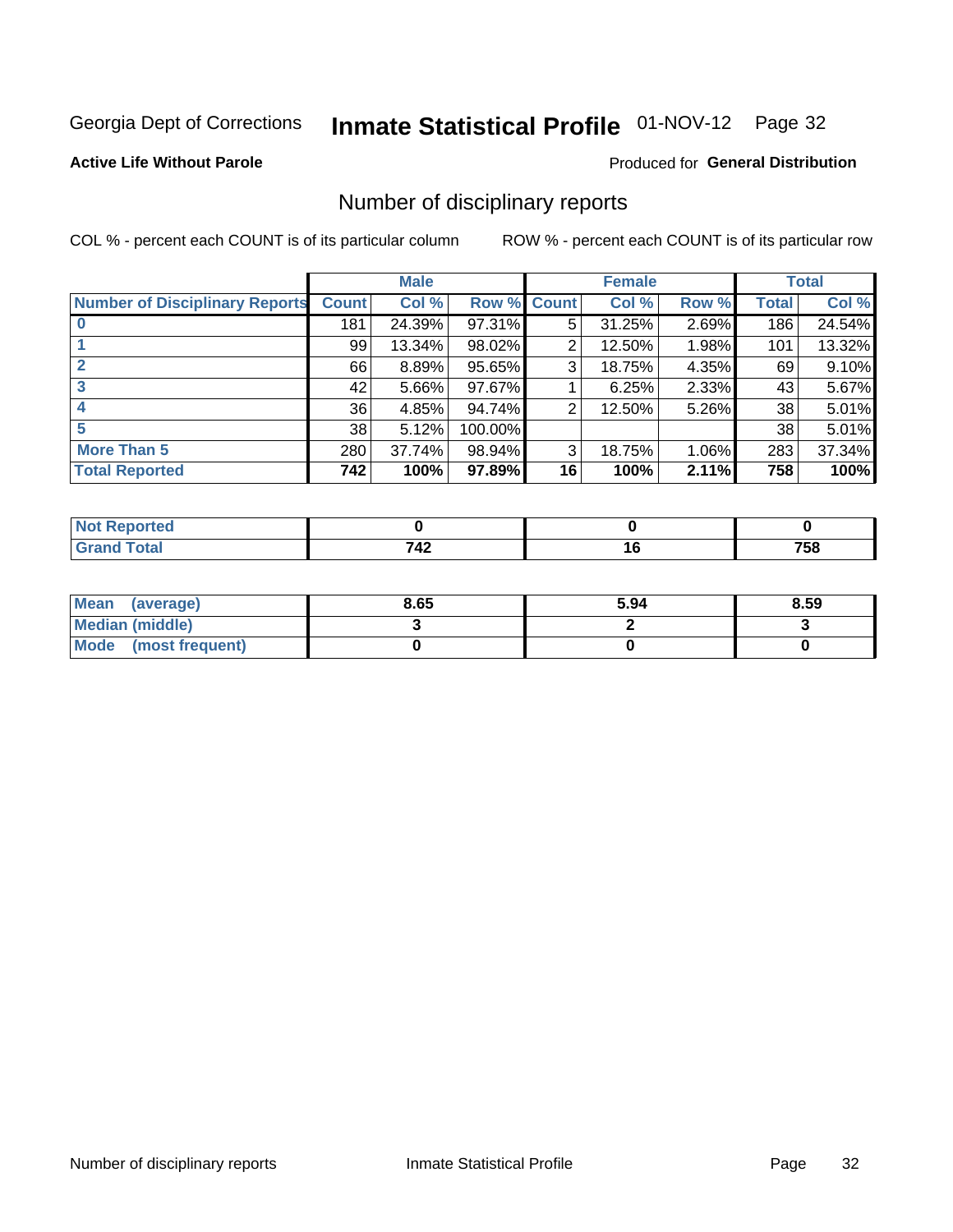# Inmate Statistical Profile 01-NOV-12 Page 33

#### **Active Life Without Parole**

#### **Produced for General Distribution**

### Number of transfers

COL % - percent each COUNT is of its particular column

|                            |                 | <b>Male</b> |         |              | <b>Female</b> |          |              | <b>Total</b> |
|----------------------------|-----------------|-------------|---------|--------------|---------------|----------|--------------|--------------|
| <b>Number of Transfers</b> | Count l         | Col %       | Row %   | <b>Count</b> | Col %         | Row %    | <b>Total</b> | Col %        |
|                            | 353             | 47.57%      | 98.06%  | 7            | 43.75%        | 1.94%    | 360          | 47.49%       |
|                            | 9               | 1.21%       | 100.00% |              |               |          | 9            | 1.19%        |
|                            | 69              | 9.30%       | 94.52%  | 4            | 25.00%        | 5.48%    | 73           | 9.63%        |
| 3                          | 34              | 4.58%       | 100.00% |              |               |          | 34           | 4.49%        |
|                            | 30 <sup>1</sup> | 4.04%       | 100.00% |              |               |          | 30           | 3.96%        |
| 5                          | 29              | $3.91\%$    | 96.67%  |              | 6.25%         | $3.33\%$ | 30           | 3.96%        |
| <b>More Than 5</b>         | 218             | 29.38%      | 98.20%  | 4            | 25.00%        | 1.80%    | 222          | 29.29%       |
| <b>Total Reported</b>      | 742             | 100%        | 97.89%  | 16           | 100%          | 2.11%    | 758          | 100.0%       |

| <b>prted</b><br>NO |             |     |
|--------------------|-------------|-----|
| `otal              | 712<br>' TŁ | 758 |

| Mean (average)       | 4.34 | 2.75 | 4.31 |
|----------------------|------|------|------|
| Median (middle)      |      |      |      |
| Mode (most frequent) |      |      |      |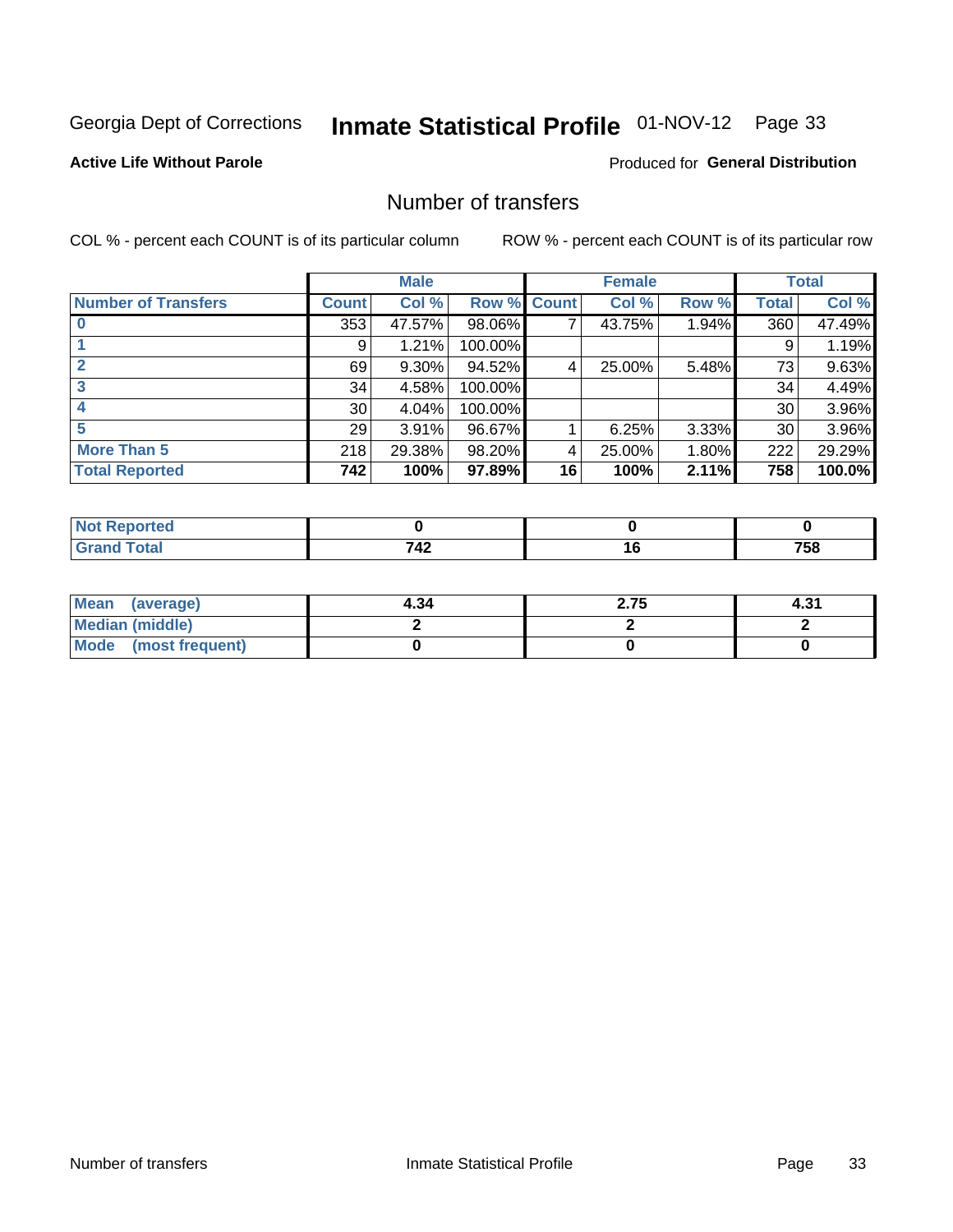# Inmate Statistical Profile 01-NOV-12 Page 34

**Active Life Without Parole** 

Produced for General Distribution

### Number of escapes

COL % - percent each COUNT is of its particular column

|                          |              | <b>Male</b> |                    |    | <b>Female</b> |          |       | Total  |
|--------------------------|--------------|-------------|--------------------|----|---------------|----------|-------|--------|
| <b>Number of Escapes</b> | <b>Count</b> | Col%        | <b>Row % Count</b> |    | Col %         | Row %    | Total | Col %  |
|                          | 738          | $99.46\%$   | $97.88\%$          | 16 | $100.00\%$    | 2.12%    | 754   | 99.47% |
|                          |              | 0.40%       | 100.00%            |    |               |          |       | 0.40%  |
|                          |              | 0.13%       | $100.00\%$         |    |               |          |       | 0.13%  |
| <b>Total Reported</b>    | 742          | 100%        | 97.89% I           | 16 | 100%          | $2.11\%$ | 758   | 100%   |

| orted<br><b>AUT REDOM</b> |            |                |
|---------------------------|------------|----------------|
| <b>fotal</b>              | $71^\circ$ | 7 <sub>E</sub> |
| Grand                     | ╶┱┻        | 790            |

| Mean (average)       |  | .01 |
|----------------------|--|-----|
| Median (middle)      |  |     |
| Mode (most frequent) |  |     |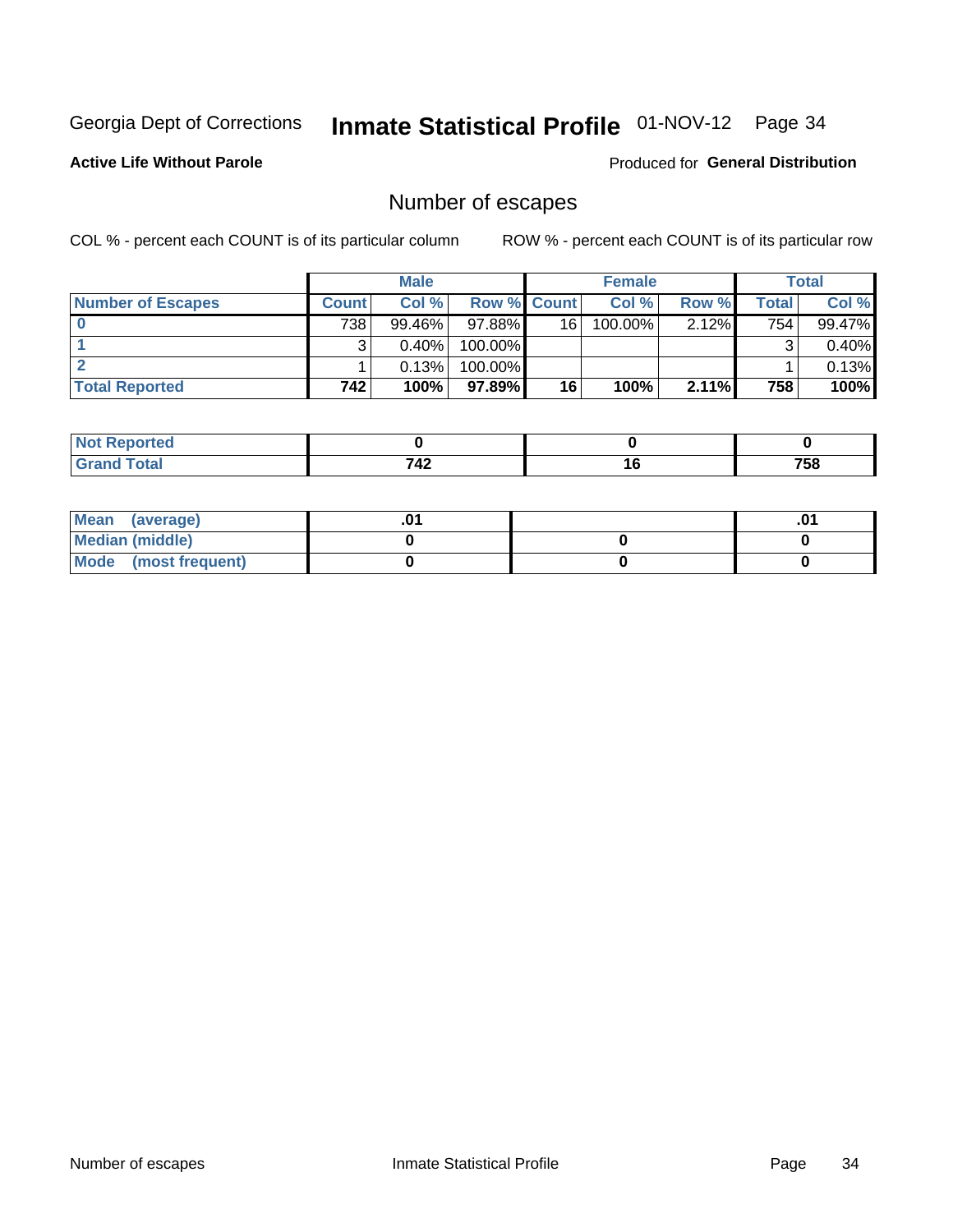# Inmate Statistical Profile 01-NOV-12 Page 35

#### **Active Life Without Parole**

#### **Produced for General Distribution**

### Time served in current (or last) institution

COL % - percent each COUNT is of its particular column

|                            |              | <b>Male</b> |         |              | <b>Female</b> |        |              | <b>Total</b> |
|----------------------------|--------------|-------------|---------|--------------|---------------|--------|--------------|--------------|
| <b>Time In Institution</b> | <b>Count</b> | Col %       | Row %   | <b>Count</b> | Col %         | Row %  | <b>Total</b> | Col %        |
| 0 to 3 months              | 442          | 59.57%      | 99.10%  | 4            | 25.00%        | 0.90%  | 446          | 58.84%       |
| 3.01 to 6 months           | 38           | 5.12%       | 97.44%  |              | 6.25%         | 2.56%  | 39           | 5.15%        |
| 6.01 to 9 months           | 34           | 4.58%       | 100.00% |              |               |        | 34           | 4.49%        |
| 9.01 to 12 months          | 15           | 2.02%       | 100.00% |              |               |        | 15           | 1.98%        |
| 12.01 to 18 months         | 45           | 6.06%       | 97.83%  | 1            | 6.25%         | 2.17%  | 46           | 6.07%        |
| <b>18.01 to 24 months</b>  | 22           | 2.96%       | 73.33%  | 8            | 50.00%        | 26.67% | 30           | 3.96%        |
| $2.01$ to 3 years          | 37           | 4.99%       | 100.00% |              |               |        | 37           | 4.88%        |
| 3.01 to 4 years            | 27           | 3.64%       | 100.00% |              |               |        | 27           | 3.56%        |
| 4.01 to 5 years            | 22           | 2.96%       | 100.00% |              |               |        | 22           | 2.90%        |
| $5.01$ to 6 years          | 11           | 1.48%       | 100.00% |              |               |        | 11           | 1.45%        |
| 6.01 to 7 years            | 8            | 1.08%       | 100.00% |              |               |        | 8            | 1.06%        |
| $7.01$ to 8 years          | 13           | 1.75%       | 92.86%  | 1            | 6.25%         | 7.14%  | 14           | 1.85%        |
| $8.01$ to 9 years          | 6            | 0.81%       | 85.71%  | 1            | 6.25%         | 14.29% | 7            | 0.92%        |
| 9.01 to 10 years           | 4            | 0.54%       | 100.00% |              |               |        | 4            | 0.53%        |
| Over 10 years              | 18           | 2.43%       | 100.00% |              |               |        | 18           | 2.37%        |
| <b>Total Reported</b>      | 742          | 100%        | 97.89%  | 16           | 100%          | 2.11%  | 758          | 100.0%       |

| <b>Reported</b> |                    |     |
|-----------------|--------------------|-----|
| .'ota'          | 710<br><u> 176</u> | 758 |

| <b>Mean</b><br>(average) | 15 months | 23 months | 15 months |
|--------------------------|-----------|-----------|-----------|
| Median (middle)          | 0 months  | 19 months | 0 months  |
| Mode (most frequent)     | 0 months  | months    | l months  |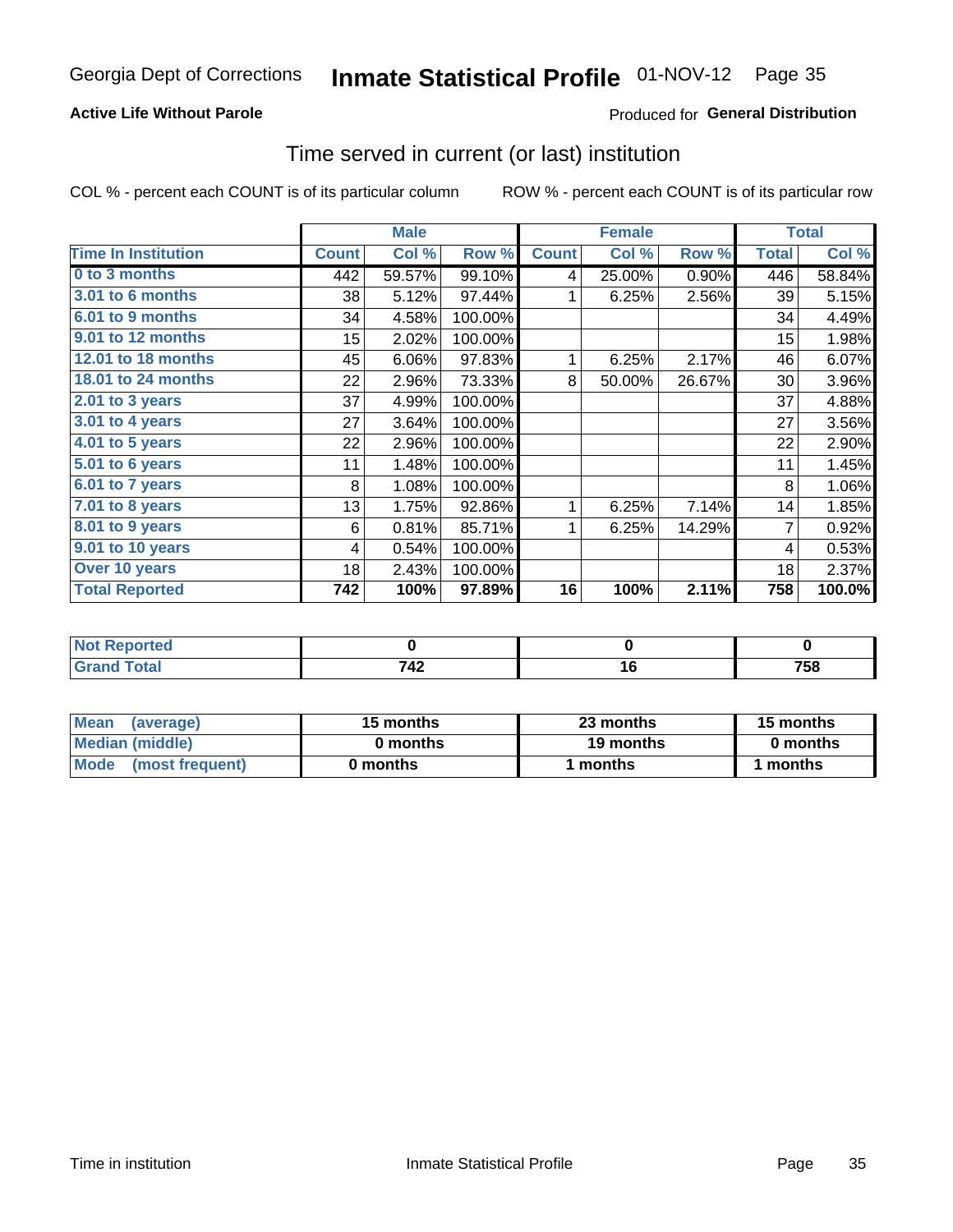# Inmate Statistical Profile 01-NOV-12 Page 36

#### **Active Life Without Parole**

#### Produced for General Distribution

### Highest grade level attained

COL % - percent each COUNT is of its particular column

|                              |                | <b>Male</b> |         |                 | <b>Female</b> |        |                  | <b>Total</b> |
|------------------------------|----------------|-------------|---------|-----------------|---------------|--------|------------------|--------------|
| <b>Grade Level</b>           | <b>Count</b>   | Col %       | Row %   | <b>Count</b>    | Col %         | Row %  | <b>Total</b>     | Col %        |
| No school at all             | 1              | 0.14%       | 100.00% |                 |               |        | 1                | 0.14%        |
| <b>Grade 1</b>               | $\overline{2}$ | 0.28%       | 100.00% |                 |               |        | $\overline{2}$   | 0.27%        |
| <b>Grade 2</b>               | 1              | 0.14%       | 100.00% |                 |               |        | 1                | 0.14%        |
| Grade 4                      | 4              | 0.56%       | 100.00% |                 |               |        | 4                | 0.55%        |
| Grade 5                      | 3              | 0.42%       | 100.00% |                 |               |        | 3                | 0.41%        |
| Grade 6                      | 4              | 0.56%       | 100.00% |                 |               |        | 4                | 0.55%        |
| <b>Grade 7</b>               | 21             | 2.93%       | 100.00% |                 |               |        | 21               | 2.87%        |
| <b>Grade 8</b>               | 50             | 6.98%       | 100.00% |                 |               |        | 50               | 6.84%        |
| <b>Grade 9</b>               | 84             | 11.73%      | 98.82%  | $\mathbf{1}$    | 6.67%         | 1.18%  | 85               | 11.63%       |
| Grade 10                     | 127            | 17.74%      | 98.45%  | $\overline{2}$  | 13.33%        | 1.55%  | 129              | 17.65%       |
| Grade 11                     | 99             | 13.83%      | 99.00%  | 1               | 6.67%         | 1.00%  | 100              | 13.68%       |
| <b>Grade 12 or GED</b>       | 209            | 29.19%      | 96.31%  | 8               | 53.33%        | 3.69%  | 217              | 29.69%       |
| <b>Some tech school</b>      | 6              | 0.84%       | 85.71%  | 1               | 6.67%         | 14.29% | 7                | 0.96%        |
| <b>Completed tech school</b> | 10             | 1.40%       | 90.91%  | 1               | 6.67%         | 9.09%  | 11               | 1.50%        |
| College, 1 year              | 21             | 2.93%       | 100.00% |                 |               |        | 21               | 2.87%        |
| College, 2 year              | 39             | 5.45%       | 97.50%  | 1               | 6.67%         | 2.50%  | 40               | 5.47%        |
| College, 3 year              | 11             | 1.54%       | 100.00% |                 |               |        | 11               | 1.50%        |
| <b>Bachelor's degree</b>     | 14             | 1.96%       | 100.00% |                 |               |        | 14               | 1.92%        |
| <b>Master's degree</b>       | 7              | 0.98%       | 100.00% |                 |               |        | $\overline{7}$   | 0.96%        |
| Ph.D. degree                 | 1              | 0.14%       | 100.00% |                 |               |        | 1                | 0.14%        |
| Law degree                   | $\overline{2}$ | 0.28%       | 100.00% |                 |               |        | $\overline{2}$   | 0.27%        |
| <b>Total Reported</b>        | 716            | 100%        | 97.95%  | $\overline{15}$ | 100.0%        | 2.05%  | $\overline{731}$ | 100.0%       |

| $\bullet$ in the following | n e<br>ZU |    | $\sim$<br>-- |
|----------------------------|-----------|----|--------------|
|                            | 742       | ιu | ---<br>80 ו  |

| <b>Mean</b><br>(average)       | 10.95           | 11.8            | 10.97             |
|--------------------------------|-----------------|-----------------|-------------------|
| Median (middle)                | Grade 11        | Grade 12 or GED | Grade 11          |
| <b>Mode</b><br>(most frequent) | Grade 12 or GED | Grade 12 or GED | I Grade 12 or GED |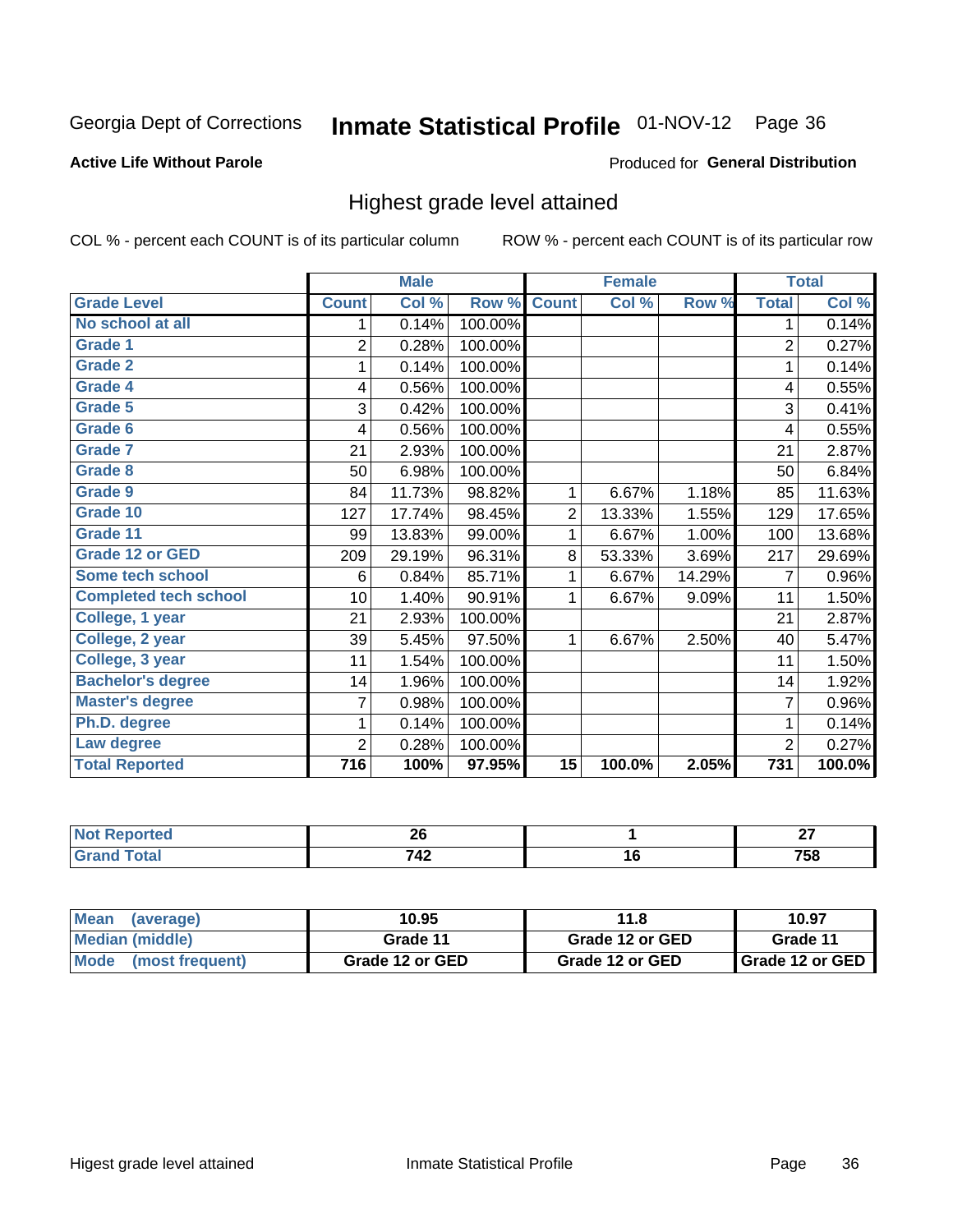# Inmate Statistical Profile 01-NOV-12 Page 37

### **Active Life Without Parole**

#### Produced for General Distribution

### Culture fair IQ scores

COL % - percent each COUNT is of its particular column

|                       |              | <b>Male</b> |             |                | <b>Female</b> |       |              | <b>Total</b> |
|-----------------------|--------------|-------------|-------------|----------------|---------------|-------|--------------|--------------|
| <b>IQ Scores</b>      | <b>Count</b> | Col %       | Row % Count |                | Col %         | Row % | <b>Total</b> | Col %        |
| $60 - 69$             | 24           | 4.01%       | 100.00%     |                |               |       | 24           | 3.94%        |
| $70 - 79$             | 45           | 7.53%       | 97.83%      |                | 9.09%         | 2.17% | 46           | 7.55%        |
| $80 - 89$             | 90           | 15.05%      | 97.83%      | 2              | 18.18%        | 2.17% | 92           | 15.11%       |
| $90 - 99$             | 116          | 19.40%      | 97.48%      | 3              | 27.27%        | 2.52% | 119          | 19.54%       |
| $100 - 109$           | 174          | 29.10%      | 98.86%      | $\overline{2}$ | 18.18%        | 1.14% | 176          | 28.90%       |
| $110 - 119$           | 123          | 20.57%      | 98.40%      | 2              | 18.18%        | 1.60% | 125          | 20.53%       |
| $120 - 129$           | 26           | 4.35%       | 96.30%      |                | 9.09%         | 3.70% | 27           | 4.43%        |
| <b>Total Reported</b> | 598          | 100%        | 98.19%      | 11             | 100%          | 1.81% | 609          | 100%         |

| <b>Not Reported</b>         | 141 |    | 146 |
|-----------------------------|-----|----|-----|
| <b>Not Valid (under 60)</b> |     |    |     |
| <b>Grand Total</b>          | 742 | 16 | 758 |

| <b>Mean</b><br>(average)       | 98  | 100 | 98  |
|--------------------------------|-----|-----|-----|
| <b>Median (middle)</b>         | 101 | 96  | 101 |
| <b>Mode</b><br>(most frequent) | 110 | 96  | 110 |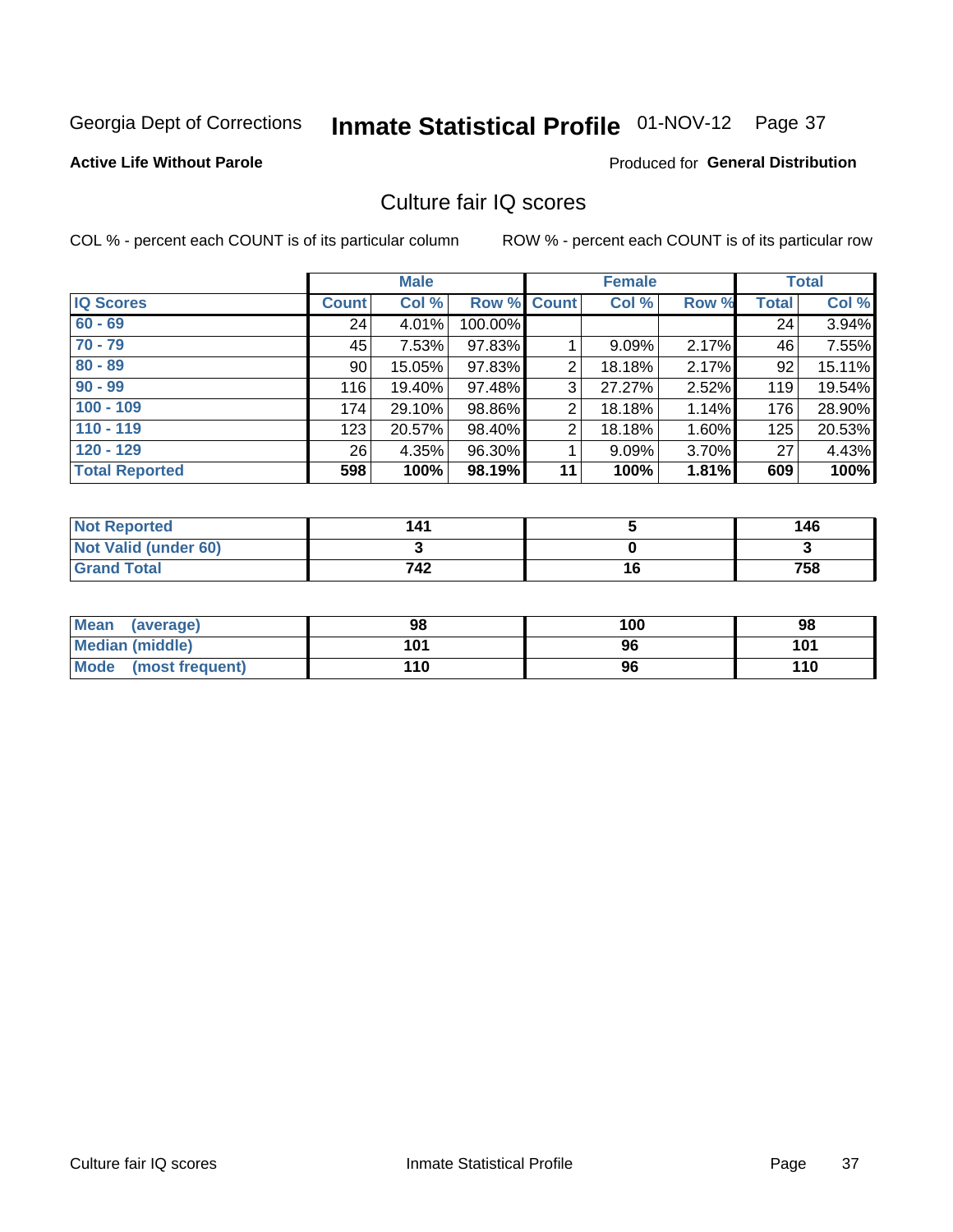## Inmate Statistical Profile 01-NOV-12 Page 38

#### **Active Life Without Parole**

### **Produced for General Distribution**

## Wide Range Achievement Test (WRAT) reading score

COL % - percent each COUNT is of its particular column

|                           |              | <b>Male</b> |         |                | <b>Female</b> |       |              | <b>Total</b> |
|---------------------------|--------------|-------------|---------|----------------|---------------|-------|--------------|--------------|
| <b>WRAT Reading Score</b> | <b>Count</b> | Col %       | Row %   | <b>Count</b>   | Col %         | Row % | <b>Total</b> | Col %        |
| $0.1$ to $0.9$            | 13           | 2.15%       | 100.00% |                |               |       | 13           | 2.11%        |
| 1.0 to 1.9                | 16           | 2.64%       | 100.00% |                |               |       | 16           | 2.59%        |
| 2.0 to 2.9                | $30$         | 4.95%       | 96.77%  | 1              | 9.09%         | 3.23% | 31           | 5.02%        |
| 3.0 to 3.9                | 35           | 5.78%       | 100.00% |                |               |       | 35           | 5.67%        |
| 4.0 to 4.9                | 49           | 8.09%       | 100.00% |                |               |       | 49           | 7.94%        |
| 5.0 to 5.9                | 53           | 8.75%       | 96.36%  | $\overline{2}$ | 18.18%        | 3.64% | 55           | 8.91%        |
| 6.0 to 6.9                | 54           | 8.91%       | 100.00% |                |               |       | 54           | 8.75%        |
| 7.0 to 7.9                | 28           | 4.62%       | 100.00% |                |               |       | 28           | 4.54%        |
| 8.0 to 8.9                | 44           | 7.26%       | 100.00% |                |               |       | 44           | 7.13%        |
| 9.0 to 9.9                | 48           | 7.92%       | 97.96%  | 1              | 9.09%         | 2.04% | 49           | 7.94%        |
| 10.0 to 10.9              | 18           | 2.97%       | 94.74%  | 1              | 9.09%         | 5.26% | 19           | 3.08%        |
| 11.0 to 11.9              | 37           | 6.11%       | 94.87%  | $\overline{2}$ | 18.18%        | 5.13% | 39           | 6.32%        |
| 12.0 to 12.9              | 123          | 20.30%      | 99.19%  | 1              | 9.09%         | 0.81% | 124          | 20.10%       |
| 13                        | 58           | 9.57%       | 95.08%  | 3              | 27.27%        | 4.92% | 61           | 9.89%        |
| <b>Total Reported</b>     | 606          | 100%        | 98.22%  | 11             | 100%          | 1.78% | 617          | 100%         |
|                           |              |             |         |                |               |       |              |              |
|                           |              |             |         |                |               |       |              |              |

| .<br>' NOL<br><b>Reported</b> | "^^<br>I JU |    | ۰4۰        |
|-------------------------------|-------------|----|------------|
| ักfaเ                         | 712<br>- 74 | ı. | 758<br>- - |

| <b>Mean</b><br>(average)       | 8.33 | 9.76                            | 8.36 |
|--------------------------------|------|---------------------------------|------|
| <b>Median (middle)</b>         | 8.5  | 11 <sub>2</sub><br>. . <u>.</u> | Ծ.J  |
| <b>Mode</b><br>(most frequent) | 12.8 |                                 | יי   |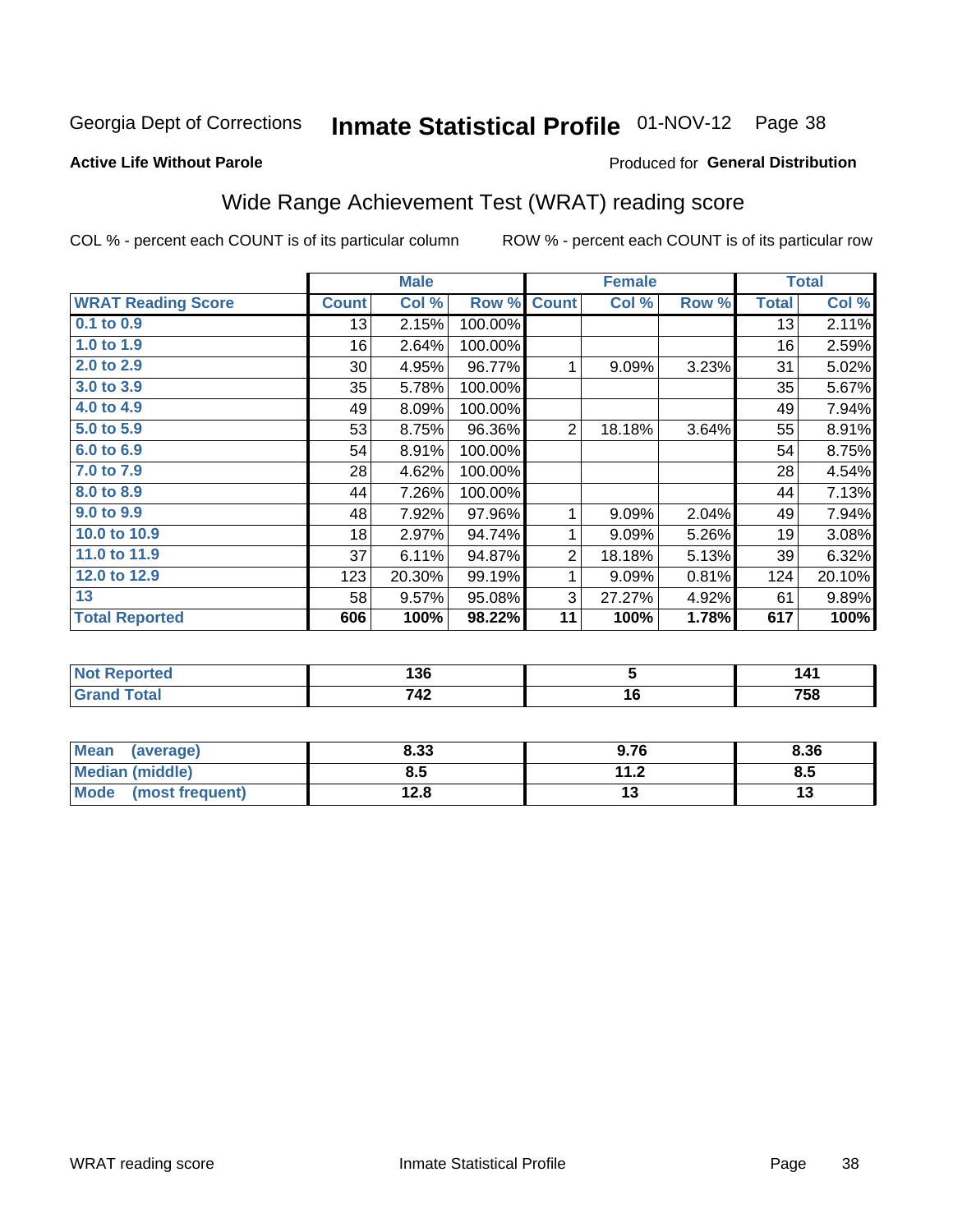## Inmate Statistical Profile 01-NOV-12 Page 39

#### **Active Life Without Parole**

### **Produced for General Distribution**

## Wide Range Achievement Test (WRAT) math score

COL % - percent each COUNT is of its particular column

|                              |              | <b>Male</b> |         |                | <b>Female</b>  |       |              | <b>Total</b> |
|------------------------------|--------------|-------------|---------|----------------|----------------|-------|--------------|--------------|
| <b>WRAT Mathematic Score</b> | <b>Count</b> | Col %       | Row %   | <b>Count</b>   | Col %          | Row % | <b>Total</b> | Col %        |
| 0.1 to 0.9                   | 2            | 0.33%       | 100.00% |                |                |       | 2            | 0.32%        |
| 1.0 to 1.9                   | 4            | 0.66%       | 100.00% |                |                |       | 4            | 0.65%        |
| 2.0 to 2.9                   | 18           | 2.97%       | 100.00% |                |                |       | 18           | 2.92%        |
| 3.0 to 3.9                   | 38           | 6.27%       | 100.00% |                |                |       | 38           | 6.16%        |
| 4.0 to 4.9                   | 64           | 10.56%      | 96.97%  | $\overline{2}$ | 18.18%         | 3.03% | 66           | 10.70%       |
| 5.0 to 5.9                   | 81           | 13.37%      | 98.78%  | 1              | 9.09%          | 1.22% | 82           | 13.29%       |
| 6.0 to 6.9                   | 118          | 19.47%      | 99.16%  | 1              | 9.09%          | 0.84% | 119          | 19.29%       |
| 7.0 to 7.9                   | 82           | 13.53%      | 98.80%  | 1              | 9.09%          | 1.20% | 83           | 13.45%       |
| 8.0 to 8.9                   | 47           | 7.76%       | 95.92%  | $\sqrt{2}$     | 18.18%         | 4.08% | 49           | 7.94%        |
| 9.0 to 9.9                   | 61           | 10.07%      | 96.83%  | $\overline{2}$ | 18.18%         | 3.17% | 63           | 10.21%       |
| 10.0 to 10.9                 | 28           | 4.62%       | 100.00% |                |                |       | 28           | 4.54%        |
| 11.0 to 11.9                 | 16           | 2.64%       | 100.00% |                |                |       | 16           | 2.59%        |
| 12.0 to 12.9                 | 37           | 6.11%       | 97.37%  | 1              | 9.09%          | 2.63% | 38           | 6.16%        |
| 13                           | 10           | 1.65%       | 90.91%  | 1              | 9.09%          | 9.09% | 11           | 1.78%        |
| <b>Total Reported</b>        | 606          | 100%        | 98.22%  | 11             | 100%           | 1.78% | 617          | 100%         |
|                              |              |             |         |                |                |       |              |              |
| <b>Not Reported</b>          |              | 136         |         |                | $\overline{5}$ |       |              | 141          |
| <b>Grand Total</b>           |              | 742         |         |                | 16             |       |              | 758          |

| Mean<br>(average)              | 7.20 | 0.Z   | 7.00<br>1.ZZ |
|--------------------------------|------|-------|--------------|
| <b>Median (middle)</b>         | 6.9  | o.z   | 6.9          |
| <b>Mode</b><br>(most frequent) | 6.9  | . . 0 | 6.9          |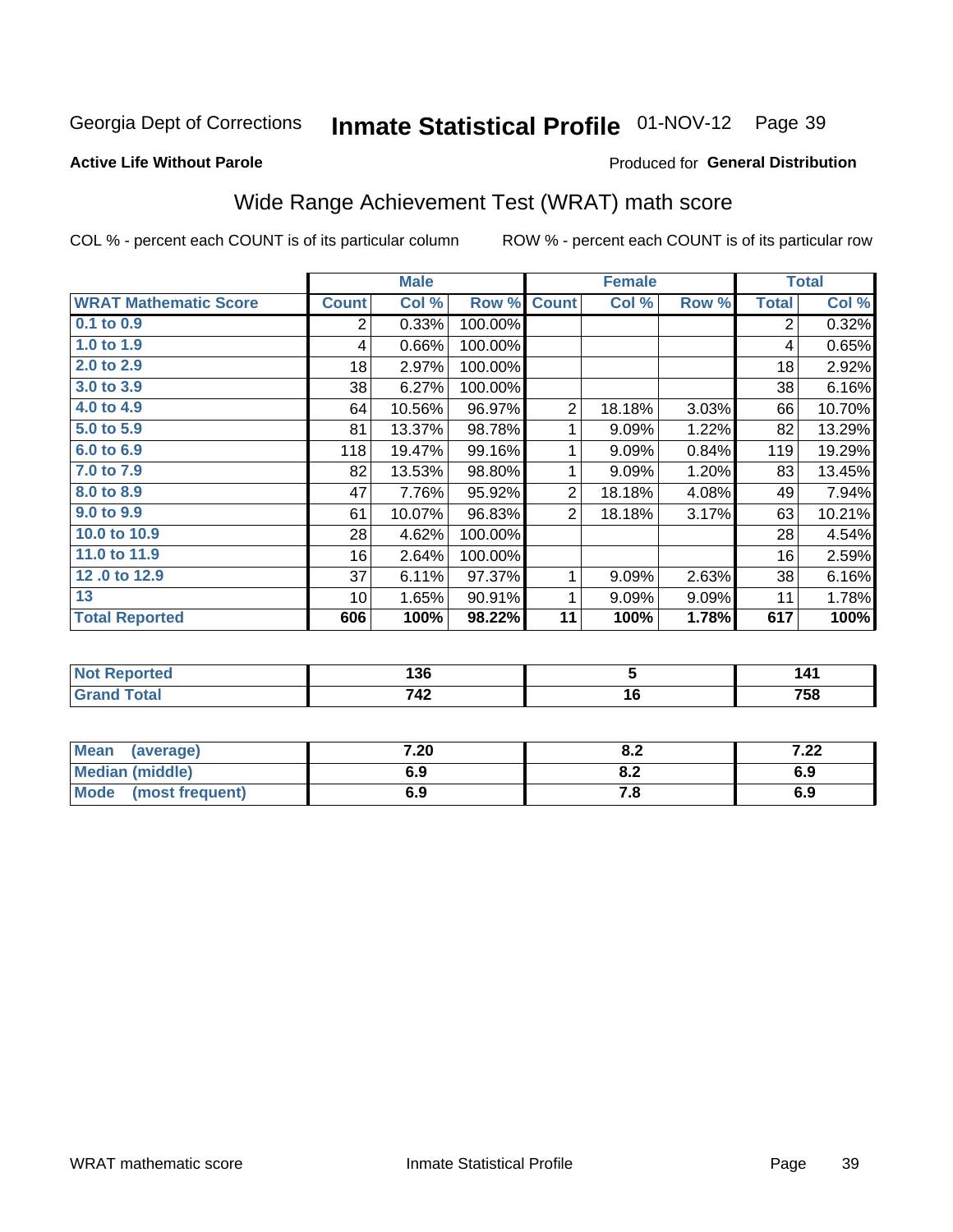#### Inmate Statistical Profile 01-NOV-12 Page 40

#### **Active Life Without Parole**

### Produced for General Distribution

### Wide Range Achievement Test (WRAT) spelling score

COL % - percent each COUNT is of its particular column

|                            |              | <b>Male</b> |         |              | <b>Female</b>   |       |              | <b>Total</b> |
|----------------------------|--------------|-------------|---------|--------------|-----------------|-------|--------------|--------------|
| <b>WRAT Spelling Score</b> | <b>Count</b> | Col %       | Row %   | <b>Count</b> | Col %           | Row % | <b>Total</b> | Col %        |
| $0.1$ to $0.9$             | 7            | 1.16%       | 100.00% |              |                 |       | 7            | 1.14%        |
| 1.0 to 1.9                 | 25           | 4.13%       | 100.00% |              |                 |       | 25           | 4.06%        |
| 2.0 to 2.9                 | 43           | 7.11%       | 100.00% |              |                 |       | 43           | 6.98%        |
| 3.0 to 3.9                 | 33           | 5.45%       | 100.00% |              |                 |       | 33           | 5.36%        |
| 4.0 to 4.9                 | 49           | 8.10%       | 98.00%  | 1            | 9.09%           | 2.00% | 50           | 8.12%        |
| 5.0 t <sub>0</sub> 5.9     | 60           | 9.92%       | 100.00% |              |                 |       | 60           | 9.74%        |
| 6.0 to 6.9                 | 70           | 11.57%      | 98.59%  | 1            | 9.09%           | 1.41% | 71           | 11.53%       |
| 7.0 to 7.9                 | 55           | 9.09%       | 98.21%  | 1            | 9.09%           | 1.79% | 56           | 9.09%        |
| 8.0 to 8.9                 | 50           | 8.26%       | 98.04%  | 1            | 9.09%           | 1.96% | 51           | 8.28%        |
| 9.0 to 9.9                 | 42           | 6.94%       | 100.00% |              |                 |       | 42           | 6.82%        |
| 10.0 to 10.9               | 36           | 5.95%       | 100.00% |              |                 |       | 36           | 5.84%        |
| 11.0 to 11.9               | 41           | 6.78%       | 93.18%  | 3            | 27.27%          | 6.82% | 44           | 7.14%        |
| 12.0 to 12.9               | 64           | 10.58%      | 95.52%  | 3            | 27.27%          | 4.48% | 67           | 10.88%       |
| 13                         | 30           | 4.96%       | 96.77%  | 1            | 9.09%           | 3.23% | 31           | 5.03%        |
| <b>Total Reported</b>      | 605          | 100%        | 98.21%  | 11           | 100%            | 1.79% | 616          | 100.0%       |
|                            |              |             |         |              |                 |       |              |              |
| <b>Not Reported</b>        |              | 137         |         |              | $\overline{5}$  |       |              | 142          |
| <b>Grand Total</b>         |              | 742         |         |              | $\overline{16}$ |       |              | 758          |
|                            |              |             |         |              |                 |       |              |              |

| Mean<br>(average)              | 7.51 | 10.12       | 7.55 |
|--------------------------------|------|-------------|------|
| <b>Median (middle)</b>         |      | د. ا        | ں. ا |
| <b>Mode</b><br>(most frequent) | D.J  | 1 ງາ<br>د ع | ტ.J  |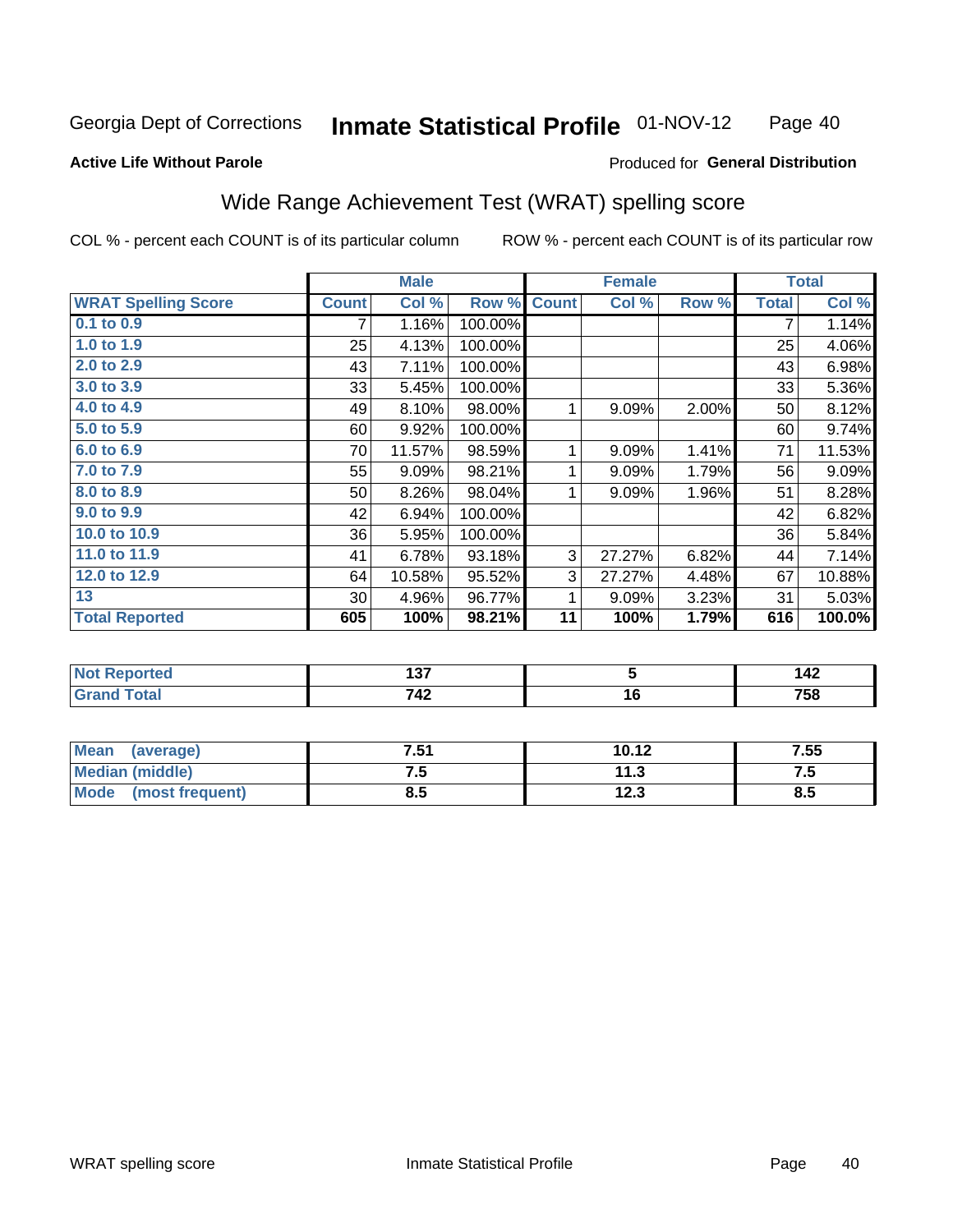### **Active Life Without Parole**

#### Produced for General Distribution

### Scope of substance abuse - summary

COL % - percent each COUNT is of its particular column

|                        |              | <b>Male</b> |         |              | <b>Female</b> |          |              | <b>Total</b> |
|------------------------|--------------|-------------|---------|--------------|---------------|----------|--------------|--------------|
| <b>Substance Abuse</b> | <b>Count</b> | Col %       | Row %   | <b>Count</b> | Col %         | Row %    | <b>Total</b> | Col %        |
| <b>None</b>            | 376          | 50.67%      | 97.41%  | 10           | $62.50\%$     | $2.59\%$ | 386          | 50.92%       |
| <b>Drugs only</b>      | 207          | 27.90%      | 98.57%  |              | 18.75%        | 1.43%    | 210          | 27.70%       |
| <b>Alcohol only</b>    | 36           | 4.85%       | 100.00% |              |               |          | 36           | 4.75%        |
| Drugs and alcohol      | 123          | 16.58%      | 97.62%  |              | 18.75%        | 2.38%    | 126          | 16.62%       |
| <b>Total Reported</b>  | 742          | 100%        | 97.89%  | 16           | 100%          | 2.11%    | 758          | 100%         |

| Reported      |      |            |
|---------------|------|------------|
| <b>c</b> otal | - 14 | 75 C<br>วง |

|  | Mode | None | <b>None</b> | None |
|--|------|------|-------------|------|
|--|------|------|-------------|------|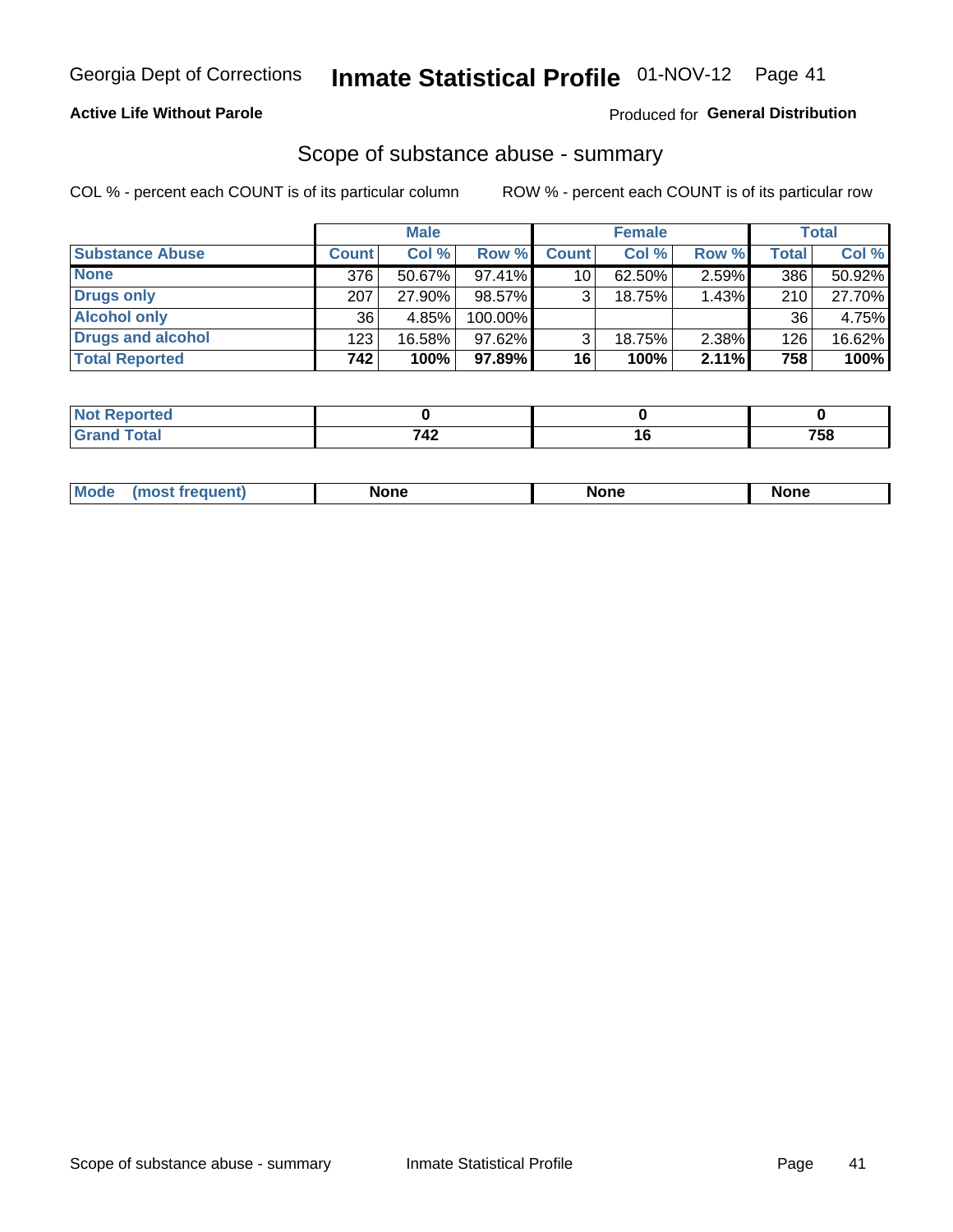### **Active Life Without Parole**

### **Produced for General Distribution**

### Scope of substance abuse - detail

COL % - percent each COUNT is of its particular column

|                                      |                | <b>Male</b> |         |              | <b>Female</b> |        |                | <b>Total</b> |
|--------------------------------------|----------------|-------------|---------|--------------|---------------|--------|----------------|--------------|
| <b>Substance Abuse</b>               | <b>Count</b>   | Col %       | Row %   | <b>Count</b> | Col %         | Row %  | <b>Total</b>   | Col %        |
| No drug or alcohol problems          | 376            | 50.67%      | 97.41%  | 10           | 62.50%        | 2.59%  | 386            | 50.92%       |
| Drug addiction but no alcohol        | 3              | 0.40%       | 100.00% |              |               |        | 3              | 0.40%        |
| <b>Drug addiction and alcohol</b>    | 3              | 0.40%       | 100.00% |              |               |        | 3              | 0.40%        |
| abuse                                |                |             |         |              |               |        |                |              |
| <b>Drug addiction and alcoholism</b> | $\overline{2}$ | 0.27%       | 100.00% |              |               |        | $\overline{2}$ | 0.26%        |
| No drug problem but alcohol          | 30             | 4.04%       | 100.00% |              |               |        | 30             | 3.96%        |
| abuse                                |                |             |         |              |               |        |                |              |
| No drug problem but alcoholism       | 6              | 0.81%       | 100.00% |              |               |        | 6              | 0.79%        |
| Drug experiment but no alcohol       | 117            | 15.77%      | 99.15%  |              | 6.25%         | 0.85%  | 118            | 15.57%       |
| <b>Drug experiment &amp; alcohol</b> | 13             | 1.75%       | 100.00% |              |               |        | 13             | 1.72%        |
| abuse                                |                |             |         |              |               |        |                |              |
| Drug experiment & alcoholism         | 11             | 1.48%       | 100.00% |              |               |        | 11             | 1.45%        |
| Drug abuse but no alcohol            | 87             | 11.73%      | 97.75%  | 2            | 12.50%        | 2.25%  | 89             | 11.74%       |
| Drug abuse and alcohol abuse         | 79             | 10.65%      | 98.75%  |              | 6.25%         | 1.25%  | 80             | 10.55%       |
| <b>Drug abuse and alcoholism</b>     | 15             | 2.02%       | 88.24%  | 2            | 12.50%        | 11.76% | 17             | 2.24%        |
| <b>Total Reported</b>                | 742            | 100%        | 97.89%  | 16           | 100%          | 2.11%  | 758            | 100%         |

| ported      |              |     |
|-------------|--------------|-----|
| <b>otal</b> | 712<br>- - - | 758 |

| Mode (most frequent) | No drug or alcohol problems No drug or alcohol problems No drug or alcohol |          |
|----------------------|----------------------------------------------------------------------------|----------|
|                      |                                                                            | problems |
|                      |                                                                            |          |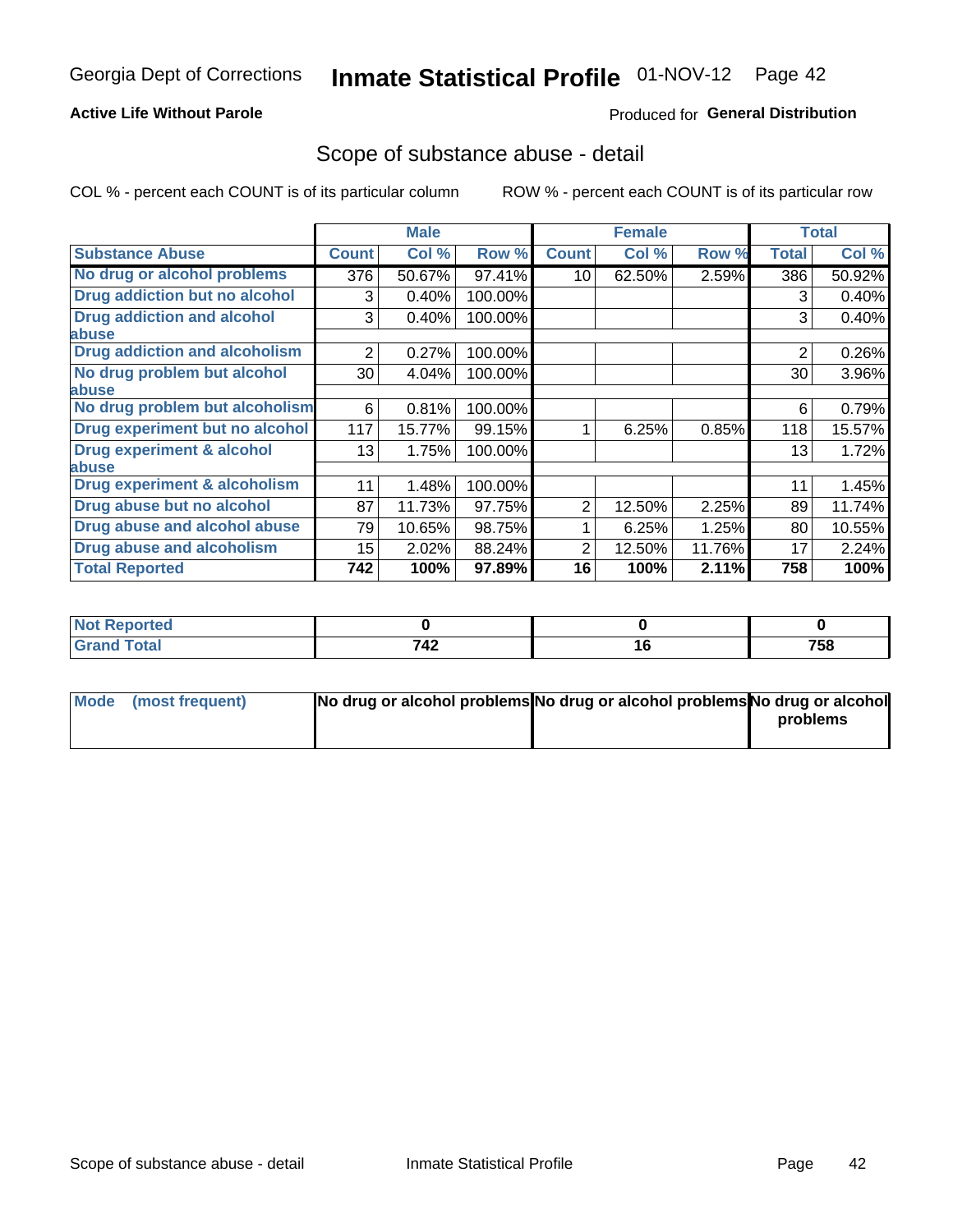# Inmate Statistical Profile 01-NOV-12 Page 43

#### **Active Life Without Parole**

#### Produced for General Distribution

## Current / last mental health treatment level

COL % - percent each COUNT is of its particular column

|                                    |              | <b>Male</b> |         |                 | <b>Female</b> |       |              | <b>Total</b> |
|------------------------------------|--------------|-------------|---------|-----------------|---------------|-------|--------------|--------------|
| <b>Mental Health Treatment Lev</b> | <b>Count</b> | Col%        | Row %   | <b>Count</b>    | Col%          | Row % | <b>Total</b> | Col %        |
| 1 No problem at current time       | 142          | 44.51%      | 96.60%  | 5               | 38.46%        | 3.40% | 147          | 44.28%       |
| 2 Receiving outpatient             | 118          | 36.99%      | 93.65%  | 8               | 61.54%        | 6.35% | 126          | 37.95%       |
| <b>Treatment</b>                   |              |             |         |                 |               |       |              |              |
| 3 Inpatient, moderate              | 51           | 15.99%      | 100.00% |                 |               |       | 51           | 15.36%       |
| <b>Treatment</b>                   |              |             |         |                 |               |       |              |              |
| 4 Inpatient, intensive             | 8            | 2.51%       | 100.00% |                 |               |       | 8            | 2.41%        |
| <b>Treatment</b>                   |              |             |         |                 |               |       |              |              |
| <b>Total Evaluated</b>             | 319          | 100%        | 96.08%  | 13 <sub>1</sub> | 100%          | 3.92% | 332          | 100%         |

| Never had MH evaluation | י ה<br>46 J |     |     |
|-------------------------|-------------|-----|-----|
| Total                   | 742         | ı u | 758 |

| <b>Median (middle)</b> | <b>Receiving outpatient</b><br>treatment | <b>Receiving outpatient</b><br>treatment | <b>Receiving</b><br>outpatient<br>treatment |
|------------------------|------------------------------------------|------------------------------------------|---------------------------------------------|
| <b>Mode</b>            | No problem at current time               | <b>Receiving outpatient</b>              | No problem at                               |
| (most frequent)        |                                          | treatment                                | current time                                |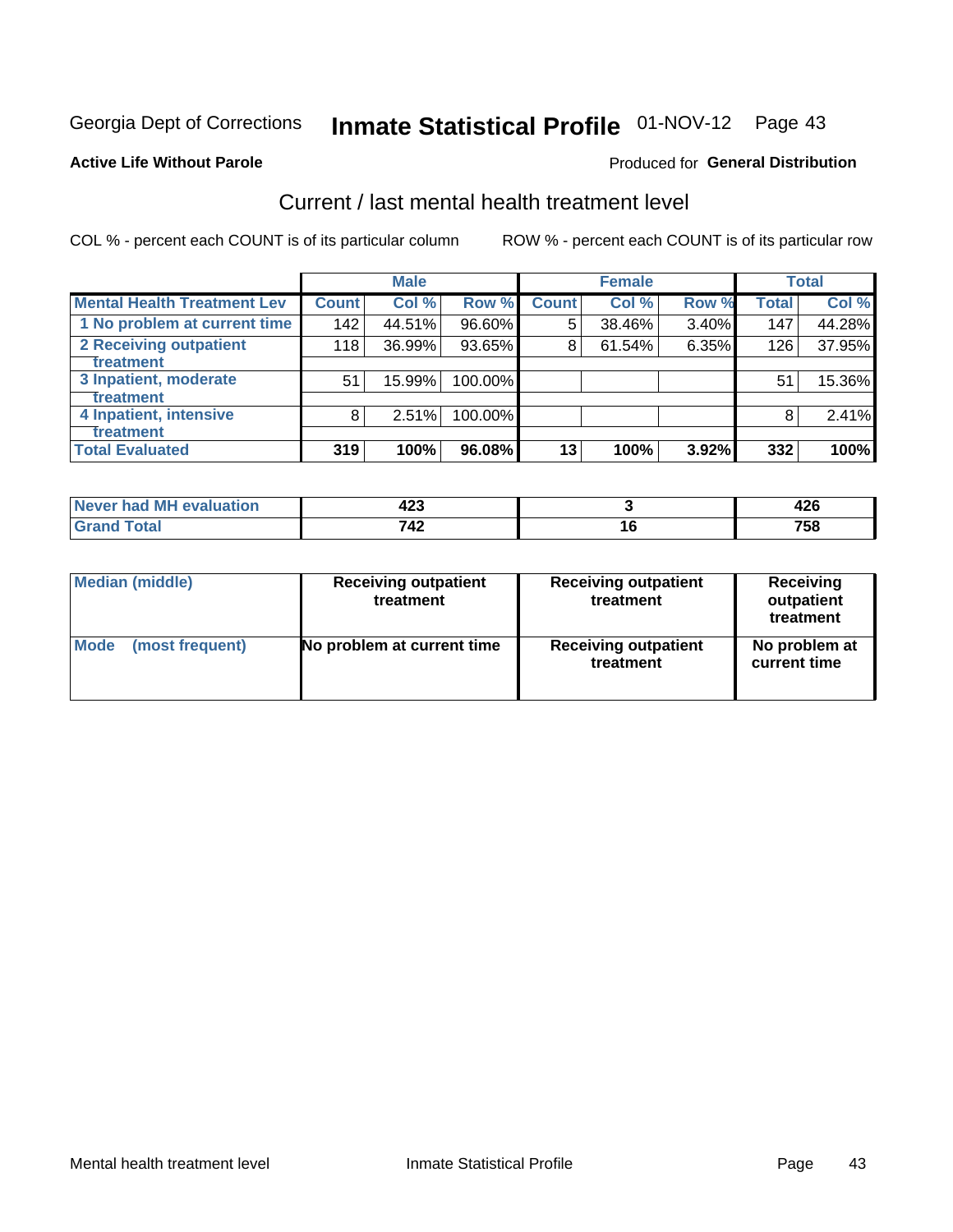#### Inmate Statistical Profile 01-NOV-12 Page 44

### **Active Life Without Parole**

### Produced for General Distribution

## PULHESDWIT medical scale - 'P' overall condition ('P'hysical)

COL % - percent each COUNT is of its particular column

|                                  |                | <b>Male</b> |             |    | <b>Female</b> |       |              | <b>Total</b> |
|----------------------------------|----------------|-------------|-------------|----|---------------|-------|--------------|--------------|
| 'P' Overall Condition            | <b>Count</b>   | Col %       | Row % Count |    | Col %         | Row % | <b>Total</b> | Col %        |
| 1 No medical illness             | 475            | 73.42%      | 99.16%      |    | 28.57%        | 0.84% | 479          | 72.47%       |
| 2 Well-controlled chronic        | 144            | 22.26%      | 93.51%      | 10 | 71.43%        | 6.49% | 154          | 23.30%       |
| <b>illness</b>                   |                |             |             |    |               |       |              |              |
| 3 Poorly-controlled chronic      | 25             | $3.86\%$    | 100.00%     |    |               |       | 25           | 3.78%        |
| <b>illness</b>                   |                |             |             |    |               |       |              |              |
| 4 Significant problems requiring | 3 <sub>1</sub> | 0.46%       | 100.00%     |    |               |       | 3            | 0.45%        |
| special housing                  |                |             |             |    |               |       |              |              |
| <b>Total Reported</b>            | 647            | 100%        | 97.88%      | 14 | 100%          | 2.12% | 661          | 100%         |

| oи<br>--              | $ -$<br>c<br>-- |
|-----------------------|-----------------|
| - - -<br>$\mathbf{r}$ | ---<br>,,<br>ວເ |

| <b>Mode</b> | (most frequent) | 1 No medical illness | 2 Well-controlled chronic<br>illness | 1 No medical<br>illness |
|-------------|-----------------|----------------------|--------------------------------------|-------------------------|
|-------------|-----------------|----------------------|--------------------------------------|-------------------------|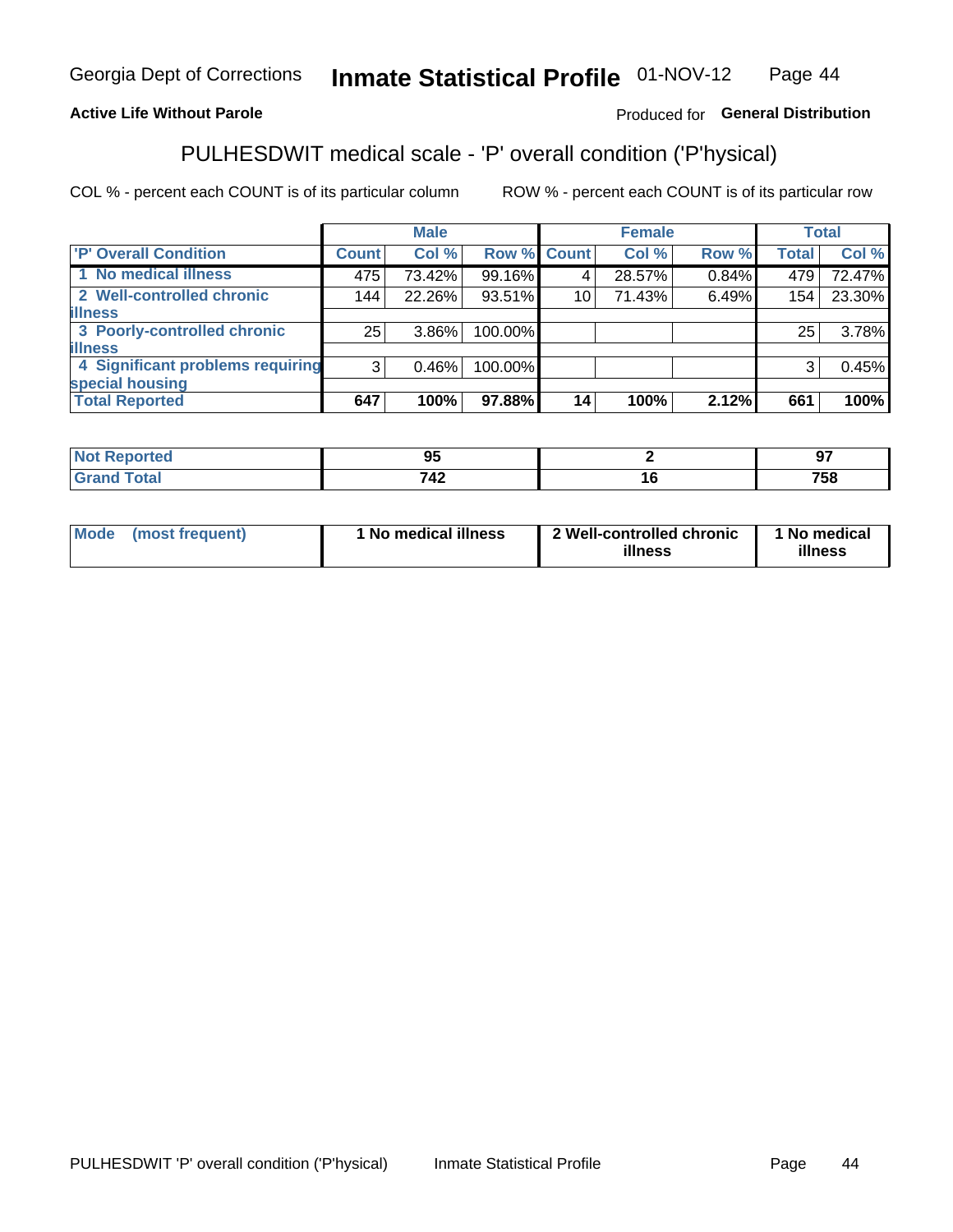### **Active Life Without Parole**

### Produced for General Distribution

## PULHESDWIT medical scale - 'U' upper body

COL % - percent each COUNT is of its particular column

|                              |                | <b>Male</b> |         |              | <b>Female</b> |       |              | <b>Total</b> |
|------------------------------|----------------|-------------|---------|--------------|---------------|-------|--------------|--------------|
| <b>'U' Upper Body</b>        | <b>Count</b>   | Col %       | Row %   | <b>Count</b> | Col %         | Row % | <b>Total</b> | Col %        |
| 1 Upper bones, joints,       | 614            | 94.90%      | 98.08%  | 12           | 85.71%        | 1.92% | 626          | 94.70%       |
| muscles all OK               |                |             |         |              |               |       |              |              |
| 2 One or both arms minimally | 25             | 3.86%       | 92.59%  | 2            | 14.29%        | 7.41% | 27           | 4.08%        |
| limited                      |                |             |         |              |               |       |              |              |
| 3 One or both arms           | 5              | 0.77%       | 100.00% |              |               |       | 5            | 0.76%        |
| <b>moderately limited</b>    |                |             |         |              |               |       |              |              |
| 4 One arm disabled,          | $\overline{2}$ | 0.31%       | 100.00% |              |               |       | 2            | 0.30%        |
| paralyzed, or amputated      |                |             |         |              |               |       |              |              |
| 5 Both arms disabled,        |                | 0.15%       | 100.00% |              |               |       |              | 0.15%        |
| paralyzed, or amputated      |                |             |         |              |               |       |              |              |
| <b>Total Reported</b>        | 647            | 100%        | 97.88%  | 14           | 100%          | 2.12% | 661          | 100%         |

| <b>Not Reported</b> | - -<br>◡ | ົ<br>J.     |
|---------------------|----------|-------------|
| <b>Grand Total</b>  | 742      | 750<br>סכ ו |

| Mode<br>(most frequent) | 1 Upper bones, joints,<br>muscles all OK | 1 Upper bones, joints,<br>muscles all OK | 1 Upper bones,<br>joints, muscles all<br>ΟK |
|-------------------------|------------------------------------------|------------------------------------------|---------------------------------------------|
|-------------------------|------------------------------------------|------------------------------------------|---------------------------------------------|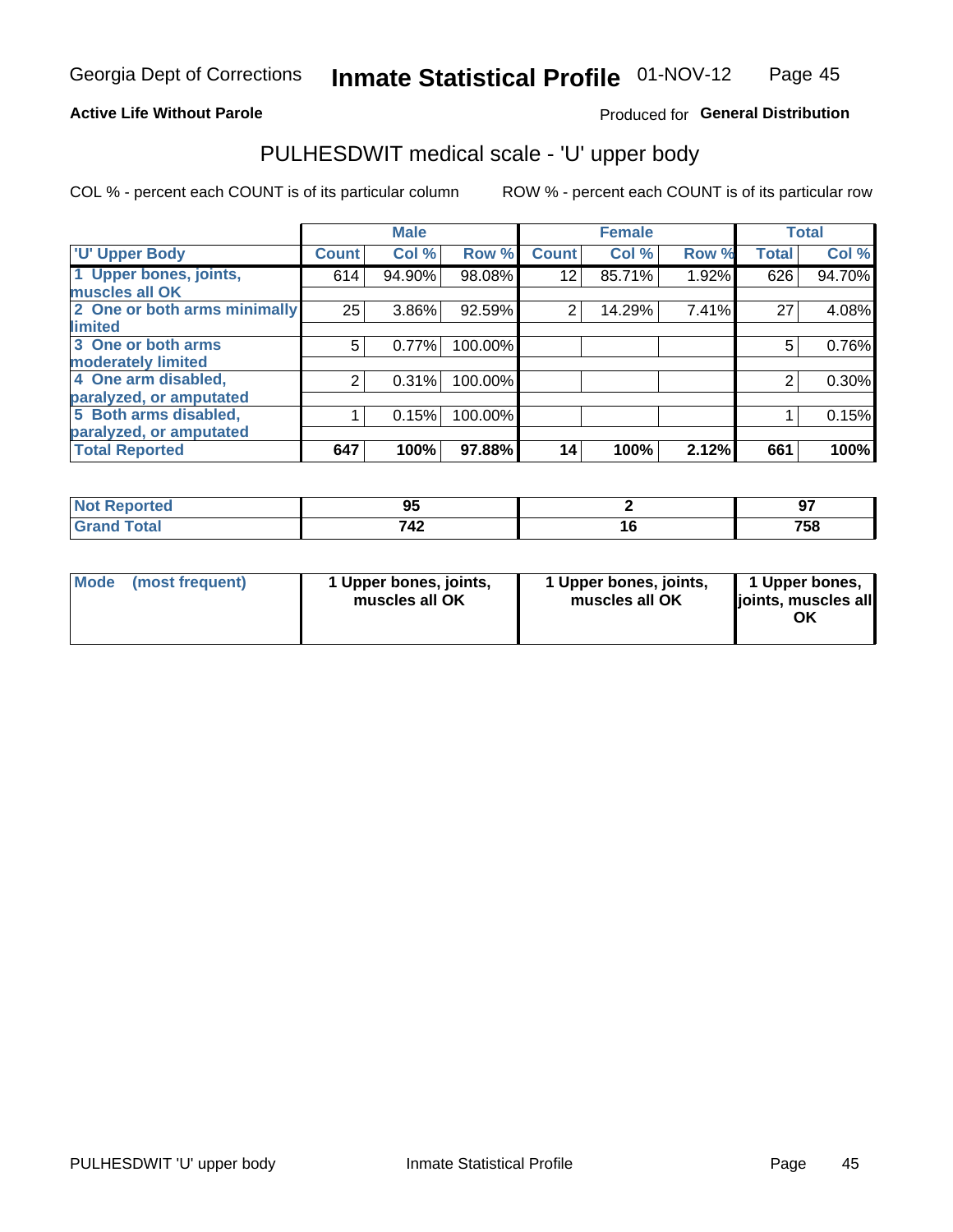### **Active Life Without Parole**

### Produced for General Distribution

### PULHESDWIT medical scale - 'L' lower body

COL % - percent each COUNT is of its particular column

|                                |                 | <b>Male</b> |         |              | <b>Female</b> |       |              | <b>Total</b> |
|--------------------------------|-----------------|-------------|---------|--------------|---------------|-------|--------------|--------------|
| 'L' Lower Body                 | <b>Count</b>    | Col %       | Row %   | <b>Count</b> | Col %         | Row % | <b>Total</b> | Col %        |
| 1 Lower bones, joints,         | 567             | 87.64%      | 98.27%  | 10           | 71.43%        | 1.73% | 577          | 87.29%       |
| muscles all OK                 |                 |             |         |              |               |       |              |              |
| 2 One or both legs minimally   | 66              | 10.20%      | 94.29%  | 4            | 28.57%        | 5.71% | 70           | 10.59%       |
| limited                        |                 |             |         |              |               |       |              |              |
| 3 One or both legs             | 12 <sub>2</sub> | 1.85%       | 100.00% |              |               |       | 12           | 1.82%        |
| moderately limited             |                 |             |         |              |               |       |              |              |
| 4 One leg disabled, paralyzed, | $\overline{2}$  | 0.31%       | 100.00% |              |               |       | 2            | 0.30%        |
| or amputated                   |                 |             |         |              |               |       |              |              |
| <b>Total Reported</b>          | 647             | 100%        | 97.88%  | 14           | 100%          | 2.12% | 661          | 100%         |

| ortea<br>NOT.<br>$\cdots$ | m<br>◡       | Ω7          |
|---------------------------|--------------|-------------|
| <b>Total</b><br>_____     | フィつ<br>1 T L | ラヒぐ<br>75 I |

| Mode | (most frequent) | 1 Lower bones, joints,<br>muscles all OK | 1 Lower bones, joints,<br>muscles all OK | 1 Lower bones,<br>ljoints, muscles all<br>ΟK |
|------|-----------------|------------------------------------------|------------------------------------------|----------------------------------------------|
|------|-----------------|------------------------------------------|------------------------------------------|----------------------------------------------|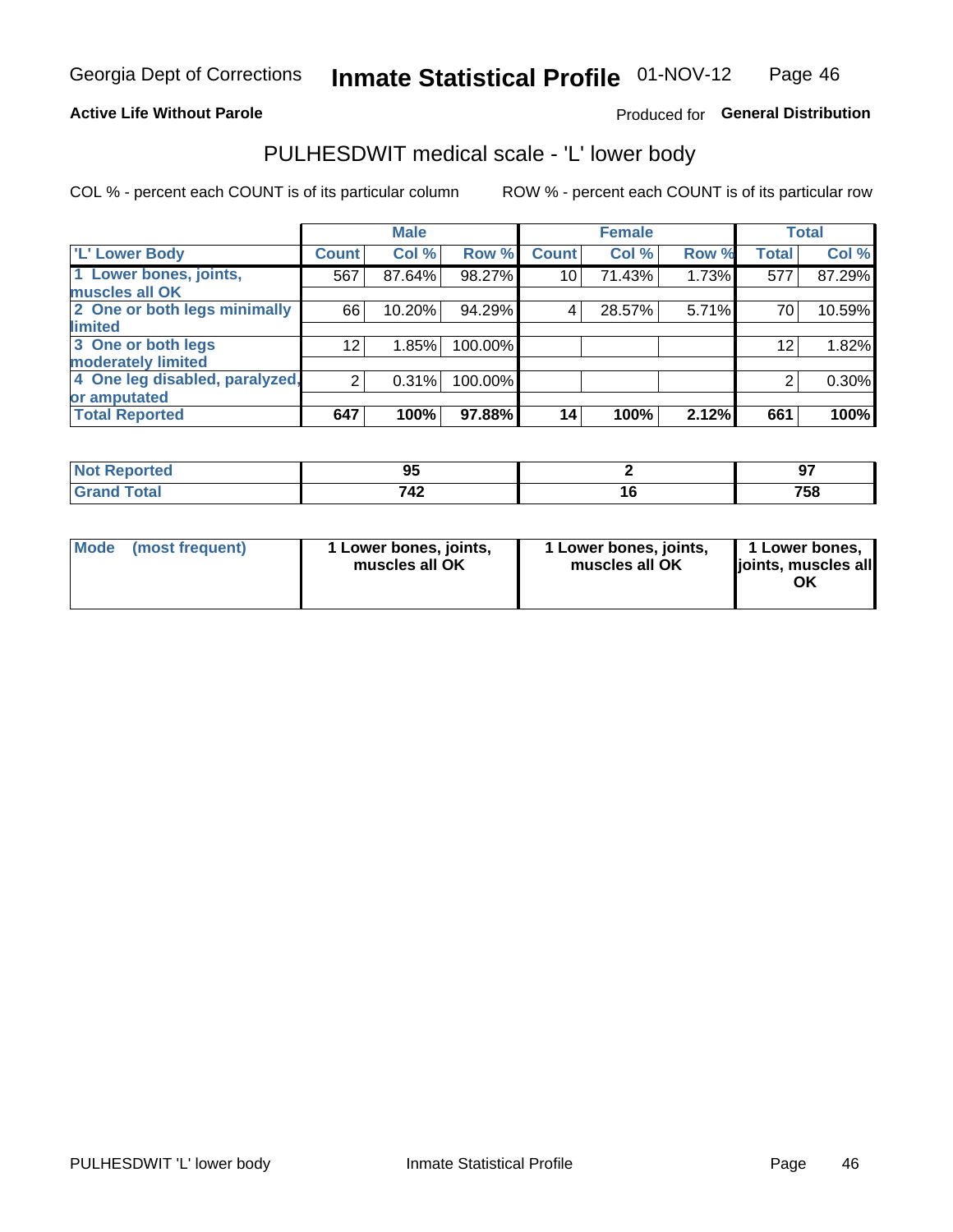### **Active Life Without Parole**

### Produced for General Distribution

### PULHESDWIT medical scale - 'H' hearing

COL % - percent each COUNT is of its particular column

|                                | <b>Male</b>  |        | <b>Female</b>      |    |         | <b>Total</b> |              |        |
|--------------------------------|--------------|--------|--------------------|----|---------|--------------|--------------|--------|
| <b>H' Hearing</b>              | <b>Count</b> | Col%   | <b>Row % Count</b> |    | Col %   | Row %        | <b>Total</b> | Col %  |
| 1 Normal hearing both ears     | 637          | 98.76% | 97.85%             | 14 | 100.00% | 2.15%        | 651          | 98.79% |
| 2 Some loss in one ear with    |              | 1.09%  | 100.00%            |    |         |              |              | 1.06%  |
| other OK, or mild loss in both |              |        |                    |    |         |              |              |        |
| 4 Severe loss in both ears     |              | 0.16%  | 100.00%            |    |         |              |              | 0.15%  |
| <b>Total Reported</b>          | 645          | 100%   | 97.88%             | 14 | 100%    | 2.12%        | 659          | 100%   |

| к∺∙    | --       | - -<br>ಀಀ |
|--------|----------|-----------|
| $\sim$ | 740<br>╌ | 758       |

| Mode (most frequent) | 1 Normal hearing both ears 1 Normal hearing both ears 1 Normal hearing |           |
|----------------------|------------------------------------------------------------------------|-----------|
|                      |                                                                        | both ears |
|                      |                                                                        |           |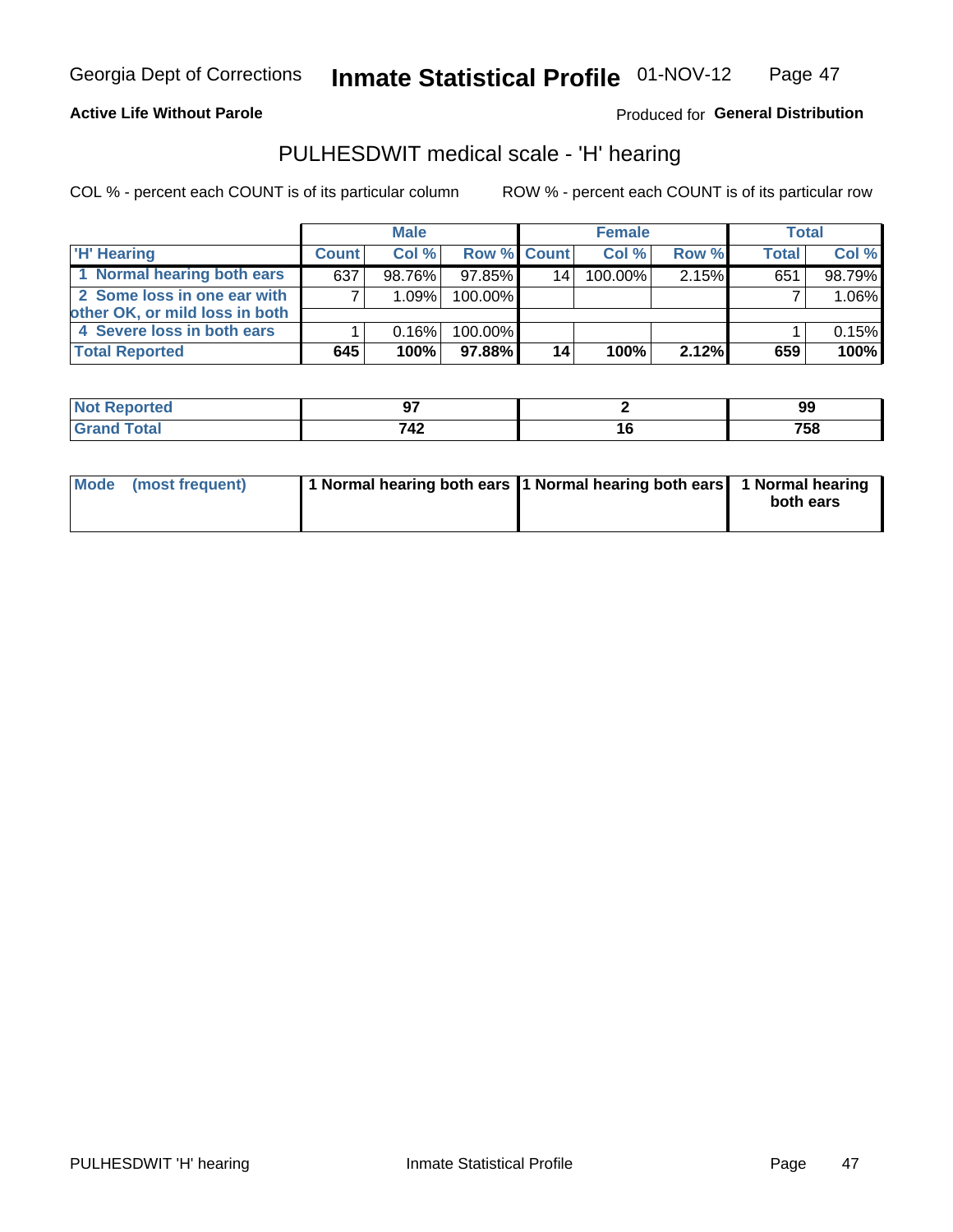### **Active Life Without Parole**

### Produced for General Distribution

### PULHESDWIT medical scale - 'E' vision

COL % - percent each COUNT is of its particular column

|                                |              | <b>Male</b> |         |                 | <b>Female</b> |       |              | <b>Total</b> |
|--------------------------------|--------------|-------------|---------|-----------------|---------------|-------|--------------|--------------|
| <b>E' Vision</b>               | <b>Count</b> | Col %       | Row %   | <b>Count</b>    | Col %         | Row % | <b>Total</b> | Col %        |
| 1 Correctable to 20/40 in both | 475          | 79.43%      | 97.94%  | 10 <sub>1</sub> | 71.43%        | 2.06% | 485          | 79.25%       |
| eyes                           |              |             |         |                 |               |       |              |              |
| 2 Correctable to 20/70 in one  | 110          | 18.39%      | 96.49%  | 4               | 28.57%        | 3.51% | 114          | 18.63%       |
| eye, may be blind in other     |              |             |         |                 |               |       |              |              |
| 3 Correctable to 20/200 in one | 12           | 2.01%       | 100.00% |                 |               |       | 12           | 1.96%        |
| eye, may be blind in other     |              |             |         |                 |               |       |              |              |
| 4 One eye not correctable to   |              | 0.17%       | 100.00% |                 |               |       |              | 0.16%        |
| 20/200, other may be blind     |              |             |         |                 |               |       |              |              |
| <b>Total Reported</b>          | 598          | 100%        | 97.71%  | 14              | 100%          | 2.29% | 612          | 100%         |

| <b>orted</b><br><b>NOT REPO</b><br>$\cdots$ | 144        |     | .40                     |
|---------------------------------------------|------------|-----|-------------------------|
| Total                                       | 749<br>142 | 1 V | 7 <sub>E</sub><br>7 J O |

| Mode (most frequent) | <sup>1</sup> Correctable to 20/40 in both 1 Correctable to 20/40 in 1 Correctable to<br>eves | both eyes | 20/40 in both eyes |
|----------------------|----------------------------------------------------------------------------------------------|-----------|--------------------|
|                      |                                                                                              |           |                    |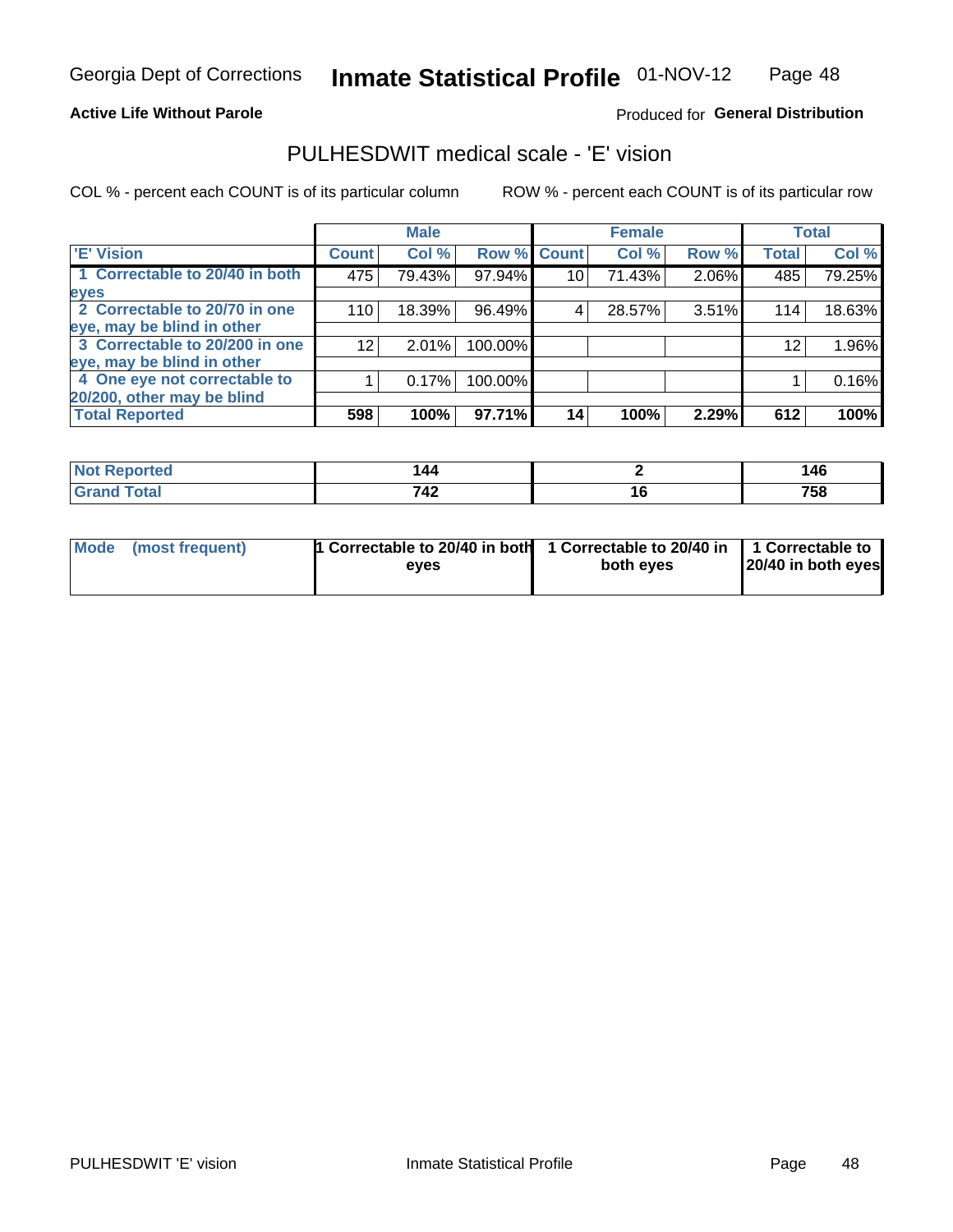### **Active Life Without Parole**

### Produced for General Distribution

## PULHESDWIT medical scale - 'S' pSychiatric

COL % - percent each COUNT is of its particular column

|                                |              | <b>Male</b> |             |    | <b>Female</b> |       |              | <b>Total</b> |
|--------------------------------|--------------|-------------|-------------|----|---------------|-------|--------------|--------------|
| 'S' pSychiatric                | <b>Count</b> | Col %       | Row % Count |    | Col %         | Row % | <b>Total</b> | Col %        |
| 1 No impairment or disorders   | 527          | 82.99%      | 99.06%      |    | 41.67%        | 0.94% | 532          | 82.23%       |
| 2 Stable, or in remission, or  | 71           | 11.18%      | 91.03%      |    | 58.33%        | 8.97% | 78           | 12.06%       |
| mild impairment or retardation |              |             |             |    |               |       |              |              |
| 3 Requires moderate inpatient  | 33           | 5.20%       | 100.00%     |    |               |       | 33           | 5.10%        |
| treatment                      |              |             |             |    |               |       |              |              |
| 4 Requires intensive inpatient | 4            | 0.63%       | 100.00%     |    |               |       | 4            | 0.62%        |
| treatment                      |              |             |             |    |               |       |              |              |
| <b>Total Reported</b>          | 635          | 100%        | 98.15%      | 12 | 100%          | 1.85% | 647          | 100.0%       |

| - - -<br>1 U<br>$ -$ | - - - |
|----------------------|-------|
| 740<br>.             | 758   |

| Mode (most frequent) | <sup>1</sup> No impairment or disorders 2 Stable, or in remission, <sup>1</sup> No impairment or |                       |           |
|----------------------|--------------------------------------------------------------------------------------------------|-----------------------|-----------|
|                      |                                                                                                  | or mild impairment or | disorders |
|                      |                                                                                                  | retardation           |           |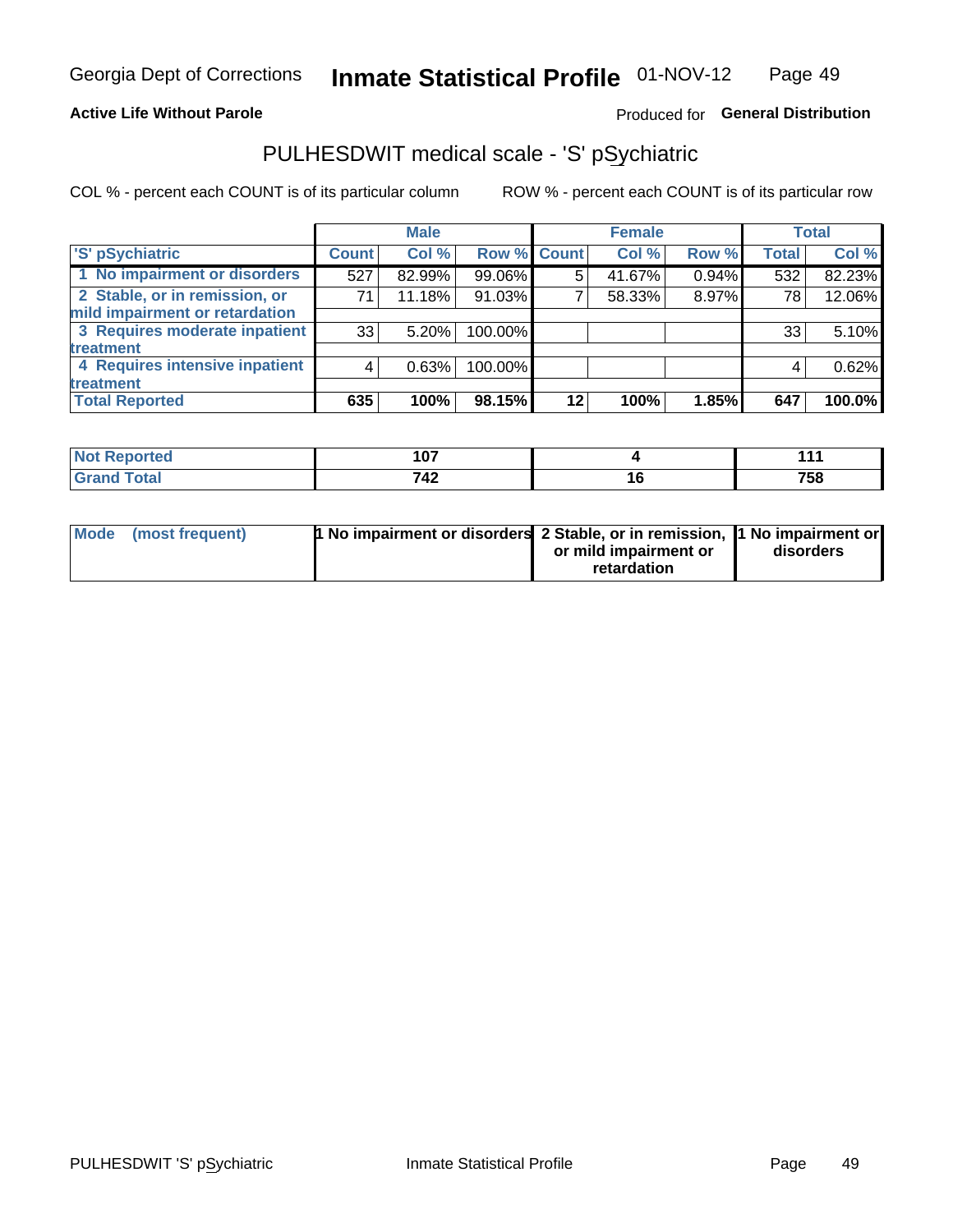### **Active Life Without Parole**

### Produced for General Distribution

### PULHESDWIT medical scale - 'D' dental

COL % - percent each COUNT is of its particular column

|                                 |              | <b>Male</b> |         |                 | <b>Female</b> |       |              | <b>Total</b> |
|---------------------------------|--------------|-------------|---------|-----------------|---------------|-------|--------------|--------------|
| <b>D'</b> Dental                | <b>Count</b> | Col %       |         | Row % Count     | Col %         | Row % | <b>Total</b> | Col %        |
| 1 Minimal routine dental health | 443          | 72.62%      | 97.79%  | 10 <sub>1</sub> | 76.92%        | 2.21% | 453          | 72.71%       |
| <b>needs</b>                    |              |             |         |                 |               |       |              |              |
| 2 Moderate cavities and/or gum  | 142          | 23.28%      | 97.93%  | 3               | 23.08%        | 2.07% | 145          | 23.27%       |
| disease                         |              |             |         |                 |               |       |              |              |
| 3 Extensive gum disease         | 24           | 3.93%       | 100.00% |                 |               |       | 24           | 3.85%        |
| and/or widespread decay         |              |             |         |                 |               |       |              |              |
| 4 Urgent need for dental        |              | 0.16%       | 100.00% |                 |               |       |              | 0.16%        |
| <b>services</b>                 |              |             |         |                 |               |       |              |              |
| <b>Total Reported</b>           | 610          | 100%        | 97.91%  | 13              | 100%          | 2.09% | 623          | 100%         |

| المناسب المتعاد<br>rtea<br>. | .<br>.<br>45 |    | .<br>w      |
|------------------------------|--------------|----|-------------|
| $f \sim f \sim f$<br>l Utal  | 740<br>$44-$ | __ | ラヒロ<br>့ ၁၀ |

| Mode | (most frequent) | <b>Minimal routine dental</b><br>health needs | 1 Minimal routine dental 1 Minimal routine<br>health needs | dental health<br>needs |
|------|-----------------|-----------------------------------------------|------------------------------------------------------------|------------------------|
|------|-----------------|-----------------------------------------------|------------------------------------------------------------|------------------------|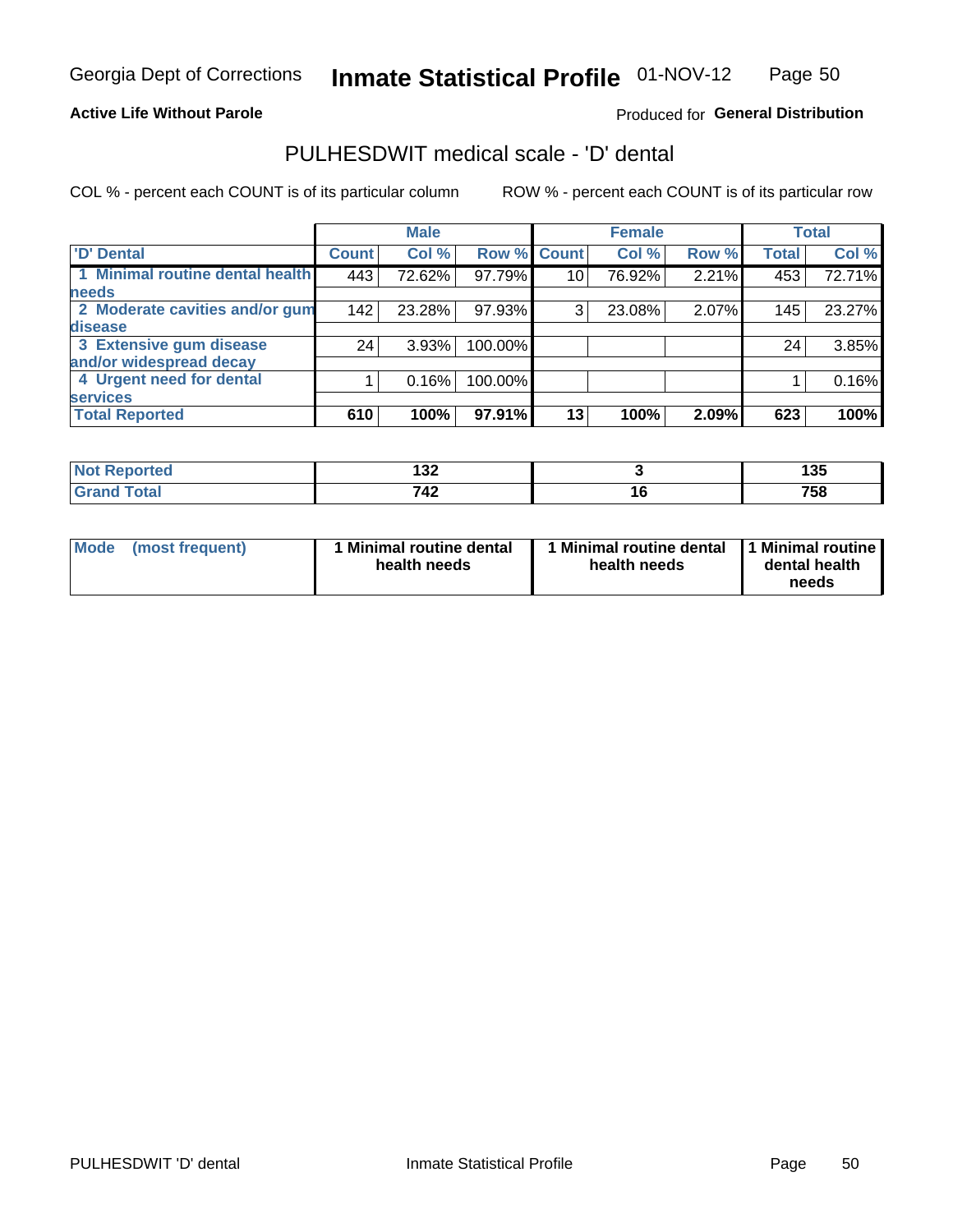### **Active Life Without Parole**

### Produced for General Distribution

### PULHESDWIT medical scale - 'W' work ability

COL % - percent each COUNT is of its particular column

|                                 |                 | <b>Male</b> |         |             | <b>Female</b> |       |              | <b>Total</b> |
|---------------------------------|-----------------|-------------|---------|-------------|---------------|-------|--------------|--------------|
| <b>W' work ability</b>          | <b>Count</b>    | Col %       |         | Row % Count | Col %         | Row % | <b>Total</b> | Col %        |
| 1 Unrestricted work or activity | 517             | 80.03%      | 98.10%  | 10          | 71.43%        | 1.90% | 527          | 79.85%       |
| 2 Minor restrictions on type of | 99              | 15.33%      | 96.12%  | 4           | 28.57%        | 3.88% | 103          | 15.61%       |
| <b>work</b>                     |                 |             |         |             |               |       |              |              |
| 3 Moderate restrictions on type | 13              | 2.01%       | 100.00% |             |               |       | 13           | 1.97%        |
| of work                         |                 |             |         |             |               |       |              |              |
| 4 Major restrictions on type of | 12 <sub>1</sub> | $1.86\%$    | 100.00% |             |               |       | 12           | 1.82%        |
| <b>work</b>                     |                 |             |         |             |               |       |              |              |
| 5 Cannot work under any         | 5               | 0.77%       | 100.00% |             |               |       | 5            | 0.76%        |
| <b>circumstances</b>            |                 |             |         |             |               |       |              |              |
| <b>Total Reported</b>           | 646             | 100%        | 97.88%  | 14          | 100%          | 2.12% | 660          | 100.0%       |

| <b>Not Reported</b> | Ωú<br>JU | 98  |
|---------------------|----------|-----|
| <b>Grand Total</b>  | 742      | 758 |

| <b>Mode</b> | (most frequent) | 1 Unrestricted work or<br>activity | 1 Unrestricted work or<br>activity | 1 Unrestricted<br>work or activity |
|-------------|-----------------|------------------------------------|------------------------------------|------------------------------------|
|-------------|-----------------|------------------------------------|------------------------------------|------------------------------------|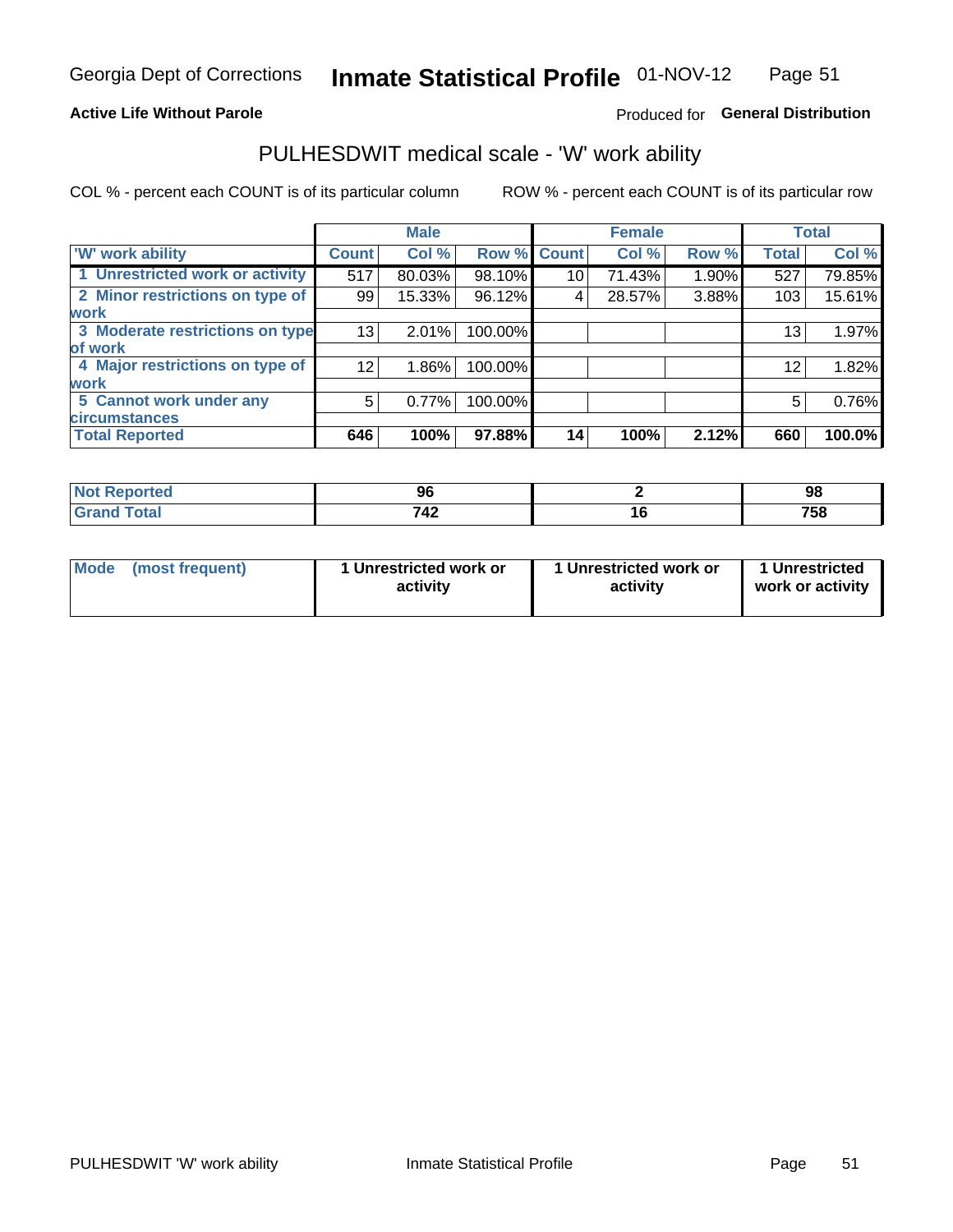### **Active Life Without Parole**

### Produced for General Distribution

## PULHESDWIT medical scale - 'I' impairment

|                           |                | <b>Male</b> |             |    | <b>Female</b> |       |              | <b>Total</b> |
|---------------------------|----------------|-------------|-------------|----|---------------|-------|--------------|--------------|
| <b>T' Impairment</b>      | <b>Count</b>   | Col %       | Row % Count |    | Col %         | Row % | <b>Total</b> | Col %        |
| 1 No impairments or       | 637            | 98.61%      | 97.85%      | 14 | 100.00%       | 2.15% | 651          | 98.64%       |
| disabilities              |                |             |             |    |               |       |              |              |
| 2 Wheelchair-bound but    | 6              | 0.93%       | 100.00%     |    |               |       | 6            | 0.91%        |
| otherwise OK              |                |             |             |    |               |       |              |              |
| 4 Needs moderate Assisted |                | 0.15%       | 100.00%     |    |               |       |              | 0.15%        |
| Living (level II)         |                |             |             |    |               |       |              |              |
| 5 Needs maximal Assisted  | $\overline{2}$ | 0.31%       | 100.00%     |    |               |       |              | $0.30\%$     |
| <b>Living (level III)</b> |                |             |             |    |               |       |              |              |
| <b>Total Reported</b>     | 646            | 100%        | 97.88%      | 14 | 100%          | 2.12% | 660          | 100%         |

| orted | ັບ  | 98  |
|-------|-----|-----|
|       | 712 | 758 |

| Mode | (most frequent) | 1 No impairments or<br>disabilities | 1 No impairments or<br>disabilities | 1 No impairments  <br>or disabilities |
|------|-----------------|-------------------------------------|-------------------------------------|---------------------------------------|
|------|-----------------|-------------------------------------|-------------------------------------|---------------------------------------|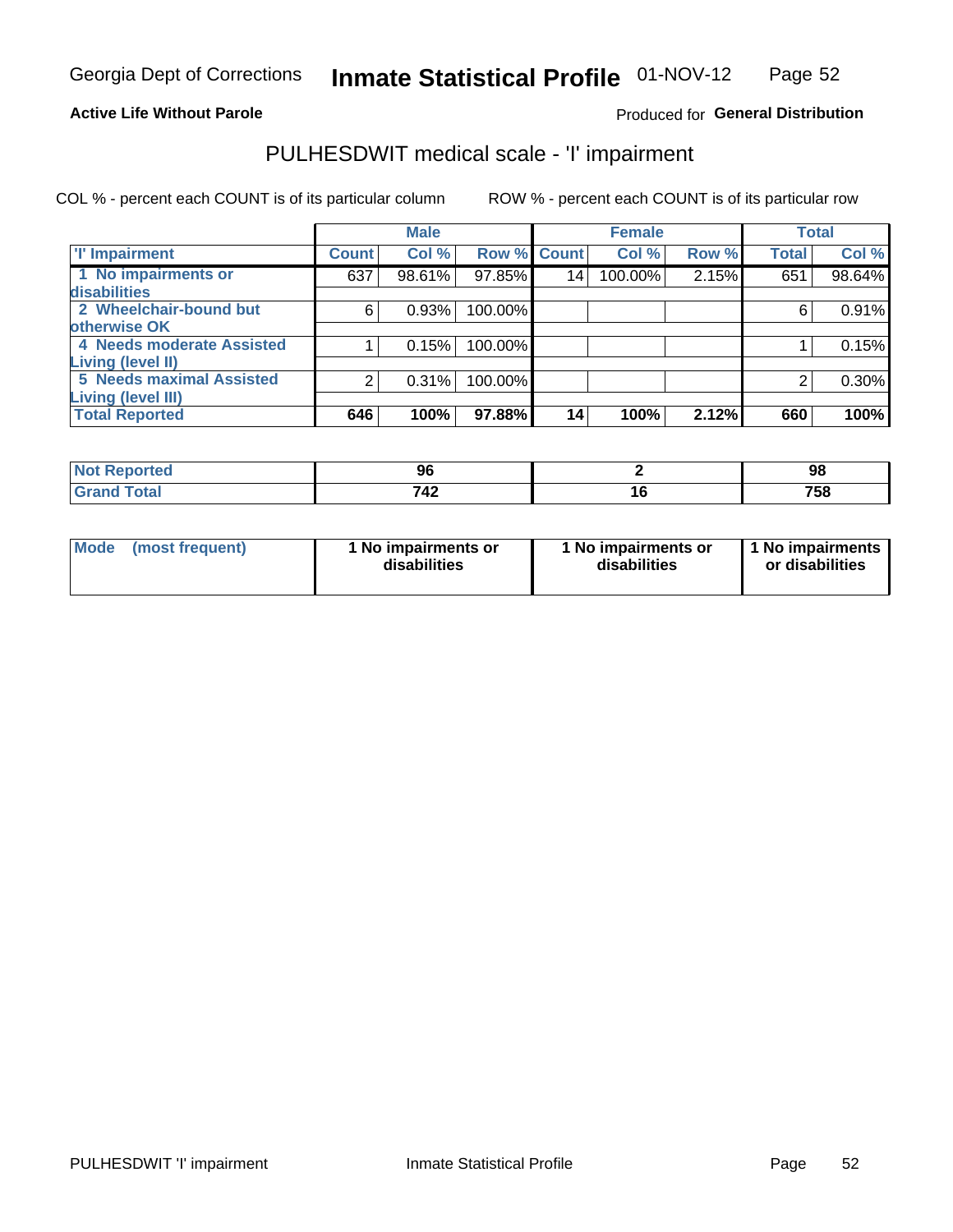### **Active Life Without Parole**

### Produced fo General Distribution

### PULHESDWIT medical scale - 'T' transportability

COL % - percent each COUNT is of its particular column

|                              |              | <b>Male</b> |             |    | <b>Female</b> |       |              | <b>Total</b> |
|------------------------------|--------------|-------------|-------------|----|---------------|-------|--------------|--------------|
| <b>T' Transportability</b>   | <b>Count</b> | Col %       | Row % Count |    | Col %         | Row % | <b>Total</b> | Col %        |
| 1 Can be transported in any  | 642          | 99.23%      | $97.87\%$   | 14 | 100.00%       | 2.13% | 656          | 99.24%       |
| ordinary approved vehicle    |              |             |             |    |               |       |              |              |
| 3 Wheelchair-bound, requires |              | 0.15%       | 100.00%     |    |               |       |              | 0.15%        |
| special vehicle              |              |             |             |    |               |       |              |              |
| 5 Requires ambulance         |              | 0.62%       | 100.00%     |    |               |       |              | 0.61%        |
| transport                    |              |             |             |    |               |       |              |              |
| <b>Total Reported</b>        | 647          | 100%        | 97.88%      | 14 | 100%          | 2.12% | 661          | 100%         |

| ≺eporteal   | - -<br>ື |   | $\sim$ $\sim$ |
|-------------|----------|---|---------------|
| <b>otal</b> | 712      | u | 758           |

| Mode (most frequent) | 1 Can be transported in any 1 Can be transported in any | ordinary approved vehicle   ordinary approved vehicle   transported in any | 1 Can be<br>ordinary approved<br>vehicle |
|----------------------|---------------------------------------------------------|----------------------------------------------------------------------------|------------------------------------------|
|                      |                                                         |                                                                            |                                          |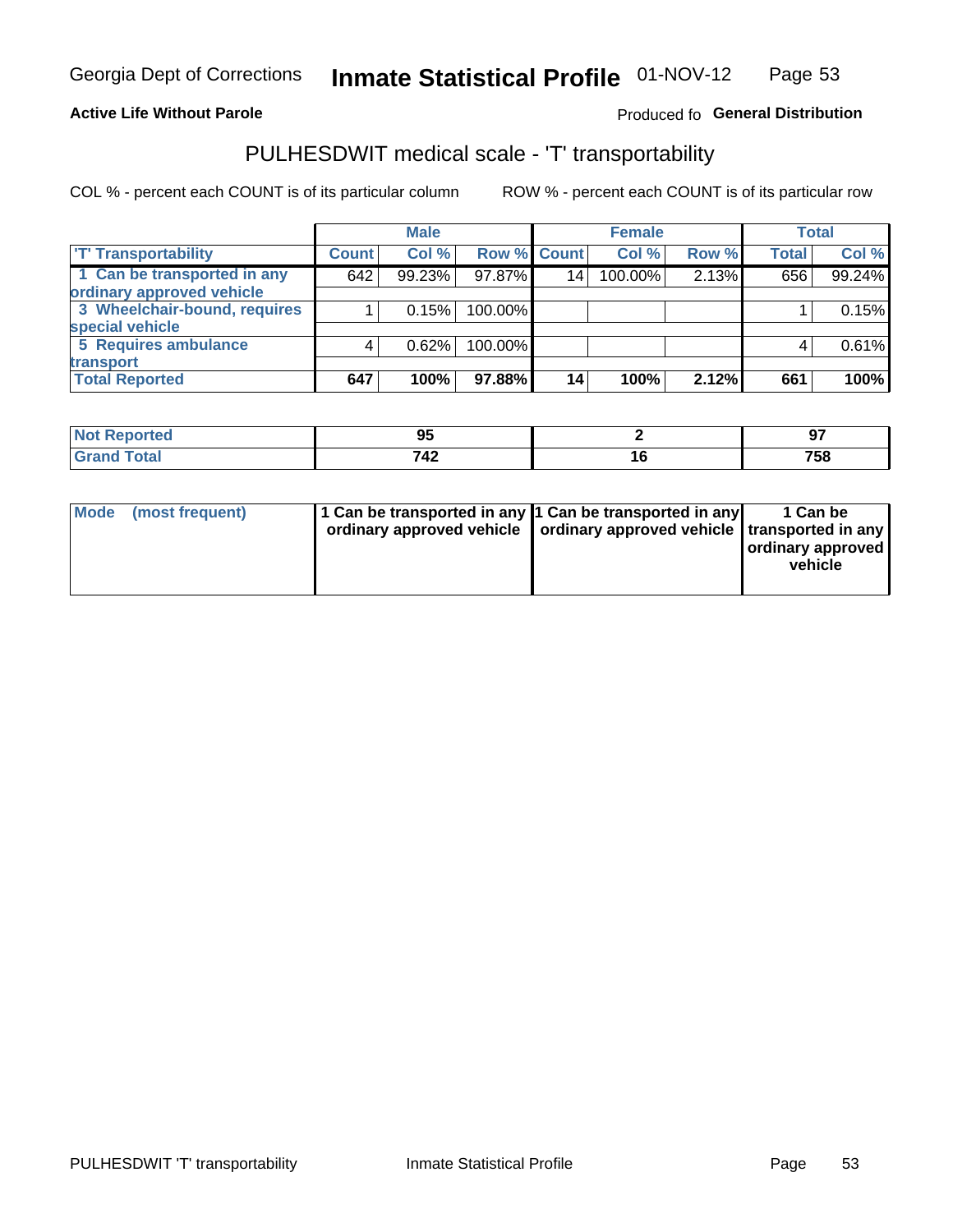### **Active Life Without Parole**

### Produced for General Distribution

### Criminality in family, self-reported

COL % - percent each COUNT is of its particular column

|                              |              | <b>Male</b> |        |                 | <b>Female</b> |          |       | Total  |
|------------------------------|--------------|-------------|--------|-----------------|---------------|----------|-------|--------|
| <b>Criminality In Family</b> | <b>Count</b> | Col%        | Row %  | <b>Count</b>    | Col %         | Row %    | Total | Col %  |
| Yes, criminality in family   | 156          | 27.86%      | 96.89% | 5               | $50.00\%$ .   | $3.11\%$ | 161   | 28.25% |
| No criminality in family     | 404          | 72.14%      | 98.78% | 5               | 50.00%        | $1.22\%$ | 409   | 71.75% |
| <b>Total Reported</b>        | 560          | 100%        | 98.25% | 10 <sup>1</sup> | 100%          | 1.75%    | 570   | 100%   |

| <b>Not Reported</b> | ៱៰៱<br>∘∝ | 188 |
|---------------------|-----------|-----|
| <b>Total</b>        | 740<br>42 | 758 |

|  | Mode (most frequent) | No criminality in family | Yes, criminality in family | No criminality in<br>family |
|--|----------------------|--------------------------|----------------------------|-----------------------------|
|--|----------------------|--------------------------|----------------------------|-----------------------------|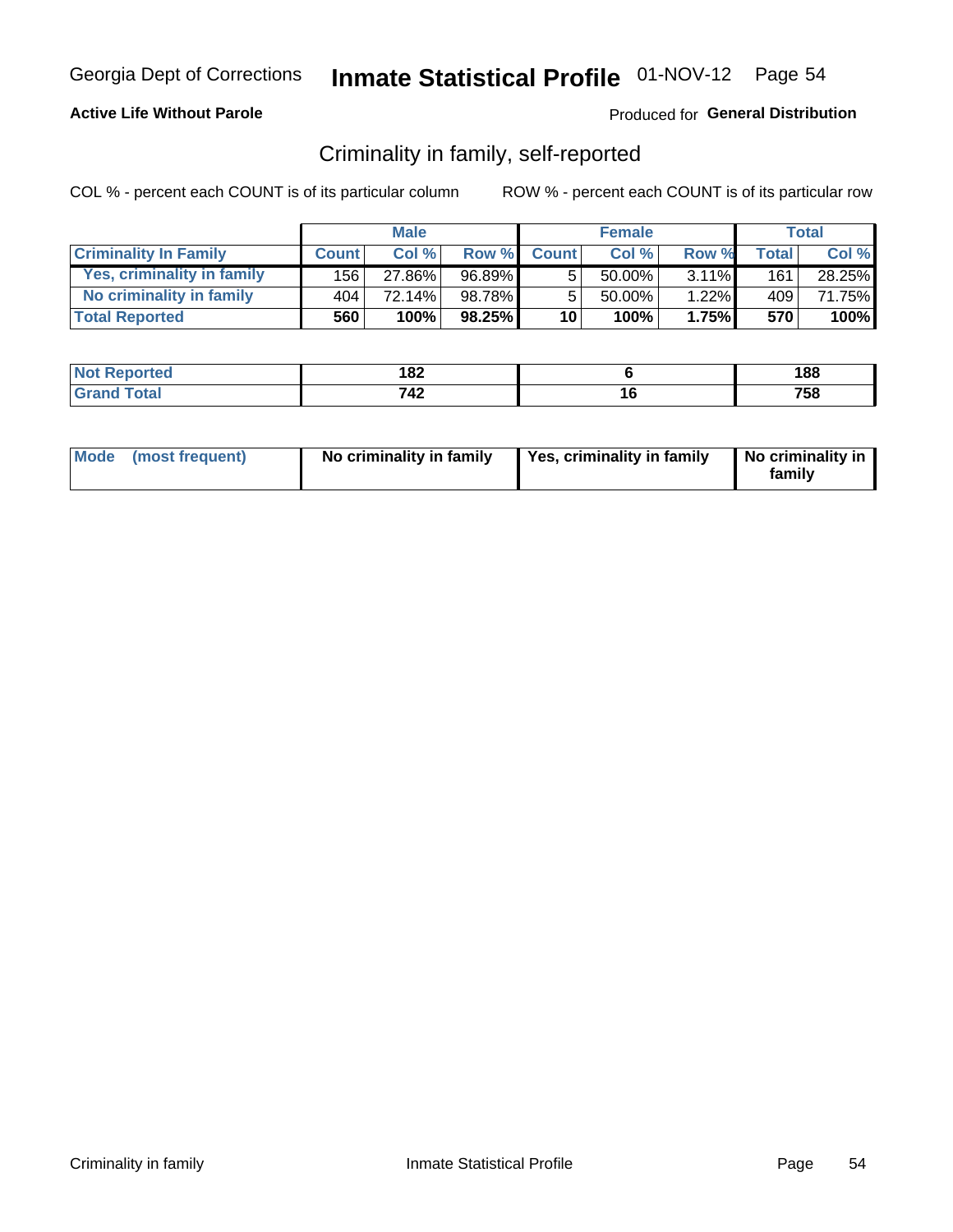### **Active Life Without Parole**

### Produced for General Distribution

### Alcoholism in family, self-reported

COL % - percent each COUNT is of its particular column

|                             |              | <b>Male</b> |           |                 | <b>Female</b> |          |       | Total  |
|-----------------------------|--------------|-------------|-----------|-----------------|---------------|----------|-------|--------|
| <b>Alcoholism In Family</b> | <b>Count</b> | $Col \%$    | Row %     | <b>Count</b>    | Col%          | Row %    | Total | Col %  |
| Yes, alcoholism in family   | 108          | 19.29%      | 97.30%    | $\mathbf{r}$    | $30.00\%$     | $2.70\%$ | 111   | 19.47% |
| No alcoholism in family     | 452          | $80.71\%$   | 98.47%    |                 | 70.00%        | $1.53\%$ | 459   | 80.53% |
| <b>Total Reported</b>       | 560          | 100%        | $98.25\%$ | 10 <sup>1</sup> | 100%          | 1.75%    | 570   | 100%   |

| المستعدد<br>≺eported<br>NO | 182 |     | 188        |
|----------------------------|-----|-----|------------|
| <b>otal</b>                | 742 | . v | 750<br>່ວເ |

|  | Mode (most frequent) | No alcoholism in family | No alcoholism in family | No alcoholism in<br>family |
|--|----------------------|-------------------------|-------------------------|----------------------------|
|--|----------------------|-------------------------|-------------------------|----------------------------|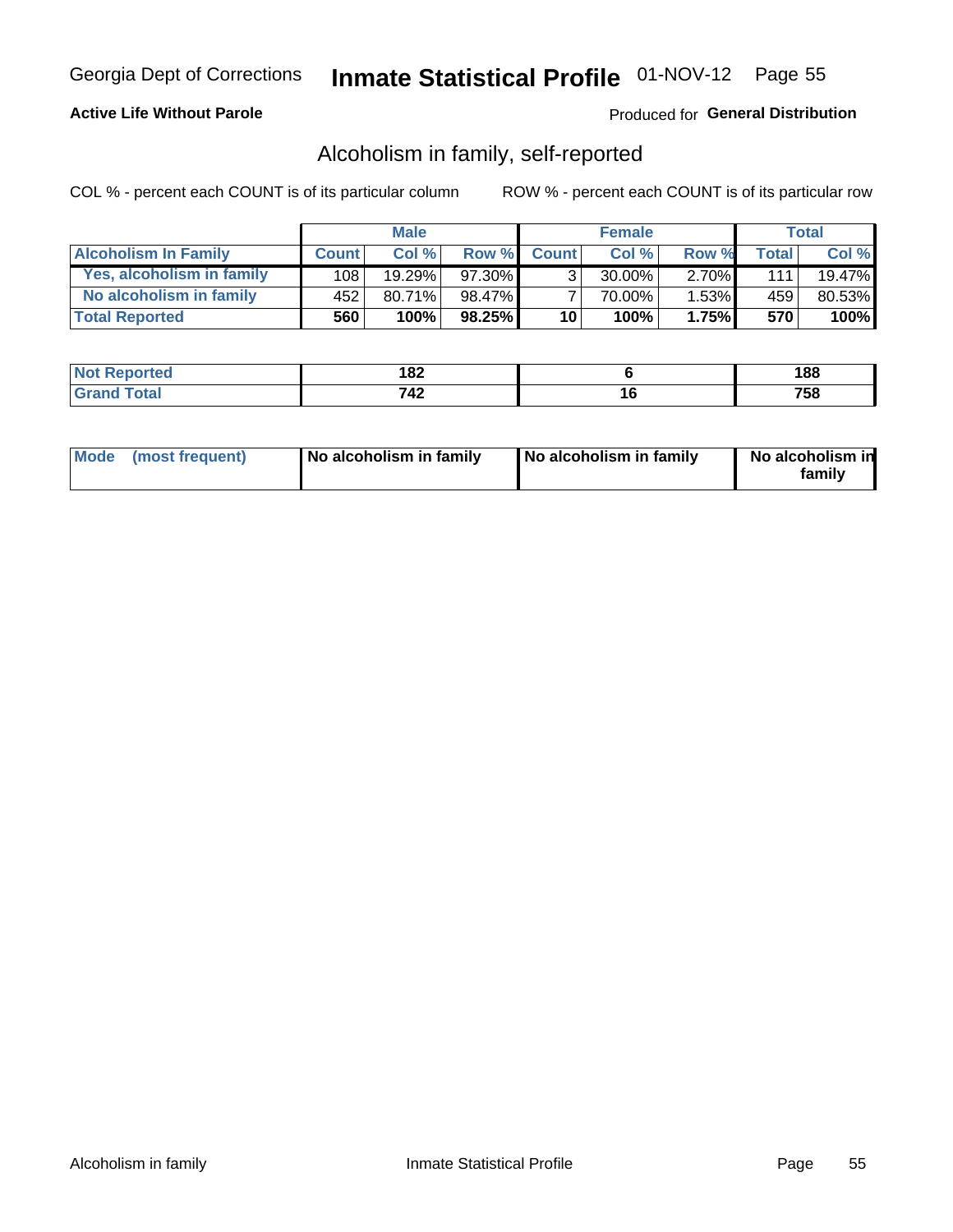### **Active Life Without Parole**

Produced for General Distribution

### Drug abuse in family, self-reported

COL % - percent each COUNT is of its particular column

|                           |              | <b>Male</b> |           |                 | <b>Female</b> |          |              | Total   |
|---------------------------|--------------|-------------|-----------|-----------------|---------------|----------|--------------|---------|
| Drug Abuse In Family      | <b>Count</b> | Col%        | Row %     | <b>Count</b>    | Col%          | Row %    | <b>Total</b> | Col %   |
| Yes, drug abuse in family | 64           | 11.43%      | 95.52%    | 3 <sub>1</sub>  | $30.00\%$     | $4.48\%$ | 67           | 11.75%  |
| No drug abuse in family   | 496          | 88.57%      | 98.61%    |                 | 70.00%        | 1.39%    | 503          | 88.25%  |
| <b>Total Reported</b>     | 560          | 100%        | $98.25\%$ | 10 <sub>1</sub> | 100%          | 1.75%    | 570          | $100\%$ |

| المستعدد<br>≺eported<br>NO | 182 |     | 188        |
|----------------------------|-----|-----|------------|
| <b>otal</b>                | 742 | . v | 750<br>່ວເ |

|  | Mode (most frequent) | No drug abuse in family | No drug abuse in family | No drug abuse in<br>family |
|--|----------------------|-------------------------|-------------------------|----------------------------|
|--|----------------------|-------------------------|-------------------------|----------------------------|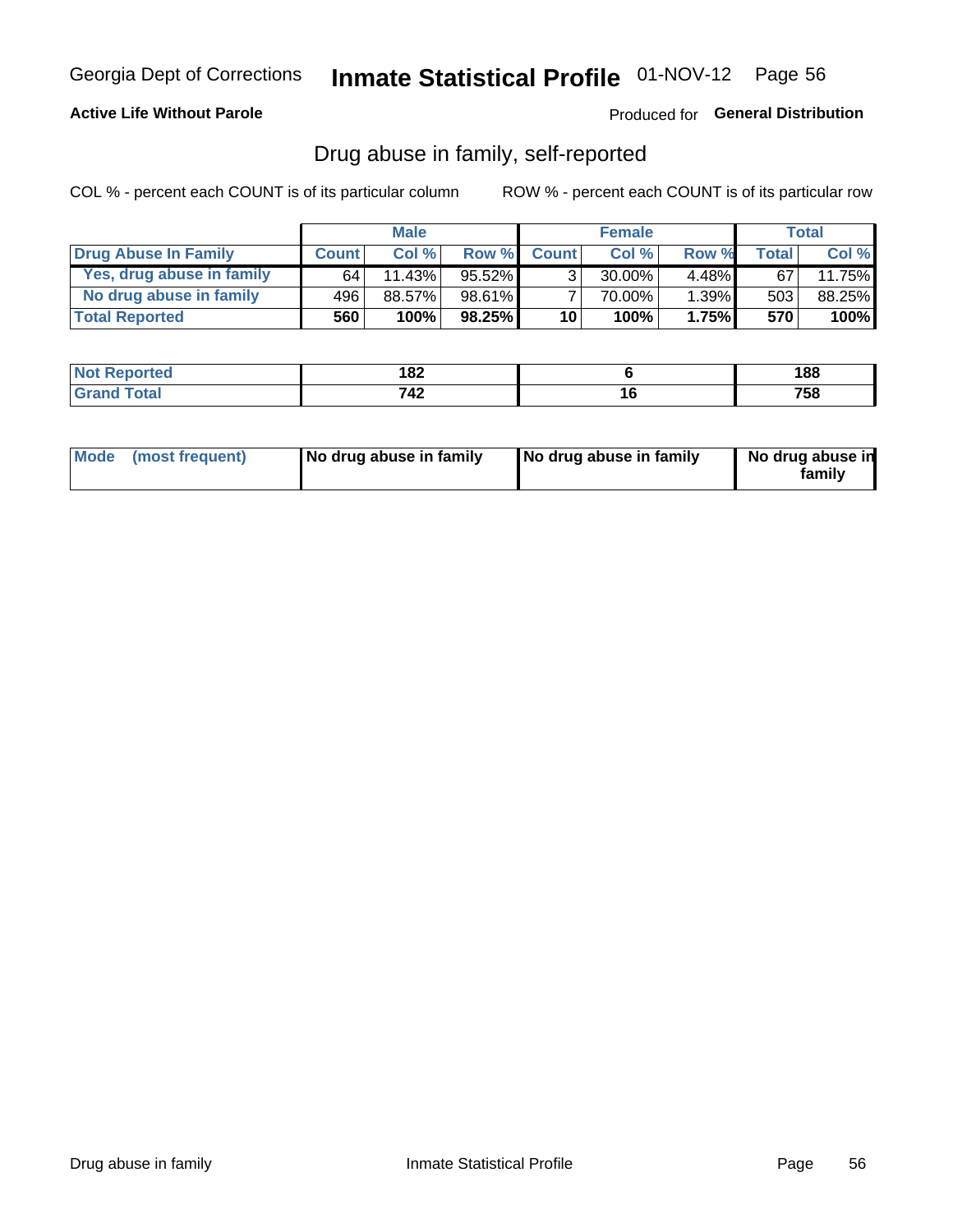### **Active Life Without Parole**

### Produced for General Distribution

### Subjected to frequent beatings, self-reported

COL % - percent each COUNT is of its particular column

|                                   |              | <b>Male</b> |           |              | <b>Female</b> |       |       | Total  |
|-----------------------------------|--------------|-------------|-----------|--------------|---------------|-------|-------|--------|
| <b>Frequent beatings</b>          | <b>Count</b> | Col %       | Row %     | <b>Count</b> | Col %         | Row % | Total | Col %  |
| <b>Yes, subjected to frequent</b> | 34           | $6.07\%$    | 97.14%    |              | 10.00%        | 2.86% | 35    | 6.14%  |
| <b>beatings</b>                   |              |             |           |              |               |       |       |        |
| Not subjected to frequent         | 526          | 93.93%      | 98.32%    | 9            | 90.00%        | 1.68% | 535   | 93.86% |
| <b>beatings</b>                   |              |             |           |              |               |       |       |        |
| <b>Total Reported</b>             | 560          | 100%        | $98.25\%$ | 10           | 100%          | 1.75% | 570   | 100%   |

| <b>Not Reported</b>          | 182 |     | 188 |
|------------------------------|-----|-----|-----|
| <b>Total</b><br><b>Grand</b> | 742 | ı u | 758 |

| (most frequent)<br>Not subjected to frequent<br>Mode<br>beatings | Not subjected to frequent   Not subjected to<br>beatings | <b>frequent beatings</b> |
|------------------------------------------------------------------|----------------------------------------------------------|--------------------------|
|------------------------------------------------------------------|----------------------------------------------------------|--------------------------|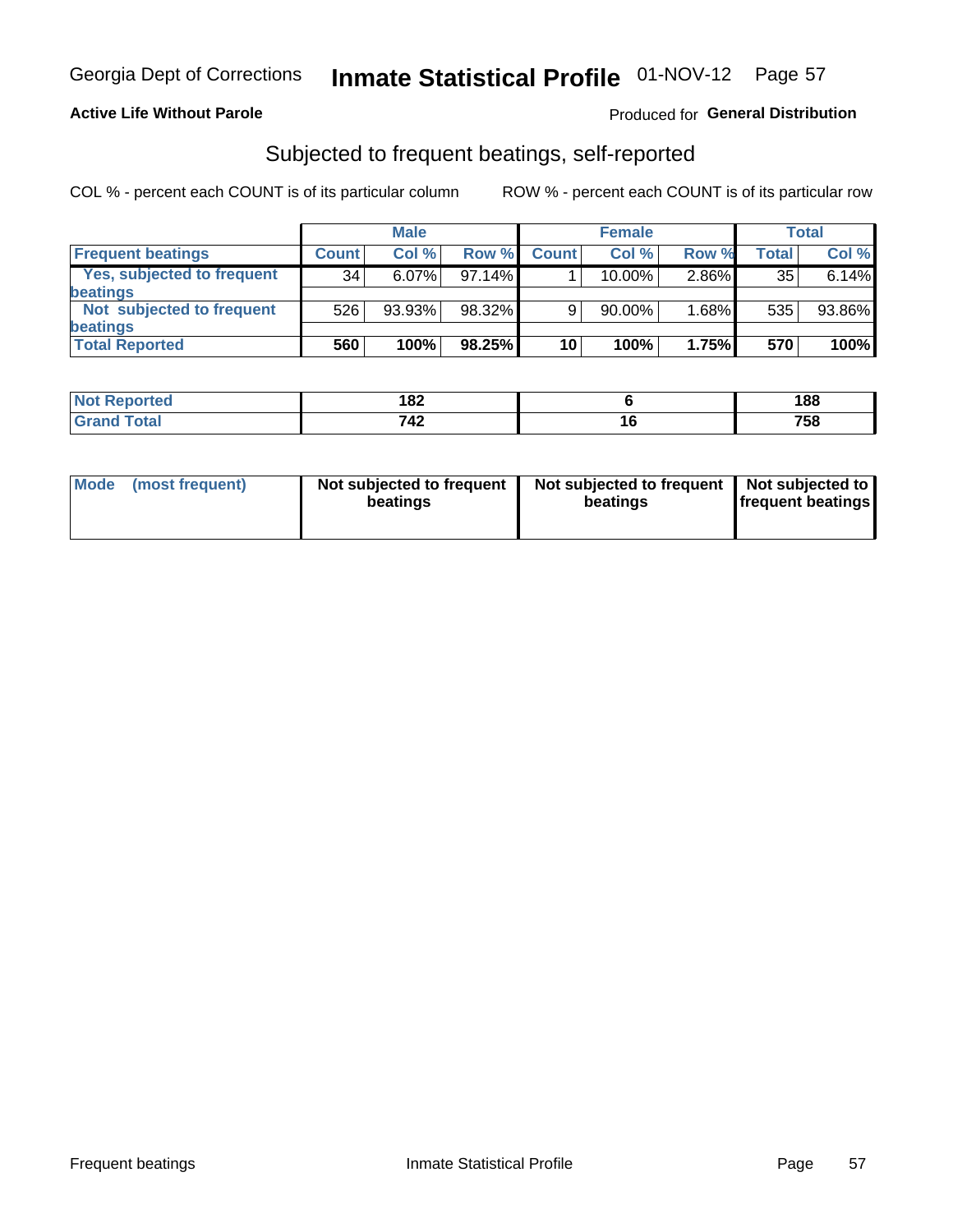### **Active Life Without Parole**

### **Produced for General Distribution**

### Father absent during inmate's childhood

COL % - percent each COUNT is of its particular column

|                           |              | <b>Male</b> |           |                 | <b>Female</b> |          |       | Total  |
|---------------------------|--------------|-------------|-----------|-----------------|---------------|----------|-------|--------|
| <b>Father Absent</b>      | <b>Count</b> | Col%        | Row %     | <b>Count</b>    | Col %         | Row %    | Total | Col %  |
| Yes, father was absent    | 278          | 49.64%      | 98.93%    | 3 <sub>1</sub>  | $30.00\%$     | $1.07\%$ | 281   | 49.30% |
| No, father was not absent | 282          | 50.36%      | 97.58%    |                 | 70.00%        | $2.42\%$ | 289   | 50.70% |
| <b>Total Reported</b>     | 560          | 100%        | $98.25\%$ | 10 <sup>1</sup> | 100%          | 1.75%    | 570   | 100%   |

| <b>Not Reported</b>          | ៱៰៱<br>∣ O∠ |   | 188 |
|------------------------------|-------------|---|-----|
| <b>Total</b><br><b>Grand</b> | 710<br>∡4′  | u | 758 |

|  | Mode (most frequent) | No, father was not absent No, father was not absent |  | No, father was not<br>absent |
|--|----------------------|-----------------------------------------------------|--|------------------------------|
|--|----------------------|-----------------------------------------------------|--|------------------------------|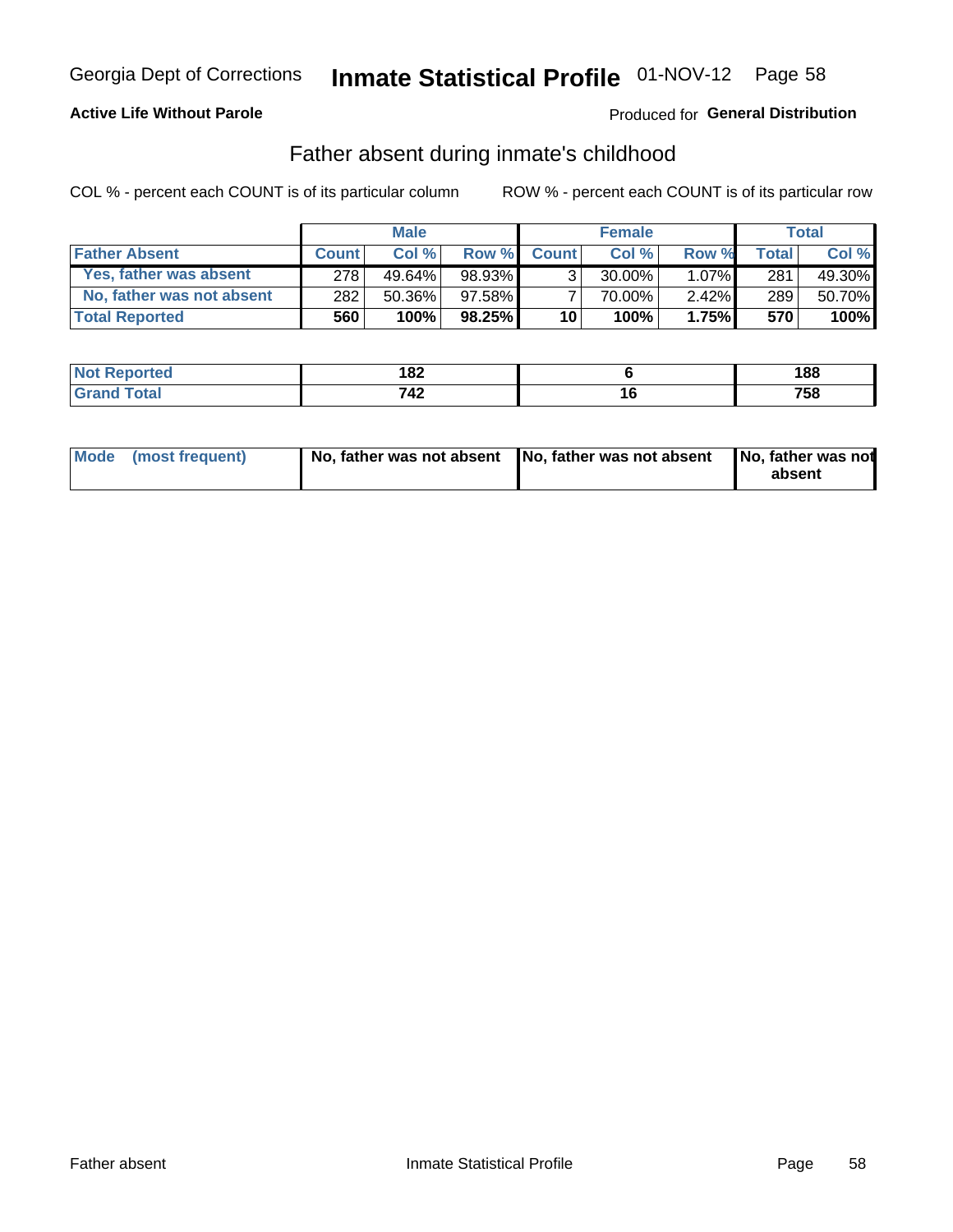### **Active Life Without Parole**

### **Produced for General Distribution**

### Mother absent during inmate's childhood

COL % - percent each COUNT is of its particular column

|                           |              | <b>Male</b> |           |                 | <b>Female</b> |          |              | Total  |
|---------------------------|--------------|-------------|-----------|-----------------|---------------|----------|--------------|--------|
| <b>Mother Absent</b>      | <b>Count</b> | Col%        | Row %     | <b>Count</b>    | Col%          | Row %    | <b>Total</b> | Col %  |
| Yes, mother was absent    | 791          | $14.11\%$   | 97.53%    | 2               | $20.00\%$     | $2.47\%$ | 81           | 14.21% |
| No. mother was not absent | 481          | 85.89%      | 98.36%    | 8               | 80.00%        | 1.64%    | 489          | 85.79% |
| <b>Total Reported</b>     | 560          | 100%        | $98.25\%$ | 10 <sup>1</sup> | 100%          | 1.75%    | 570          | 100%   |

| <b>Not Reported</b> | 182 |     | 188 |
|---------------------|-----|-----|-----|
| <b>Grand Total</b>  | 742 | ı u | 758 |

| Mode (most frequent) | No, mother was not absent   No, mother was not absent   No, mother was | not absent |
|----------------------|------------------------------------------------------------------------|------------|
|----------------------|------------------------------------------------------------------------|------------|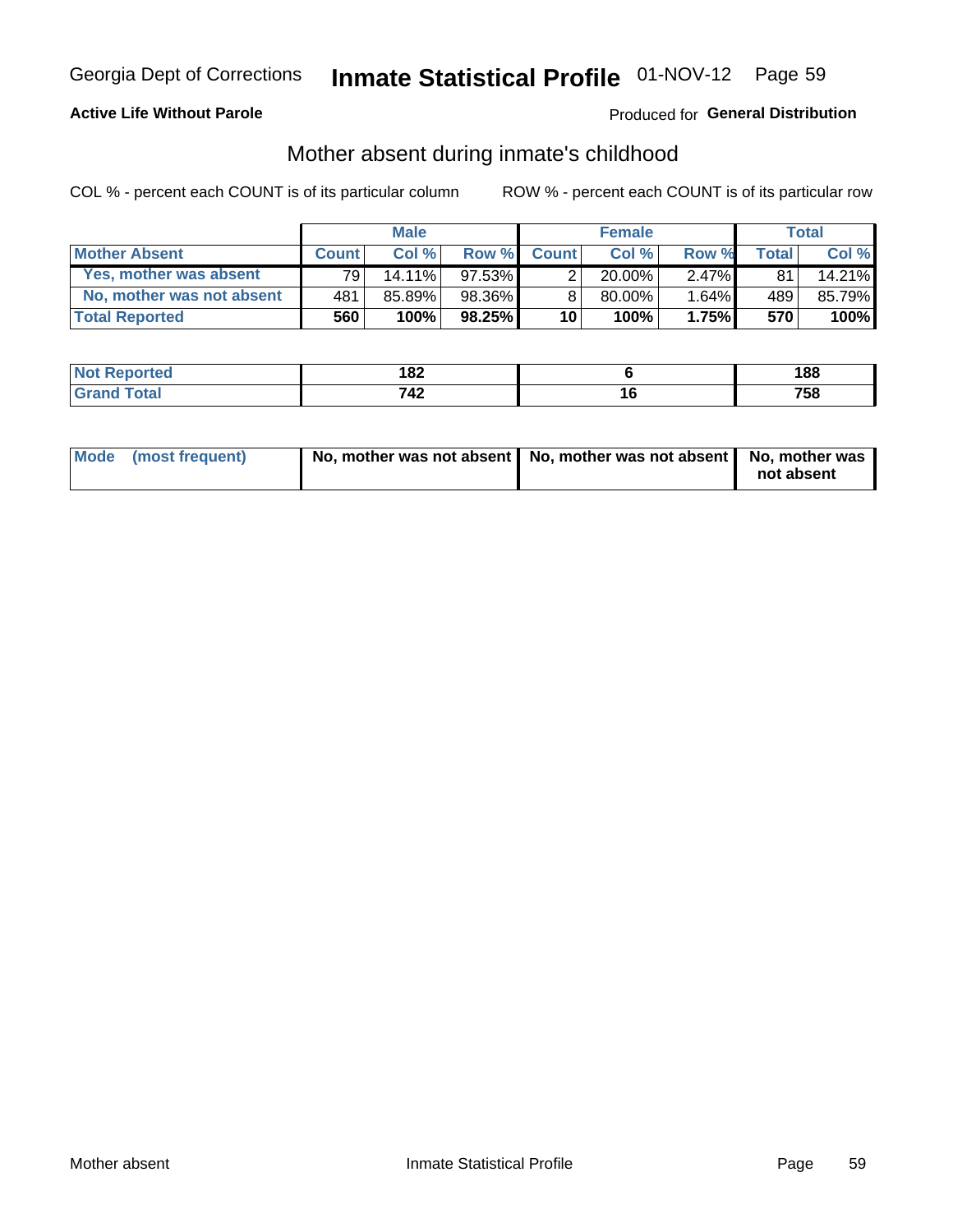### **Active Life Without Parole**

### Produced for General Distribution

### Inmate diagnosed as manipulative

COL % - percent each COUNT is of its particular column

|                          |              | <b>Male</b> |           |              | <b>Female</b> |          |              | Total  |
|--------------------------|--------------|-------------|-----------|--------------|---------------|----------|--------------|--------|
| <b>Manipulative</b>      | <b>Count</b> | Col %       | Row %     | <b>Count</b> | Col %         | Row %    | <b>Total</b> | Col %  |
| <b>Yes, manipulative</b> | 132          | 23.74%      | $99.25\%$ |              | $10.00\%$ .   | $0.75\%$ | 133          | 23.50% |
| No, not manipulative     | 424'         | 76.26%      | 97.92%    | 9            | 90.00%        | $2.08\%$ | 433          | 76.50% |
| <b>Total Reported</b>    | 556          | 100%        | 98.23%    | 10           | $100\%$       | 1.77%    | 566          | 100%   |

| <b>Not Reported</b>   | 186 |    | 100<br>אט ו |
|-----------------------|-----|----|-------------|
| <b>otal</b><br>l Gran | 742 | 10 | 758         |

| <b>Mode</b><br>(most frequent) | No, not manipulative | No, not manipulative | No. not<br><b>I</b> manipulative |
|--------------------------------|----------------------|----------------------|----------------------------------|
|--------------------------------|----------------------|----------------------|----------------------------------|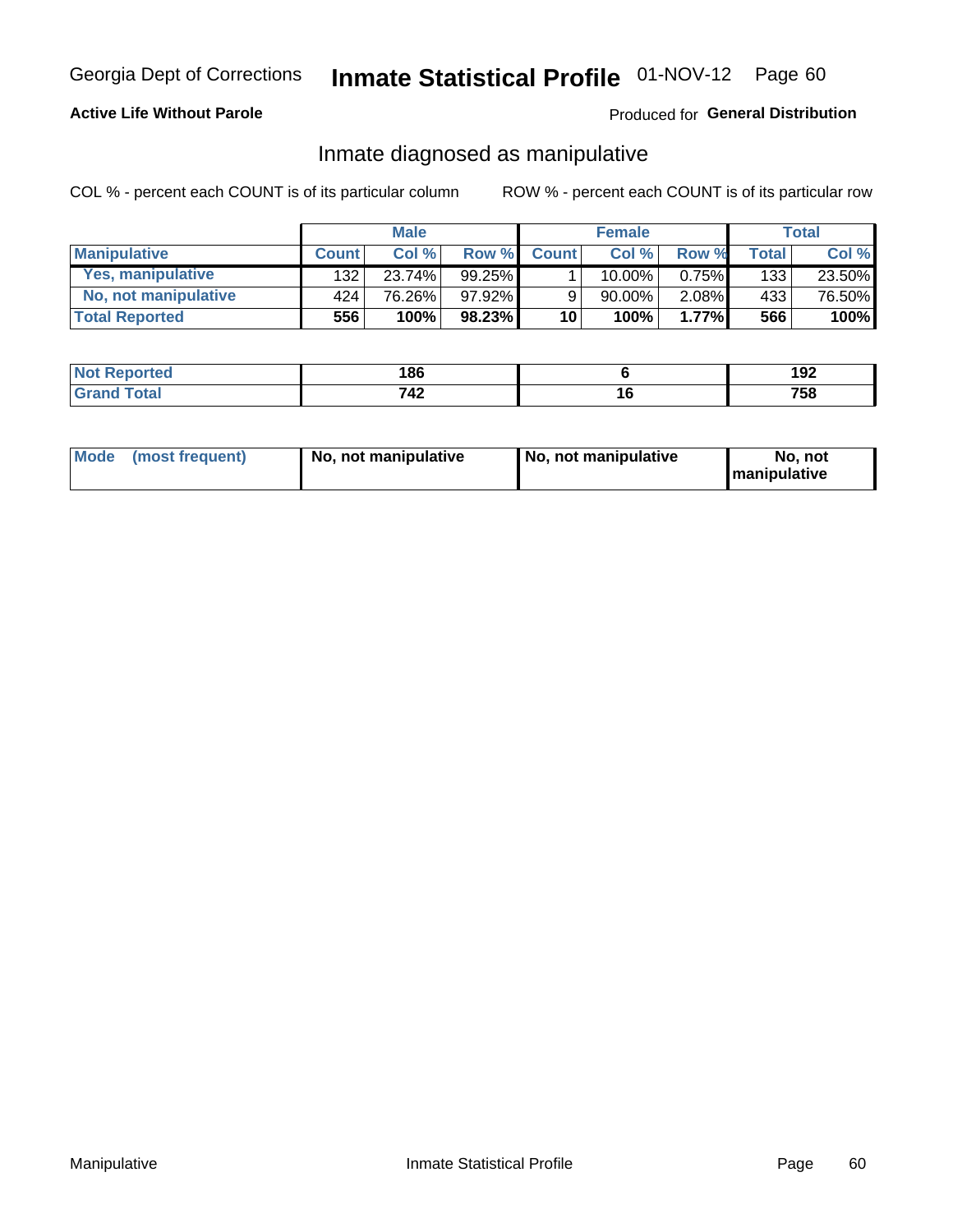# Inmate Statistical Profile 01-NOV-12 Page 61

### **Active Life Without Parole**

Produced for General Distribution

### Inmate diagnosed as assaultive

COL % - percent each COUNT is of its particular column

|                       |              | <b>Male</b> |        |              | <b>Female</b> |          |       | Total  |
|-----------------------|--------------|-------------|--------|--------------|---------------|----------|-------|--------|
| <b>Assaultive</b>     | <b>Count</b> | Col%        | Row %  | <b>Count</b> | Col%          | Row %    | Total | Col %  |
| Yes, assaultive       | 434          | 78.06%      | 97.97% | 9            | 90.00%        | $2.03\%$ | 443   | 78.27% |
| No, not assaultive    | 122          | 21.94%      | 99.19% |              | $10.00\%$ .   | $0.81\%$ | 123   | 21.73% |
| <b>Total Reported</b> | 556          | 100%        | 98.23% | 10           | 100%          | $1.77\%$ | 566   | 100%   |

| <b>Not Reported</b> | 186 |     | . מח<br>192 |
|---------------------|-----|-----|-------------|
| <b>Total</b>        | 742 | i U | 758         |

| Mode (most frequent)<br>Yes, assaultive | Yes, assaultive | <b>Yes, assaultive</b> |
|-----------------------------------------|-----------------|------------------------|
|-----------------------------------------|-----------------|------------------------|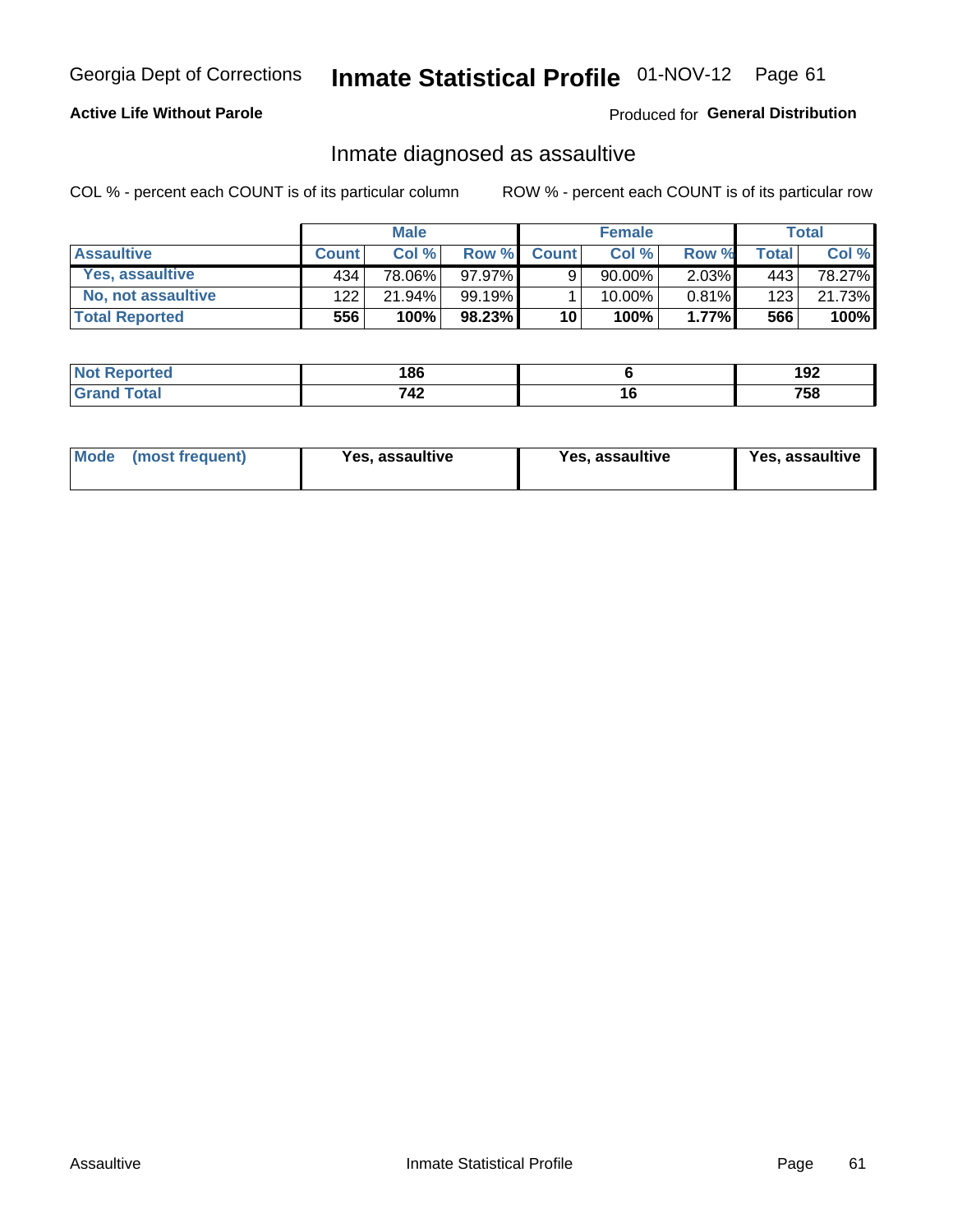# Inmate Statistical Profile 01-NOV-12 Page 62

#### **Active Life Without Parole**

#### Produced for General Distribution

### Number of prior Georgia incarcerations

COL % - percent each COUNT is of its particular column

|                                       | <b>Male</b>     |        |             |                 | <b>Female</b> | <b>Total</b> |                 |        |
|---------------------------------------|-----------------|--------|-------------|-----------------|---------------|--------------|-----------------|--------|
| <b>Num of Prior GA Incarcerations</b> | <b>Count</b>    | Col %  | Row % Count |                 | Col %         | Row %        | Total           | Col %  |
|                                       | 412             | 55.53% | 96.71%      | 14 <sub>1</sub> | 87.50%        | 3.29%        | 426             | 56.20% |
|                                       | 176             | 23.72% | 100.00%     |                 |               |              | 176             | 23.22% |
|                                       | 85              | 11.46% | 100.00%     |                 |               |              | 85              | 11.21% |
|                                       | 47              | 6.33%  | 97.92%      |                 | 6.25%         | 2.08%        | 48              | 6.33%  |
|                                       | 12 <sub>1</sub> | 1.62%  | 92.31%      |                 | 6.25%         | 7.69%        | 13 <sub>1</sub> | 1.72%  |
| 5                                     | 6               | 0.81%  | 100.00%     |                 |               |              | 6               | 0.79%  |
| <b>More Than 5</b>                    | 4               | 0.54%  | 100.00%     |                 |               |              | 4               | 0.53%  |
| <b>Total Reported</b>                 | 742             | 100%   | 97.89%      | 16              | 100%          | 2.11%        | 758             | 100%   |

| тео |              |            |
|-----|--------------|------------|
|     | <u> 174 </u> | ---<br>790 |

| Mean (average)       | .80 |  |
|----------------------|-----|--|
| Median (middle)      |     |  |
| Mode (most frequent) |     |  |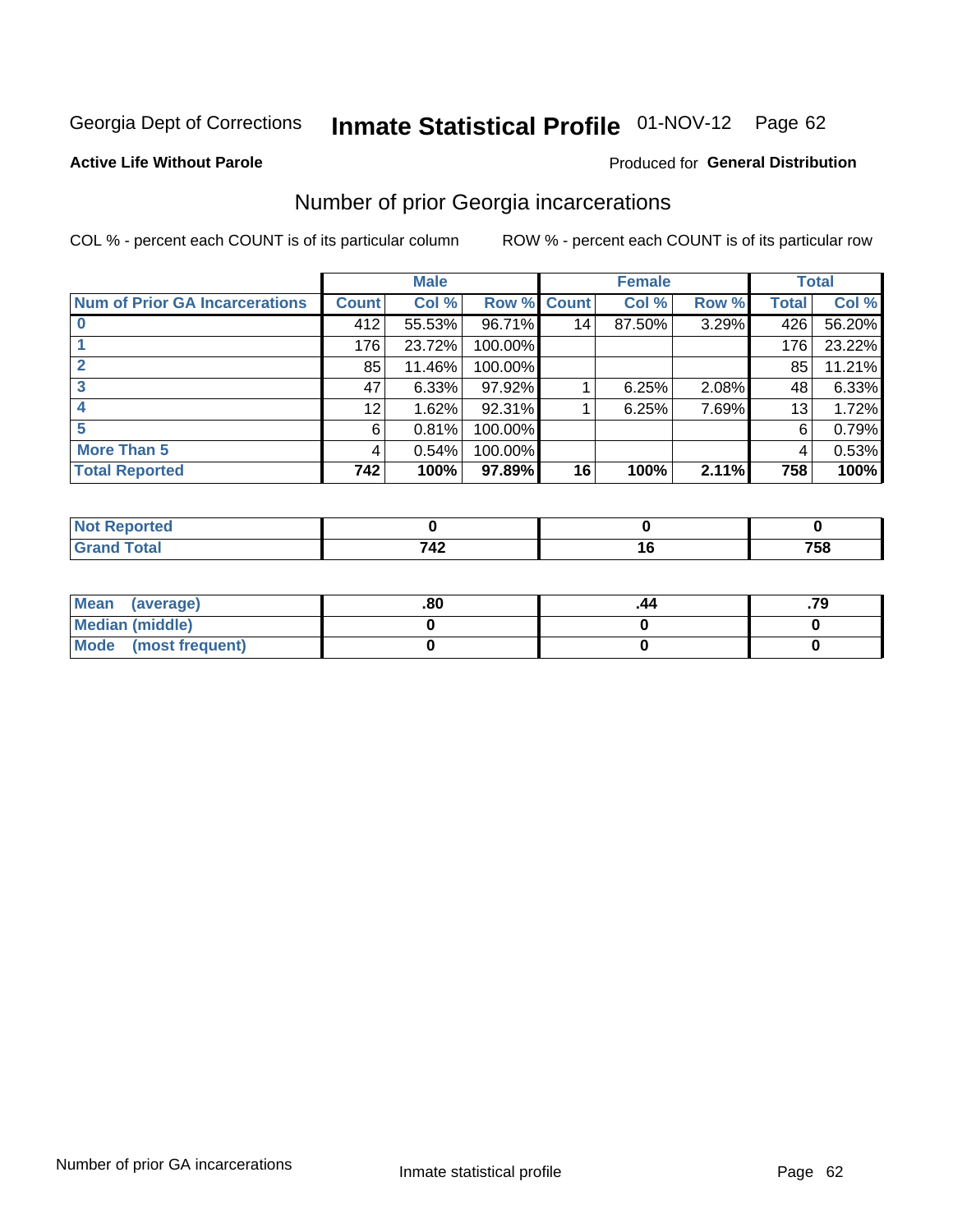# Inmate Statistical Profile 01-NOV-12 Page 63

**Active Life Without Parole** 

**Produced for General Distribution** 

### Prison sentence in years

COL % - percent each COUNT is of its particular column

ROW % - percent each COUNT is of its particular row

|                                 | <b>Male</b>  |            |                    | <b>Female</b> |            |       | $\mathsf{Total}$ |         |
|---------------------------------|--------------|------------|--------------------|---------------|------------|-------|------------------|---------|
| <b>Prison Sentence In Years</b> | <b>Count</b> | Col %      | <b>Row % Count</b> |               | Col %      | Row % | <b>Total</b>     | Col %   |
| <b>Life Without Parole</b>      | 742.         | $100.00\%$ | 97.89%             | 16            | $100.00\%$ | 2.11% | 758 <sub>1</sub> | 100.00% |
| <b>Total Reported</b>           | 742.         | 100%       | 97.89% I           | 16            | 100%       | 2.11% | 758              | 100%    |

| Not Reported |    |     |
|--------------|----|-----|
| <b>otal</b>  | 42 | 758 |

#### **Determinate (numeric) sentences only**

| <b>Mean</b><br><i>(average)</i> |  |
|---------------------------------|--|
|---------------------------------|--|

All sentences (including determinate), with life, life without parole, and death sentences figured at 45 years

| l Mea<br>апе<br>. | -⊷ |  |
|-------------------|----|--|
|                   |    |  |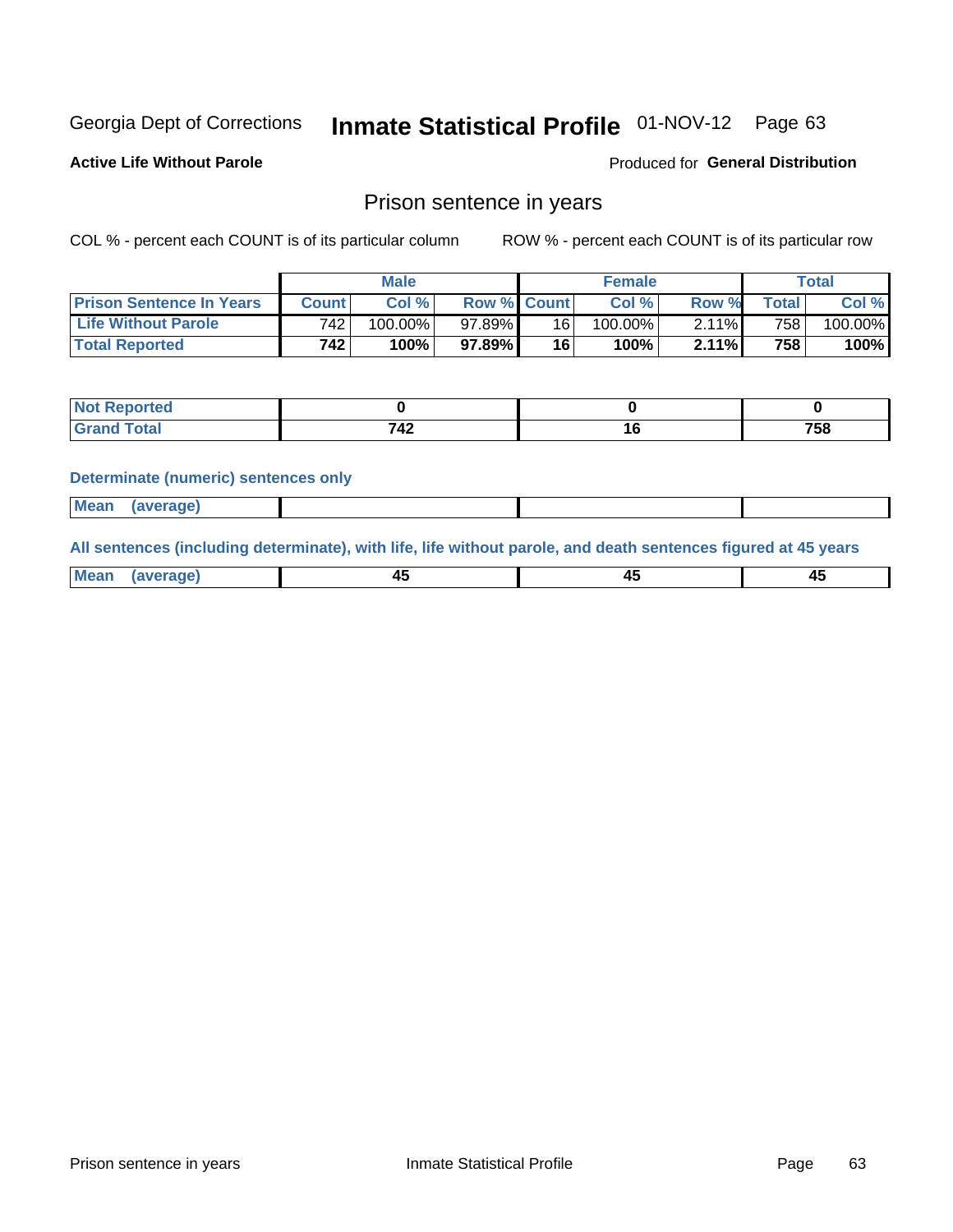#### **Active Life Without Parole**

### **Produced for General Distribution**

### Primary offense, broken out into felonies vs misdemeanors

COL % - percent each COUNT is of its particular column

|                                  | <b>Male</b>      |         |                    | <b>Female</b> |         |       | Total            |         |
|----------------------------------|------------------|---------|--------------------|---------------|---------|-------|------------------|---------|
| <b>Felonies and Misdemeanors</b> | <b>Count</b>     | Col%    | <b>Row % Count</b> |               | Col%    | Row % | <b>Total</b>     | Col %   |
| <b>Felonies</b>                  | 742 <sub>1</sub> | 100.00% | 97.89%             | 16 I          | 100.00% | 2.11% | 758 <sub>1</sub> | 100.00% |
| <b>Total Reported</b>            | 742              | 100%    | 97.89%             | 16            | $100\%$ | 2.11% | 758              | 100%    |

| <b>Not Reported</b>         |    |           |     |
|-----------------------------|----|-----------|-----|
| <b>Total</b><br>Gran<br>uuu | 44 | 749<br>44 | 758 |

| $Mc$<br>equent)<br>нез<br>$\sim$<br>. | onies<br>. | <b>onies</b><br>. |
|---------------------------------------|------------|-------------------|
|---------------------------------------|------------|-------------------|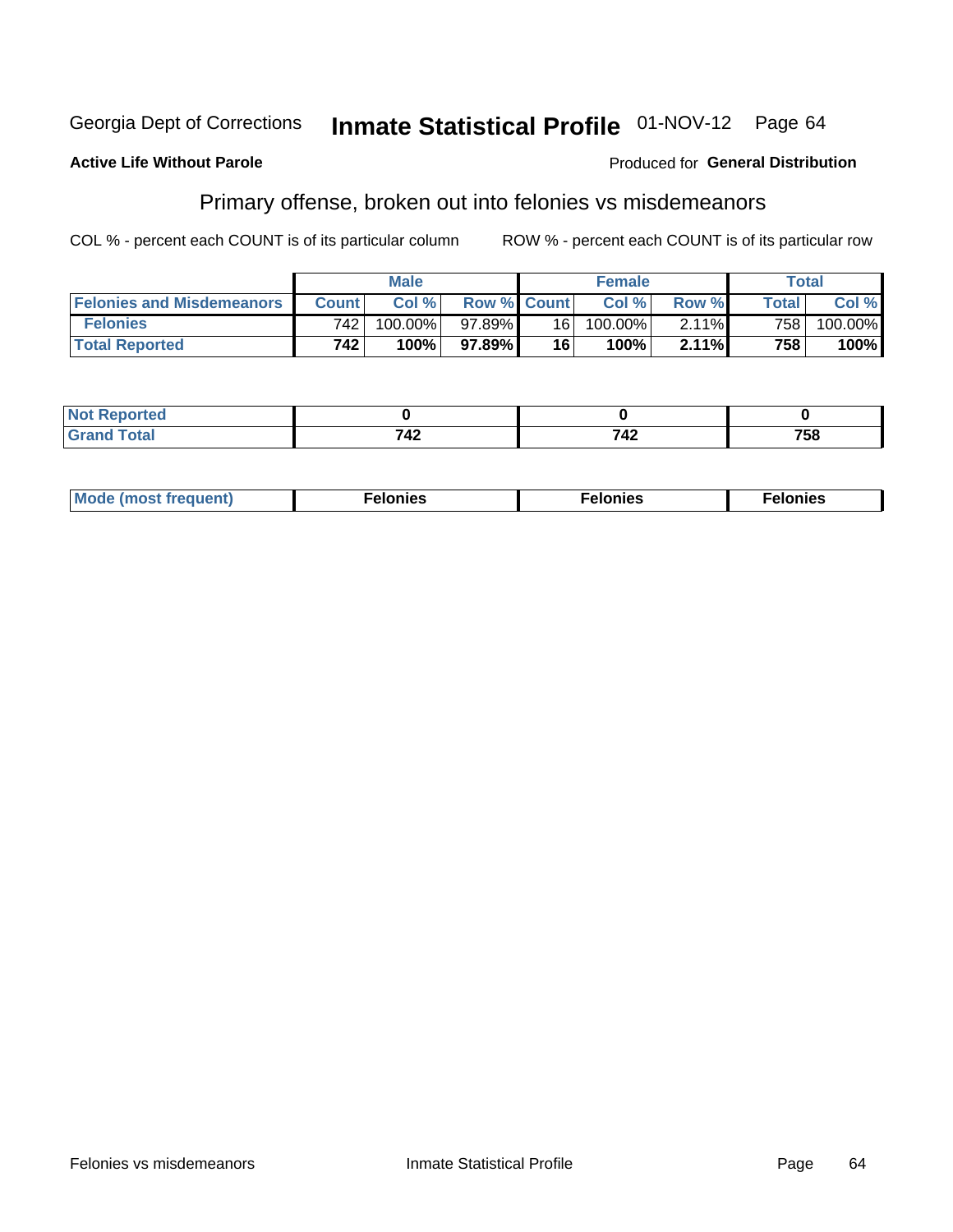## Inmate Statistical Profile 01-NOV-12 Page 65

### **Active Life Without Parole**

#### Produced for General Distribution

### Primary offense, broken out into six broad crime categories

COL % - percent each COUNT is of its particular column

|                         |              | <b>Male</b> |                    |    | <b>Female</b> |       |              | <b>Total</b> |
|-------------------------|--------------|-------------|--------------------|----|---------------|-------|--------------|--------------|
| <b>Crime Categories</b> | <b>Count</b> | Col %       | <b>Row % Count</b> |    | Col %         | Row % | <b>Total</b> | Col %        |
| <b>Violent</b>          | 613          | 82.61%      | 97.46%             | 16 | 100.00%       | 2.54% | 629          | 82.98%       |
| <b>Sex Crime</b>        | 108          | 14.56%      | 100.00%            |    | .00%          |       | 108          | 14.25%       |
| 3<br><b>Property</b>    | 4            | .54%        | 100.00%            |    | .00%          |       | 4            | .53%         |
| <b>Drug</b><br>4        | 16           | 2.16%       | 100.00%            |    | .00%          |       | 16           | $2.11\%$     |
| <b>Other</b><br>6       |              | .13%        | 100.00%            |    | .00%          |       |              | .13%         |
| <b>Total Reported</b>   | 742          | 100%        | 97.89%             | 16 | 100%          | 2.11% | 758          | 100%         |

| <b>Not Reported</b> |             |     |
|---------------------|-------------|-----|
| <b>Total</b>        | フィク<br>אד ו | 758 |

| M | <br>. |  |
|---|-------|--|
|   |       |  |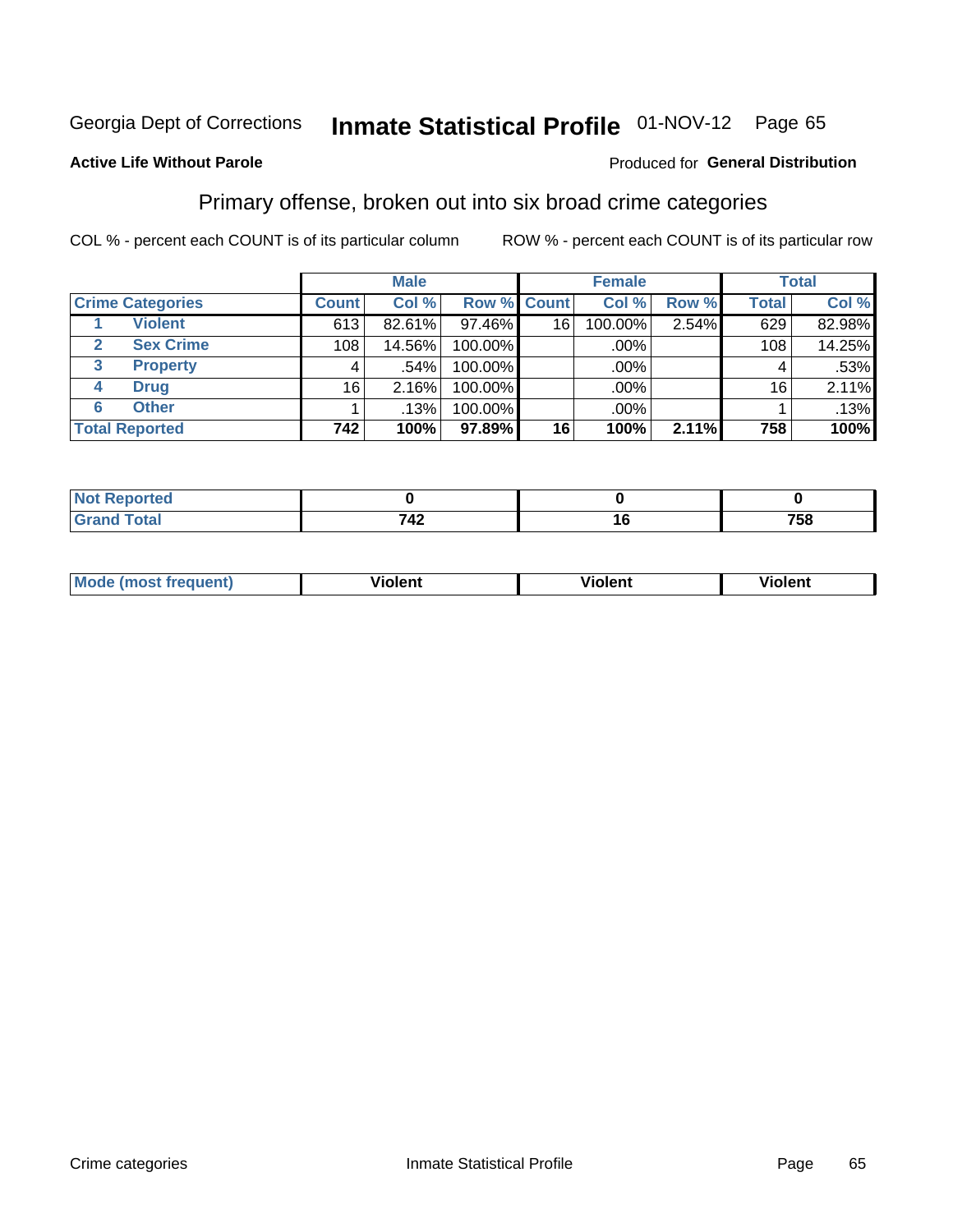## Inmate Statistical Profile 01-NOV-12 Page 66

### **Active Life Without Parole**

#### Produced for General Distribution

## Primary offense, detailed offense code

COL % - percent each COUNT is of its particular column

|   |                                                |                  | <b>Male</b> |         | <b>Female</b>   |        |         | <b>Total</b>   |        |
|---|------------------------------------------------|------------------|-------------|---------|-----------------|--------|---------|----------------|--------|
|   | <b>Primary Offense</b>                         | <b>Count</b>     | Col %       | Row %   | <b>Count</b>    | Col %  | Row %   | <b>Total</b>   | Col %  |
| F | <b>Aggrav Child Molestation</b>                | 13               | 1.75%       | 100.00% |                 |        |         | 13             | 1.72%  |
| F | <b>Aggrav Sexual Battery</b>                   | 4                | .54%        | 100.00% |                 |        |         | 4              | .53%   |
| F | <b>Aggrav Sodomy</b>                           | 9                | 1.21%       | 100.00% |                 |        |         | 9              | 1.19%  |
| F | <b>Armed Robbery</b>                           | 117              | 15.77%      | 99.15%  | 1               | 6.25%  | .85%    | 118            | 15.57% |
| F | <b>Att/Consprcy Commt</b><br>C/S/Of            | 1                | .13%        | 100.00% |                 |        |         | 1              | .13%   |
| F | <b>Burglary</b>                                | 3                | .40%        | 100.00% |                 |        |         | 3              | .40%   |
| F | <b>Child Molestation</b>                       | 4                | .54%        | 100.00% |                 |        |         | 4              | .53%   |
| F | <b>Cruelty To Children</b>                     | 1                | .13%        | 100.00% |                 |        |         | 1              | .13%   |
| F | <b>Feticide</b>                                |                  |             |         | 1               | 6.25%  | 100.00% | 1              | .13%   |
| F | <b>Fraudulent Credit Card</b>                  | 1                | .13%        | 100.00% |                 |        |         | $\mathbf{1}$   | .13%   |
| F | <b>Hijacking Motor Vehicle</b>                 | 1                | .13%        | 100.00% |                 |        |         | 1              | .13%   |
| F | <b>Kidnapping</b>                              | 60               | 8.09%       | 100.00% |                 |        |         | 60             | 7.92%  |
| F | <b>Murder</b>                                  | 432              | 58.22%      | 96.86%  | 14              | 87.50% | 3.14%   | 446            | 58.84% |
| F | <b>Poss Of Certain</b>                         | 1                | .13%        | 100.00% |                 |        |         | $\mathbf{1}$   | .13%   |
|   | <b>Weapons</b>                                 |                  |             |         |                 |        |         |                |        |
| F | <b>Poss Of Cocaine</b>                         | 3                | .40%        | 100.00% |                 |        |         | 3              | .40%   |
| F | <b>Poss Of Firearm Dur</b>                     | 1                | .13%        | 100.00% |                 |        |         | $\mathbf{1}$   | .13%   |
| F | <b>Crime</b><br><b>Poss W Int Dist Cocaine</b> |                  |             |         |                 |        |         |                |        |
|   |                                                | 1                | .13%        | 100.00% |                 |        |         | 1              | .13%   |
| F | <b>Rape</b>                                    | 78               | 10.51%      | 100.00% |                 |        |         | 78             | 10.29% |
| F | <b>Robbery</b>                                 | 1                | .13%        | 100.00% |                 |        |         | $\mathbf 1$    | .13%   |
| F | <b>S/D Cocaine</b>                             | 5                | .67%        | 100.00% |                 |        |         | 5              | .66%   |
| F | <b>Traf Cocaine 401+ Gm</b>                    | $\overline{2}$   | .27%        | 100.00% |                 |        |         | $\overline{2}$ | .26%   |
| F | <b>Traf Cocaine Less 200</b><br>Gm             | $\overline{2}$   | .27%        | 100.00% |                 |        |         | $\overline{2}$ | .26%   |
| F | Traf Methamph 28-199<br>Gm                     | 1                | .13%        | 100.00% |                 |        |         | $\mathbf{1}$   | .13%   |
| F | <b>Viol Ga Cntrl Sbst Act</b>                  | 1                | .13%        | 100.00% |                 |        |         | 1              | .13%   |
|   | <b>Total Rported</b>                           | $\overline{742}$ | 100%        | 97.89%  | $\overline{16}$ | 100%   | 2.11%   | 758            | 100%   |

| <b>NA</b><br>portea<br>$\sim$ |     |     |     |
|-------------------------------|-----|-----|-----|
| $\sim$ $\sim$ $\sim$ $\sim$   | 740 | ıτ  | 750 |
|                               | .   | - - | 790 |

| Mode (most frequent) | 1101 Murder | 1101 Murder | 1101 Murder |
|----------------------|-------------|-------------|-------------|
|----------------------|-------------|-------------|-------------|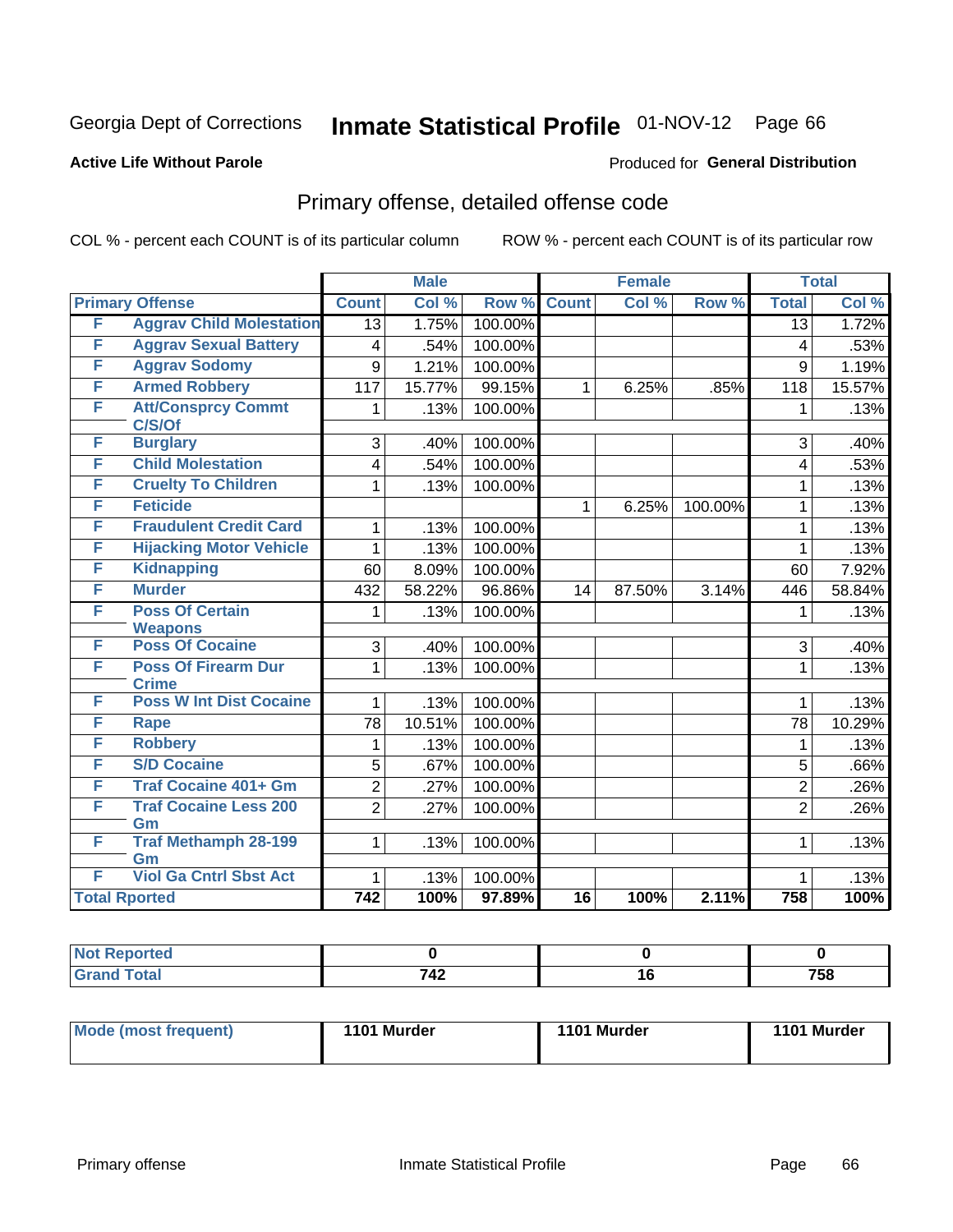### **Active Life Without Parole**

#### Produced for **General Distribution**

## County of conviction of primary offense

|                                |                | <b>Male</b> |                  |                | <b>Female</b> |        |                | <b>Total</b> |
|--------------------------------|----------------|-------------|------------------|----------------|---------------|--------|----------------|--------------|
| <b>County of Conviction</b>    | <b>Count</b>   | Col %       | Row <sup>%</sup> | <b>Count</b>   | Col %         | Row %  | <b>Total</b>   | Col %        |
| <b>Appling County</b><br>001   | 3              | .40%        | 100.00%          |                |               |        | 3              | .40%         |
| <b>Atkinson County</b><br>002  | $\overline{2}$ | .27%        | 100.00%          |                |               |        | $\overline{2}$ | .26%         |
| <b>Bacon County</b><br>003     | 2              | .27%        | 100.00%          |                |               |        | 2              | .26%         |
| <b>Baldwin County</b><br>005   | $\overline{5}$ | .67%        | 100.00%          |                |               |        | $\overline{5}$ | .66%         |
| <b>Banks County</b><br>006     | 1              | .13%        | 100.00%          |                |               |        | $\mathbf{1}$   | .13%         |
| <b>Barrow County</b><br>007    | 6              | .81%        | 100.00%          |                |               |        | 6              | .79%         |
| <b>Bartow County</b><br>008    | 5              | .67%        | 100.00%          |                |               |        | 5              | .66%         |
| <b>Ben Hill County</b><br>009  | 4              | .54%        | 100.00%          |                |               |        | 4              | .53%         |
| <b>Berrien County</b><br>010   | 1              | .13%        | 100.00%          |                |               |        | 1              | .13%         |
| <b>Bibb County</b><br>011      | 22             | $2.96\%$    | 100.00%          |                |               |        | 22             | 2.90%        |
| <b>Bleckley County</b><br>012  | 1              | .13%        | 100.00%          |                |               |        | 1              | .13%         |
| <b>Brantley County</b><br>013  | $\overline{2}$ | .27%        | 100.00%          |                |               |        | $\overline{2}$ | .26%         |
| <b>Brooks County</b><br>014    | 1              | .13%        | 100.00%          |                |               |        | $\mathbf{1}$   | .13%         |
| <b>Bulloch County</b><br>016   | 4              | .54%        | 80.00%           | 1              | 6.25%         | 20.00% | 5              | .66%         |
| <b>Burke County</b><br>017     | 6              | .81%        | 100.00%          |                |               |        | 6              | .79%         |
| <b>Butts County</b><br>018     | 5              | .67%        | 100.00%          |                |               |        | 5              | .66%         |
| <b>Camden County</b><br>020    | 4              | .54%        | 100.00%          |                |               |        | 4              | .53%         |
| <b>Candler County</b><br>021   | 1              | .13%        | 100.00%          |                |               |        | 1              | .13%         |
| <b>Carroll County</b><br>022   | 4              | .54%        | 100.00%          |                |               |        | 4              | .53%         |
| <b>Catoosa County</b><br>023   | 3              | .40%        | 100.00%          |                |               |        | 3              | .40%         |
| <b>Charlton County</b><br>024  | 1              | .13%        | 100.00%          |                |               |        | 1              | .13%         |
| <b>Chatham County</b><br>025   | 30             | 4.04%       | 100.00%          |                |               |        | 30             | 3.96%        |
| <b>Chattooga County</b><br>027 | 1              | .13%        | 100.00%          |                |               |        | 1              | .13%         |
| <b>Cherokee County</b><br>028  | 3              | .40%        | 100.00%          |                |               |        | 3              | .40%         |
| <b>Clarke County</b><br>029    | 16             | 2.16%       | 100.00%          |                |               |        | 16             | 2.11%        |
| <b>Clayton County</b><br>031   | 32             | 4.31%       | 100.00%          |                |               |        | 32             | 4.22%        |
| <b>Cobb County</b><br>033      | 28             | 3.77%       | 96.55%           | 1              | 6.25%         | 3.45%  | 29             | 3.83%        |
| <b>Coffee County</b><br>034    | 4              | .54%        | 100.00%          |                |               |        | 4              | .53%         |
| <b>Colquitt County</b><br>035  | 4              | .54%        | 100.00%          |                |               |        | 4              | .53%         |
| <b>Columbia County</b><br>036  | 7              | .94%        | 77.78%           | $\overline{2}$ | 12.50%        | 22.22% | 9              | 1.19%        |
| <b>Cook County</b><br>037      | 4              | .54%        | 100.00%          |                |               |        | 4              | .53%         |
| 038<br><b>Coweta County</b>    | 5              | .67%        | 100.00%          |                |               |        | 5              | .66%         |
| <b>Crisp County</b><br>040     | 3              | .40%        | 100.00%          |                |               |        | 3              | .40%         |
| 041<br><b>Dade County</b>      | 1              | .13%        | 100.00%          |                |               |        | $\mathbf{1}$   | .13%         |
| <b>Dawson County</b><br>042    | 1              | .13%        | 100.00%          |                |               |        | 1              | .13%         |
| <b>Decatur County</b><br>043   | $\overline{2}$ | .27%        | 100.00%          |                |               |        | $\overline{2}$ | .26%         |
| <b>Dekalb County</b><br>044    | 63             | 8.49%       | 98.44%           | 1              | 6.25%         | 1.56%  | 64             | 8.44%        |
| <b>Dodge County</b><br>045     | $\mathbf 1$    | .13%        | 100.00%          |                |               |        | 1              | .13%         |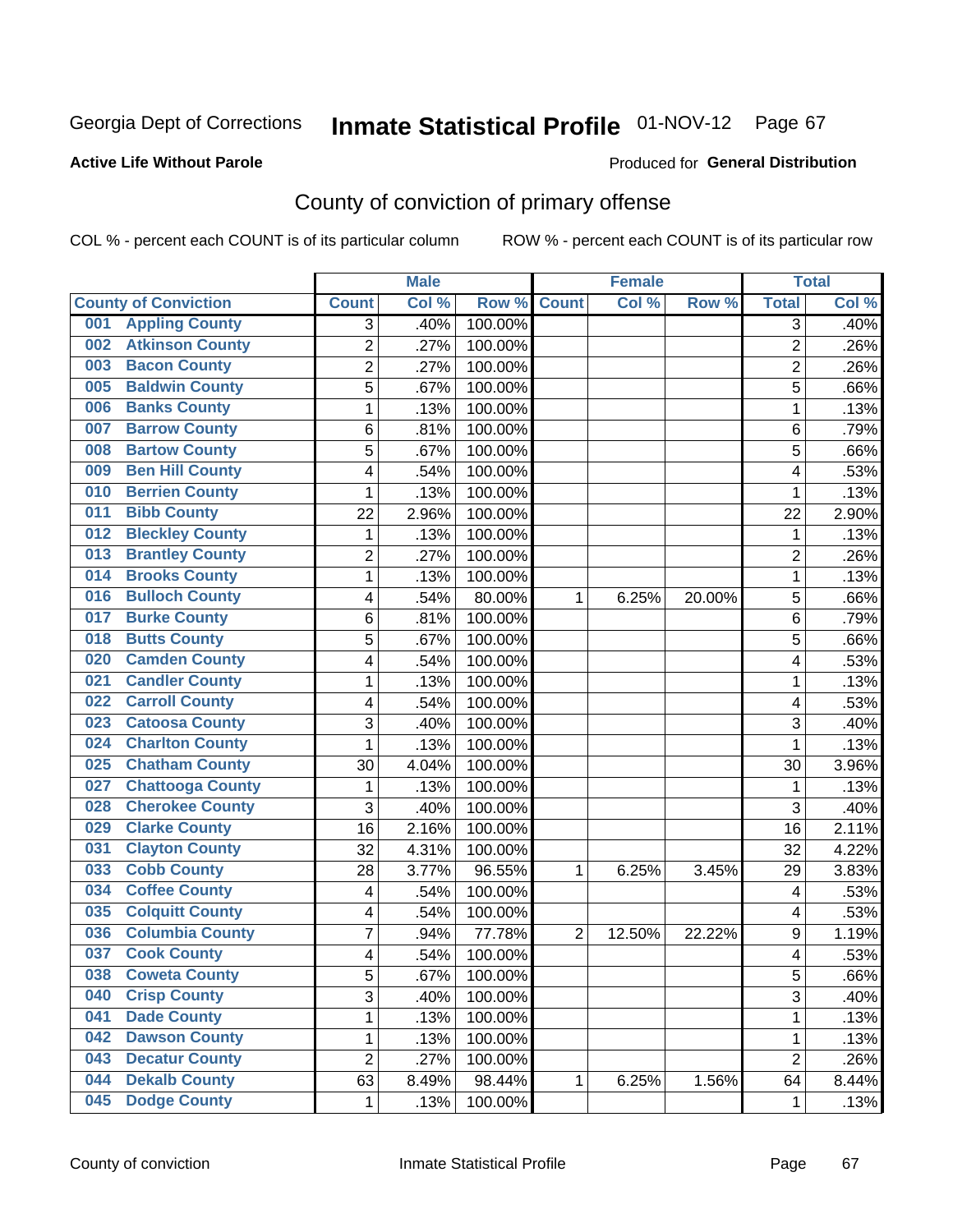#### **Active Life Without Parole**

#### Produced for **General Distribution**

## County of conviction of primary offense

|                             |                          |                | <b>Male</b> |         |              | <b>Female</b> |        |                | <b>Total</b> |
|-----------------------------|--------------------------|----------------|-------------|---------|--------------|---------------|--------|----------------|--------------|
| <b>County of Conviction</b> |                          | <b>Count</b>   | Col %       | Row %   | <b>Count</b> | Col %         | Row %  | <b>Total</b>   | Col %        |
| <b>Dooly County</b><br>046  |                          | 2              | .27%        | 100.00% |              |               |        | $\overline{2}$ | $.26\%$      |
| 047                         | <b>Dougherty County</b>  | 26             | 3.50%       | 96.30%  | 1            | 6.25%         | 3.70%  | 27             | 3.56%        |
| 048                         | <b>Douglas County</b>    | 23             | 3.10%       | 95.83%  | 1            | 6.25%         | 4.17%  | 24             | 3.17%        |
| <b>Early County</b><br>049  |                          | 1              | .13%        | 100.00% |              |               |        | 1              | .13%         |
| 051                         | <b>Effingham County</b>  | 4              | .54%        | 100.00% |              |               |        | 4              | .53%         |
| <b>Elbert County</b><br>052 |                          | $\overline{2}$ | .27%        | 100.00% |              |               |        | $\overline{2}$ | .26%         |
| 053                         | <b>Emanuel County</b>    | 6              | .81%        | 100.00% |              |               |        | 6              | .79%         |
| 056                         | <b>Fayette County</b>    | 4              | .54%        | 100.00% |              |               |        | 4              | .53%         |
| <b>Floyd County</b><br>057  |                          | 10             | 1.35%       | 100.00% |              |               |        | 10             | 1.32%        |
| 058                         | <b>Forsyth County</b>    | 4              | .54%        | 100.00% |              |               |        | 4              | .53%         |
| 059                         | <b>Franklin County</b>   | $\overline{2}$ | .27%        | 100.00% |              |               |        | $\overline{2}$ | .26%         |
| <b>Fulton County</b><br>060 |                          | 74             | 9.97%       | 98.67%  | 1            | 6.25%         | 1.33%  | 75             | 9.89%        |
| <b>Gilmer County</b><br>061 |                          | $\overline{2}$ | .27%        | 100.00% |              |               |        | $\overline{2}$ | .26%         |
| <b>Glynn County</b><br>063  |                          | 16             | 2.16%       | 100.00% |              |               |        | 16             | 2.11%        |
| 064                         | <b>Gordon County</b>     | $\mathbf{1}$   | .13%        | 100.00% |              |               |        | 1              | .13%         |
| 066                         | <b>Greene County</b>     | $\mathbf{1}$   | .13%        | 100.00% |              |               |        | 1              | .13%         |
| 067                         | <b>Gwinnett County</b>   | 9              | 1.21%       | 90.00%  | 1            | 6.25%         | 10.00% | 10             | 1.32%        |
| 068                         | <b>Habersham County</b>  | 4              | .54%        | 100.00% |              |               |        | 4              | .53%         |
| <b>Hall County</b><br>069   |                          | 13             | 1.75%       | 92.86%  | 1            | 6.25%         | 7.14%  | 14             | 1.85%        |
| 071                         | <b>Haralson County</b>   | $\overline{c}$ | .27%        | 100.00% |              |               |        | $\overline{c}$ | .26%         |
| <b>Harris County</b><br>072 |                          | 2              | .27%        | 100.00% |              |               |        | $\overline{2}$ | .26%         |
| <b>Hart County</b><br>073   |                          | 3              | .40%        | 100.00% |              |               |        | $\overline{3}$ | .40%         |
| <b>Henry County</b><br>075  |                          | 10             | 1.35%       | 100.00% |              |               |        | 10             | 1.32%        |
| 076                         | <b>Houston County</b>    | 13             | 1.75%       | 100.00% |              |               |        | 13             | 1.72%        |
| <b>Irwin County</b><br>077  |                          | $\mathbf{1}$   | .13%        | 100.00% |              |               |        | $\mathbf{1}$   | .13%         |
| 078                         | <b>Jackson County</b>    | 10             | 1.35%       | 100.00% |              |               |        | 10             | 1.32%        |
| <b>Jasper County</b><br>079 |                          | $\mathbf{1}$   | .13%        | 100.00% |              |               |        | 1              | .13%         |
| 080                         | <b>Jeff Davis County</b> | $\mathbf{1}$   | .13%        | 100.00% |              |               |        | $\mathbf{1}$   | .13%         |
| 081                         | <b>Jefferson County</b>  | $\mathbf{1}$   | .13%        | 100.00% |              |               |        | $\mathbf{1}$   | .13%         |
| 083                         | <b>Johnson County</b>    | $\mathbf{1}$   | .13%        | 100.00% |              |               |        | $\mathbf{1}$   | .13%         |
| <b>Jones County</b><br>084  |                          | $\overline{2}$ | .27%        | 100.00% |              |               |        | $\overline{2}$ | .26%         |
| 087                         | <b>Laurens County</b>    | 3              | .40%        | 100.00% |              |               |        | 3              | .40%         |
| <b>Lee County</b><br>088    |                          | $\overline{2}$ | .27%        | 100.00% |              |               |        | $\overline{2}$ | .26%         |
| 089                         | <b>Liberty County</b>    | 6              | .81%        | 85.71%  | 1            | 6.25%         | 14.29% | $\overline{7}$ | .92%         |
| <b>Long County</b><br>091   |                          | $\overline{3}$ | .40%        | 100.00% |              |               |        | $\overline{3}$ | .40%         |
| 092                         | <b>Lowndes County</b>    | 5              | .67%        | 100.00% |              |               |        | 5              | .66%         |
| 095                         | <b>Madison County</b>    | 1              | .13%        | 100.00% |              |               |        | $\mathbf{1}$   | .13%         |
| <b>Marion County</b><br>096 |                          | $\mathbf 1$    | .13%        | 100.00% |              |               |        | 1              | .13%         |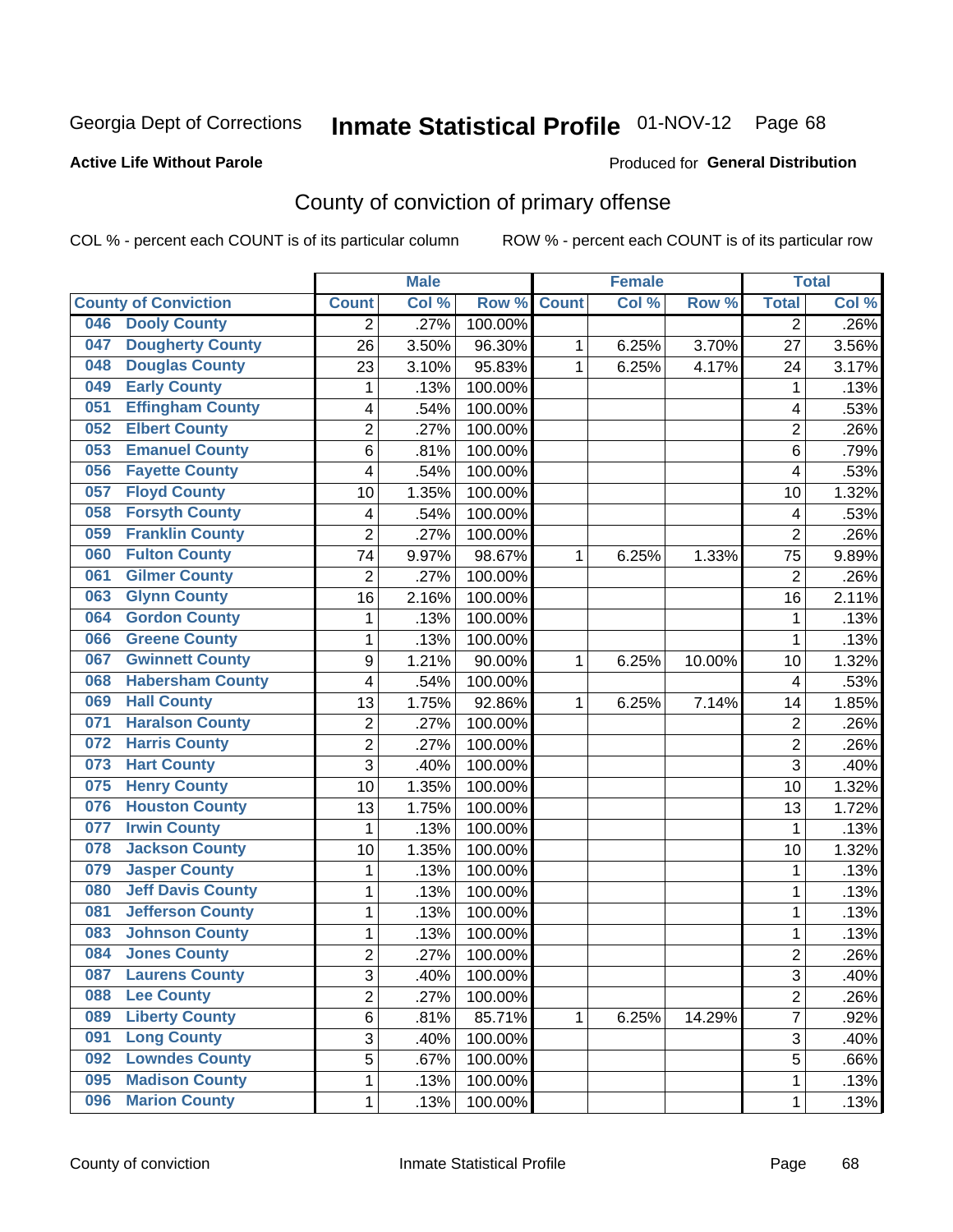#### **Active Life Without Parole**

#### Produced for **General Distribution**

## County of conviction of primary offense

|                  |                             |                           | <b>Male</b> |         |              | <b>Female</b> |        |                           | <b>Total</b> |
|------------------|-----------------------------|---------------------------|-------------|---------|--------------|---------------|--------|---------------------------|--------------|
|                  | <b>County of Conviction</b> | <b>Count</b>              | Col %       | Row %   | <b>Count</b> | Col %         | Row %  | <b>Total</b>              | Col %        |
| 097              | <b>Mcduffie County</b>      | 2                         | .27%        | 100.00% |              |               |        | 2                         | .26%         |
| 098              | <b>Mcintosh County</b>      | 1                         | .13%        | 100.00% |              |               |        | 1                         | .13%         |
| 100              | <b>Miller County</b>        | $\mathbf{1}$              | .13%        | 100.00% |              |               |        | 1                         | .13%         |
| 102              | <b>Monroe County</b>        | 5                         | .67%        | 100.00% |              |               |        | 5                         | .66%         |
| 104              | <b>Morgan County</b>        | 1                         | .13%        | 100.00% |              |               |        | 1                         | .13%         |
| 106              | <b>Muscogee County</b>      | 22                        | 2.96%       | 100.00% |              |               |        | 22                        | 2.90%        |
| 107              | <b>Newton County</b>        | 5                         | .67%        | 83.33%  | 1            | 6.25%         | 16.67% | 6                         | .79%         |
| 109              | <b>Oglethorpe County</b>    | $\mathbf{1}$              | .13%        | 100.00% |              |               |        | 1                         | .13%         |
| 110              | <b>Paulding County</b>      | 2                         | .27%        | 100.00% |              |               |        | $\overline{2}$            | .26%         |
| 113              | <b>Pierce County</b>        | 1                         | .13%        | 100.00% |              |               |        | 1                         | .13%         |
| $\overline{114}$ | <b>Pike County</b>          | 4                         | .54%        | 80.00%  | 1            | 6.25%         | 20.00% | 5                         | .66%         |
| 115              | <b>Polk County</b>          | 3                         | .40%        | 100.00% |              |               |        | $\overline{3}$            | .40%         |
| 116              | <b>Pulaski County</b>       | 1                         | .13%        | 100.00% |              |               |        | 1                         | .13%         |
| 117              | <b>Putnam County</b>        | $\overline{7}$            | .94%        | 100.00% |              |               |        | $\overline{7}$            | .92%         |
| 119              | <b>Rabun County</b>         | $\mathbf{1}$              | .13%        | 100.00% |              |               |        | 1                         | .13%         |
| 120              | <b>Randolph County</b>      | $\overline{2}$            | .27%        | 100.00% |              |               |        | $\overline{2}$            | .26%         |
| 121              | <b>Richmond County</b>      | 36                        | 4.85%       | 97.30%  | 1            | 6.25%         | 2.70%  | 37                        | 4.88%        |
| 122              | <b>Rockdale County</b>      | 8                         | 1.08%       | 88.89%  | 1            | 6.25%         | 11.11% | 9                         | 1.19%        |
| 125              | <b>Seminole County</b>      | 1                         | .13%        | 100.00% |              |               |        | 1                         | .13%         |
| 126              | <b>Spalding County</b>      | 8                         | 1.08%       | 100.00% |              |               |        | 8                         | 1.06%        |
| 127              | <b>Stephens County</b>      | 3                         | .40%        | 100.00% |              |               |        | 3                         | .40%         |
| 129              | <b>Sumter County</b>        | 1                         | .13%        | 100.00% |              |               |        | 1                         | .13%         |
| 131              | <b>Taliaferro County</b>    | $\mathbf{1}$              | .13%        | 100.00% |              |               |        | 1                         | .13%         |
| 135              | <b>Terrell County</b>       | $\mathbf{1}$              | .13%        | 100.00% |              |               |        | 1                         | .13%         |
| 136              | <b>Thomas County</b>        | 4                         | .54%        | 100.00% |              |               |        | 4                         | .53%         |
| 137              | <b>Tift County</b>          | 7                         | .94%        | 100.00% |              |               |        | 7                         | .92%         |
| 138              | <b>Toombs County</b>        | 8                         | 1.08%       | 100.00% |              |               |        | 8                         | 1.06%        |
| 139              | <b>Towns County</b>         | 1                         | .13%        | 100.00% |              |               |        | 1                         | .13%         |
| 140              | <b>Treutlen County</b>      | 1                         | .13%        | 100.00% |              |               |        | 1                         | .13%         |
| 141              | <b>Troup County</b>         | $\overline{2}$            | .27%        | 100.00% |              |               |        | $\overline{2}$            | .26%         |
| 142              | <b>Turner County</b>        | 1                         | .13%        | 100.00% |              |               |        | 1                         | .13%         |
| 143              | <b>Twiggs County</b>        | 1                         | .13%        | 100.00% |              |               |        | 1                         | .13%         |
| 145              | <b>Upson County</b>         | 3                         | .40%        | 100.00% |              |               |        | 3                         | .40%         |
| 146              | <b>Walker County</b>        | 4                         | .54%        | 80.00%  | 1            | 6.25%         | 20.00% | 5                         | .66%         |
| 147              | <b>Walton County</b>        | 8                         | 1.08%       | 100.00% |              |               |        | 8                         | 1.06%        |
| 148              | <b>Ware County</b>          | 11                        | 1.48%       | 100.00% |              |               |        | 11                        | 1.45%        |
| 150              | <b>Washington County</b>    | $\ensuremath{\mathsf{3}}$ | .40%        | 100.00% |              |               |        | $\ensuremath{\mathsf{3}}$ | .40%         |
| 151              | <b>Wayne County</b>         | $\overline{3}$            | .40%        | 100.00% |              |               |        | 3                         | .40%         |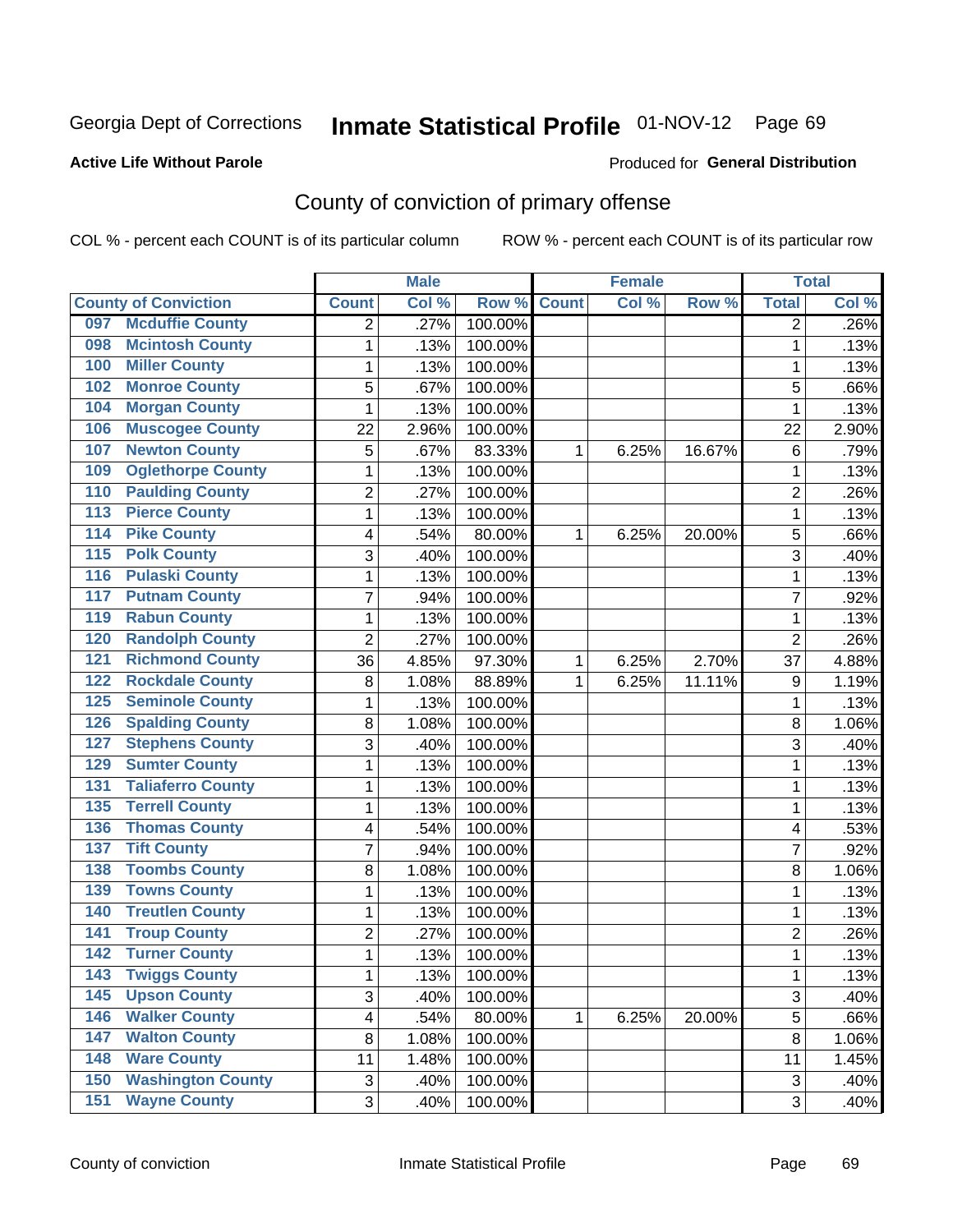#### **Active Life Without Parole**

#### Produced for **General Distribution**

## County of conviction of primary offense

|                                |              | <b>Male</b> |                    |    | <b>Female</b> |          |              | <b>Total</b> |
|--------------------------------|--------------|-------------|--------------------|----|---------------|----------|--------------|--------------|
| <b>County of Conviction</b>    | <b>Count</b> | Col %       | <b>Row % Count</b> |    | Col %         | Row %    | <b>Total</b> | Col %        |
| <b>Whitfield County</b><br>155 |              | $.81\%$     | 100.00%            |    |               |          |              | .79%         |
| <b>Wilkes County</b><br>157    |              | .13% '      | 100.00%            |    |               |          |              | .13%         |
| <b>Total Rported</b>           | 742          | 100%        | 97.89% I           | 16 | 100%          | $2.11\%$ | 758          | 100%         |

| τeα                                |              |      |
|------------------------------------|--------------|------|
| _                                  | 710          | ---  |
| $\sim$ $\sim$ $\sim$ $\sim$ $\sim$ | $\mathbf{r}$ | סכ י |

| <b>Mode (most frequent)</b> | <b>Fulton County</b> | <b>Columbia County</b> | <b>Fulton County</b> |
|-----------------------------|----------------------|------------------------|----------------------|
|                             |                      |                        |                      |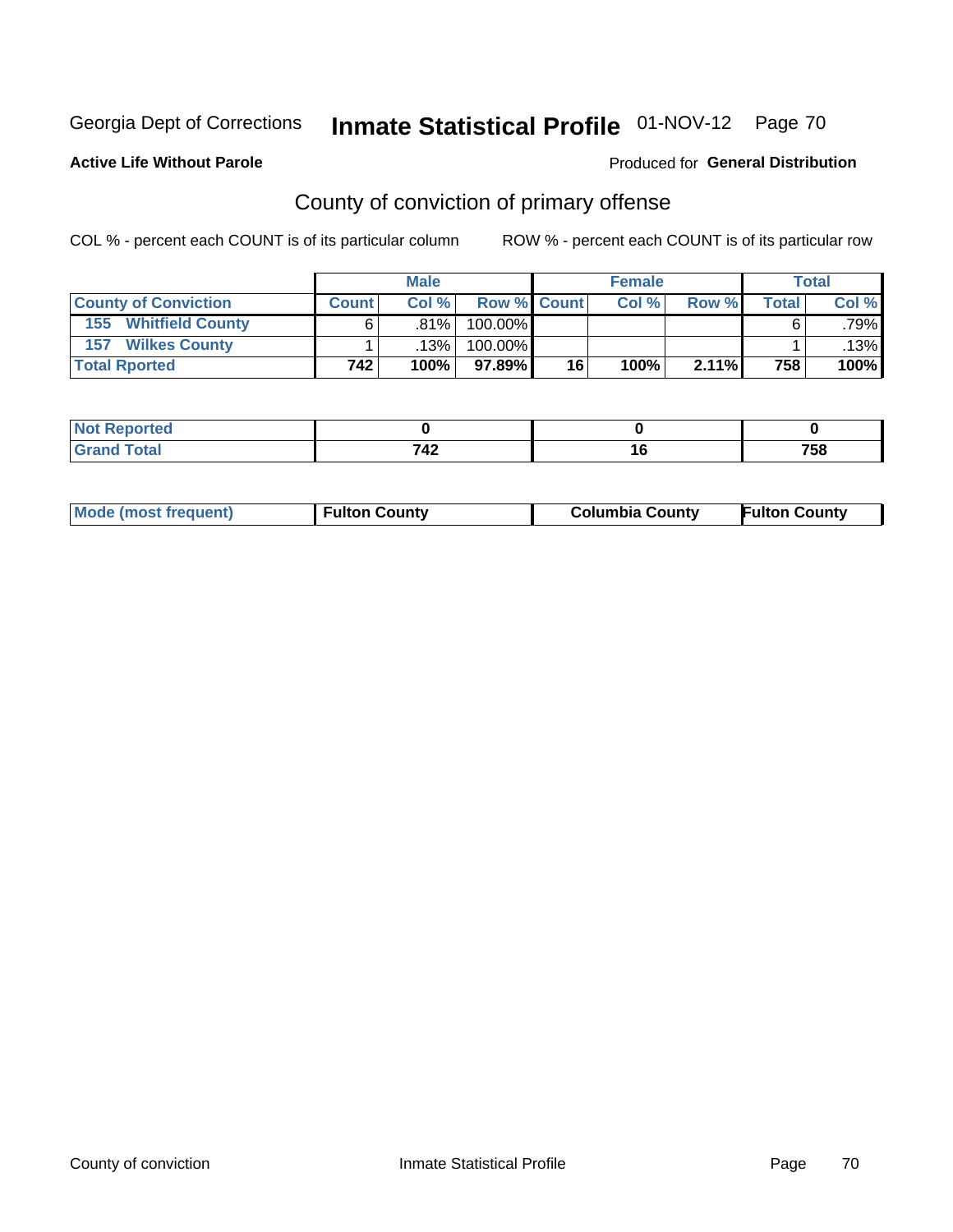### **Active Life Without Parole**

#### Produced for **General Distribution**

## Circuit of conviction of primary offense

|                         |                                 |                | <b>Male</b> |         |              | <b>Female</b> |        |                  | <b>Total</b> |
|-------------------------|---------------------------------|----------------|-------------|---------|--------------|---------------|--------|------------------|--------------|
|                         | <b>Circuit of Conviction</b>    | <b>Count</b>   | Col %       | Row %   | <b>Count</b> | Col %         | Row %  | <b>Total</b>     | Col %        |
| 1                       | <b>Alapaha Circuit</b>          | 7              | .94%        | 100.00% |              |               |        | 7                | .92%         |
| $\overline{2}$          | <b>Alcovy Circuit</b>           | 13             | 1.75%       | 92.86%  | 1            | 6.25%         | 7.14%  | 14               | 1.85%        |
| $\overline{\mathbf{3}}$ | <b>Atlanta Circuit</b>          | 74             | 9.97%       | 98.67%  | $\mathbf{1}$ | 6.25%         | 1.33%  | 75               | 9.89%        |
| 4                       | <b>Atlantic Circuit</b>         | 10             | 1.35%       | 90.91%  | $\mathbf{1}$ | 6.25%         | 9.09%  | 11               | 1.45%        |
| $\overline{5}$          | <b>Augusta Circuit</b>          | 49             | 6.60%       | 94.23%  | 3            | 18.75%        | 5.77%  | 52               | 6.86%        |
| $\overline{6}$          | <b>Blue Ridge Circuit</b>       | 3              | .40%        | 100.00% |              |               |        | 3                | .40%         |
| 7                       | <b>Brunswick Circuit</b>        | 27             | 3.64%       | 100.00% |              |               |        | 27               | 3.56%        |
| $\overline{\mathbf{8}}$ | <b>Chattahoochee Circuit</b>    | 25             | 3.37%       | 100.00% |              |               |        | 25               | 3.30%        |
| $\overline{9}$          | <b>Cherokee Circuit</b>         | 6              | .81%        | 100.00% |              |               |        | 6                | .79%         |
| 10                      | <b>Clayton Circuit</b>          | 32             | 4.31%       | 100.00% |              |               |        | 32               | 4.22%        |
| $\overline{11}$         | <b>Cobb Circuit</b>             | 28             | 3.77%       | 96.55%  | 1            | 6.25%         | 3.45%  | 29               | 3.83%        |
| $\overline{12}$         | <b>Conasauga Circuit</b>        | 6              | .81%        | 100.00% |              |               |        | 6                | .79%         |
| $\overline{13}$         | <b>Cordele Circuit</b>          | 9              | 1.21%       | 100.00% |              |               |        | $\boldsymbol{9}$ | 1.19%        |
| $\overline{14}$         | <b>Coweta Circuit</b>           | 11             | 1.48%       | 100.00% |              |               |        | 11               | 1.45%        |
| $\overline{15}$         | <b>Dougherty Circuit</b>        | 26             | 3.50%       | 96.30%  | 1            | 6.25%         | 3.70%  | 27               | 3.56%        |
| $\overline{16}$         | <b>Dublin Circuit</b>           | 6              | .81%        | 100.00% |              |               |        | $\,6$            | .79%         |
| $\overline{17}$         | <b>Eastern Circuit</b>          | 30             | 4.04%       | 100.00% |              |               |        | 30               | 3.96%        |
| 18                      | <b>Flint Circuit</b>            | 10             | 1.35%       | 100.00% |              |               |        | 10               | 1.32%        |
| 19                      | <b>Griffin Circuit</b>          | 19             | 2.56%       | 95.00%  | 1            | 6.25%         | 5.00%  | 20               | 2.64%        |
| $\overline{20}$         | <b>Gwinnett Circuit</b>         | 9              | 1.21%       | 90.00%  | 1            | 6.25%         | 10.00% | 10               | 1.32%        |
| $\overline{21}$         | <b>Houston Circuit</b>          | 13             | 1.75%       | 100.00% |              |               |        | 13               | 1.72%        |
| $\overline{22}$         | <b>Lookout Mountain Circuit</b> | 9              | 1.21%       | 90.00%  | $\mathbf{1}$ | 6.25%         | 10.00% | 10               | 1.32%        |
| 23                      | <b>Macon Circuit</b>            | 22             | 2.96%       | 100.00% |              |               |        | 22               | 2.90%        |
| $\overline{24}$         | <b>Middle Circuit</b>           | 19             | 2.56%       | 100.00% |              |               |        | 19               | 2.51%        |
| $\overline{25}$         | <b>Mountain Circuit</b>         | 8              | 1.08%       | 100.00% |              |               |        | 8                | 1.06%        |
| 26                      | <b>Northeastern Circuit</b>     | 14             | 1.89%       | 93.33%  | 1            | 6.25%         | 6.67%  | 15               | 1.98%        |
| $\overline{27}$         | <b>Northern Circuit</b>         | 9              | 1.21%       | 100.00% |              |               |        | $\boldsymbol{9}$ | 1.19%        |
| 28                      | <b>Ocmulgee Circuit</b>         | 17             | 2.29%       | 100.00% |              |               |        | 17               | 2.24%        |
| 29                      | <b>Oconee Circuit</b>           | 3              | .40%        | 100.00% |              |               |        | 3                | .40%         |
| 30                      | <b>Ogeechee Circuit</b>         | $\bf 8$        | 1.08%       | 88.89%  | 1            | 6.25%         | 11.11% | $\boldsymbol{9}$ | 1.19%        |
| $\overline{31}$         | <b>Pataula Circuit</b>          | 6              | .81%        | 100.00% |              |               |        | 6                | .79%         |
| 32                      | <b>Piedmont Circuit</b>         | 17             | 2.29%       | 100.00% |              |               |        | 17               | 2.24%        |
| 33                      | <b>Rome Circuit</b>             | 10             | 1.35%       | 100.00% |              |               |        | 10               | 1.32%        |
| 34                      | <b>South Georgia Circuit</b>    | $\overline{2}$ | .27%        | 100.00% |              |               |        | $\overline{2}$   | .26%         |
| 35                      | <b>Southern Circuit</b>         | 14             | 1.89%       | 100.00% |              |               |        | 14               | 1.85%        |
| 36                      | <b>Southwestern Circuit</b>     | 3              | .40%        | 100.00% |              |               |        | 3                | .40%         |
| 37                      | <b>Stone Mountain Circuit</b>   | 63             | 8.49%       | 98.44%  | 1            | 6.25%         | 1.56%  | 64               | 8.44%        |
| 38                      | <b>Tallapoosa Circuit</b>       | 5              | .67%        | 100.00% |              |               |        | 5                | .66%         |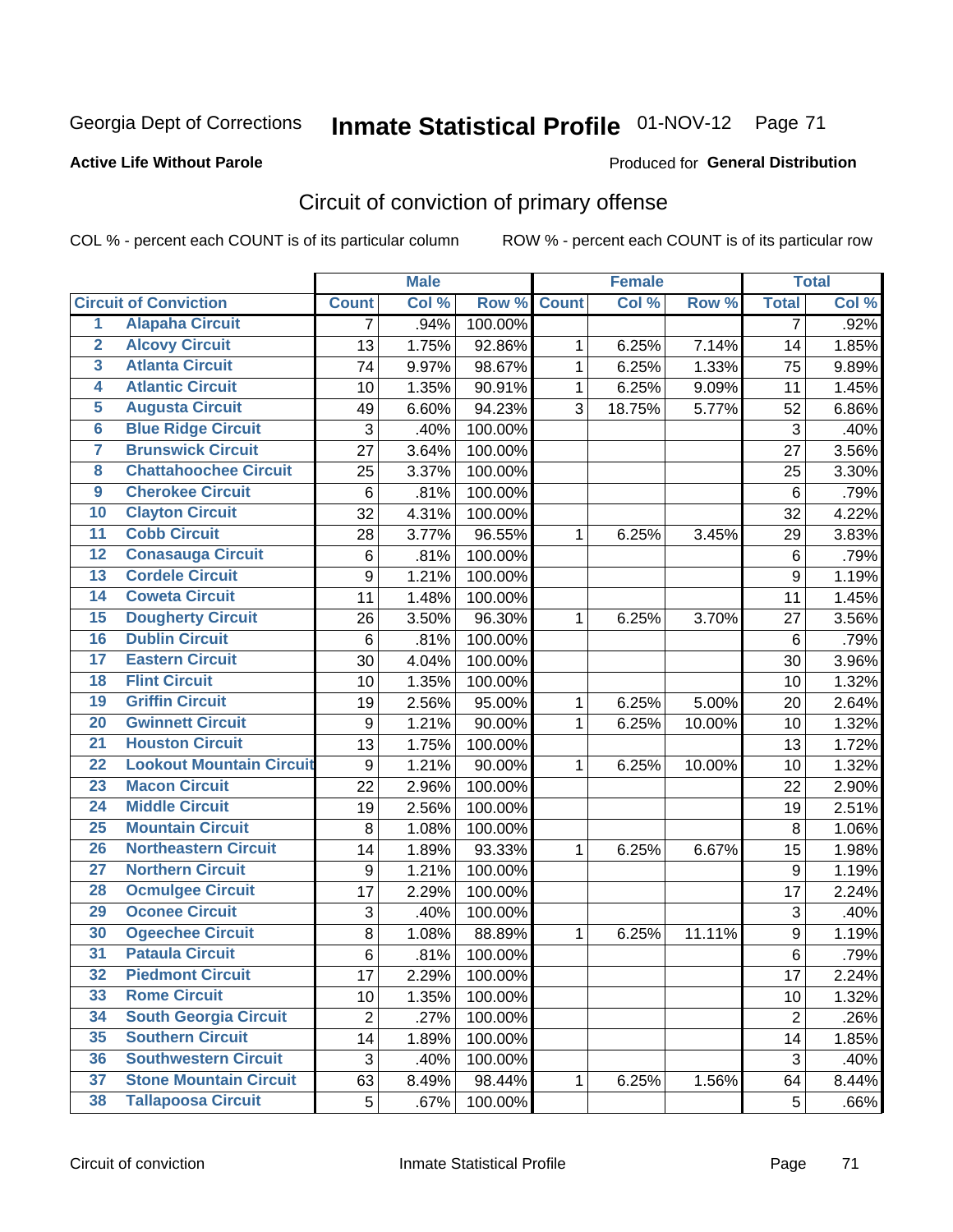#### **Active Life Without Parole**

#### Produced for **General Distribution**

## Circuit of conviction of primary offense

|    |                              |              | <b>Male</b> |         |              | <b>Female</b> |        |              | <b>Total</b> |
|----|------------------------------|--------------|-------------|---------|--------------|---------------|--------|--------------|--------------|
|    | <b>Circuit of Conviction</b> | <b>Count</b> | Col %       | Row %   | <b>Count</b> | Col %         | Row %  | <b>Total</b> | Col %        |
| 39 | <b>Tifton Circuit</b>        | 9            | 1.21%       | 100.00% |              |               |        | 9            | 1.19%        |
| 40 | <b>Toombs Circuit</b>        | 4            | .54%        | 100.00% |              |               |        | 4            | .53%         |
| 41 | <b>Waycross Circuit</b>      | 21           | 2.83%       | 100.00% |              |               |        | 21           | 2.77%        |
| 42 | <b>Western Circuit</b>       | 16           | 2.16%       | 100.00% |              |               |        | 16           | 2.11%        |
| 43 | <b>Rockdale Circuit</b>      | 8            | 1.08%       | 88.89%  |              | 6.25%         | 11.11% | 9            | 1.19%        |
| 44 | <b>Douglas Circuit</b>       | 23           | 3.10%       | 95.83%  |              | 6.25%         | 4.17%  | 24           | 3.17%        |
| 45 | <b>Appalachian Circuit</b>   | 2            | .27%        | 100.00% |              |               |        | 2            | .26%         |
| 46 | <b>Enotah Circuit</b>        |              | .13%        | 100.00% |              |               |        |              | .13%         |
| 47 | <b>Bell-Forsyth Circuit</b>  | 4            | .54%        | 100.00% |              |               |        | 4            | .53%         |
| 48 | <b>Towaliga Circuit</b>      | 10           | 1.35%       | 100.00% |              |               |        | 10           | 1.32%        |
| 49 | <b>Paulding Circuit</b>      | 2            | .27%        | 100.00% |              |               |        | 2            | .26%         |
|    | <b>Total Rported</b>         | 742          | 100%        | 97.89%  | 16           | 100%          | 2.11%  | 758          | 100%         |

| rtea                  |          |            |
|-----------------------|----------|------------|
| <b>otal</b><br>$\sim$ | フィつ<br>. | ---<br>/୦୪ |

| М<br>. Innás<br>.<br>.<br>wanta<br>Πū<br>31.<br>$\sim$ $\sim$ $\sim$ |
|----------------------------------------------------------------------|
|----------------------------------------------------------------------|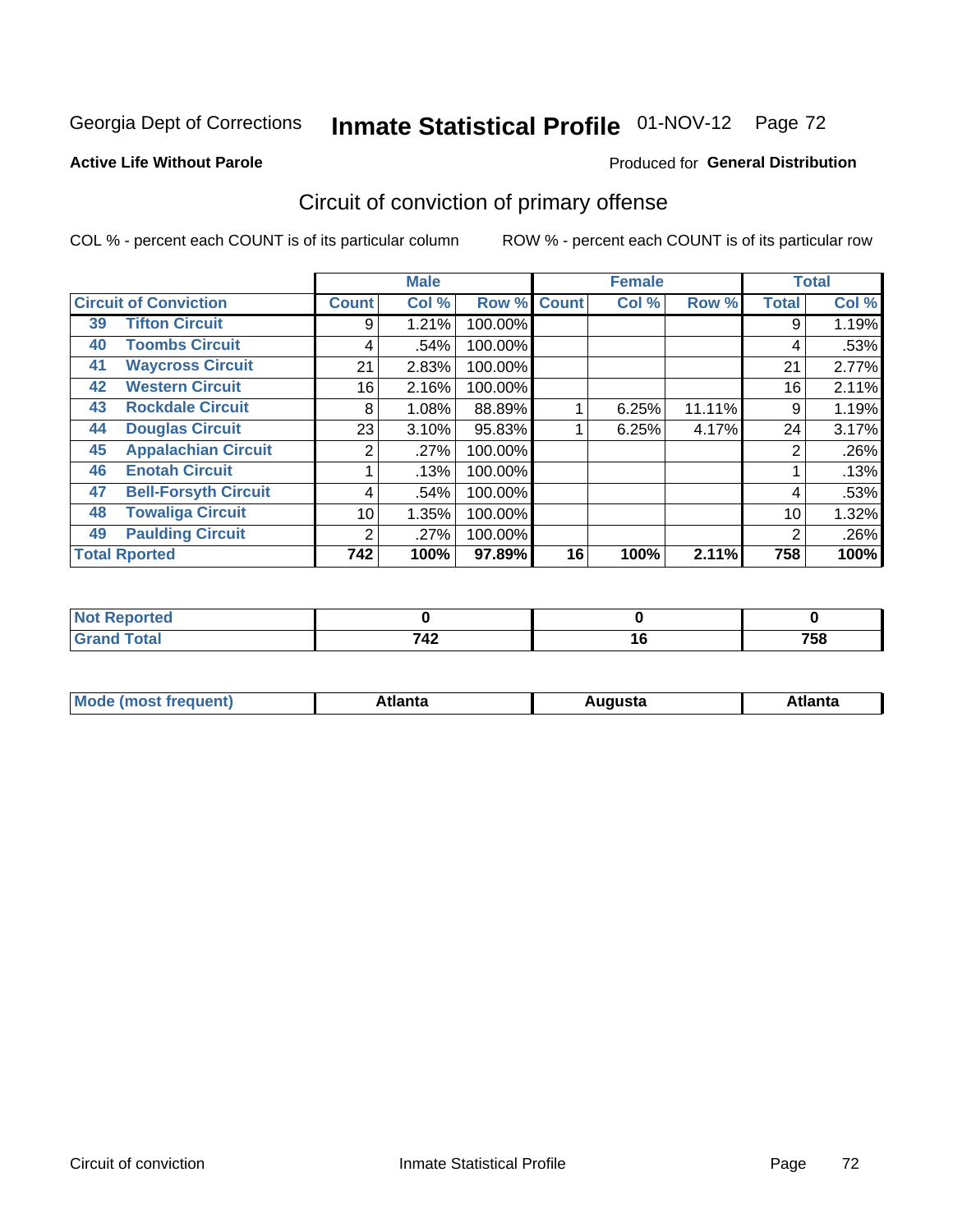### **Active Life Without Parole**

#### Produced for **General Distribution**

## Years served (jail + prison) in this incarceration

|                        | <b>Male</b>    |        |         | <b>Female</b>   |        |        | <b>Total</b>   |        |
|------------------------|----------------|--------|---------|-----------------|--------|--------|----------------|--------|
| <b>Years Served</b>    | <b>Count</b>   | Col %  | Row %   | <b>Count</b>    | Col %  | Row %  | <b>Total</b>   | Col %  |
| Less than one year     | 9              | 2.20%  | 100.00% |                 |        |        | 9              | 2.12%  |
| 1 to 1.99 years        | 29             | 7.07%  | 96.67%  | 1               | 7.14%  | 3.33%  | 30             | 7.08%  |
| 2 to 2.99 years        | 45             | 10.98% | 95.74%  | $\overline{c}$  | 14.29% | 4.26%  | 47             | 11.08% |
| 3 to 3.99 years        | 26             | 6.34%  | 92.86%  | $\overline{2}$  | 14.29% | 7.14%  | 28             | 6.60%  |
| 4 to 4.99 years        | 22             | 5.37%  | 100.00% |                 |        |        | 22             | 5.19%  |
| 5 to 5.99 years        | 21             | 5.12%  | 95.45%  | 1               | 7.14%  | 4.55%  | 22             | 5.19%  |
| 6 to 6.99 years        | 13             | 3.17%  | 92.86%  | 1               | 7.14%  | 7.14%  | 14             | 3.30%  |
| 7 to 7.99 years        | 15             | 3.66%  | 100.00% |                 |        |        | 15             | 3.54%  |
| <b>8 to 8.99 years</b> | 17             | 4.15%  | 100.00% |                 |        |        | 17             | 4.01%  |
| 9 to 9.99 years        | 10             | 2.44%  | 83.33%  | $\overline{2}$  | 14.29% | 16.67% | 12             | 2.83%  |
| 10 to 10.99 years      | 16             | 3.90%  | 84.21%  | 3               | 21.43% | 15.79% | 19             | 4.48%  |
| 11 to 11.99 years      | 19             | 4.63%  | 100.00% |                 |        |        | 19             | 4.48%  |
| 12 to 12.99 years      | 27             | 6.59%  | 100.00% |                 |        |        | 27             | 6.37%  |
| 13 to 13.99 years      | 16             | 3.90%  | 100.00% |                 |        |        | 16             | 3.77%  |
| 14 to 14.99 years      | 24             | 5.85%  | 96.00%  | 1               | 7.14%  | 4.00%  | 25             | 5.90%  |
| 15 to 15.99 years      | 26             | 6.34%  | 96.30%  | 1               | 7.14%  | 3.70%  | 27             | 6.37%  |
| 16 to 16.99 years      | 17             | 4.15%  | 100.00% |                 |        |        | 17             | 4.01%  |
| 17 to 17.99 years      | 14             | 3.41%  | 100.00% |                 |        |        | 14             | 3.30%  |
| 18 to 18.99 years      | 16             | 3.90%  | 100.00% |                 |        |        | 16             | 3.77%  |
| 19 to 19.99 years      | 10             | 2.44%  | 100.00% |                 |        |        | 10             | 2.36%  |
| 20 to 20.99 years      | 3              | 0.73%  | 100.00% |                 |        |        | 3              | 0.71%  |
| 21 to 21.99 years      | 3              | 0.73%  | 100.00% |                 |        |        | $\overline{3}$ | 0.71%  |
| 23 to 23.99 years      | 3              | 0.73%  | 100.00% |                 |        |        | $\overline{3}$ | 0.71%  |
| 24 to 24.99 years      | $\overline{2}$ | 0.49%  | 100.00% |                 |        |        | $\overline{2}$ | 0.47%  |
| 25 to 25.99 years      | 3              | 0.73%  | 100.00% |                 |        |        | 3              | 0.71%  |
| 28 to 28.99 years      | $\mathbf 1$    | 0.24%  | 100.00% |                 |        |        | $\mathbf 1$    | 0.24%  |
| Thirty $+$ years       | 3              | 0.73%  | 100.00% |                 |        |        | 3              | 0.71%  |
| <b>Total Reported</b>  | 410            | 100%   | 96.70%  | $\overline{14}$ | 100%   | 3.30%  | 424            | 100.0% |

| <b>Not Reported</b>      | 332             |                 | 334             |
|--------------------------|-----------------|-----------------|-----------------|
| <b>Grand Total</b>       | 742             | 16              | 758             |
|                          |                 |                 |                 |
| <b>Mean</b><br>(average) | 9.9             | 7.54            | 9.82            |
| Median (middle)          | 9.655           | 8.19            | 9.51            |
| Mode<br>(most frequent)  | 2 to 2.99 years | 2 to 2.99 years | 2 to 2.99 years |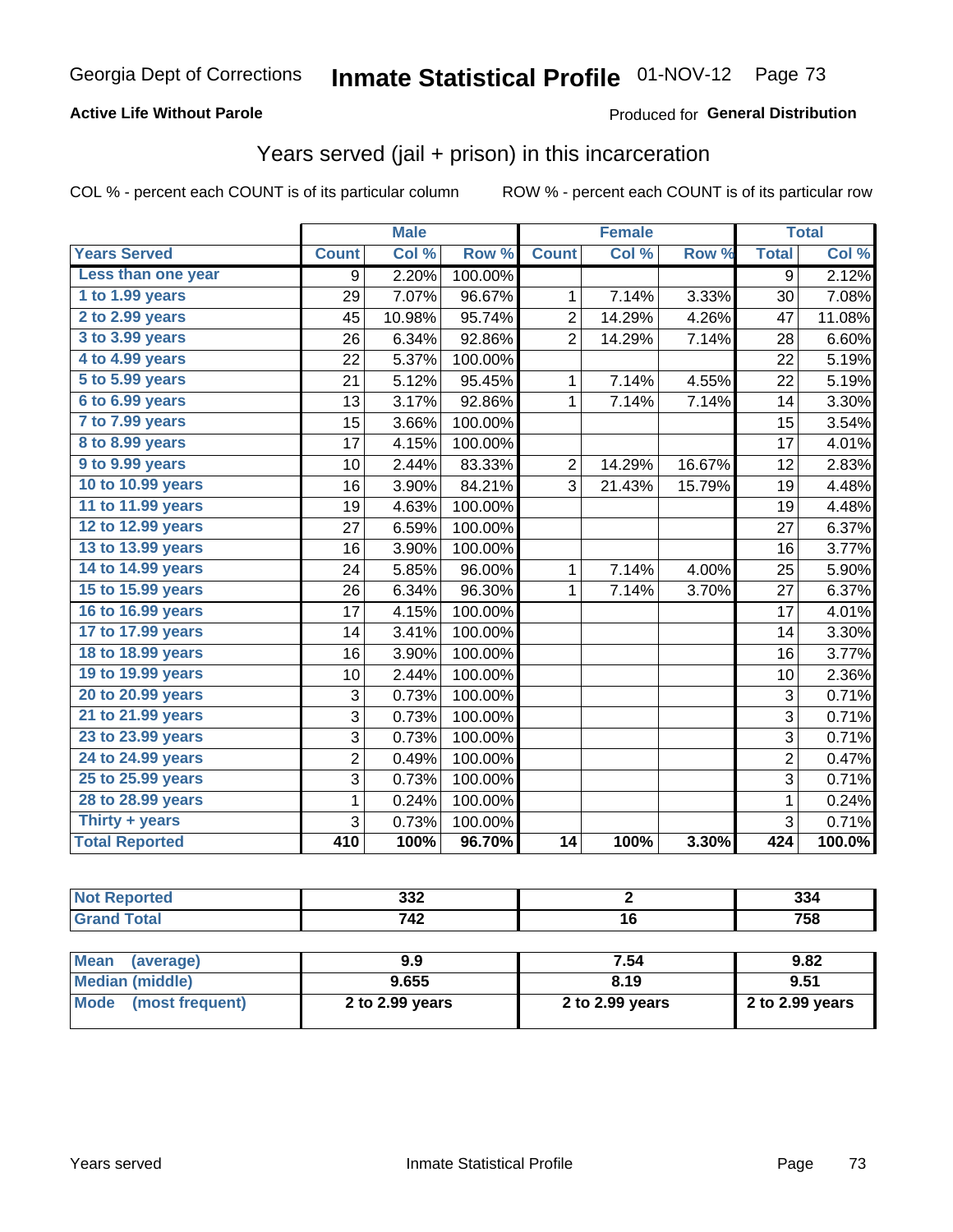#### **Active Life Without Parole**

Produced for **General Distribution**

## Results of most recent HIV tests

|                         |              | <b>Male</b> |         |                 | <b>Female</b> |       |             | Total  |
|-------------------------|--------------|-------------|---------|-----------------|---------------|-------|-------------|--------|
| <b>HIV Test Results</b> | <b>Count</b> | Col%        | Row %I  | <b>Count</b>    | Col %         | Row % | $\tau$ otal | Col %  |
| <b>Positive</b>         |              | 0.59%       | 100.00% |                 |               |       |             | 0.57%  |
| <b>Negative</b>         | 336          | $99.41\%$   | 96.55%  | 12 <sup>2</sup> | 100.00%       | 3.45% | 348         | 99.43% |
| <b>Total Reported</b>   | 338          | 100%        | 96.57%  | 12              | 100%          | 3.43% | 350         | 100%   |

| <b>Not Reported</b> | 404 |        | 408 |
|---------------------|-----|--------|-----|
| int<br>Grr          | 742 | $\sim$ | 758 |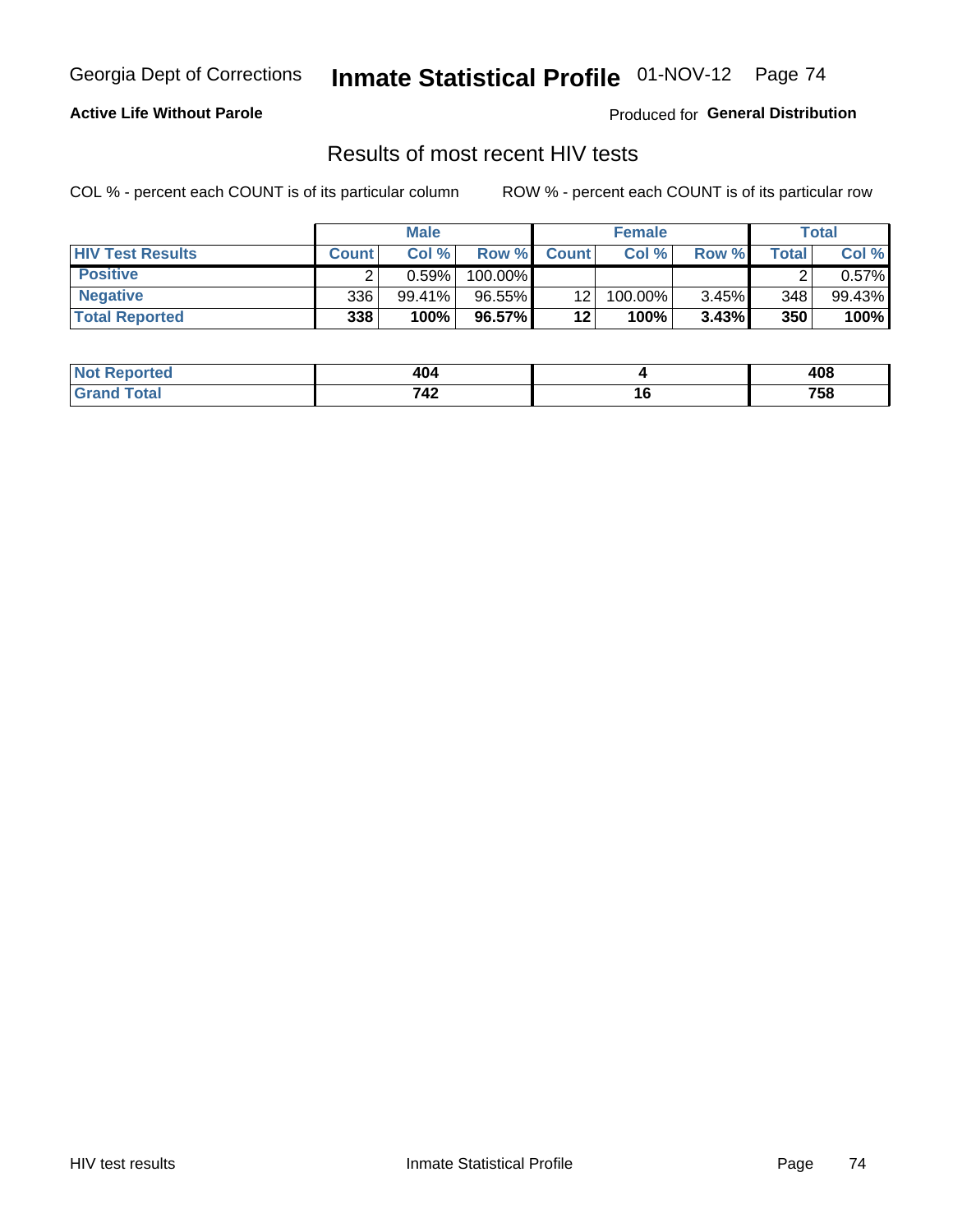### **Active Life Without Parole**

Produced for **General Distribution**

### Results of most recent tuberculosis test

|                                  |              | <b>Male</b> |         |              | <b>Female</b> |        |       | Total  |
|----------------------------------|--------------|-------------|---------|--------------|---------------|--------|-------|--------|
| <b>Tuberculosis Test Results</b> | <b>Count</b> | Col%        | Row %   | <b>Count</b> | Col %         | Row %I | Total | Col %  |
| <b>Positive on current test</b>  | 74           | 21.83%      | 100.00% |              |               |        | 74    | 21.08% |
| <b>Negative</b>                  | 265          | 78.17%      | 95.67%  | 12           | 100.00%       | 4.33%  | 277   | 78.92% |
| <b>Total Reported</b>            | 339          | $100\%$     | 96.58%  | 12           | 100%          | 3.42%  | 351   | 100%   |

| <b>Not Reported</b> | 403                    |               | <b>ANT</b><br>TV. |
|---------------------|------------------------|---------------|-------------------|
| `otal               | 71 <sup>c</sup><br>-74 | . v<br>$\sim$ | 758               |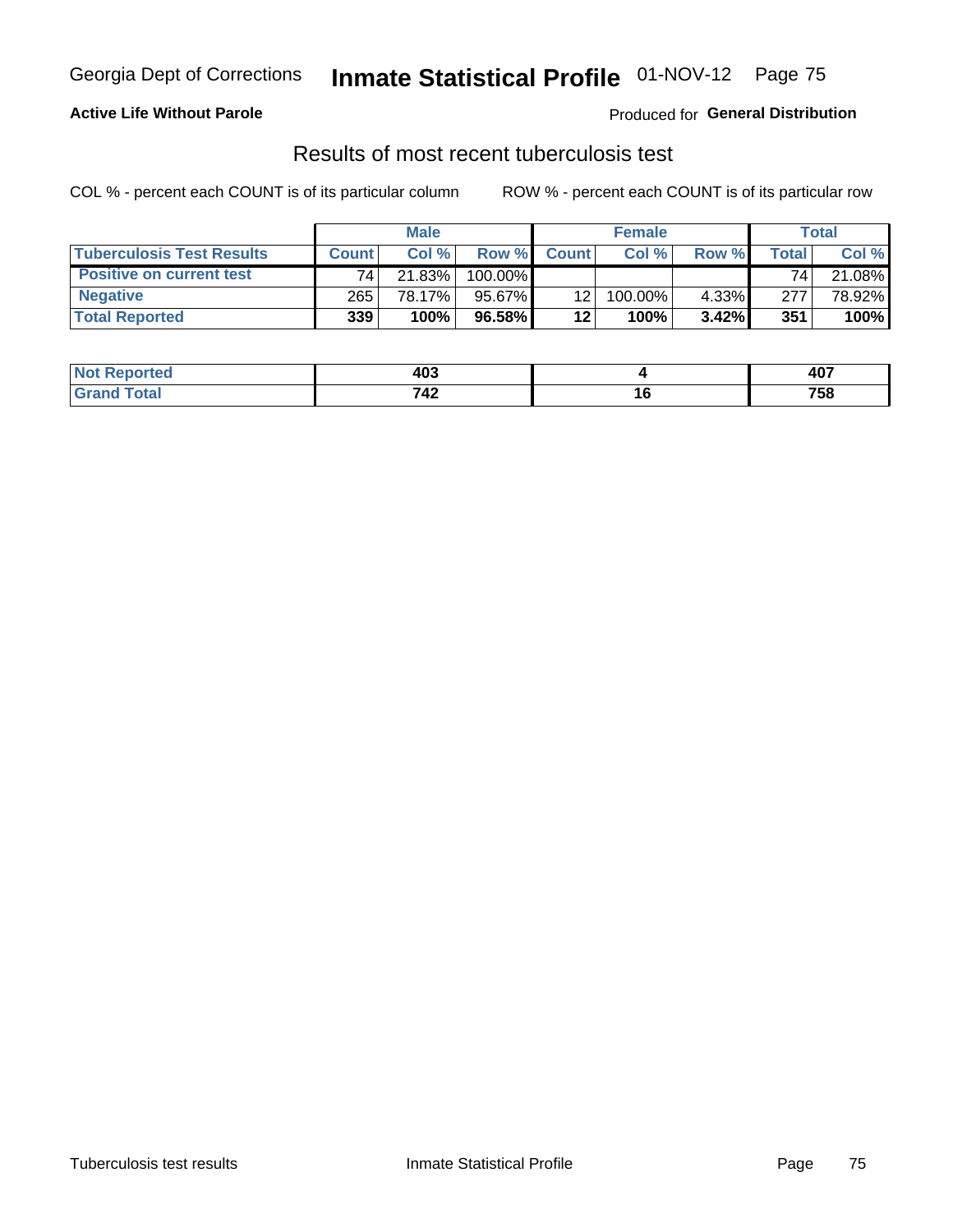#### **Active Life Without Parole**

Produced for **General Distribution**

## Results of most recent syphilis test

|                                 |              | <b>Male</b> |          |              | <b>Female</b> |          |       | Total  |
|---------------------------------|--------------|-------------|----------|--------------|---------------|----------|-------|--------|
| <b>Syphilis Test Results</b>    | <b>Count</b> | Col%        | Row %    | <b>Count</b> | Col %         | Row %I   | Total | Col %  |
| <b>Positive on current test</b> |              | $1.87\%$    | 100.00%  |              |               |          |       | 1.81%  |
| <b>Negative</b>                 | 262          | 98.13%      | 96.68%   |              | 100.00%       | $3.32\%$ | 271   | 98.19% |
| <b>Total Reported</b>           | 267          | 100%        | 96.74% I |              | 100%          | $3.26\%$ | 276   | 100%   |

| <b>Not Reported</b> | $\rightarrow$ |        | 482 |
|---------------------|---------------|--------|-----|
| <b>Total</b>        | 712<br>- 74   | $\sim$ | 758 |